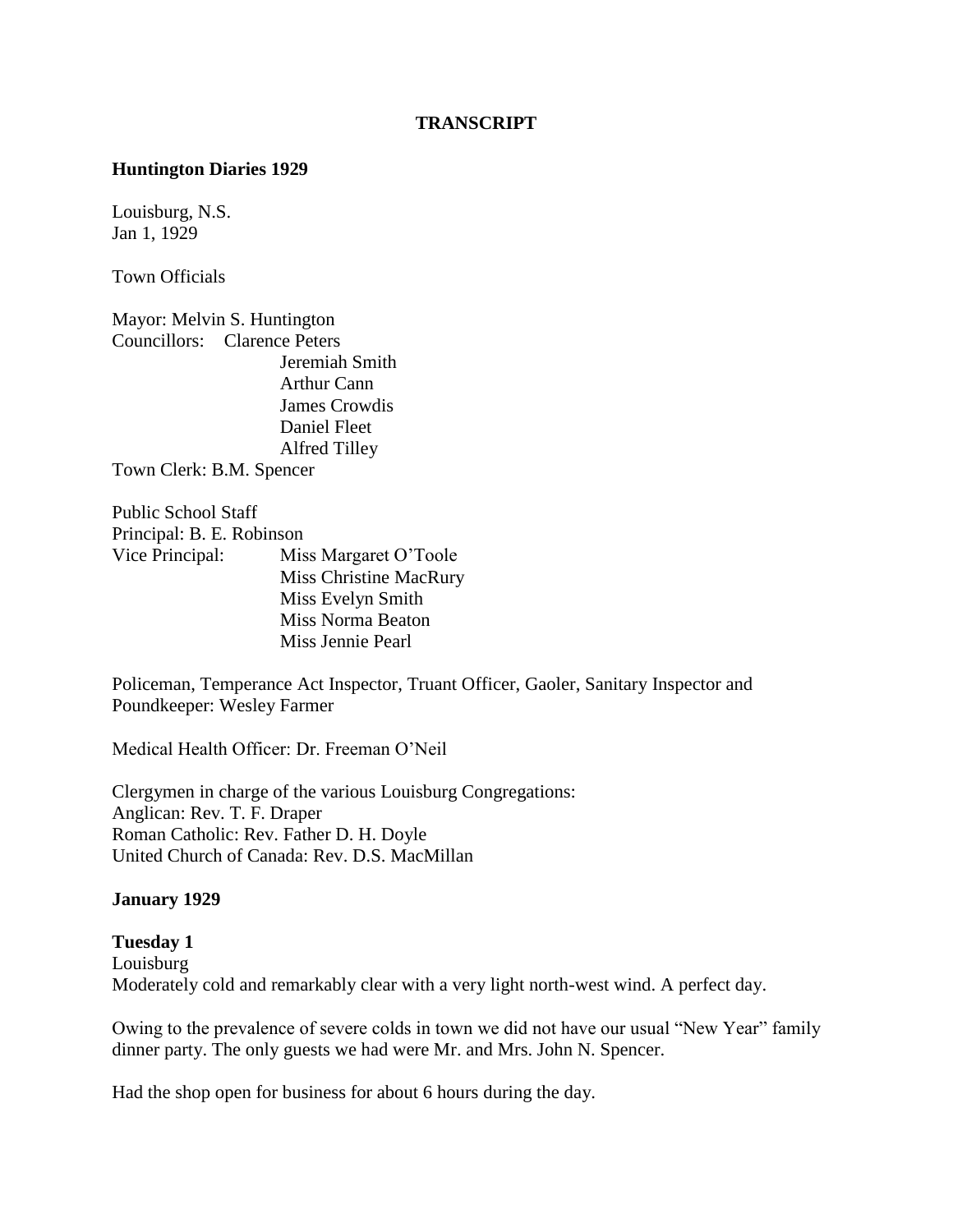#### **January 1929**

#### **Wednesday 2**

#### Louisburg

Snow storm in the early morning, followed by rain which by about 8 A.M. had cleaned off all the snow. Snowfall about 2 or 3 inches. Cloudy and mild during the greater part of the day, with south to south west wind with some fog.

#### **January 1929**

#### **Thursday 3**

Louisburg

Cold, windy and raw, mostly cloudy. Wind north-west. Min temperature about 20 above zero.

#### **January 1929**

#### **Friday 4**

#### Louisburg

Mild with south west wind and snow squalls in the forenoon becoming colder in the afternoon, wind changing to north west and increasing to a strong breeze. Cold with snow squalls at night.

#### **January 1929**

#### **Saturday 5**

Louisburg

Cold and mostly clear with moderate north west wind. Min temperature A.M. about 5 above zero.

#### **January 1929**

#### **Sunday 6**

Louisburg

Cloudy. Snow began to fall at about 10 A.M. followed by rain about an hour later. Rain continued all the remainder of the day. Wind south west increasing to a heavy gale during the afternoon and evening. Very disagreeable.

Death of James Mahon, aged about 15, son of Patrick Mahon.

Attended the following Church services: Calvin Church at 11 A.M. (Communion Service) St James at 7 P.M. Preacher at both services Rev. D.A. MacMillan.

#### **January 1929**

**Monday 7**  Louisburg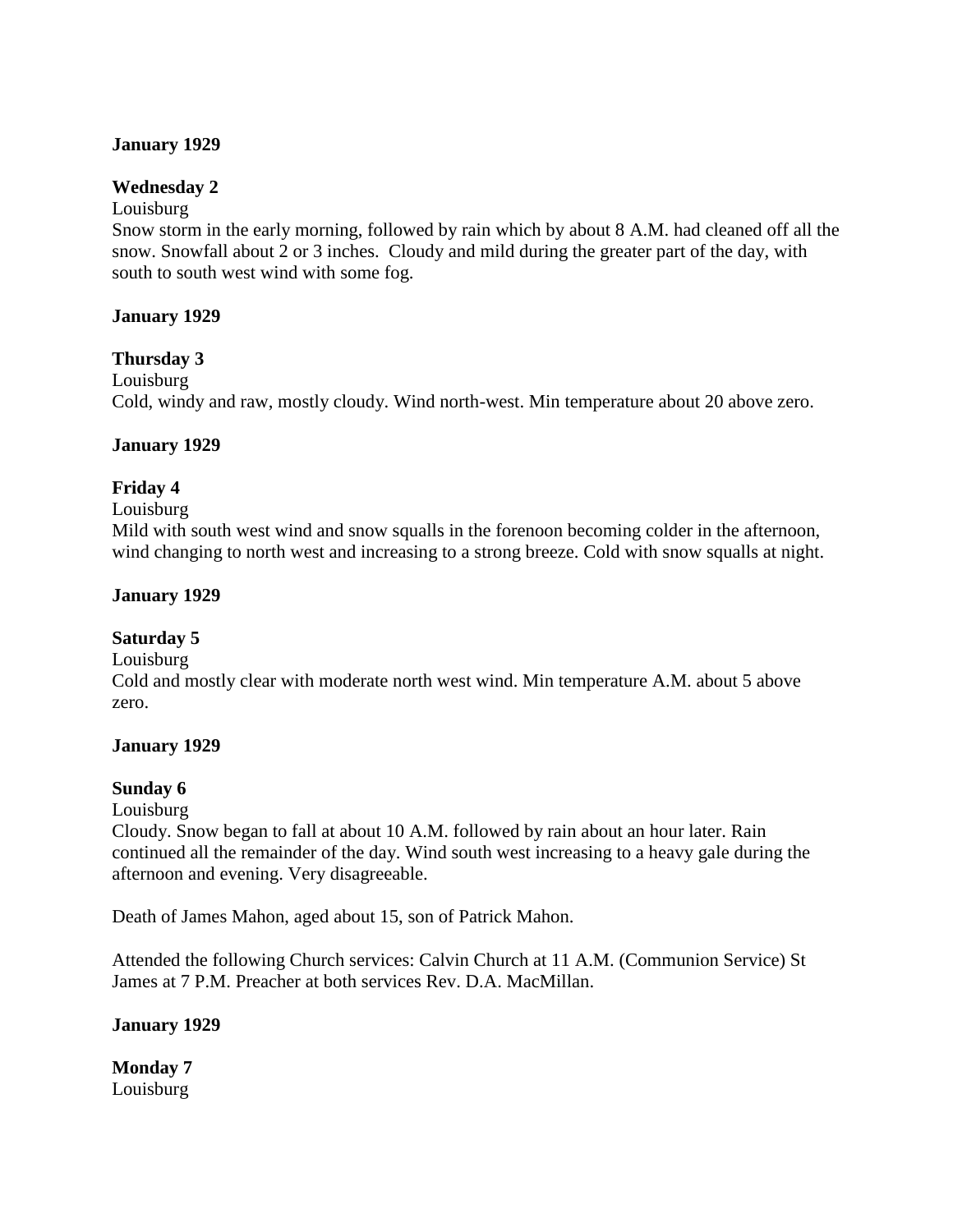Clear and mild becoming colder at night. Light north west wind.

"Week of Prayer" service beginning tonight at 7:30 P.M. will be held in Calvin Church during this week ending on Friday night.

Attended meeting of the Board of Stewards of the First United Church in Calvin Church at 9 P.M.

#### **January 1929**

### **Tuesday 8**

Louisburg

Moderately cold and mostly clear with moderate to fresh north west wind. Cold at night. Min temperature about 3 above zero.

The funeral of the late James Mahon took place at about 9 P.M. Interment in the Roman Catholic Cemetery.

#### **January 1929**

#### **Wednesday 9**

Louisburg Cold and mostly clear with moderate north west wind.

#### **January 1929**

#### **Thursday 10**

Louisburg

Moderately cold and mostly cloudy. Snow began to fall at about 4 P.M. which was followed by rain at about 9 P.M. Wind southwest to south increasing to a heavy gale at night. Snowfall about 3 inches.

Attended meeting of Town Council at 7:30 P.M.

#### **January 1929**

#### **Friday 11**

Louisburg

Clear and mild with light northwest wind. A perfect day. Streets partly covered with patches of snow and ice.

Death of Mrs. William Cameron, aged 79. Mrs. Cameron is survived by her husband and the following stepsons & daughters: Gordon and Daniel Cameron of Glace Bay, N.S.; Nathan and Caleb Cameron, Mrs. Arthur Huntington of Salmon River and Miss Greta Cameron.

#### **January 1929**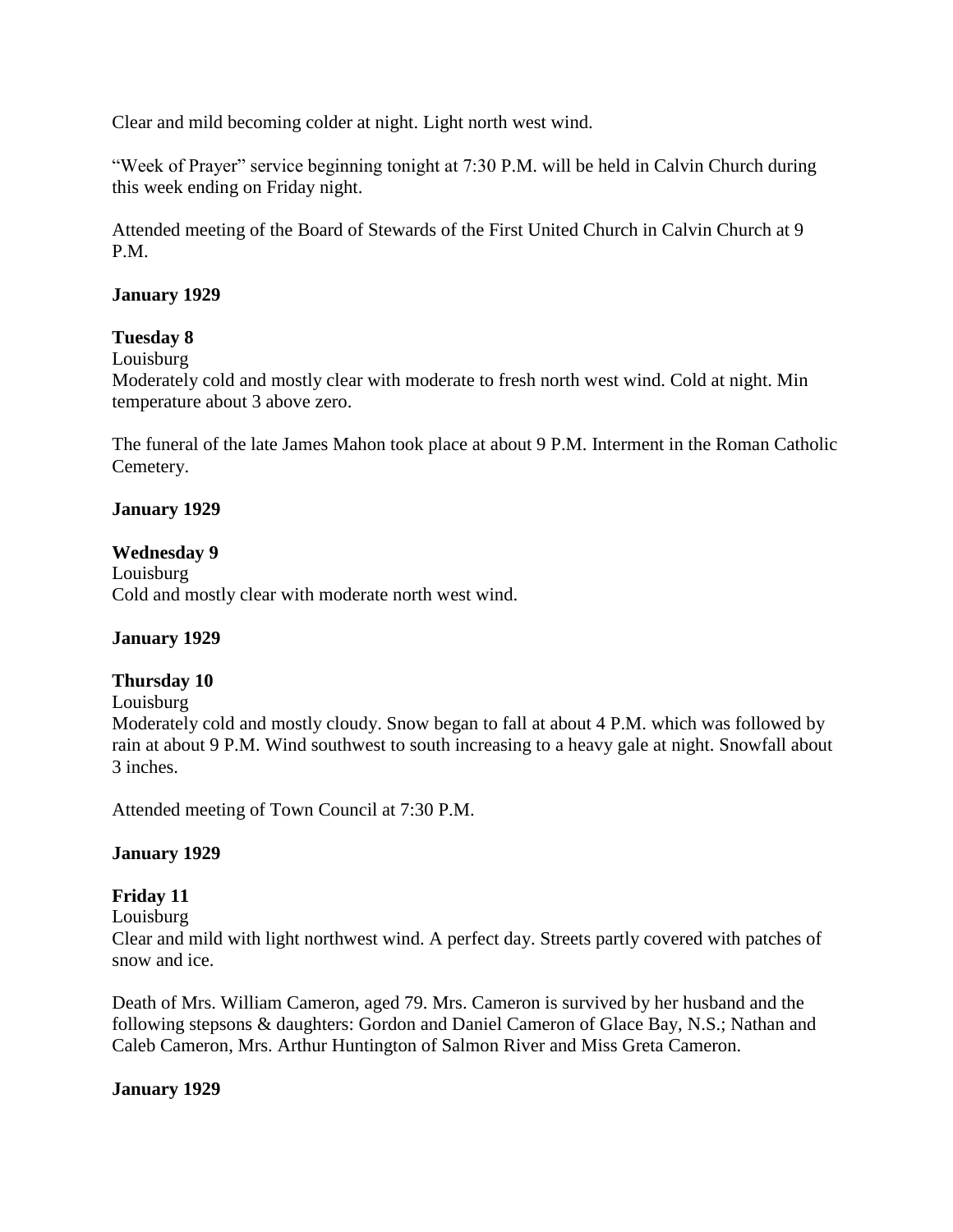#### **Saturday 12**

Louisburg

Cloudy, snow began to fall at about 1 P.M. followed by rain at about 4 P.M. Snowfall about 3 inches.

Attended the funeral of the late Mrs. William Cameron at 2 P.M. Funeral service in the English Church and at the grave, conducted by the Rev. T.F. Draper. Pallbearers: A.A. Martell, M.P.P. Arthur Cann, Arthur Townsend, Josiah Taybolt, James Cameron, and M.S. Huntington.

### **January 1929**

#### **Sunday 13**

Louisburg Mild and remarkably clear with light north west wind. An ideal day.

Ground covered to the depth of about 3 inches with snow and ice.

Attended the following Church Services: St. James at 11 A.M. and Calvin at 7 P.M. Preacher at both services Rev. D.A. MacMillan.

#### **January 1929**

### **Monday 14**

### Louisburg

Snow followed by rain in the morning. Stopped raining at about 9 A.M. Partly clear at noon. Wind south east changing to south west and west and increasing to a heavy gale at night. Very blustery with snow squalls and becoming very cold in the late afternoon and night. Min temperature about zero.

Attended the funeral of the late Archibald MacAskill at 1 P.M. Funeral service at the house and grave conducted by Rev. D.A. MacMillan.

#### **January 1929**

### **Tuesday 15**

Louisburg / Sydney Clear and very cold with fresh to moderate north west wind. Min temperature below zero.

Motored to Sydney in Abe Cameron"s truck driven by Eddie Wilcox. Left Louisburg at 9:15 A.M. arrived in Sydney at 10:45 A.M.

Attended forenoon and afternoon sessions of the Joint Expenditure Board in the Council Chambers of the County building.

Spent the evening at the house of Capt. Eric Dickson.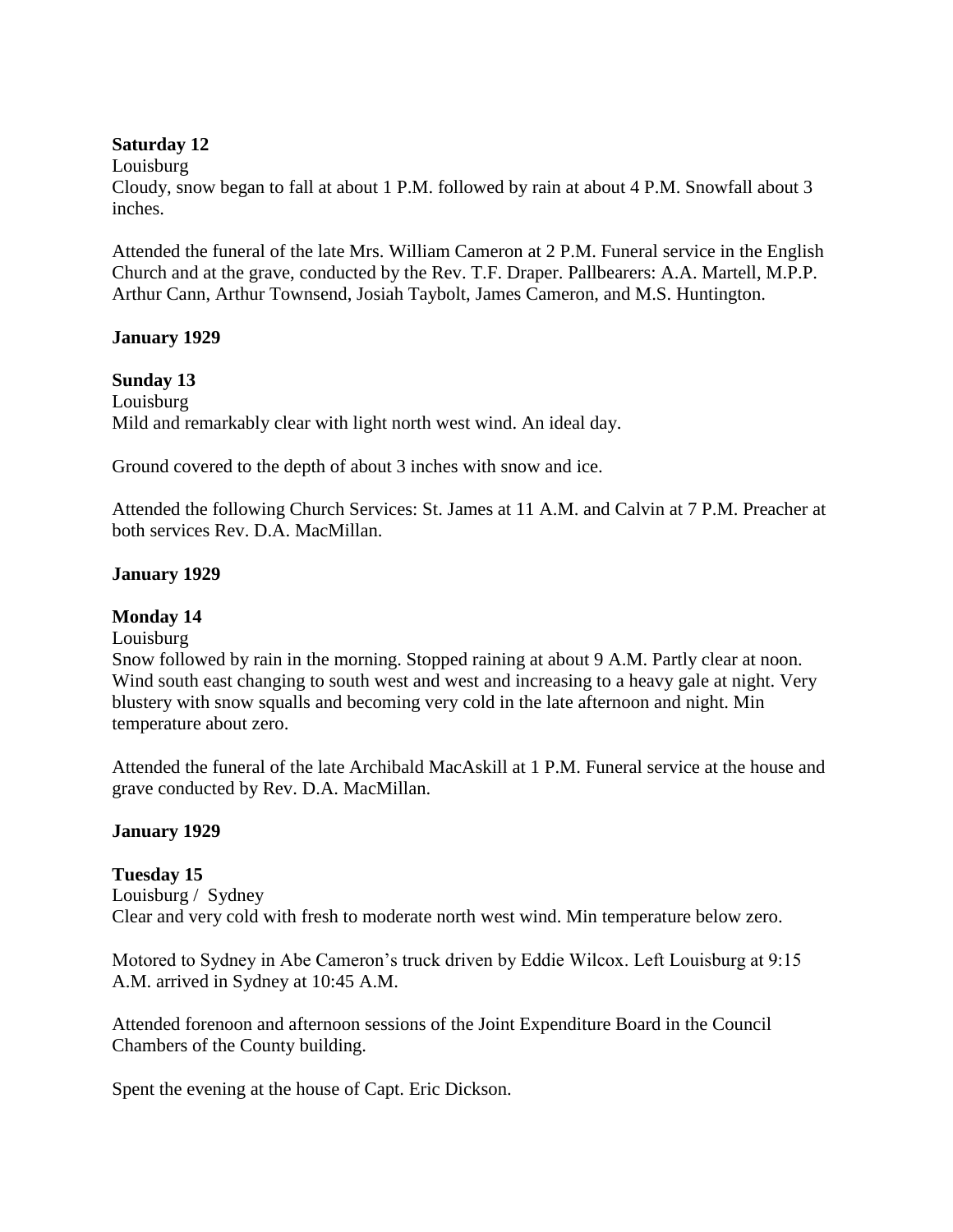Had meals and put up for the night at the Vidal Hotel. Death at "Old Town" of Arthur Price, during last night.

#### **January 1929**

#### **Wednesday 16**

Sydney Clear and very cold with moderate westerly wind. Min temperature below zero.

Attended morning and afternoon sessions of the Joint Expenditure Board in the County Council Chamber.

Stopping at the Vidal Hotel.

#### **January 1929**

#### **Thursday 17**

Sydney / Louisburg Clear and cold becoming cloudy in the evening and getting milder. Min temperature below zero. Wind north west.

Returned to Louisburg on the morning train arriving at about 10:15 A.M.

#### **January 1929**

#### **Friday 18**

Louisburg

Snow in the early morning followed by heavy rain, which continued until about noon. Cleared shortly after noon, becoming very mild. Wind southerly shifting to west and north-west. Streets very slushy and wet.

#### **January 1929**

#### **Saturday 19**

#### Louisburg

Heavy rain in the early morning which continued until about 11 A.M. Cleared shortly after noon. Clear and very mild during the afternoon and evening. Wind south, south-east, changing to west and north-west and increasing to a strong breeze.

Streets covered with a coating of ice and very slippery, snow having nearly all disappeared.

Attended and presided at a special meeting of the Town Council at 2 P.M. Meeting called for the purpose of passing a resolution respecting the St. Peter"s Louisburg railway scheme.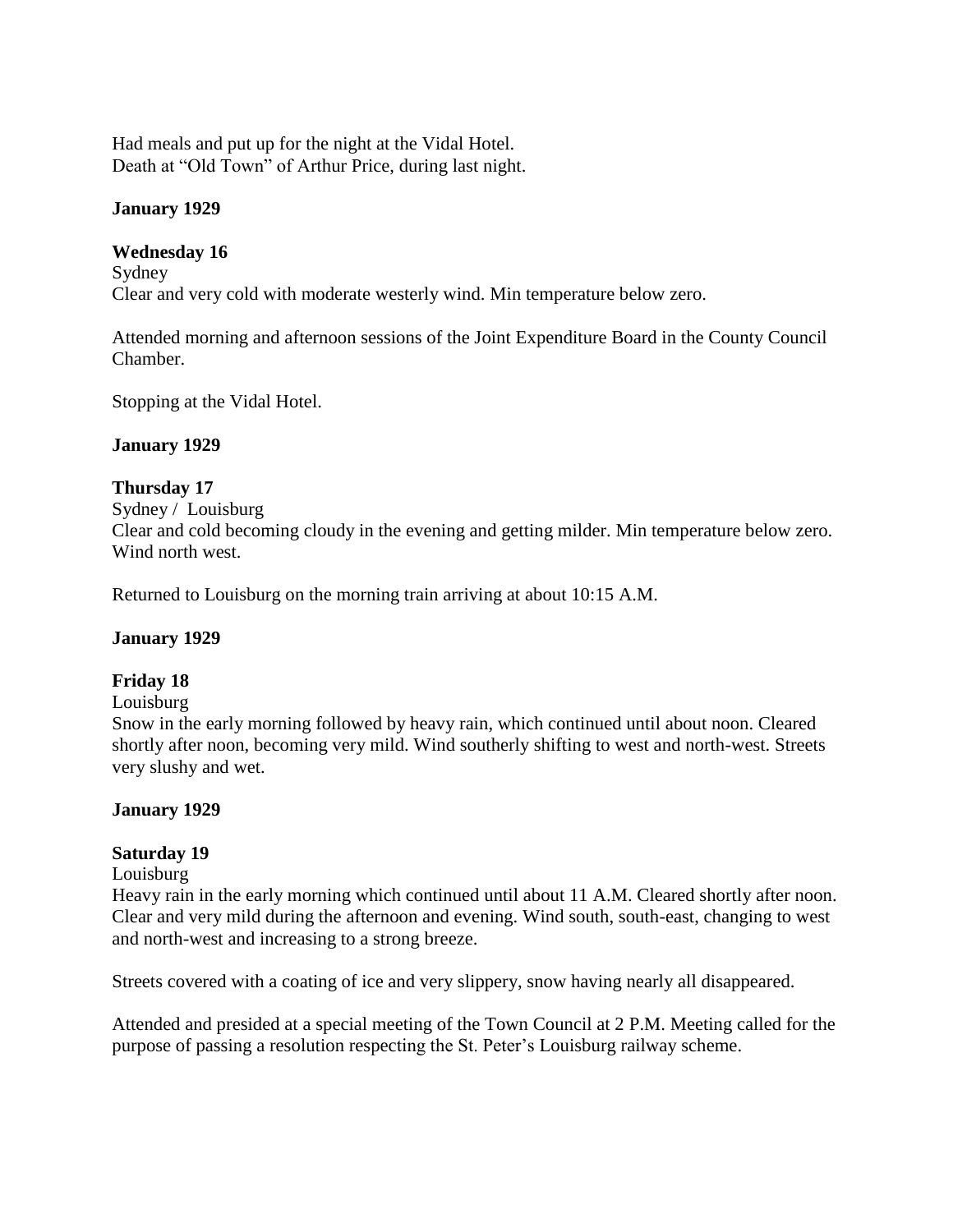#### **January 1929**

#### **Sunday 20**

Louisburg

Mostly clear and mild with light westerly wind , which changed to south west in the evening. Light snow fall in the evening amounting to about 2 inches.

Streets covered with ice and very slippery, making walking very dangerous.

Attended the following Church Services: St. James at 11 A.M. and Calvin at 7 P.M. Preacher at both services, Rev. D.A. MacMillan.

### **January 1929**

#### **Monday 21**

Louisburg

Partly clear and very cold with north west gale and snow flurries. Min temperature about 4 above zero. Max temperature about -6 above.

Attended annual Congregational meeting of the First United Church in Calvin Church at 7:30 P.M.

#### **January 1929**

#### **Tuesday 22**

Louisburg

Cold and partly clear with strong north-west wind, which moderated to some extent in the late afternoon.

#### **January 1929**

#### **Wednesday 23**

Louisburg Moderately cold and mostly clear with moderate to light north west wind.

First coal train with coal to be shipped from Louisburg pier for this season arrived this afternoon.

Steamer "CANADIAN VOYACUER" is due tonight for cargo of coal.

Attended choir practice in Calvin Church at 9 P.M.

## **January 1929**

**Thursday 24** Louisburg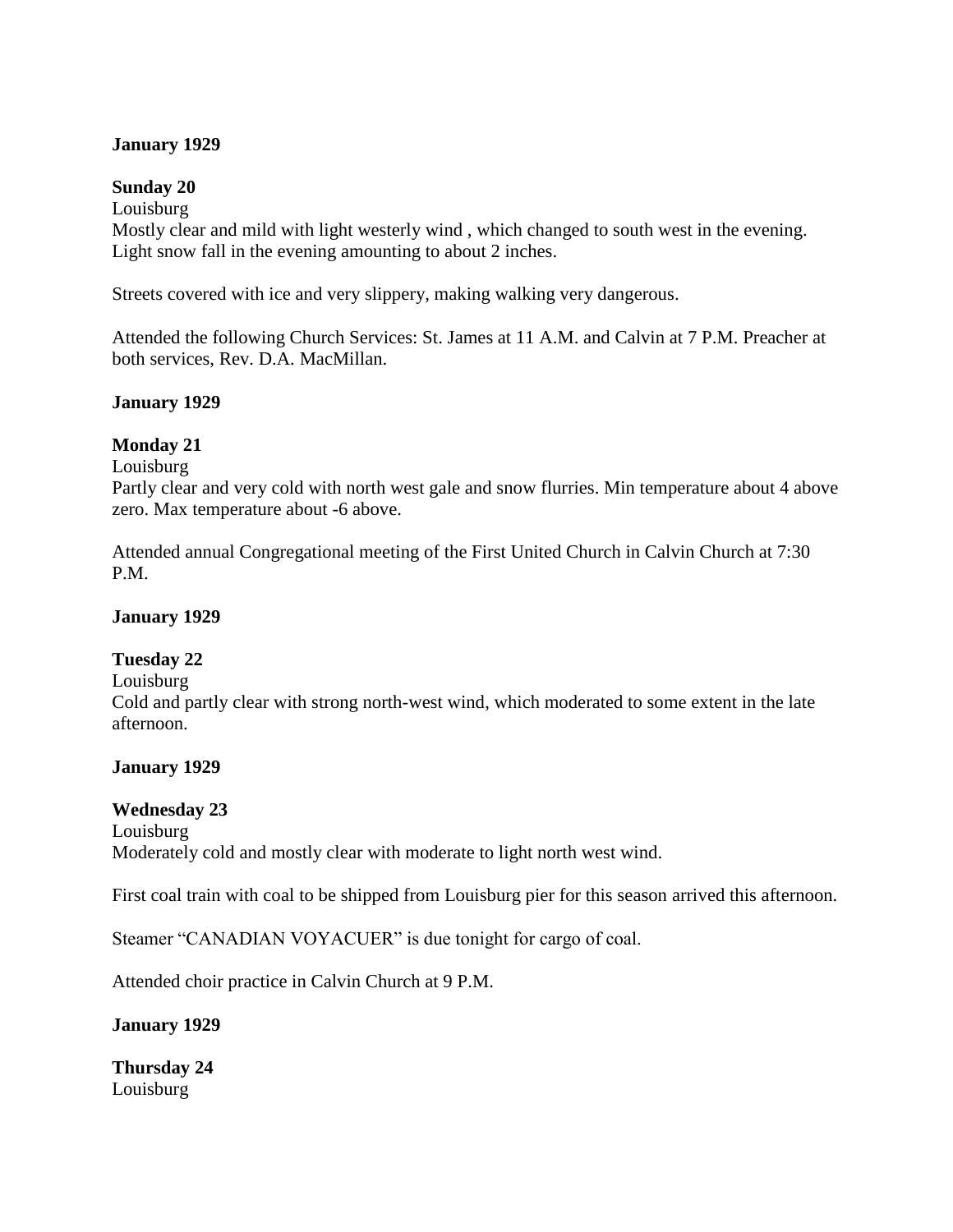Clear and moderately cold with moderate to fresh north west wind.

Steamer "CANADIAN VOYAGUER" arrived for cargo of coal. First cargo of coal to be shipped from here this season.

Attended and presided at meeting of Town Council at 7:30 P.M.

### **January 1929**

### **Friday 25**

Louisburg / Sydney Partly clear with moderate north to north-east winds. Moderately cold.

Japanese steamer "INDIA MARU" arrived from Sydney to finish loading a cargo of sulphate of ammonia.

Steamer "CANADIAN IMPORTER" arrived from Sydney in the early morning to finish loading a cargo of steel products.

Shipping at Sydney closed down for the season owing to the harbor being frozen.

Tug "CRUIZER" arrived from Sydney in the early morning to remain here for the winter season.

Motored to Sydney and back with Eddie Wilcox in Cameron"s truck.

### **January 1929**

# **Saturday 26** Louisburg

Mostly cloudy and moderately cold with light north to north-east wind.

Japanese steamer "INDIA MARU" finished loading and sailed for Japan.

### **January 1929**

#### **Sunday 27** Louisburg Clear and moderately cold with fresh west to north-west wind.

Attended the following Church services: St. James Church at 11 A.M. Calvin at 7 P.M. Preacher at both services Rev D.A. MacMillan.

### **January 1929**

**Monday 28** Louisburg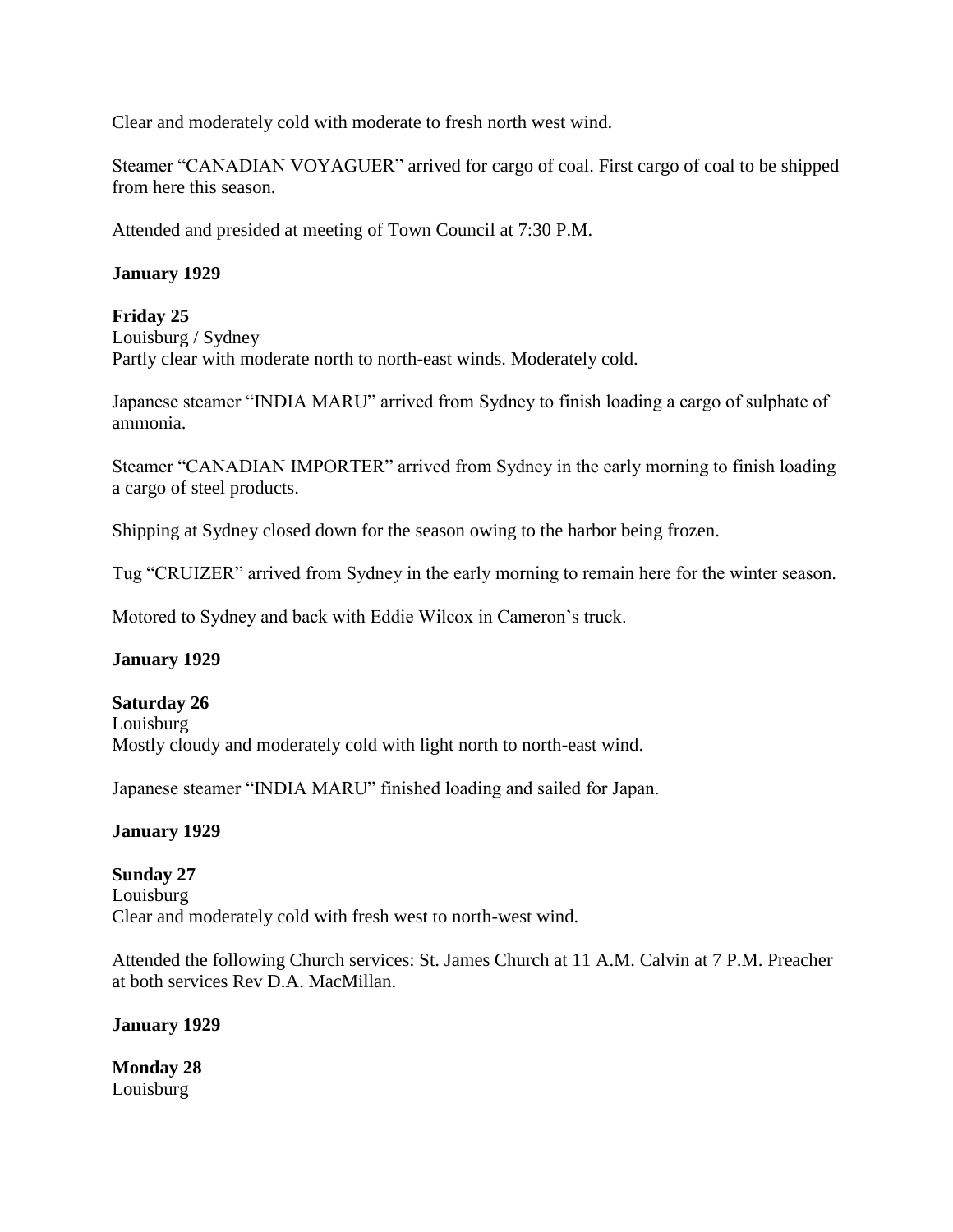Mostly cloudy, with light snow falling during the greater part of the day. Light north west wind shifting to north east in the evening. Snow fall about 3 inches.

Steamer "HOCHELACA" arrived for cargo of coal.

Steamer "CANADIAN IMPORTER" sailed during the night with part cargo of steel products.

Meeting of the Board of Stewards of the First United Church was held at my home at 8 P.M. Estimates for the yearly budget were brought down amounting to \$5132.00

## **January 1929**

### **Tuesday 29**

Louisburg Mild and mostly cloudy with light snow squalls in the evening. Light east to north east wind.

Steamer "CANADIAN VOYAGUER" arrived for cargo of coal.

Nomination day for Town Election. The following candidates were nominated for councillors: James Crowdis, Arthur D. Cann and Jeremiah Smith. As there were only three candidates nominated to fill three seats, there will be no contest this year.

## **January 1929**

### **Wednesday 30**

Louisburg

Cloudy and mild with light drizzle of rain part of the day. Light north-east wind. Light frost at night.

Steamer "HOCHELAGA" sailed with cargo of coal.

Miss Bertha Huntington, who has been clerking in my shop since Dec 18, 1926 terminated her service today. She intends entering the City Hospital at Sydney, N.S. to train for the nursing profession.

Attended choir practice in Calvin Church at 9 P.M.

### **January 1929**

**Thursday 31** Louisburg Clear and mild with light north-east wind. A perfect day.

Government steamer "MONTCALM" arrived and will likely make this port her headquarters during the winter months.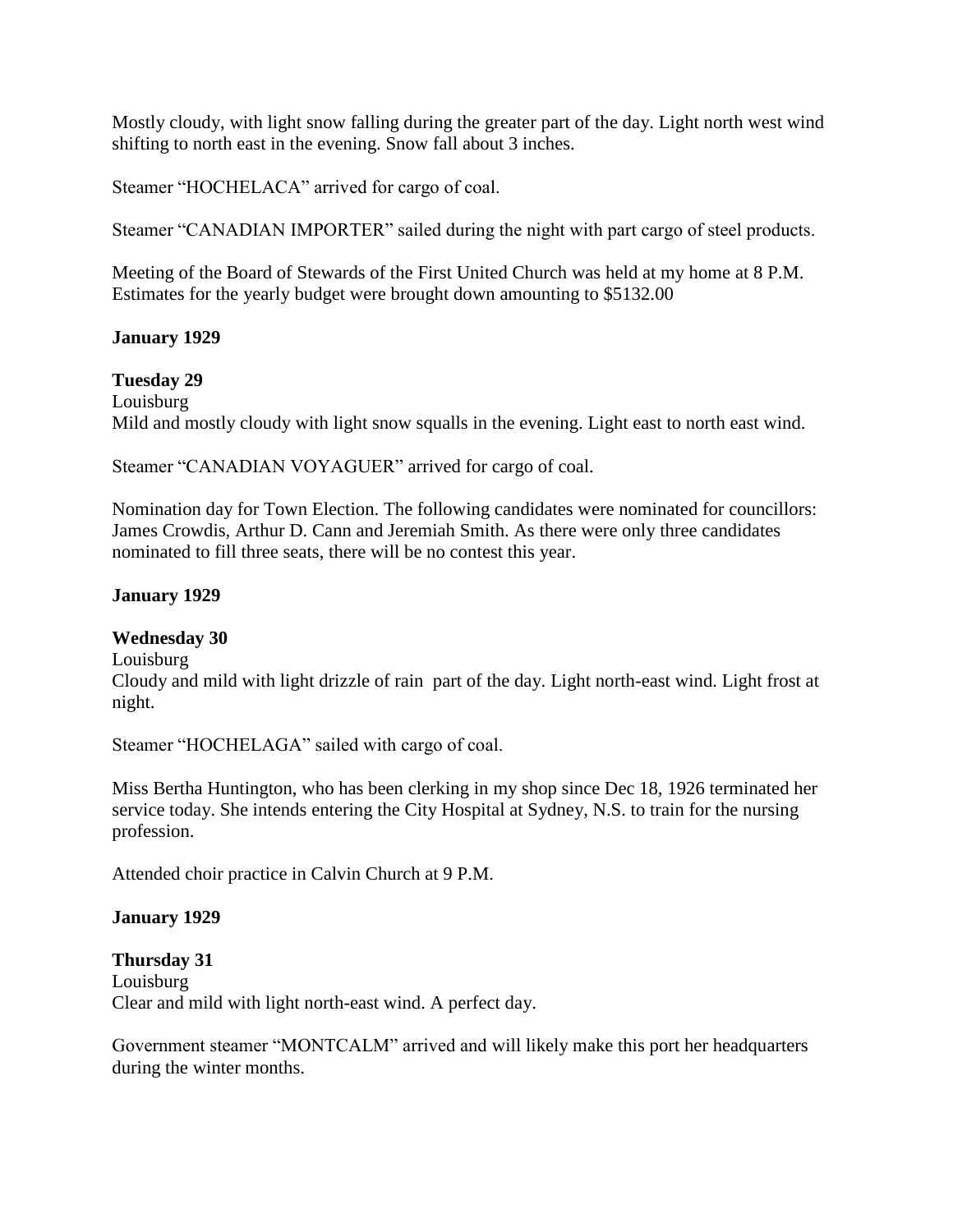Steamer "CANADIAN VOYAGUER" sailed with cargo of coal.

Newfoundland steamer "CARIBOU" arrived with passengers and freight for Nfld. This is the first trip of the Nfld. passenger boat to this port this season. She did not visit Louisburg during the winter of 1928, being able to reach North Sydney during the entire season.

Miss Bertha Huntington left here by motor car for Sydney enroute to her home at Grand Mira. After a short stay at her home she intends training for the nursing profession.

#### **February 1929**

**Friday 1**

Louisburg Partly clear and mild with light east to north-east wind. An ideal day.

Newfoundland steamer "CARIBOU" sailed at noon for Port-au-basque with passengers and freight.

#### **February 1929**

#### **Saturday 2**

Louisburg Chilly and raw, mostly cloudy with fresh north-east wind.

Newfoundland steamer "CARIBOU" arrived at about 2 P.M. with passengers and freight from Nfld.

Government steamer "LADY LAURIER" arrived in the afternoon.

### **February 1929**

#### **Sunday 3**

Louisburg Clear and mild, moderately cold at night. Light north west wind. A perfect day.

Nfld. steamer "CARIBOU" sailed for Port-aux-basque, Nfld. in the early morning.

British steamer "BARON NAIRN" arrived for bunker coal.

Attended the following church services: St. James Church at 11 A.M. Calvin at 7 P.M. Preacher at both services Rev D.A. MacMillan.

#### **February 1929**

**Monday 4** Louisburg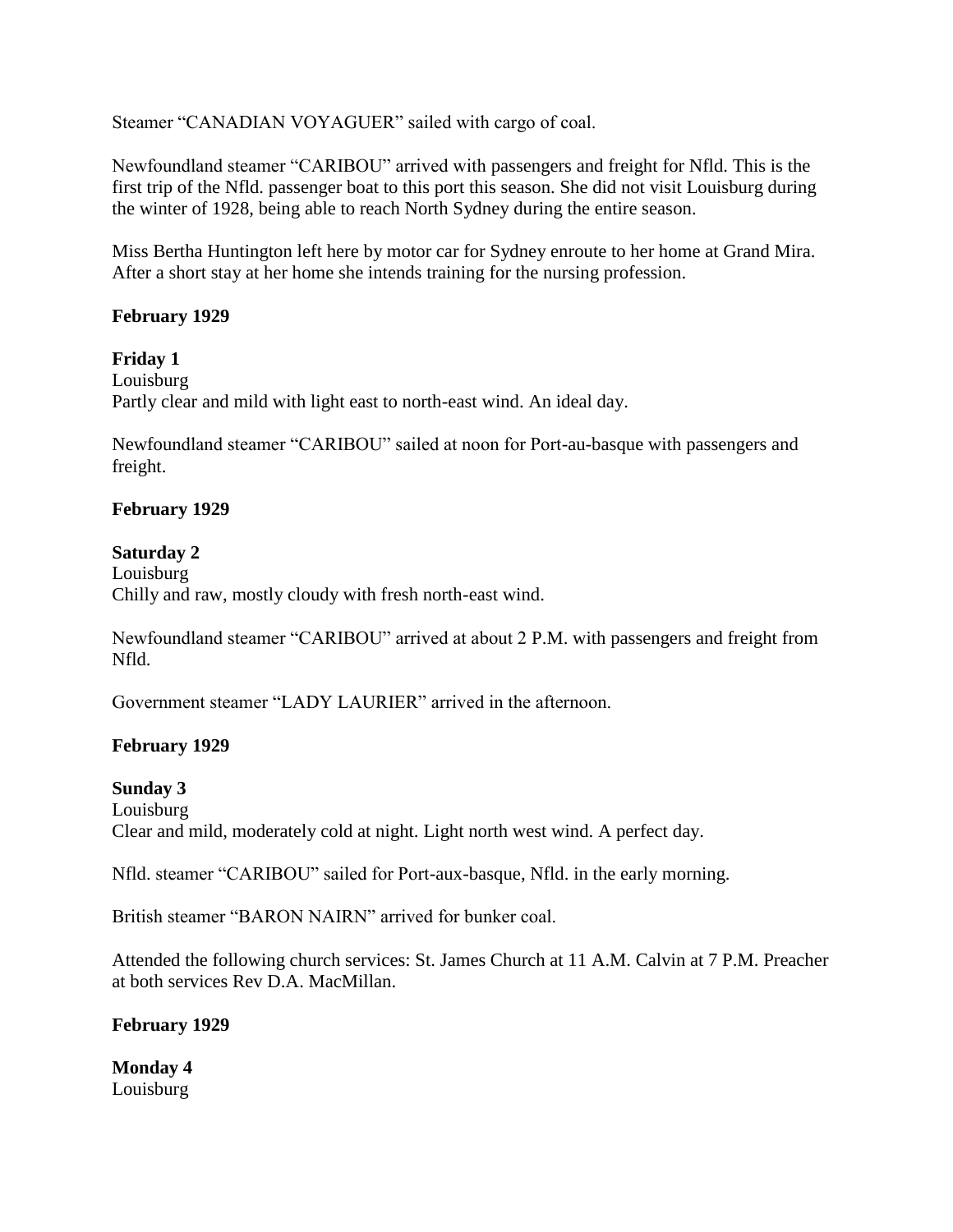Moderately cold and mostly clear with moderate north west wind. An ideal day.

Steamer "BARON NAIRN" bunkered and sailed.

Mr. B.E. Robinson, Principal of Louisburg school, who was called to Sydney on Jan  $25<sup>th</sup>$  owing to the illness of his wife who is a patient in the Salvation Army Hospital, in the above city, has not returned yet. In the meantime Miss O"Toole, Vice Principal, is in charge of the High School, while Miss Marie MacPhee is substituting in the Vice Principal's department.

#### **February 1929**

### **Tuesday 5**

Louisburg

Cold in the morning and night but mild during the day. Clear with light north west wind. A perfect day.

Nfld. Steamer "CARIBOU" arrived at about 4 P.M. with passengers and freight from Port-aubasque, Nfld.

Steamer "SEVEN SEAS TRANSPORT" arrived in the afternoon for bunker coal.

Town Elections: The following councillors were returned by acclamation: James Crowdis, Arthur D. Cann and Jeremiah Smith.

### **February 1929**

#### **Wednesday 6**

Louisburg

Remarkably clear, cold in the morning and night but quite mild during the day. Wind south west during the greater part of the day. Perfect weather.

Steamer "SEVEN SEAS TRANSPORT" finished bunkering and sailed.

Nfld. Steamer "CARIBOU" sailed at about 3:30 P.M. for Port-au-basque, Nfld.

Attended Choir practice in Calvin Church at 9 P.M.

### **February 1929**

#### **Thursday 7**

Louisburg

Cloudy and mild with light snow squalls which turned to mist in the afternoon. Light variable wind mostly south east, which increased to a strong breeze during the night.

Steamer "HOCHELCA" arrived in the morning for cargo of coal.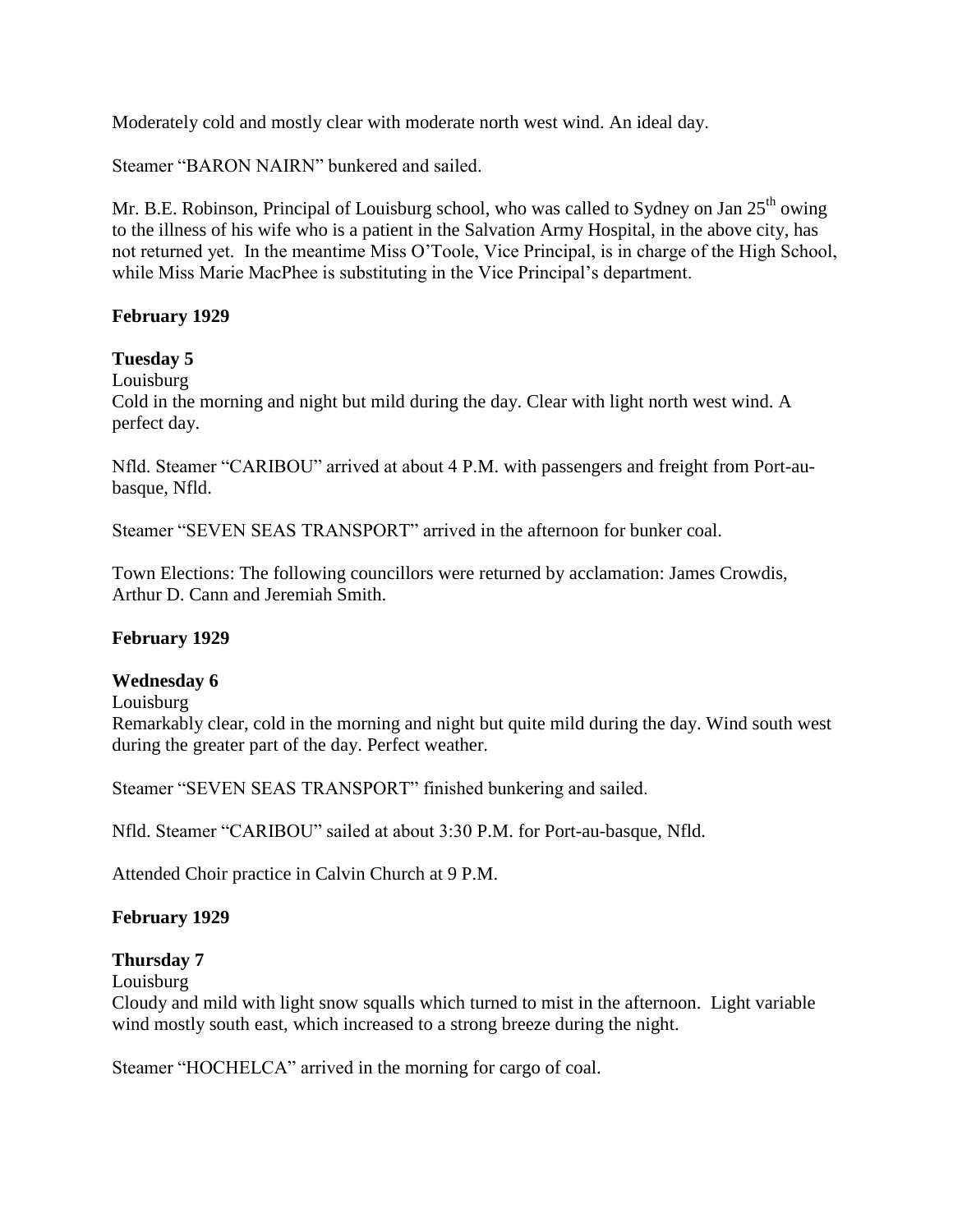Attended and presided at regular meeting of the Town Council at 7:30 P.M. Swore in James Crowdis, Arthur D. Cann and Jeremiah Smith, who were reelected as councillors on the  $5<sup>th</sup>$ . At this meeting committees were appointed for the year. Dr. O"Neil was re-appointed Health Officer. An application was read from Wesley Farmer for reappointment on the police force. Appointments of police officer and temperance Inspector were deferred to a later date and it was decided to advertise for applications for the above positions.

### **February 1929**

## **Friday 8**

### Louisburg

Heavy gale accompanied by rain in the early morning. Wind moderated early in the day. Clear and very mild in the afternoon, wind southeast changing to south-west and later to north west. Very springlike in the afternoon. Mouth of the harbour blocked with slab ice.

Government Steamer "MONTCALM" sailed for North Sydney in the afternoon to assist the steamer "CARIBOU" to reach that port.

Owing to the non-arrival of Mr. Robinson, Principal of Louisburg School who has been in Sydney since June  $25<sup>th</sup>$  on account for the illness of his wife, and to the lack of discipline which has prevailed during his absence, I visited the school yesterday, and closed the High School department for the balance of the week.

### **February 1929**

### **Saturday 9**

Louisburg Mild and mostly cloudy with light variable wind. Snow began to fall at about 11 P.M.

Steamer "HOCHELAGA" sailed with cargo of coal.

Steamer "CANADIAN VOYAGUER" arrived at about 10 A.M. and loaded cargo of coal.

Government steamer "MONTCALM" arrived in the afternoon, from North Sydney.

Death at Glace Bay General Hospital of Lauchlin MacQueen, a resident of this town, aged about 65.

The late Mr. MacQueen is survived by his wife and two sons, Harold of this town and Arthur of Sydney, N.S. His body was brought to Louisburg on the evening train.

### **February 1929**

**Sunday 10** Louisburg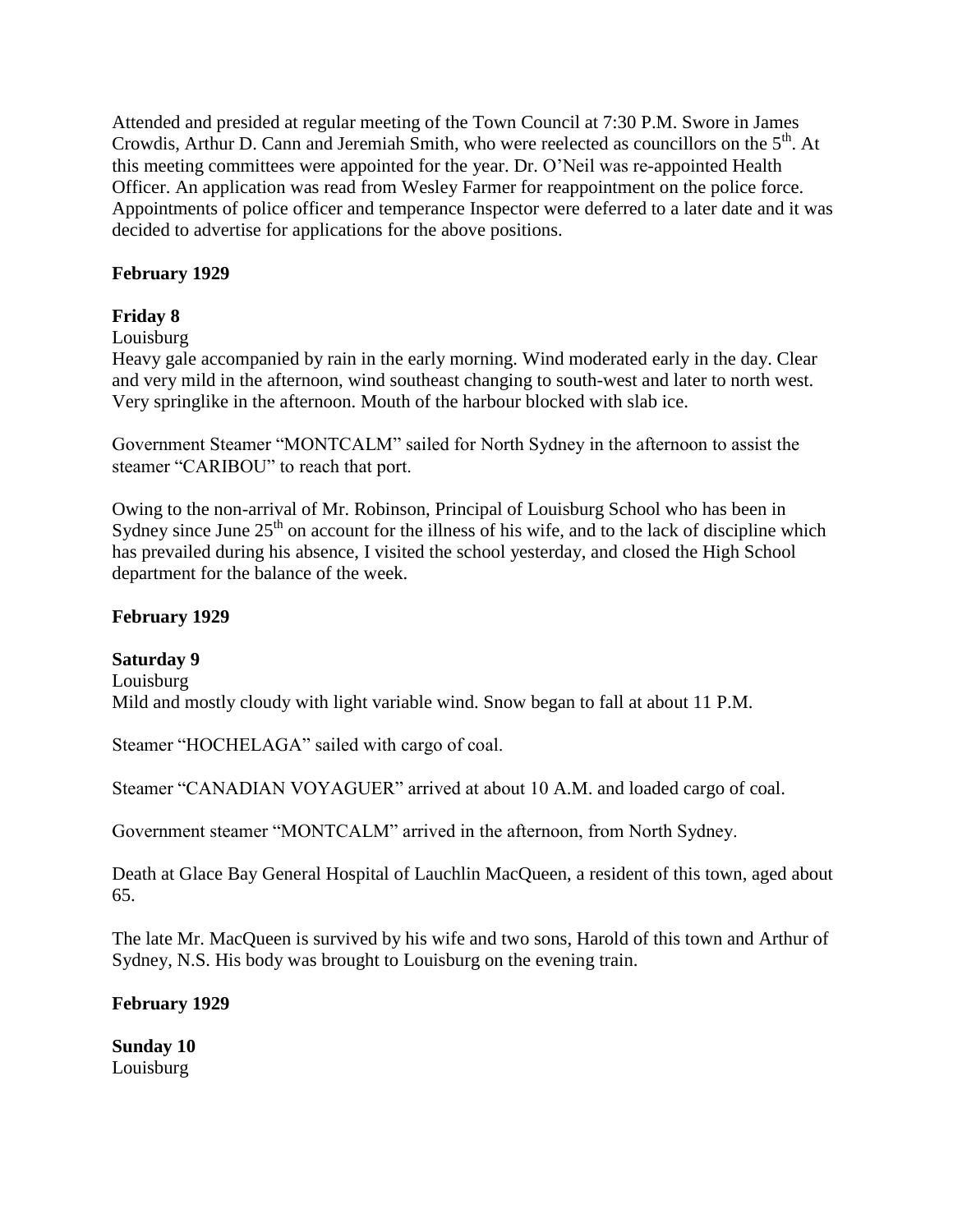Rained heavily all day. Wind south west. A light fall of snow in the early morning all thawed off during the day, as well as the ice on the street. Ground almost entirely bare by evening.

Steamer "CANADIAN VOYAGUER" sailed.

Attended the following church services: Calvin Church at 11 A.M. St. James at 7 P.M. Preacher Rev D. A. MacMillan.

During a telephone conversation with Mr. Robinson yesterday, he stated that owing to the serious illness of his wife, it would be impossible for him to return next week, but he had arranged to have Gordon Potter, of Sydney, to come here on Monday to take charge of the school during the week.

### **February 1929**

#### **Monday 11**

Louisburg Clear and moderately cold in the morning and evening, mild during the day.

Steamer "CANADIAN CHALLENGER" arrived for cargo of steel products.

Attended the funeral of the late Lauchlin MacQueen at 1:30 P.M. Service at the house and grave, conducted by Rev. D. A. MacMillan. Interment in Willow Grove Cemetery.

Mr. Gordon Potter of the Sydney Academy staff arrived on the morning train to take charge of Louisburg High School in the absence of our principal B.E. Robinson, who is detained in Sydney owing to the illness of his wife.

### **February 1929**

### **Tuesday 12**

Louisburg

Moderately cold in the morning and evening, mild during the day, with light snow flurries in the forenoon. Partly clear in the afternoon. Light northerly wind.

Attended and presided at annual meeting of the School Board at 7:30 P.M. Was reelected Chairman of the Board for the third time. I have been a member of Louisburg School Board, continuously since Feb 1920.

#### **February 1929**

### **Wednesday 13**

Louisburg Clear and cold with light northerly wind. Min temperature about 2 above zero.

Steamer "HOCHELAGA" arrived for cargo of coal.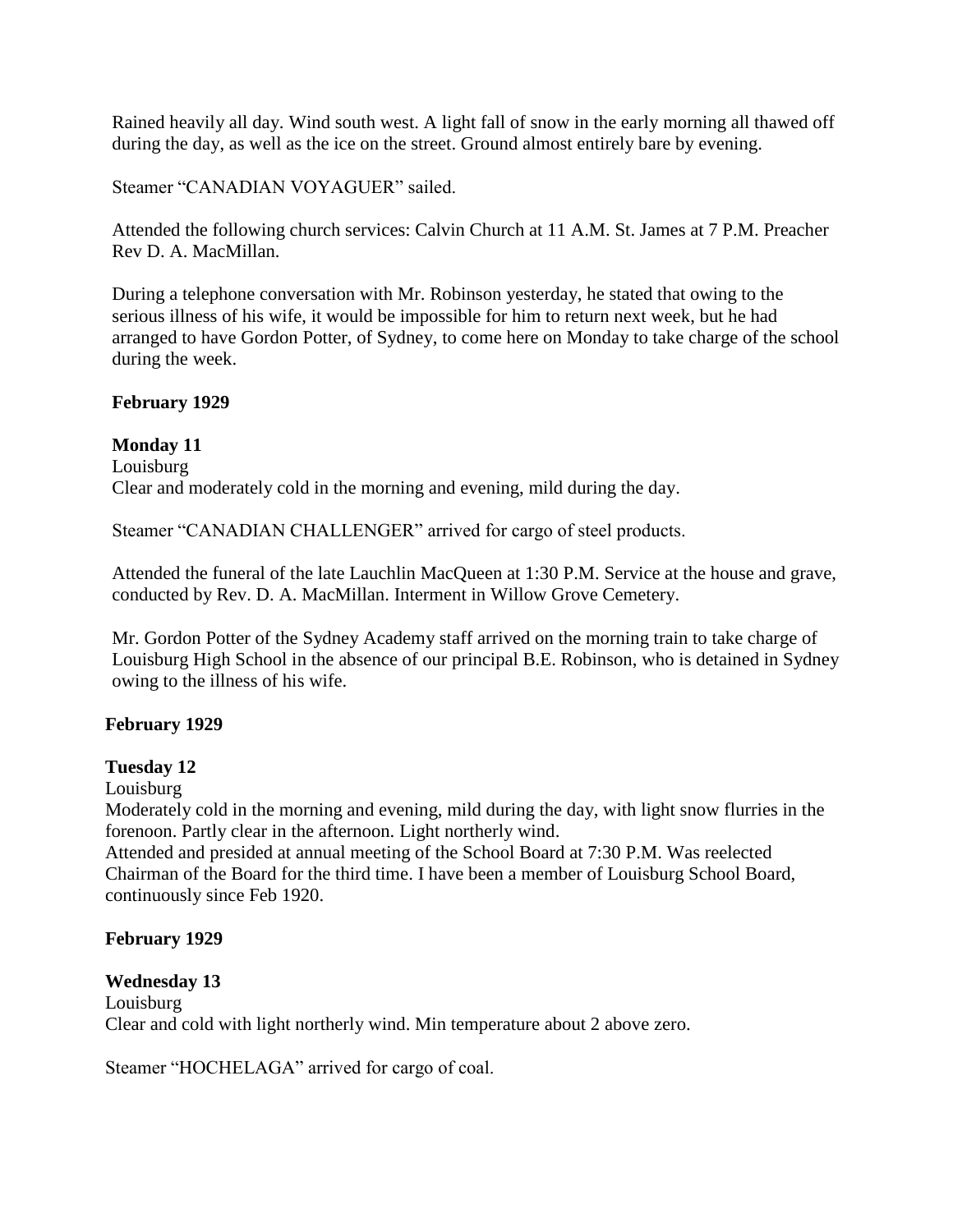Steamer "CANADIAN CHALLENGER" sailed with part cargo of steel products.

Attended choir practice in St. James Church at 9 P.M.

### **February 1929**

## **Thursday 14**

#### Louisburg

Clear and cold, becoming cloudy in the evening. Light wind, mostly easterly and increasing at night. Storm threatening. Min temperature about 2 below zero.

## **February 1929**

## **Friday 15**

Louisburg

Snow storm in the morning. Partly clear in the afternoon and evening. Chilly and raw with moderate north east wind. Snowfall about 3 inches.

Steamer "HOCHELAGA", Capt. Renney, sailed with a cargo of coal for St. John, N.B.

Death at Glace Bay of Mrs. Frank Hill, a former resident of this town.

## **February 1929**

### **Saturday 16**

Louisburg

Mostly cloudy. Cold in the morning, but comparatively mild during the day. Light southerly wind. Min temperature A.M. near the zero mark.

The body of the late Mrs. Frank Hill, who died at Glace Bay yesterday, arrived on the morning train.

## **February 1929**

### **Sunday 17**

Louisburg Mild and partly clear with light south west wind.

Steamer "CANADIAN VOYAGEUR" arrived at about 9 P.M. for cargo of coal.

Funeral of the late Mrs. Frank Hill took place in the afternoon. Services in St. James Church and at the grave, conducted by Rev D.A. MacMillan. Interment in St. James Church Cemetery on Clarkes Road.

Attended the following church services: Calvin Church at 11 A.M. and St. James Church at 7 P.M. Preacher at both services Rev. D.A. MacMillan. Song Service in the evening.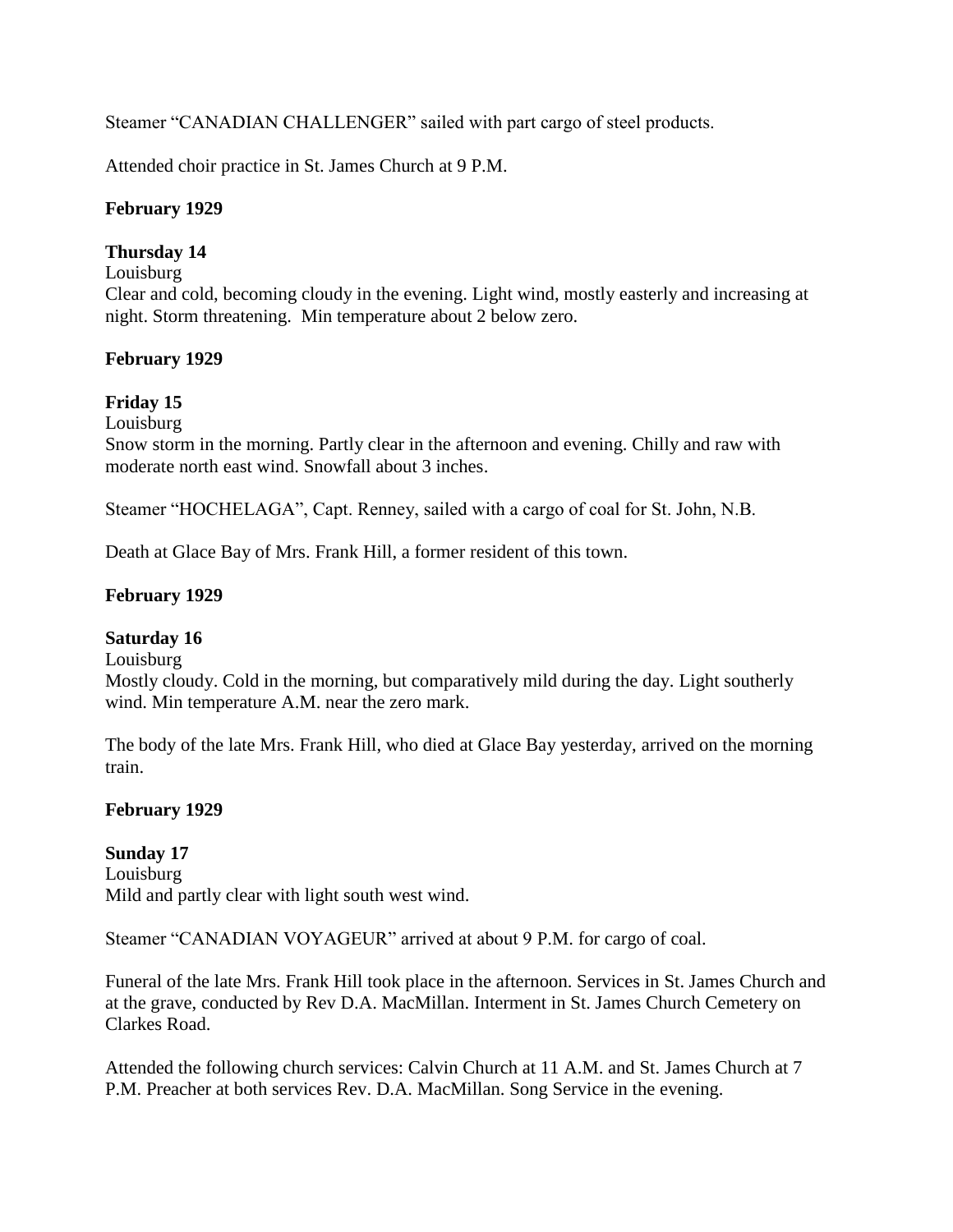### **February 1929**

### **Monday 18**

Louisburg Mild and mostly clear with light south west to south winds.

Steamer "CANADIAN VOYAGEUR" loaded a cargo of coal, and sailed for Halifax.

## **February 1929**

**Tuesday 19** Louisburg Cloudy and mild with light north east wind. Chilly at night.

Government steamer "STANLEY" Capt Rhude arrived in the afternoon from North Sydney.

### **February 1929**

#### **Wednesday 20**

Louisburg

Snow storm in the early morning, blustery during the day. Partly clear in the afternoon. Fresh north east wind which moderated in the evening. Cold at night. Min temperature P.M. about 5 above zero. Snowfall about 3 inches.

Attended choir practice in St. James Church at 9 P.M.

### **February 1929**

### **Thursday 21**

#### Louisburg

Clear and cold in the morning, moderated and clouded up during the day. Wind north west changing to southerly. Snow began to fall at about 8 P.M. with prospects of a big storm. Min temperature A.M. 4 below zero.

### **February 1929**

### **Friday 22**

#### Louisburg

The snowstorm which began at about 8 o'clock last night continued until this morning when it turned to rain, and rained just enough to prevent the snow from drifting. Snowfall about 6 inches. Clear and mild during the day. Wind southerly and reaching gale proportions, shifting later to west and north west and increasing to a heavy gale. Wind moderate in the afternoon, and shifted to south west at night.

Steamer "CANADIAN VOYAGEUR" arrived at about 9 P.M. for cargo of coal.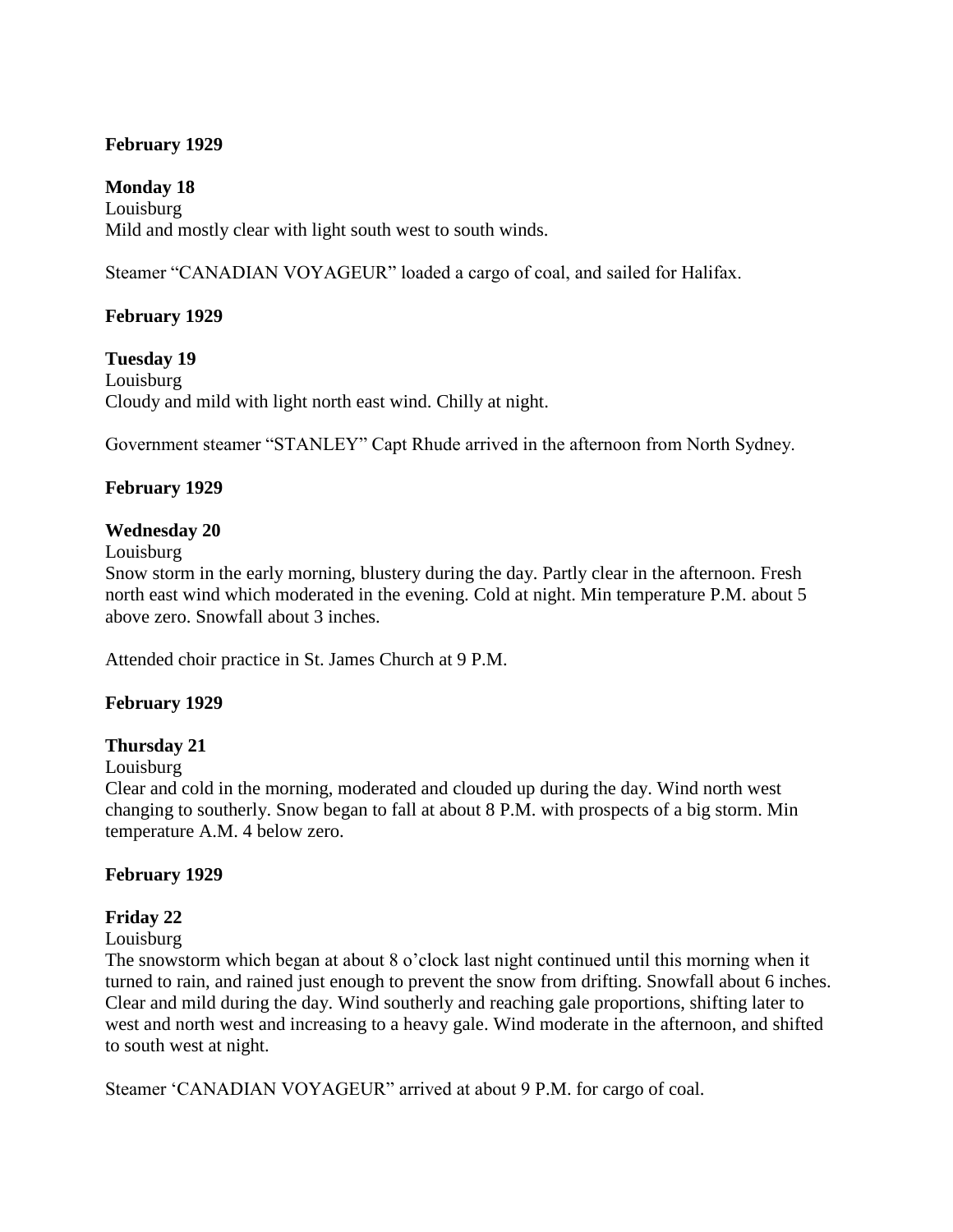Sufficient snow on the streets and country roads for good sleighing. The first time this season that motor car traffic has been interrupted on the country roads on account of snow.

#### **February 1929**

#### **Saturday 23**

Louisburg Clear. Cold in the morning and night, mild during the day. Light north west winds. An ideal day.

Government steamer "STANLEY" sailed.

Steamer "CANADIAN VOYAGEUR" sailed with cargo of coal.

Motor traffic on the country roads impeded by snow. One of Cameron's trucks started for Sydney, but had to return after reaching Catalone.

#### **February 1929**

#### **Sunday 24**

Louisburg

Clear and cold with light northwest wind. Min temperature A.M. 1 below zero. Max temperature about 15 above. An ideal winter day.

Death at his home on Main Street, of John B. MacKinnon, aged about 78 years.

Attended the following church services: St. James Church at 11 A.M. Calvin Church at 7 P.M. Preacher at both services Rev. D.A. MacMillan.

#### **February 1929**

#### **Monday 25**

Louisburg

Clear and cold with light northwest wind. Min temperature zero. Max temperature about 20 above. An ideal day.

Steamer "HOCHELAGA" arrived for a cargo of coal.

#### **February 1929**

#### **Tuesday 26**

Louisburg

Clear and cold, with light northerly wind. Min temperature A.M. about 3 above zero. Max temperature about 20 above.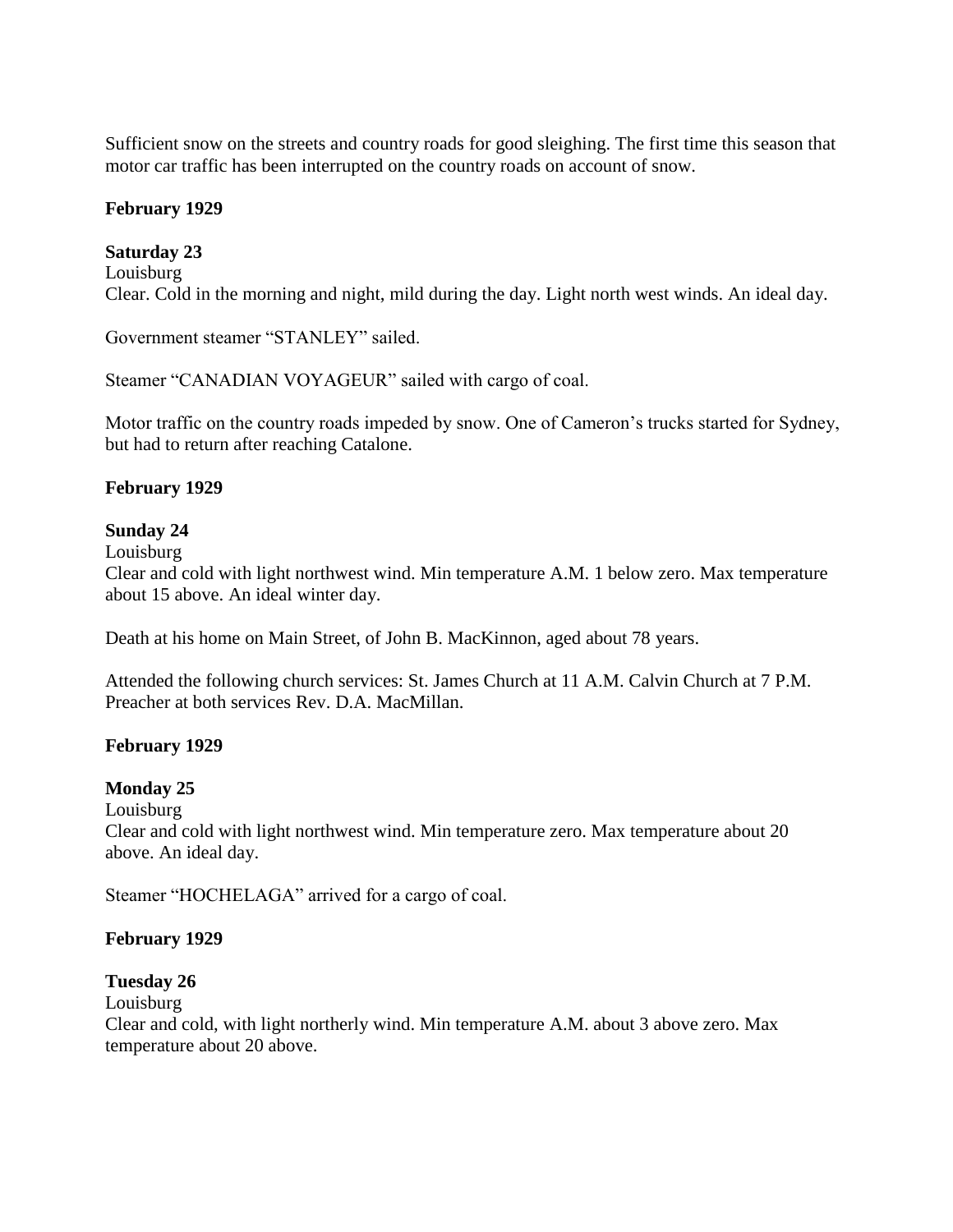Attended and presided at Assessment Appeal Court in Town hall from 2 to 5 P.M. when court adjourned to meet on Tuesday, March  $5^{\text{th}}$ . The following appeals were heard: all against excessive valuation: Archibald MacDonald, Thor Wilcox, Neil MacVicar, James Dawd, Albert Jewell, Albert Jewell for Estate of Christy Jewell. G.W. Townsend and sons, Lewis & Co. Meeting adjourned at 5 P.M. to meet on next Tuesday, March  $5<sup>th</sup>$  at 2 P.M.

## **February 1929**

#### **Wednesday 27**

Louisburg

Mostly cloudy, moderately cold in the morning, mild in the afternoon and evening. Light snow squalls, followed by a light drizzle of rain in the evening. Light south to south east wind.

Attended funeral of the late John B. MacKinnon at 1:30 P.M. Service conducted at the house and grave by Rev. D.A. MacMillan. Interment in Willow Grove Cemetery, Clarkes Road.

Steamer "HOCHELAGA" sailed for Halifax with cargo of coal.

Attended choir practice in St. James Church at 9 P.M.

### **February 1929**

### **Thursday 28**

Louisburg Clear and mild with light west to northwest wind. An ideal day.

### **March 1929**

### **Friday 1**

Louisburg

Clear and mild with light northerly wind. A perfect day.

Halifax sealing steamer "VEDAS" arrived in the morning and shipped a sealing crew of about 100 men for the seal fishery. The majority of these men came to North Sydney on the steamer "CARIBOO" and came through to Louisburg on the morning train. As far as I am aware this the first time a Nova Scotia or Canadian steamer has fitted out and gone to the seal fishery. Capt. Morley is in command and the crew are nearly all Newfoundlanders.

### **March 1929**

### **Saturday 2**

Mild and remarkably clear with light variable wind. A perfect day.

Halifax Sealing Steamer "VEDAS" sailed for the sealing grounds.

Steam Trawler "OFFA" arrived and bunkered.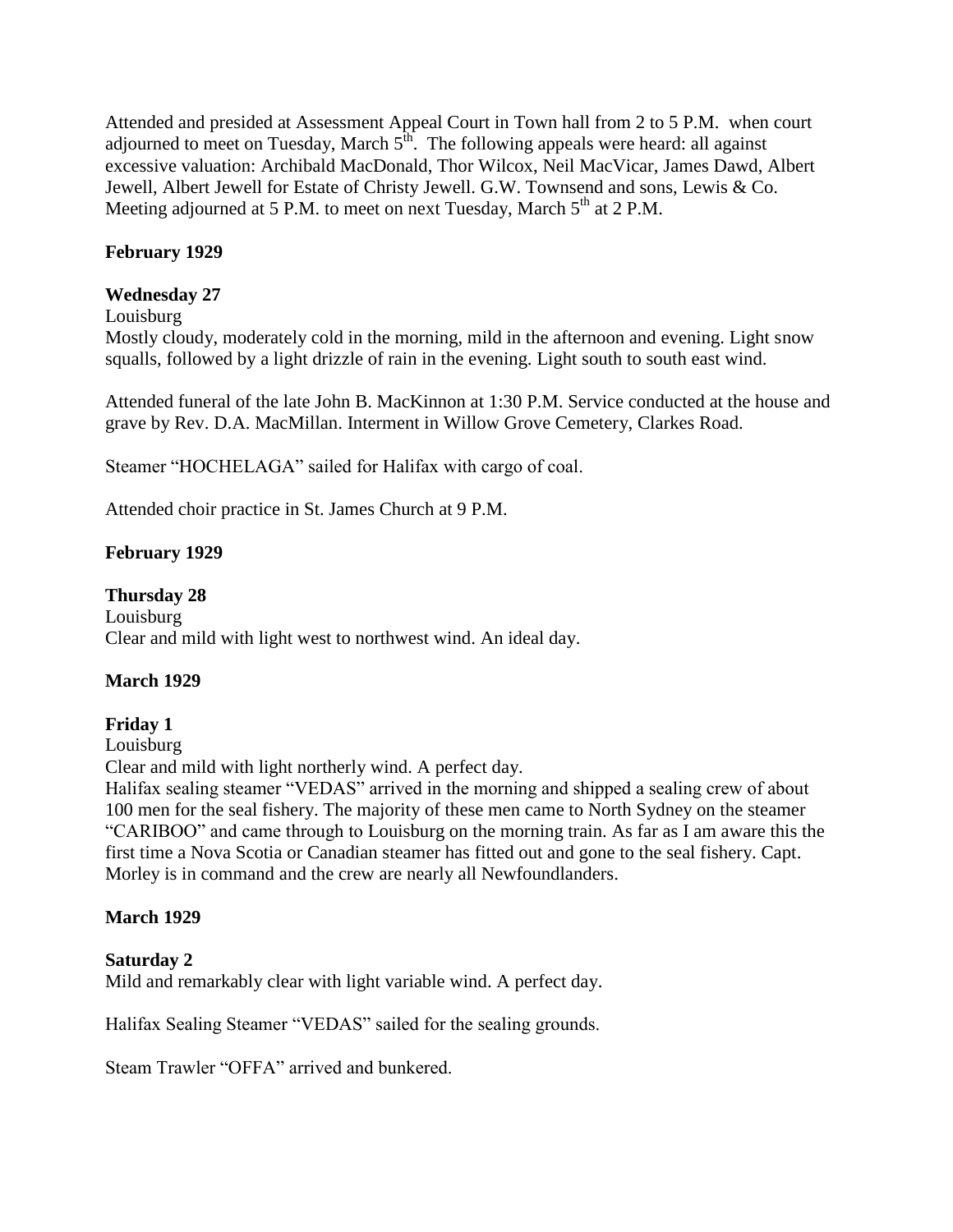### **March 1929**

**Sunday 3** Louisburg Clear and mild, partly cloudy in the afternoon and evening. Springlike.

Steamer "CANADIAN VOYAGEUR" arrived in the evening for a cargo of coal.

Attended the following Church Services: Calvin Church at 11 A.M. and St. James at 7 P.M. Preacher at both services Rev. D.A. MacMillan.

### **March 1929**

#### **Monday 4**

Louisburg Clear and mild, becoming cloudy in the afternoon. Wind south west. An ideal day.

Newfoundland steamer "KYLE" arrived for bunker coal and sailed during the night. The "KYLE" is enroute from Lunenburg, N.S. where she landed a cargo of fish from Nfld. Steamer "CANADIAN VOYAGEUR" loaded a cargo of coal and sailed for Portland, Maine.

#### **March 1929**

**Tuesday 5**

Louisburg

Cloudy, foggy and mild with rain in the evening. Light southerly to easterly wind. Nfld. steamer "KYLE" sailed.

Attended and presided at a meeting of the assessment appeal court which was adjourned from last Tuesday. Finished the work of the court at about 5 P.M.

Attended and presided at regular meeting of the School Board at 7:30 P.M. Brought down the estimates for the school term of 1929-30 amounting in all to \$5100.00. Accepted resignations of the following members of the school staff. B.E. Robinson, Principal, Miss Margaret O"Toole, Vice-Principal and Miss Norma Beaton. Resignations to take effect on June 1, 1929.

### **March 1929**

#### **Wednesday 6**

Louisburg

Cloudy, mild and foggy with heavy rain in the early part of the day. Fresh southerly wind, changing to north west in the late afternoon and increasing. Frost at night.

Attended choir practice in Calvin Church at 9 P.M.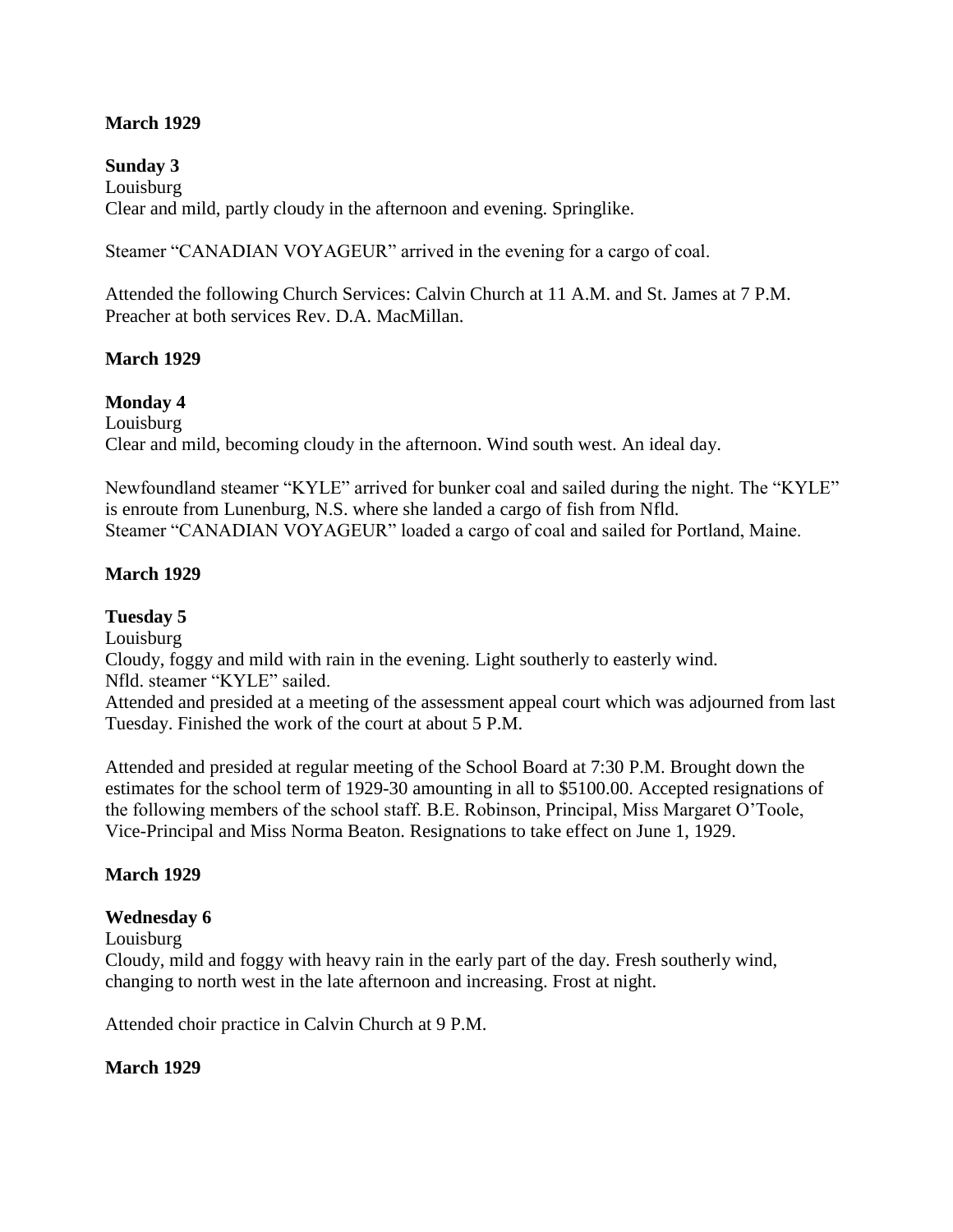## **Thursday 7**

### Louisburg

Clear and mild during the early part of the day, with westerly wind which shifted to south west and later to east and north east. Cloudy in the afternoon. Snow began to fall at about 6:30 P.M.

Attended and presided at regular meeting of the Town Council at 7:30 P.M.

### **March 1929**

## **Friday 8**

Louisburg

Snow in the morning, mostly clear in the afternoon, moderately cold at night. About 3 inches of snow on the ground as a result of last nights storm. Fresh to strong north east to north west winds.

Steamer "KAMARASKA" Capt. Angus MacDonald arrived for a cargo of coal.

### **March 1929**

## **Saturday 9**

#### Louisburg

Clear and cold in the morning. Clouded early in the day, with wind shifting to south west and increasing to a fresh breeze. Snow began to fall at about 7 P.M. and continued during the night.

#### **March 1929**

### **Sunday 10**

#### Louisburg

Clear and cold with moderate north west wind. Snowfall of last night amounted to about 5 inches. Min temperature zero.

Attended the following church services: St. James Church at 11 A.M. Calvin Church at 7 P.M. Preacher at both services Rev. D.A. MacMillan.

#### **March 1929**

### **Monday 11**

### Louisburg

Snowstorm with north east wind in the morning, stopped snowing and cleared at about noon. Wind shifting to north and northwest, mostly clear in the afternoon. Min temperature A.M. about 4 below zero. P.M. about 2 below.

### **March 1929**

**Tuesday 12** Louisburg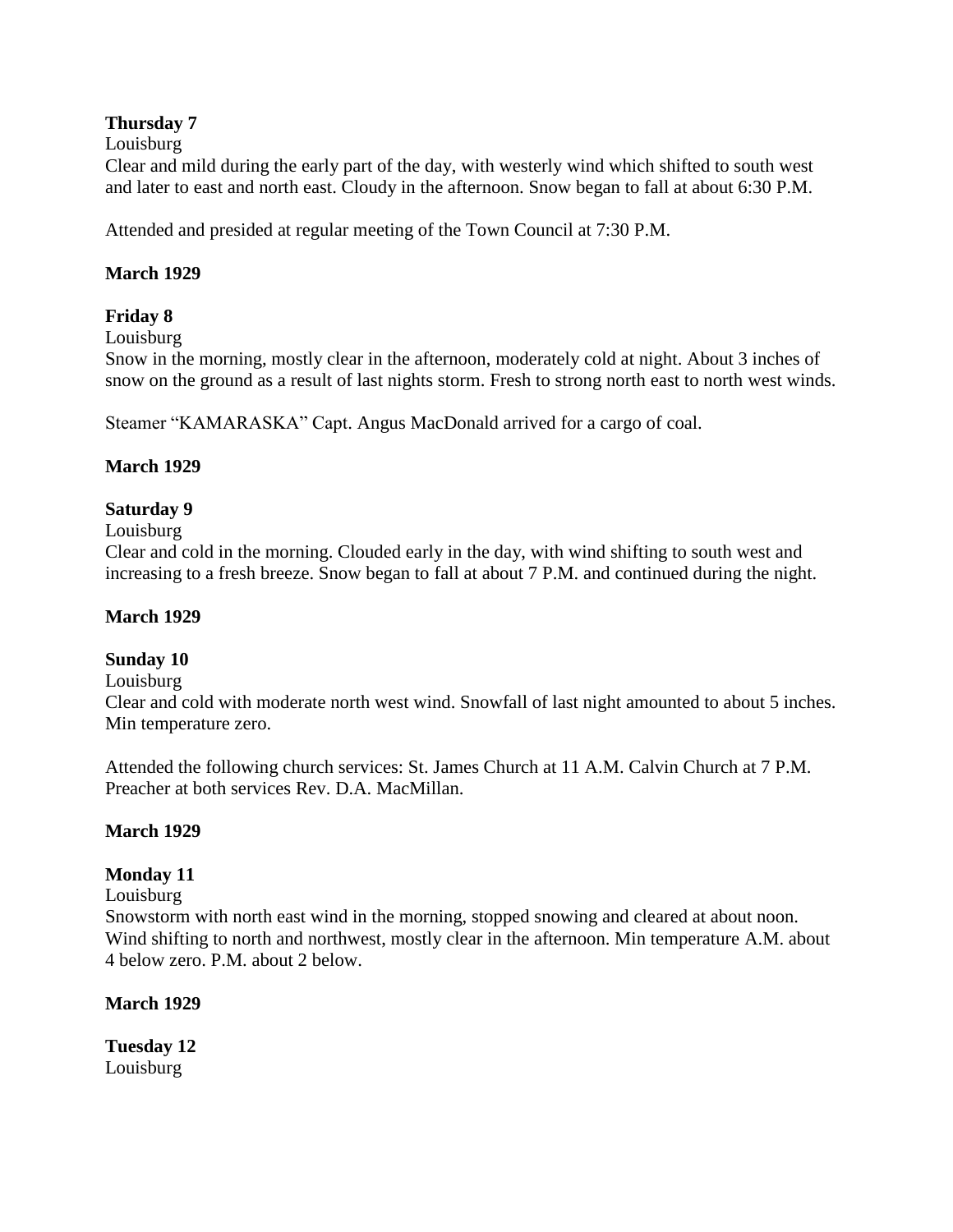Cold and clear, becoming cloudy in the afternoon. Light northwest wind changing to south west and increasing to a fresh breeze. Snow flurries in the afternoon and evening. Snowfall about 2 inches. Min temperature A.M. 7 below zero. Being the lowest temperature recorded here this season.

## **March 1929**

### **Wednesday 13**

Louisburg

Clear and mild with moderate northwest to northeast winds, becoming cold at night.

Steamer "KAMOURASKA" Capt. MacDonald sailed for St. John, N.B. with a cargo of coal.

Steamer "CANADIAN VOYAGEUR" Capt. Marshall, arrived in the afternoon for a cargo of coal.

Death at "Old Town" of Mr. John Cryer Sr. aged about 90 years.

Attended choir practice in Calvin Church at 9 P.M.

Beginning tonight – Mrs. Huntington will be acting organist of the United Church for an indefinite period.

#### **March 1929**

#### **Thursday 14**

#### Louisburg

Clear and cold with moderate north to northeast winds. Min temperature A.M. about 4 above zero.

Steamer "CANADIAN BRITISHER" Capt. Lyons, arrived in the morning for part cargo of steel products.

Steamer "CANADIAN VOYAGEUR" Capt. Marshall , sailed for Halifax with a cargo of coal.

### **March 1929**

### **Friday 15**

Louisburg

Moderately cold and mostly cloudy, with light northeast to southerly winds. Snowfall of about 1 inch. Mild in the late afternoon and evening.

Funeral of the late John Cryer of "Old Town" whose death occurred on Wednesday, took place this morning. Interment in the Roman Catholic Cemetery.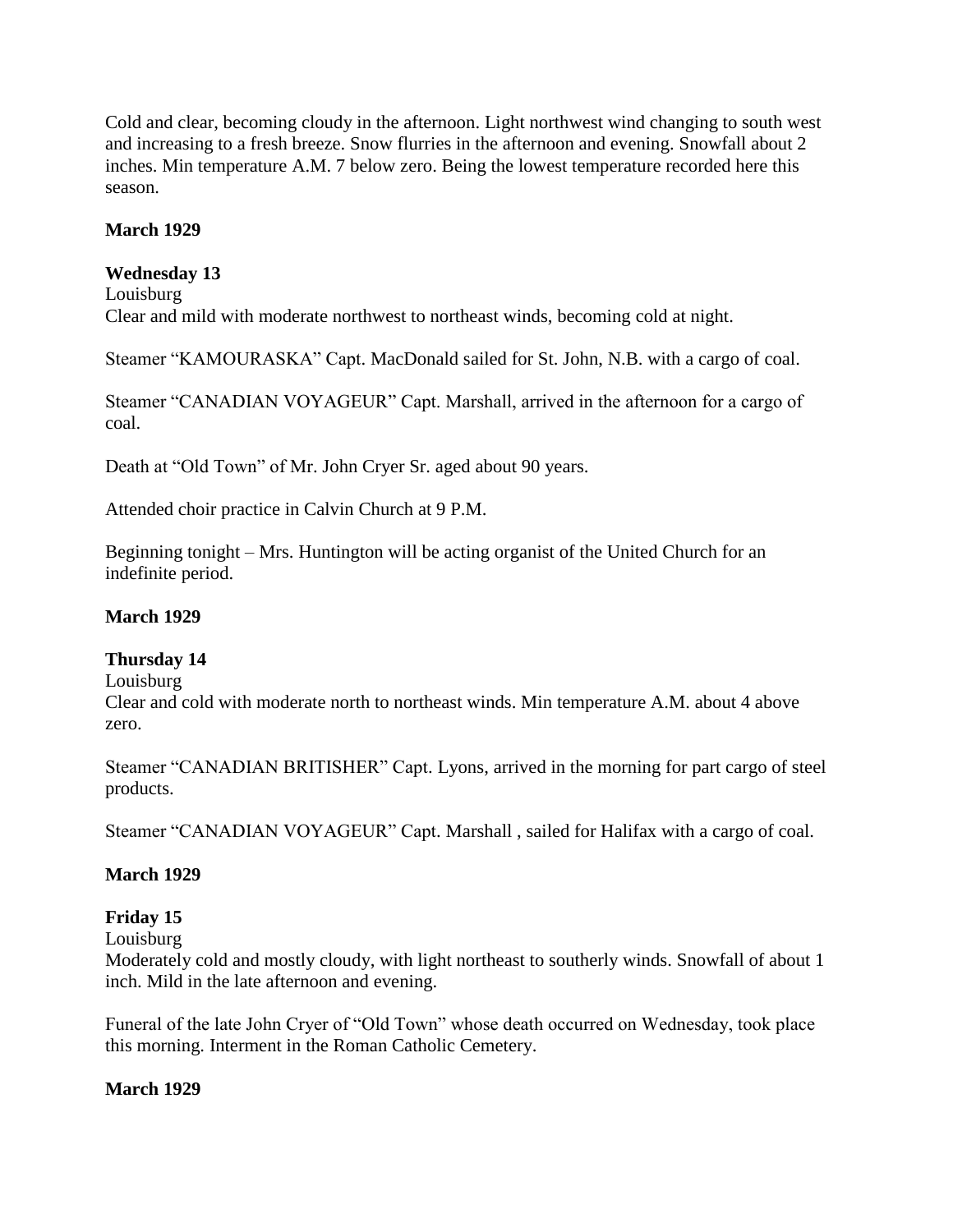#### **Saturday 16**

#### Louisburg

Cloudy and mild, with light snow squalls in the forenoon followed by mist and light rain in the afternoon, some heavy showers during the night accompanied by lightening. Light southwest to south east wind.

Steamer "CANADIAN MILLER" arrived off the harbour in the evening, but was unable to enter owing to the ice blockage which completely blocked the harbour entrance. The Steamer "MONTCALM" Capt. Mercier went to her assistance but up until midnight had not succeeded in bringing her in.

### **March 1929**

### **Sunday 17**

Louisburg Mild and partly clear with moderate southwest to north west wind. Streets very slushy.

Steamer "CANADIAN MILLER" which arrived off the harbour yesterday evening, entered the harbour and docked at the steel wharf this morning, where she will load a part cargo of steel products.

Attended the following church services: Calvin Church at 11 A.M. and St. James Church at 7 P.M. Preacher at both services Rev. D.A. MacMillan.

## **March 1929**

### **Monday 18**

Louisburg

Chilly and raw, mostly cloudy with fresh northwest wind. Light snow flurries in the afternoon.

Steamer "CANADIAN BRITISHER" Capt. Lyons, sailed for Halifax with part cargo of steel products enroute for New Zealand.

### **March 1929**

### **Tuesday 19**

Louisburg Clear and mild with fresh west to southwest wind.

Steamer "CANADIAN VOYAGEUR" Capt. Marshall arrived in the morning for a cargo of coal.

Cable Steamer "CYRUS FIELD" arrived in the evening and anchored in the stream.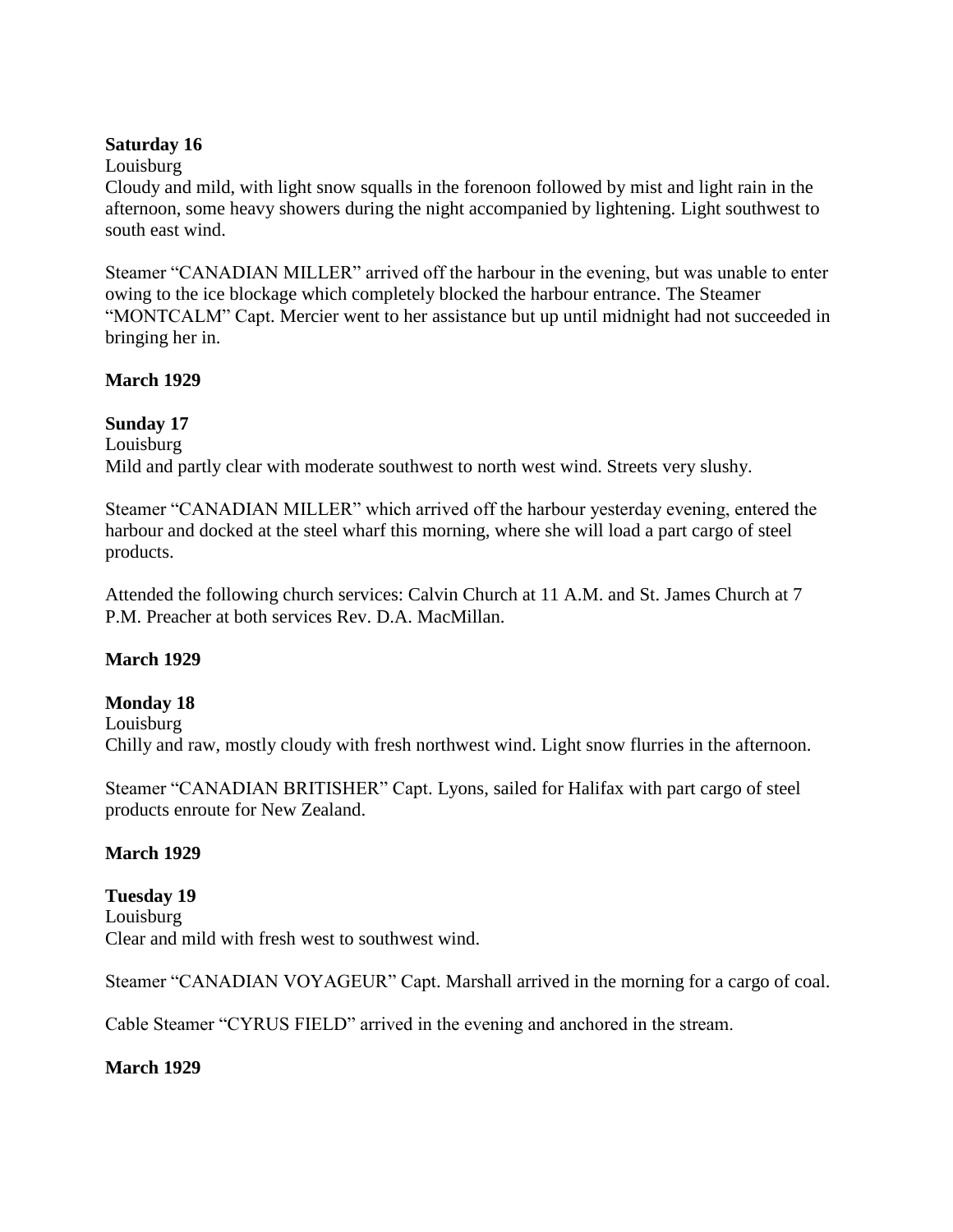#### **Wednesday 20**

Louisburg

Mild, clear in the morning. Cloudy in the afternoon and foggy in the evening. Wind south-west.

Steamer "CANADIAN MILLER" Capt. Boulton, sailed with a part cargo of steel products.

Steamer "CANADIAN VOYAGEUR" Capt. Marshall, sailed with a cargo of coal, for Portland, Maine.

Steamer "KAMOURASKA" Capt. Angus MacDonald arrived.

Steamer "CYDA" (Norwegian) arrived, bunkered, and sailed.

Attended choir practice in Calvin Church at 9 P.M.

#### **March 1929**

#### **Thursday 21**

#### Louisburg

Clear and very mild with moderate northwest wind. Streets very muddy and entirely bare with the exception of a few small patches of ice.

Cable Steamer "CYRUS FIELD" sailed.

Attended and presided at a regular meeting of the Town Council at 7:30 P.M. Three applications were before the Board. Wesley Turner for Policeman, Samuel Leroy and Daniel McNeil for Policeman and N.S. L.A. Inspector. By a 2 to 3 vote Wesley Turner was appointed Policeman over Mr. Leroy. Mr. McNeil did not receive a nomination. The appointment of an N.S.L.A. Inspector was deferred to a later date.

This meeting proved to be a rather stormy session, as the supporters of Mr. Leroy were very much annoyed at not having their man elected. Councillors Peters, Smith and Crowdis for Turner, Tilly and Fleet for Leroy. Cann was absent until after the appointment was made.

#### **March 1929**

## **Friday 22**

Louisburg

Cloudy and mild, with showers in the forenoon. Partly clear in the afternoon. Wind south west shifting to north west and in the evening to northeast.

Norwegian Steamer "BELFRI" arrived, bunkered and sailed.

As a sequence to last nights Council meeting, Councillors Alfred Tilly and Arthur D. Cann tendered their resignations as Councillors for the Town of Louisburg.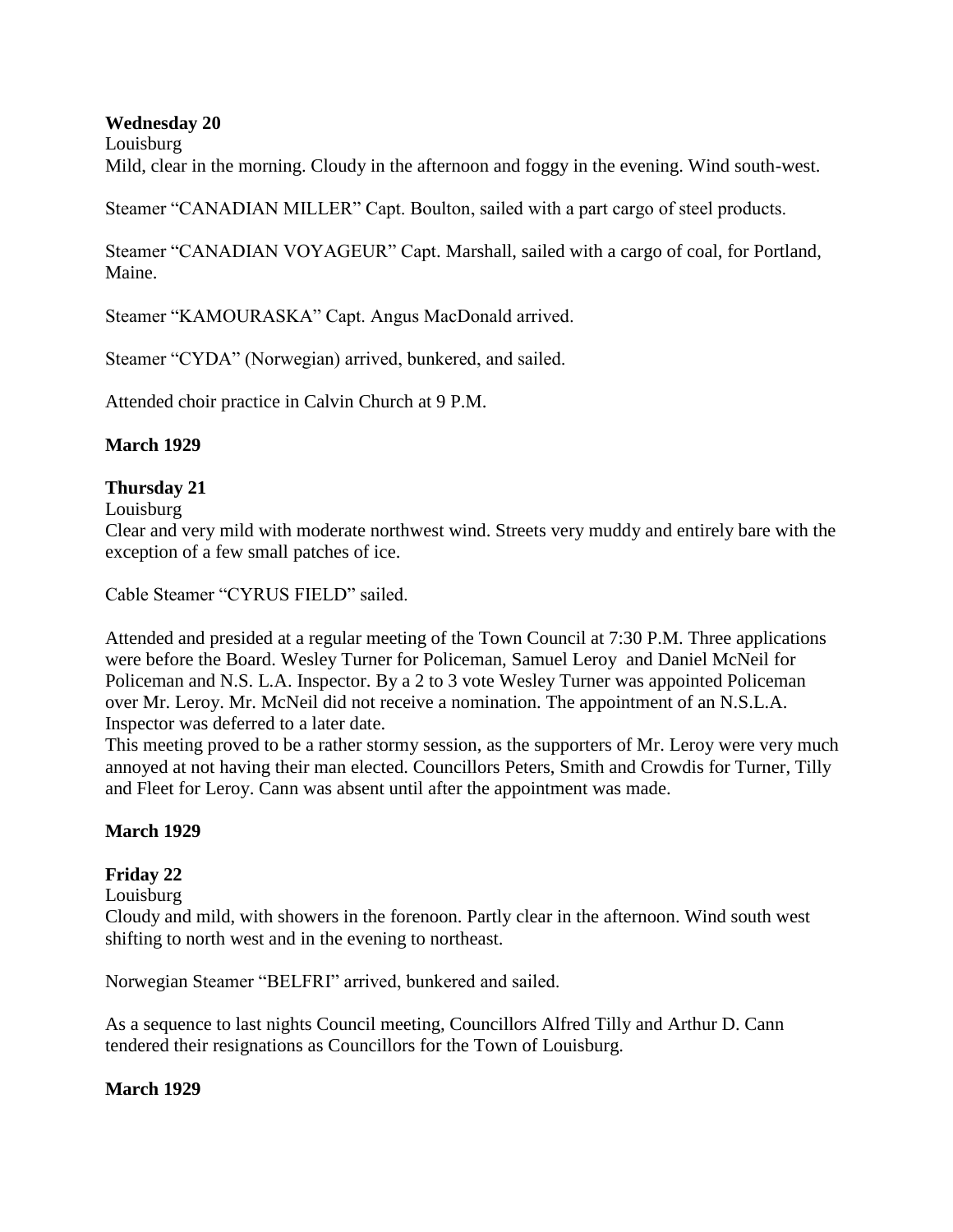### **Saturday 23**

Louisburg Cloudy and mild with light winds. Showers in the evening.

### **March 1929**

## **Sunday 24**

Louisburg Clear and cold with fresh northeast wind. Heavy frost during the night.

Attended the following church services: St. James Church at 11 A.M. and Calvin Church at 7 P.M. Preacher at both services Rev. D.A. MacMillan.

## **March 1929**

## **Monday 25**

Louisburg Clear and moderately cold with northwest wind, which shifted to southwest in the evening.

Following the example set by his two fellow Councillors who handed in their resignations on last Friday, Mr. Daniel Fleet tendered his resignation as Councillor for the Town of Louisburg.

Miss Margaret Stacey entered on her duties as clerk in my store.

## **March 1929**

### **Tuesday 26**

Louisburg

Snow fall of about 4 inches in the early morning. Mild during the day, clear in the afternoon. Streets very slushy, snow nearly all disappeared before night. Wind south west, changing to northwest.

French Trawler "TEMERAIRE" arrived and bunkered.

### **March 1929**

# **Wednesday 27**

Louisburg Cool and mostly clear. Wind northwest.

Steamer "KAMOURASKA" which arrived here on the 20<sup>th</sup> inst hauled over to the coal pier and started loading a cargo of coal.

Attended choir practice in Calvin Church at 9 P.M.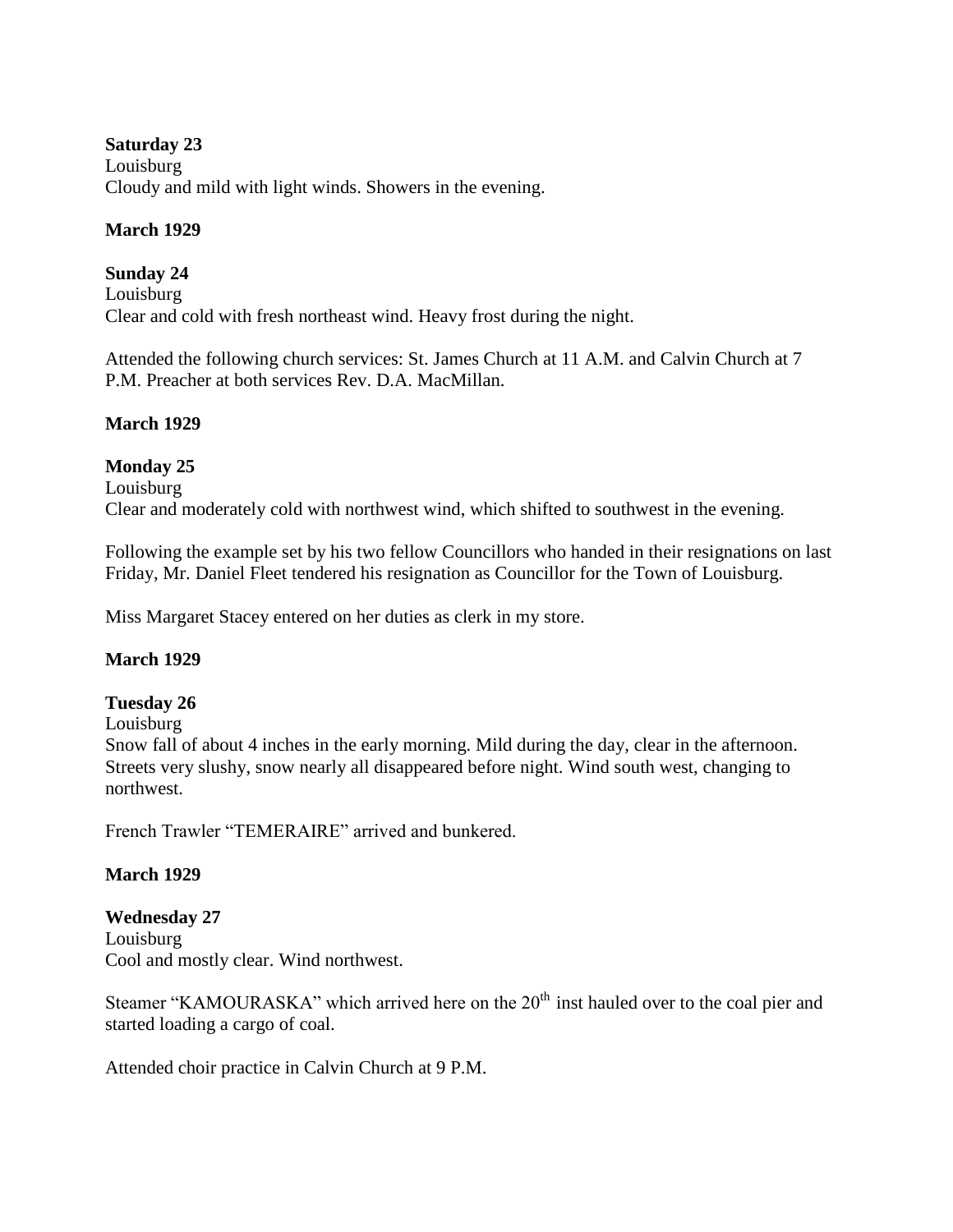### **March 1929**

#### **Thursday 28**

Louisburg Clear and cool with moderate west to southwest winds. An ideal day.

Steamer "KAMOURASKA" Capt. Angus MacDonald, sailed for Halifax, N.S. with a cargo of coal.

French Trawler "CAUCAIQUA" arrived and bunkered.

French Trawler "TENACE" arrived in the evening for bunker coal.

#### **March 1929**

**Friday 29** Louisburg Cloudy and chilly with light east to northeast winds.

Steamer "CANADIAN VOYAGEUR" Capt. Marshall, sailed for St. John with a cargo of coal.

French Trawler "ALFRED" arrived for bunker coal.

#### **March 1929**

**Saturday 30** Louisburg Clear and mild with light north east wind. A perfect day.

#### **March 1929**

#### **Sunday 31**

Louisburg Mild and mostly clear with southwest, north, and north east winds.

Attended the following Church Services: Calvin Church at 11 A.M. St. James Church at 7 P.M. Preacher at both services, Rev. D.A. MacMillan.

#### **April 1929**

#### **Monday 1**

Louisburg Clear and mild but becoming cloudy in the afternoon. Light northeast to southeast winds, increasing at night. Storm threatening.

Steamer "KAMOURASKA" arrived in the morning for a cargo of coal.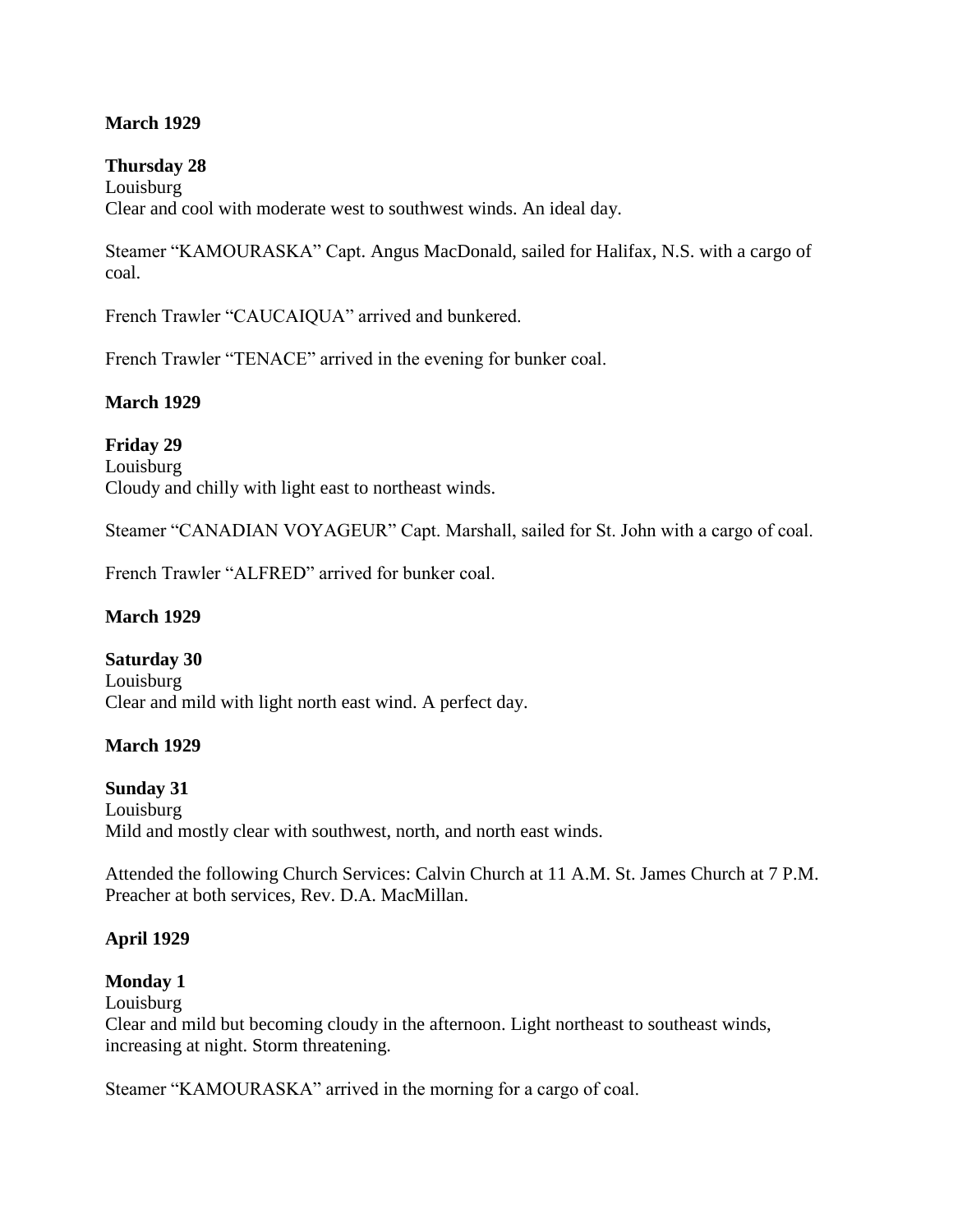Government Steamer "MONTCALM" which has made this port her headquarters since Jan 31/29 sailed at 10 A.M. to the assistance of the sealing steamer "VEDAS" caught in the ice, and short of coal, near St. Paul"s Island.

## **April 1929**

### **Tuesday 2**

#### Louisburg

Rain in the early morning, accompanied by thunder. Mostly cloudy during the day, with fog in the morning. Light snow squalls in the afternoon. Wind southwest to west northwest.

Harbour full of drift ice.

Attended and presided at a regular meting of the School Board at 7:30 P.M. At this meeting the following teachers were engaged for the 1929-30 term. Victor A. Fisher (Princ.), Miss Alice Levy, Miss Jennie Pearl, Miss Marie MacPhee, Miss Evelyn Smith, and Miss Mary Hiltz.

### **April 1929**

#### **Wednesday 3**

Louisburg Clear and cool with fresh north west wind.

Harbour clear of ice except the lower end below the pier.

Steamer "KAMOURASKA" Capt. Angus MacDonald, sailed with a cargo of coal for Halifax.

French Trawler "RORQUAL" arrived and bunkered.

Attended choir practice in St. James Church at 9 P.M.

### **April 1929**

## **Thursday 4** Louisburg Clear and chilly with fresh southwest wind. Lower end of the harbour full of drift ice.

Steamer "CANADIAN VOYAGEUR" arrived for cargo of coal.

Attended and presided at the regular meeting of the Town Council at 7:30 P.M. Resignations of Councillors Arthur D. Cann and Alfred Tilly were accepted and April 30<sup>th</sup> set as a date for an election to fill the vacancies. Councillor Daniel Fleet who handed in his resignation on March  $25<sup>th</sup>$ withdrew it before the meeting opened.

### **April 1929**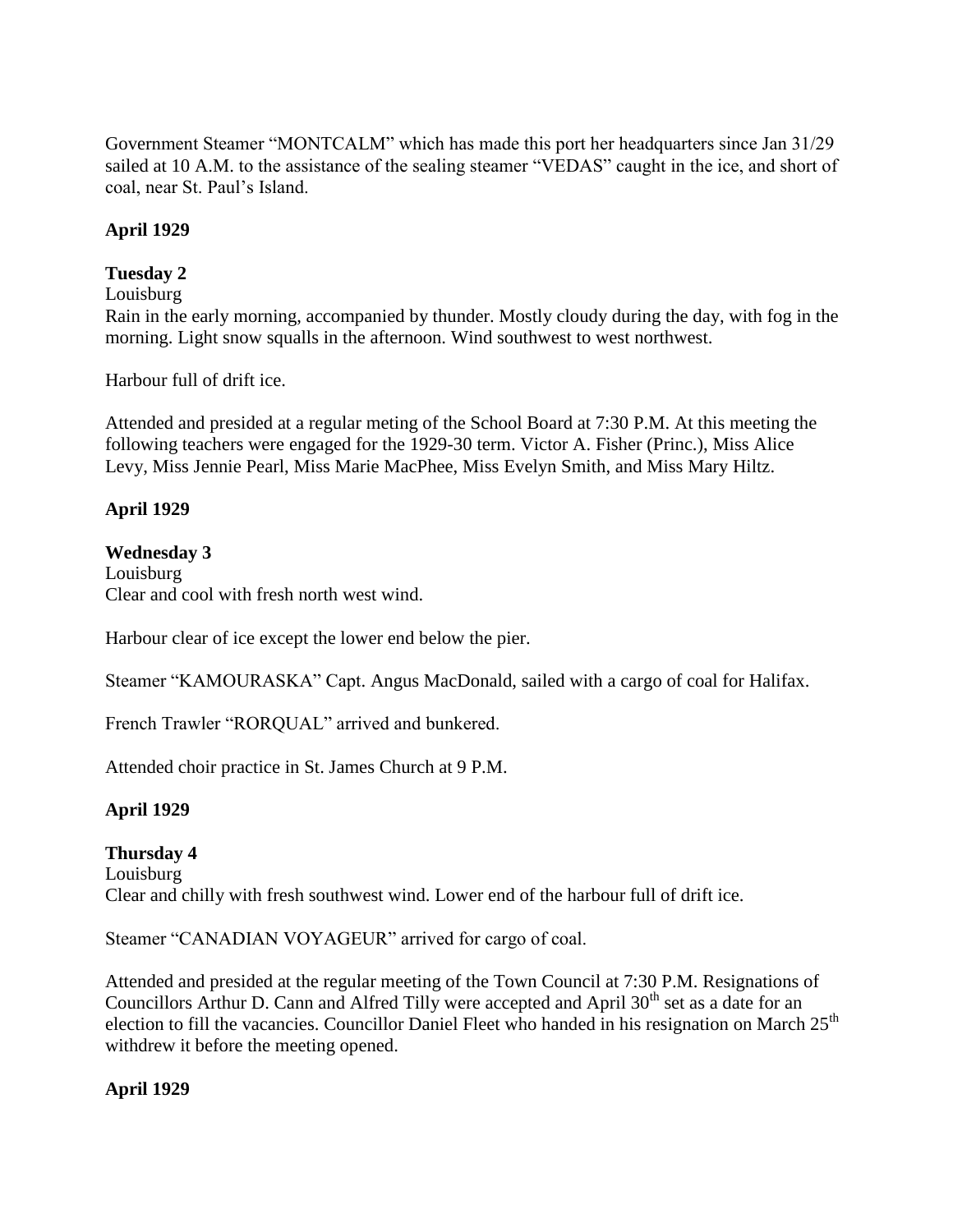## **Friday 5**

Louisburg Clear and cool with moderate northwest wind.

Steamer "CANADIAN VOYAGER" Capt. Marshall sailed with a cargo of coal. French Trawler "PATRIE" arrived and bunkered.

Trawler "OFFA" arrived and bunkered.

## **April 1929**

## **Saturday 6**

Louisburg Clear and cool with fresh to moderate northwest to northeast winds.

French Trawler "ACADIEN" and Norwegian Steamer "MIMER" arrived and took bunker coal.

## **April 1929**

## **Sunday 7**

Louisburg Cloudy and mild with a light drizzle of snow. Light southwest wind. Snowfall about 1 inch.

Schooner "MARION MOSHER" arrived for cargo of coal.

Attended the following Church Services: St. James Church at 11 A.M. Preacher Rev. D.A. MacMillan, assisted by Rev. Mr. Meikle. Calvin Church at 7 P.M. Preacher Rev. Mr. Meikle, assisted by Rev. D.A. MacMillan. Communion of the Lords Supper was dispersed at the 11 A.M. service.

## **April 1929**

## **Monday 8**

Louisburg

Cloudy and cool in the morning, but cleared at about 10 A.M. Light northeast wind which changed to southerly in the afternoon. Snow which fell yesterday, disappeared early in the day. Harbour and coast blocked with drift ice in the evening. Snow during the night.

Rev. William Meikle opened a series of Evangelistic Services in the Temperance hall at 7:30 P.M.

### **April 1929**

**Tuesday 9**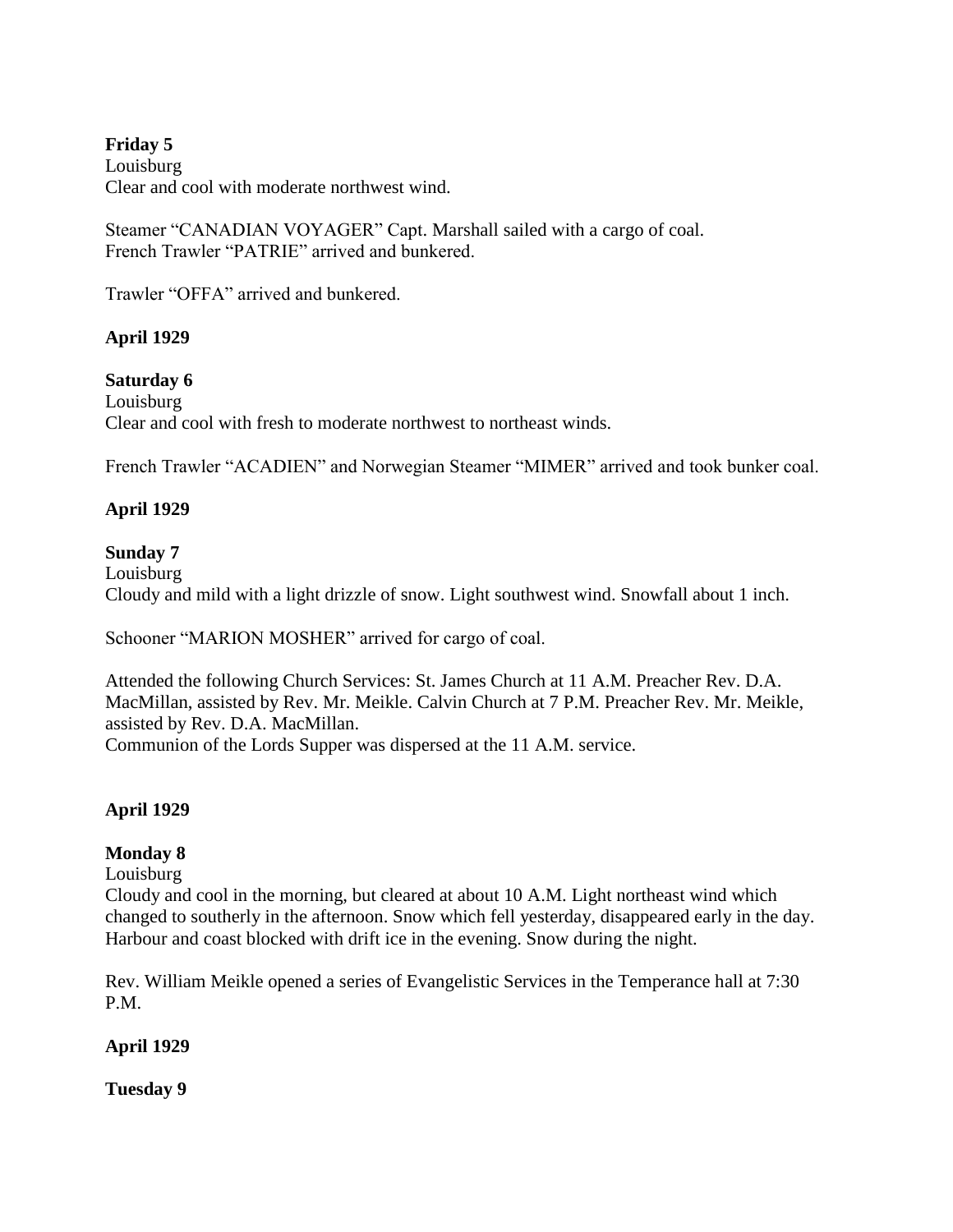Louisburg Mild and partly clear with light variable winds.

Snowfall of last night-amounting to about 2 inches, all disappeared during the day. Harbour full of loose drift ice.

Steamer "KAMOURASKA", Capt. Angus MacDonald, arrived in the early part of the day and docked at the steel wharf.

## **April 1929**

#### **Wednesday 10**

Louisburg Mostly clear with moderate to fresh north to northeast winds. Very chilly and raw.

Harbour and coast mostly clear of ice.

Steamer "MACHINERY", which has been engaged in the seal fishery for the last two or three weeks arrived here this evening. This boat had been reported missing and fears were entertained for her safety. She has about 100 seals on board and will likely sail for North Sydney tomorrow, if ice conditions permit.

## **April 1929**

**Thursday 11** Louisburg Clear and cool with moderate northwest wind.

Steamer "MACHINERY" sailed.

French Trawler "SENATEUR DUHAMEL" arrived and bunkered.

Steamer "CANADIAN VOYAGEUR" Capt. Marshall arrived.

Newfoundland Schooner "MARION MOSHER" loaded a cargo of coal.

### **April 1929**

### **Friday 12**

Louisburg Cold and remarkably clear with moderate north east wind.

French Trawler "LORACE" arrived bunkered and sailed.

### **April 1929**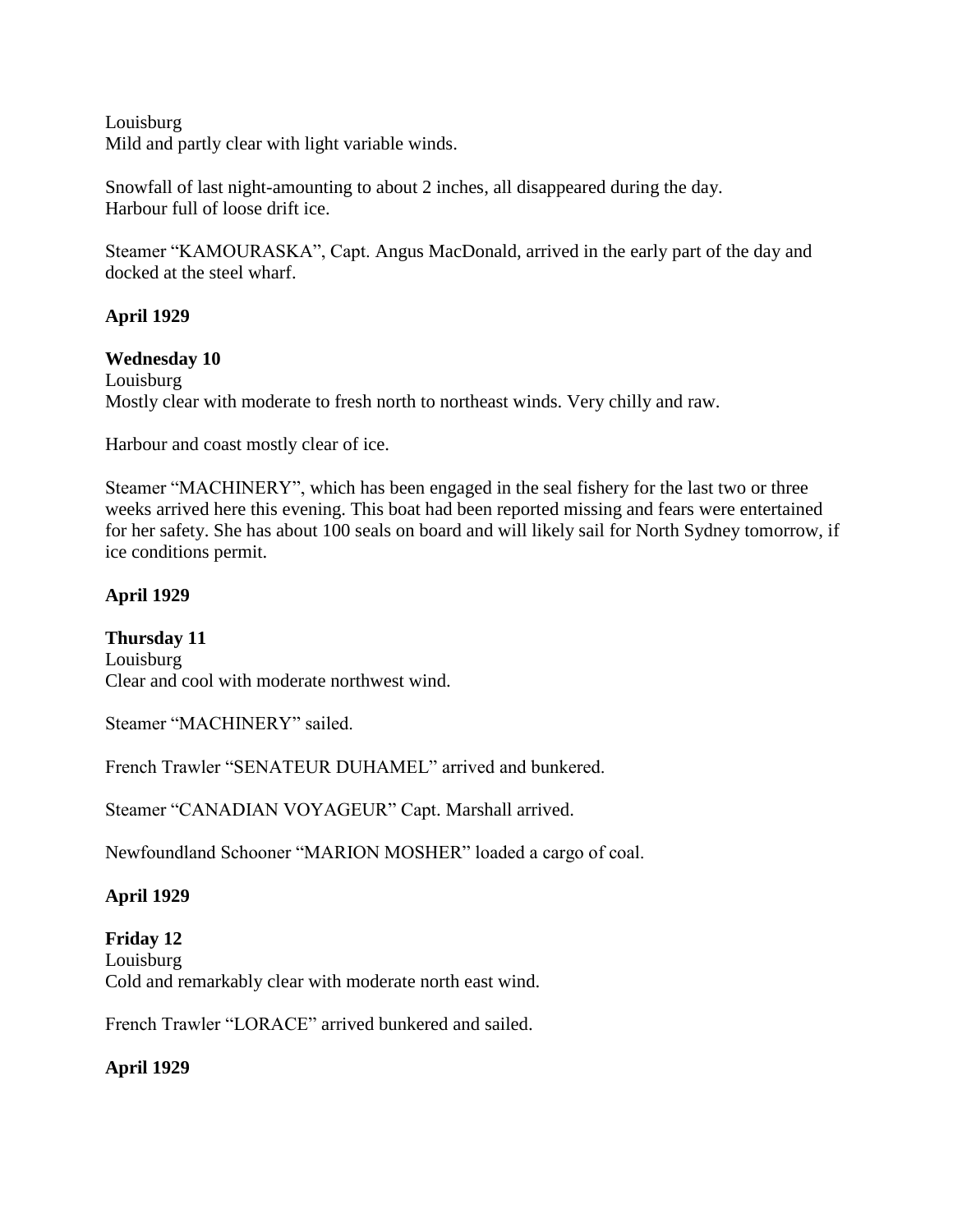#### **Saturday 13** Louisburg Very chilly and raw. Mostly cloudy with moderate east north east wind.

Large quantity of drift ice in sight off the harbour.

Newfoundland Steamer "CARIBOU" Capt. Tavener, arrived at about 8 P.M. with passengers and freight from Nfld. Ice conditions made it impossible for her to reach North Sydney this trip.

Steamer "CANADIAN VOYAGEUR" Capt. Marshall sailed with a cargo of coal.

## **April 1929**

## **Sunday 14**

Louisburg Mostly cloudy, chilly and raw with fresh northeast wind. Snow flurries in the evening.

Nfld. Steamer "CARIBOU", which arrived at 8 P.M. yesterday sailed for Nfld. in the early hours of the morning.

Attended the following church services:

Calvin Church at 11 A.M. Preacher Rev D.A. MacMillan, assisted by Rev. Mr. Meikle, St. James Church at 7 P.M. Preacher Rev. Mr. Meikle, assisted by Rev. D.A. MacMillan.

## **April 1929**

## **Monday 15**

Louisburg Clear and cold with fresh north east wind.

Drift ice in sight of the coast in the evening.

# **April 1929**

**Tuesday 16** Louisburg Cloudy and cool with light east to southeast winds.

Drift ice in large quantities a short distance off the harbour.

S.S. "CARIBOU" unable to reach North Sydney, was ordered to Louisburg, but at a late hour had not arrived, and was reported to be stuck in the ice off Scaterie.

Special train with passengers for S.S. "CARIBOU" arrived at about 10:30 P.M. As all available hotel accommodations had been taken by passengers who came on the morning train, it was with considerable difficulty that lodgings could be procured for the late arrivals. At the request of Mr.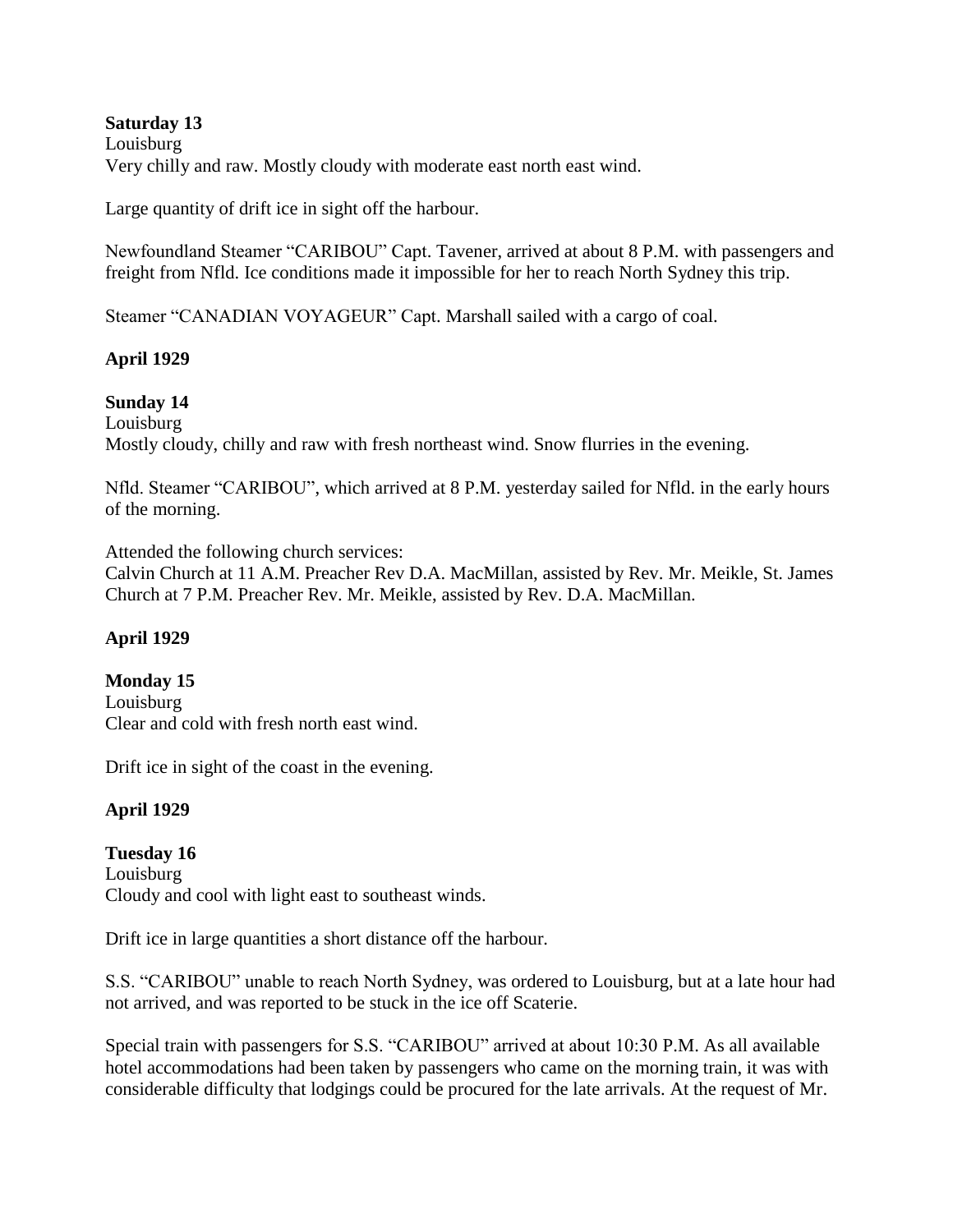Coleman, agent for the Caribou, we lodged 3 of the late comers: Mr. & Mrs. Pratt and child of St. Johns, Nfld.

## **April 1929**

## **Wednesday 17**

Louisburg

Heavy downpour of rain accompanied by strong east and south east winds. Very disagreeable all day.

Coast blocked with drift ice and upper port of the harbour partly filled.

S.S. "KAMOURASKA" finished loading a cargo of coal for the St. Lawrence trade and anchored in the upper harbour.

S.S. "CARIBOU" due here yesterday failed to arrive and is reported stuck in the ice about 5 miles east of this port.

## **April 1929**

### **Thursday 18**

Louisburg

Cloudy and foggy with light south wind. Mostly clear in the afternoon, wind changing to southwest and increasing to a moderate breeze.

Coast blocked with ice, and harbour partly filled with loose ice.

Several steamers enroute to this port, sighted in the ice some distance off the harbour.

S.S. "CARIBOU" due here since Tuesday, got clear of the ice off this port and started for North Sydney, but up to a late hour she had not reached the latter port.

Passengers for S.S. "CARIBOU" which have been here for the last few days left for Sydney by special train at 8:30 P.M.

Attended and presided at regular meeting of Town Council at 7:30 P.M.

## **April 1929**

### **Friday 19**

Louisburg Partly clear with moderate south west wind. Coast blocked with drift ice.

S.S. "KAMOURASKA" Capt. Angus MacDonald, sailed with a cargo of coal. First cargo of coal from a Cape Breton port for the St. Lawrence this season. Several steamers enroute to this port stuck in the ice off the coast.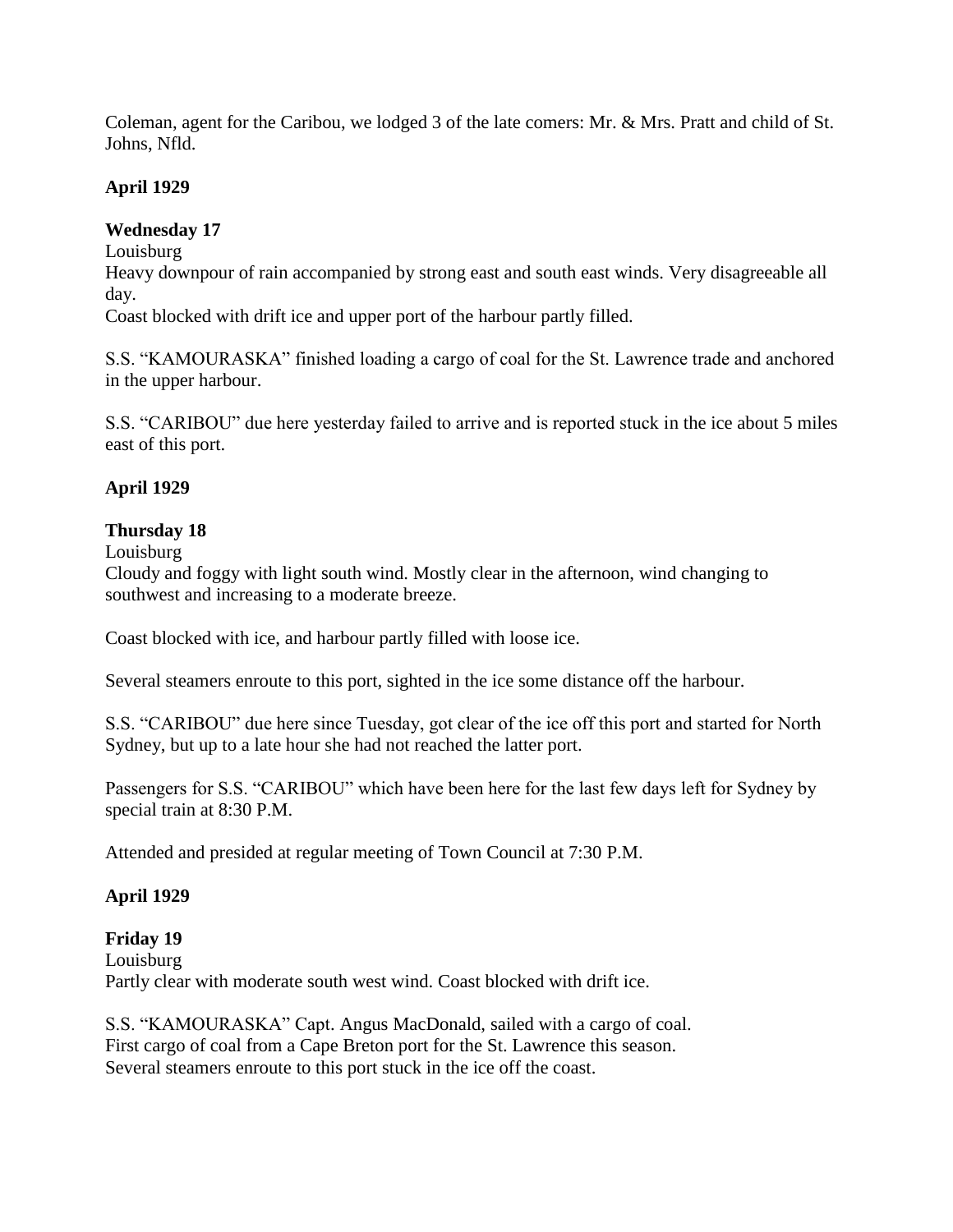### **April 1929**

#### **Saturday 20**

Louisburg

Cool and mostly cloudy with moderate north west wind. Drift ice which has been blocking the harbour and coast for the past few days moved off to a considerable distance during the day.

The following steamers arrived: "CITY OF MANDALAY" Capt. Hogg and "CANADIAN TRANSPORTER" Capt. Roberts, for part cargo of steel products.

"CANADIAN VOYAGEUR" Capt. Marshall, "DACHILD" Capt. MacPhail and "ROSECASTLE" Capt. Holmes, for cargoes of coal.

The Canadian Government ice breaker "MIKULA" after assisting the above steamers to reach port arrived and docked at the pier to take bunker coal.

## **April 1929**

## **Sunday 21**

#### Louisburg

Clear and cool with light northeast to east winds. Drift ice a short distance off the coast, and a few loose pieces in the harbour.

Several schooners entered the harbour during the day.

Steamers in port: "CITY OF MANDALAY" Capt. Hogg, "CANADIAN TRANSPORTER" Capt. Roberts, "DACHILD" Capt. MacPhail, "ROSECASTLE" Capt. Holmes, "CANADIAN VOYAGEUR" Capt. Marshall, and Canadian Government Ice Breaker "MIKULA" Capt. Ahearn.

Attended the following church services: St. James at 11 A.M. and Calvin at 7 P.M. Preacher at both services Rev. D.A. MacMillan.

### **April 1929**

### **Monday 22**

Louisburg

Clear and cool, cloudy in the afternoon with moderate north east winds. Snow during the night.

Steamer "CANADIAN VOYAGEUR", Capt. Marshall sailed with a cargo of coal for Portland, Maine. French Trawler arrived and bunkered.

Government Steamer "MIKULA" Capt. Ahearn, after bunkering, sailed at about 6 P.M. on ice patrol.

Steamer "ROSECASTLE" Capt. Holmes, docked in the evening and began loading a cargo of coal.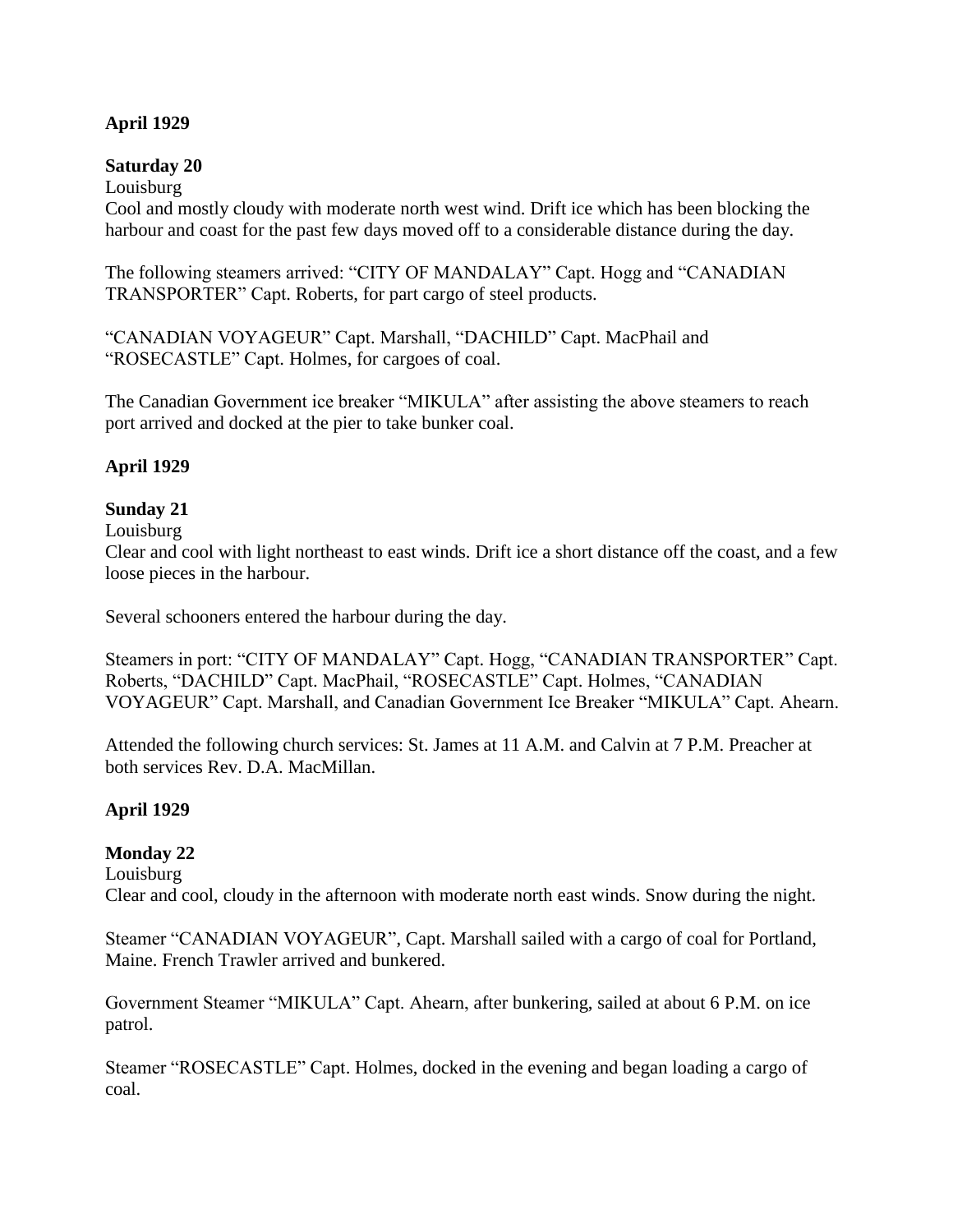### **April 1929**

### **Tuesday 23**

Louisburg

Snow storm which begun at about 8 P.M. yesterday continued until about 8 P.M. today. Strong northeast wind, shifting to north west during the night and increasing to a gale. Worst snow storm of the season. Snowfall about 15 inches.

Nfld. Steamer "CARIBOU" arrived at about 10 A.M. with freight and about 65 passengers. Among the passengers was Sir Newton Moore, who was met here by J. R. MacIsaac and other officials of the British Empire Steel Corporation. Shortly after the arrival of the boat, the entire party left for Sydney by special train.

## **April 1929**

## **Wednesday 24**

Louisburg Clear with strong northeast wind. Snow of yesterday, thawing fast and streets very slushy.

S.S. "WABANA" arrived from England with part general cargo for the Steel Co.

S.S. "CANADIAN CARRIER" Capt. Seaman, arrived and anchored in the upper harbour.

S.S. "IMARI" Capt. Stonehouse, arrived here in tow of the Ice Breaker, "MIKULA" having lost her propeller. "MIKULA" sailed immediately after her arrival.

S.S. "ROSECASTLE" Capt. Holmes, finished loading a cargo of coal and sailed for the St. Lawrence.

Trawler "OFFA" arrived and bunkered.

S.S. "CARIBOU" sailed for Newfoundland.

Attended choir practice in St. James Church at 9 P.M.

### **April 1929**

### **Thursday 25**

Louisburg

Clear and mild, becoming cloudy in the afternoon. Light northeast wind shifting to southwest.

S.S. "CANADIAN TRANSPORTER" Capt. Roberts sailed for New Zealand with a part cargo of steel products.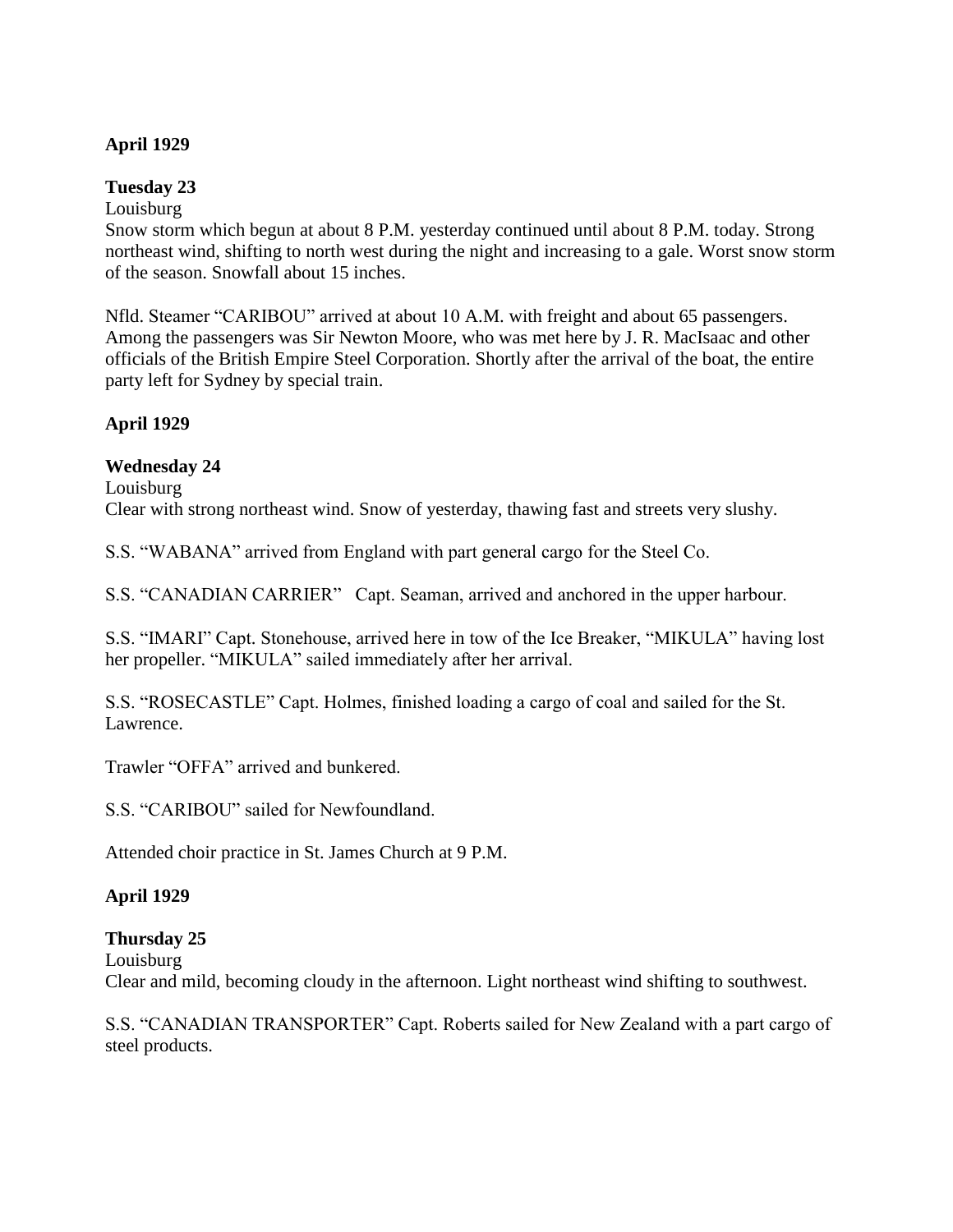S.S. "CANADIAN CARRIER" Capt. Seaman, which arrived yesterday docked at the coal pier to take bunker coal.

## **April 1929**

# **Friday 26**

Louisburg

Rain and thick fog during the greater part of the day, with strong southwest wind.

S.S. "CITY OF MANDALAY" Capt. Hogg, sailed for the far east via New York, with part cargo of steel products.

S.S. "WABANA" Capt. S. MacDonald docked on the east side of the steel wharf preparatory of discharging her cargo.

S.S. "IMARI" docked on the west side of the steel wharf and began discharging part of her coal cargo to lighten her aft in order to affect repairs to her propeller.

## **April 1929**

## **Saturday 27**

Louisburg Clear and moderately warm with light variable wind, mostly easterly.

S.S. "DACHILD" Capt. MacPhail, sailed for Montreal with a cargo of coal.

S.S. "WABANA" Capt . Stephen MacDonald sailed for Sydney.

Tug "CRUIZIER" sailed for Sydney to resume her duties at that port.

French Trawler "TENACE" arrived bunkered and sailed.

Steamer "SARNIADOC" Capt. McGibbon, arrived for bunker coal.

# **April 1929**

# **Sunday 28**

Louisburg Clear and cool with light southwest wind. S.S. "LORD STRATHCONA" Capt. Glibborn, arrived for a cargo of coal.

Attended the following church services: Calvin at 11 A.M. and St. James at 7 P.M. Preacher at both services, Rev D.A. MacMillan.

# **April 1929**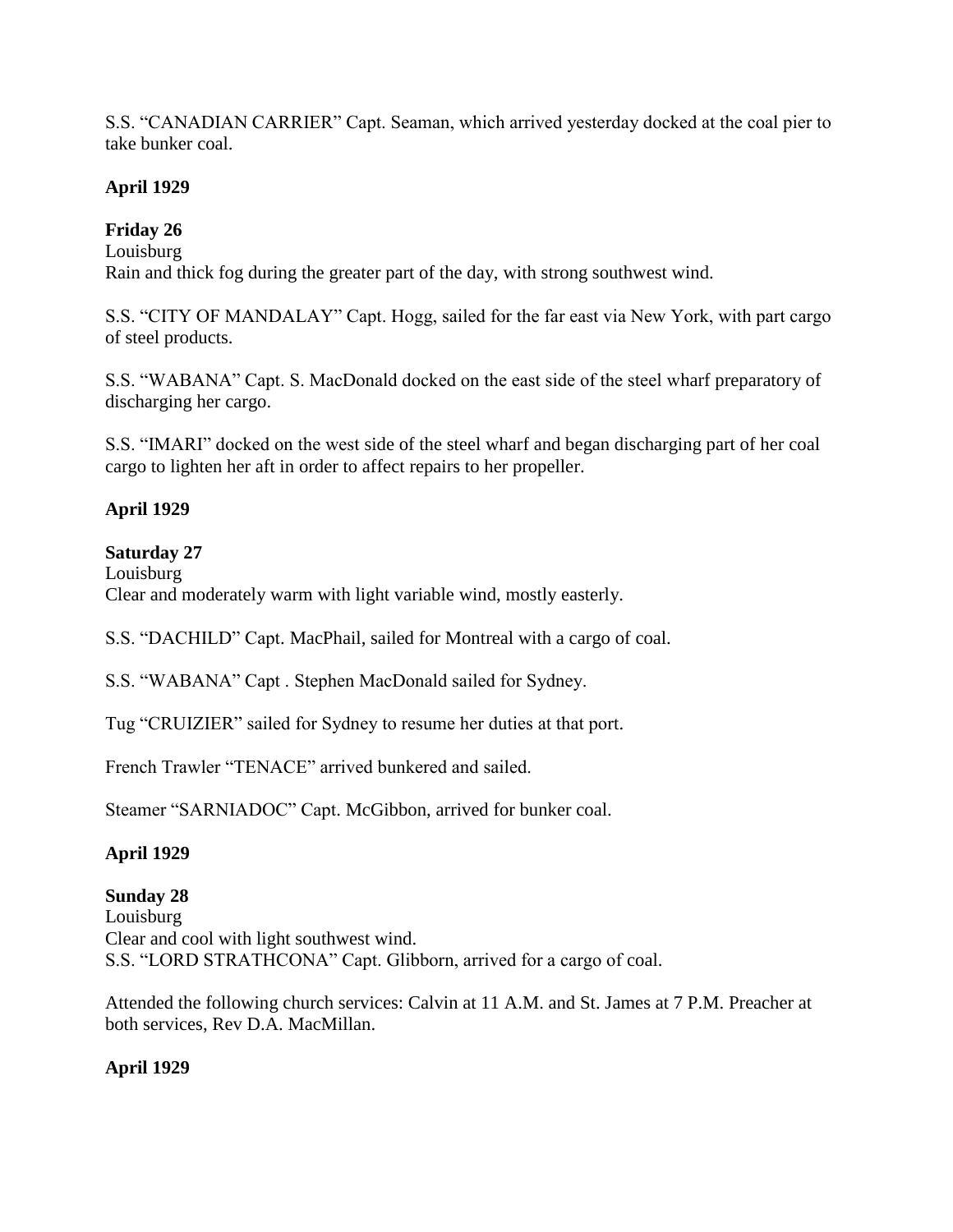### **Monday 29**

### Louisburg

Cloudy and chilly, rain and fog during the afternoon and evening. Wind south to south east, increasing in the afternoon to a strong breeze.

## **April 1929**

## **Tuesday 30**

Louisburg Clear and cool with strong southwest wind.

S.S. "LORD STRATHCONA" Capt. Glibborn, sailed for Montreal, with a cargo of coal.

S.S. "SARNIADOC" Capt. McGibbon, which arrived here on the 27<sup>th</sup> enroute from England to Montreal, sailed for her destination at about 6 P.M.

Some of the Louisburg men who are usually employed during the summer months at the Sydney Shipping Piers, left on the afternoon train to resume their duties.

Town By-election , to fill vacancies caused by the resignations of Councillors Tilly and Cann. As Norman MacRury was the only one that was nominated, he was duly declared elected, to fill the place vacated by Councillor Cann.

## **May 1929**

## **Wednesday 1**

Louisburg Cool and mostly clear with fresh southwest wind.

S.S. "IMARI" Capt. Stonehouse, which arrived here on last Wednesday, in tow of the "MIKULA", with all the blades stripped from her propeller, sailed in the early morning for Montreal. The work of replacing new blades on the propeller was carried out very satisfactorily by William Musgrave of North Sydney.

Attended choir practice in Calvin Church at 9 P.M.

# **May 1929**

# **Thursday 2**

Louisburg

Cloudy, foggy, misty and showery. Heavy thunder and lightning storm, accompanied by heavy rain in the early morning.

Attended and presided at regular meeting of the Town Council at 7:30 P.M. Administered the oath of office to Councillor Norman MacRury who was elected on April  $30<sup>th</sup>$ , to fill the vacancy caused by the resignation of Councillor A.D. Cann.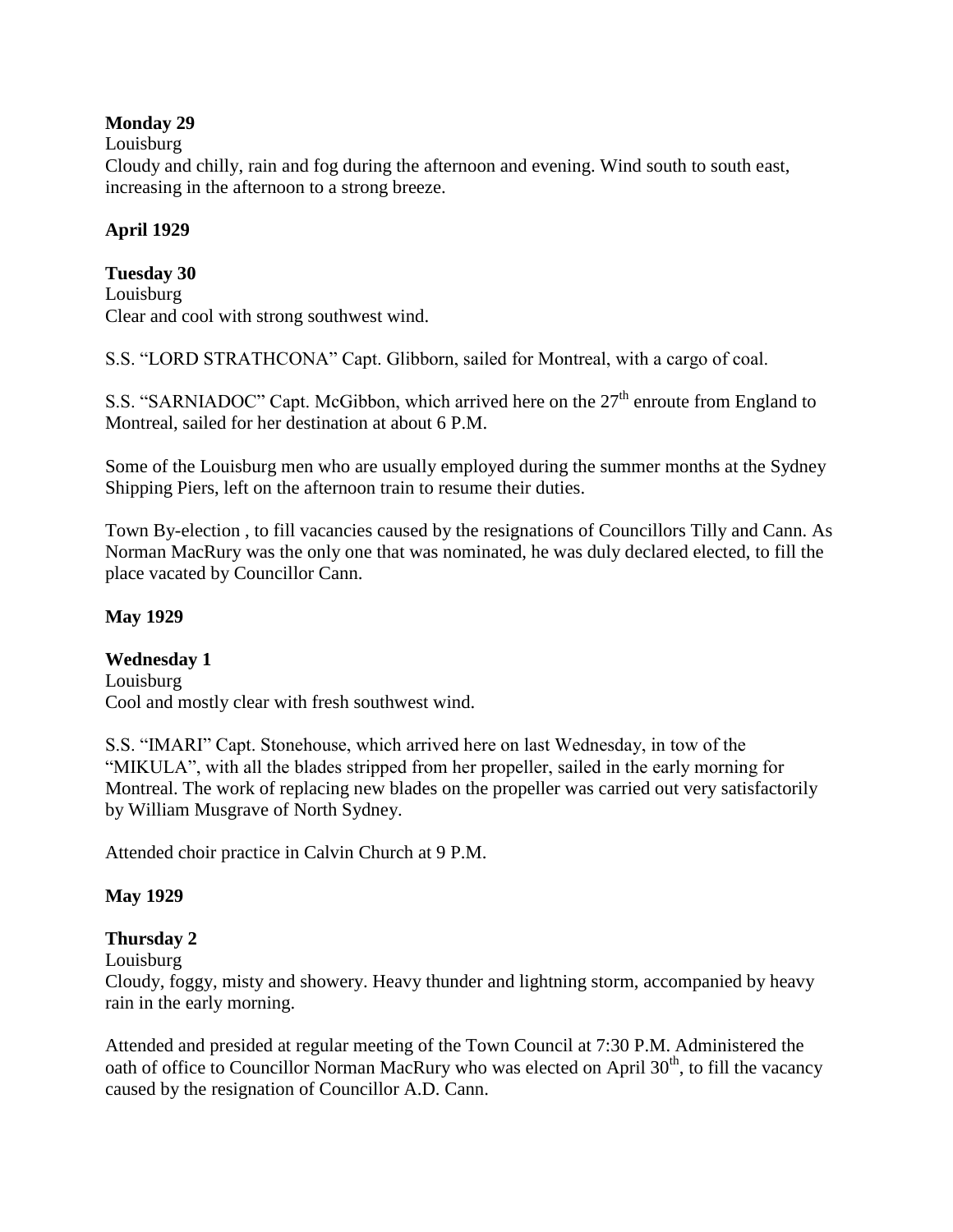Daniel MacNeil appointed N.S.T.A Inspector for the Town of Louisburg.

## **May 1929**

## **Friday 3**

Louisburg

Very heavy rain in the early morning, cloudy, foggy and mild during the day. Heavy showers during the evening.

Owing to Daniel MacNeil having today to begin the erection of an addition to his dwelling , on the corner of Aberdeen and Townsend Streets, I went with Councillor Peters, Chairman of the Street Committee, to measure the width of Townsend Street, and to locate the lines of this street.

## **May 1929**

## **Saturday 4**

Louisburg Clear and moderately warm with moderate southwest wind.

French Trawler "SERGENT COUARNE" arrived and bunkered.

Dominion Coal Company tug "ASCUPART" which was laid up at this port since last fall, sailed for Sydney.

A number of coal trimmers who usually are employed at the Sydney Shipping Piers during the summer season, left here on the morning train to take up their duties at Sydney.

## **May 1929**

## **Sunday 5**

Louisburg Cool and cloudy, with light southwest wind.

Attended the following church services: St. James at 11 A.M. and Calvin at 7 P.M. Preacher at both services Rev. D.A. MacMillan.

### **May 1929**

### **Monday 6**

Louisburg

Cloudy and foggy with moderate southerly wind. Thunder and lightning accompanied by heavy rain in the forenoon.

Cape Breton highways officially opened for motor traffic.

### **May 1929**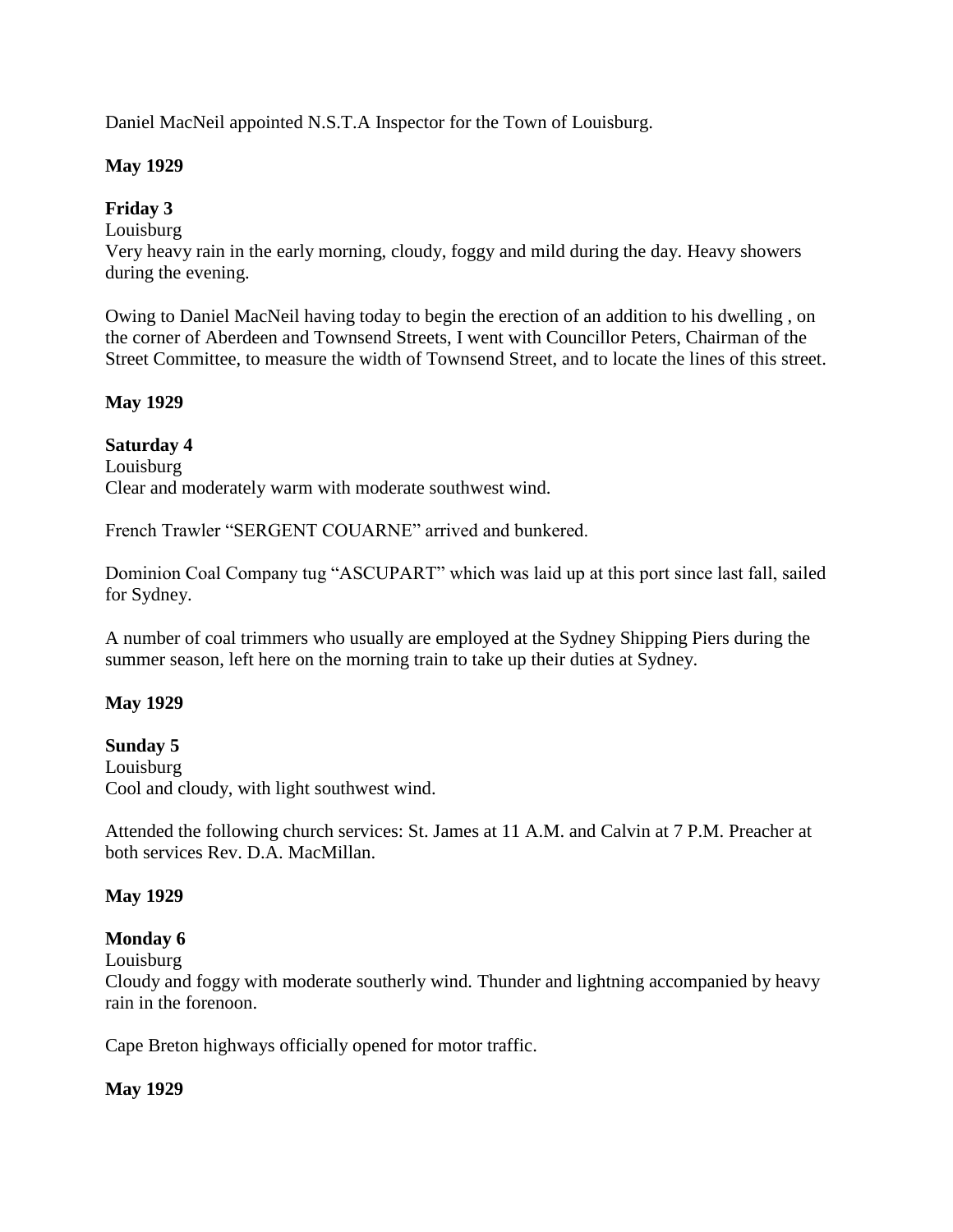### **Tuesday 7**

Sydney / Louisburg

Cloudy and mild during the first half of the day. Rain and fog in the afternoon and evening. Light south west wind increasing to a fresh breeze in the evening.

Motored to Sydney and back in one of Cameron"s trucks driven by Eddie Wilcox. Left Louisburg at about 9A.M. and returned at 4:45 P.M. Roads between here and Sydney in a very bad condition, some places almost impassable for motor traffic.

Mr. & Mrs. Martin Levatte, old residents of this town, motored to Sydney today where they intend to take up their residence in future.

Revenue Cutter "CONSTANCE" arrived in the evening.

## **May 1929**

## **Wednesday 8**

Louisburg Cool and partly clear, showery and unsettled, with moderate south west wind.

Revenue Cutter "CONSTANCE" Capt. Williams, sailed.

### **May 1929**

**Thursday 9** Louisburg Cloudy and moderately cool with light southwest to north-west winds..

Daniel MacNeil sworn in at Nova Scotia Temperance Act Inspector, for the Town of Louisburg.

## **May 1929**

## **Friday 10**

Louisburg Clear and moderately cool with light northwest to south-west wind. An ideal day.

Revenue cutter "CONSTANCE" arrived in the evening.

## **May 1929**

## **Saturday 11**

Louisburg

Clear and moderately warm with light variable wind. The first summerlike day this season. Max temperature about 70. A perfect day.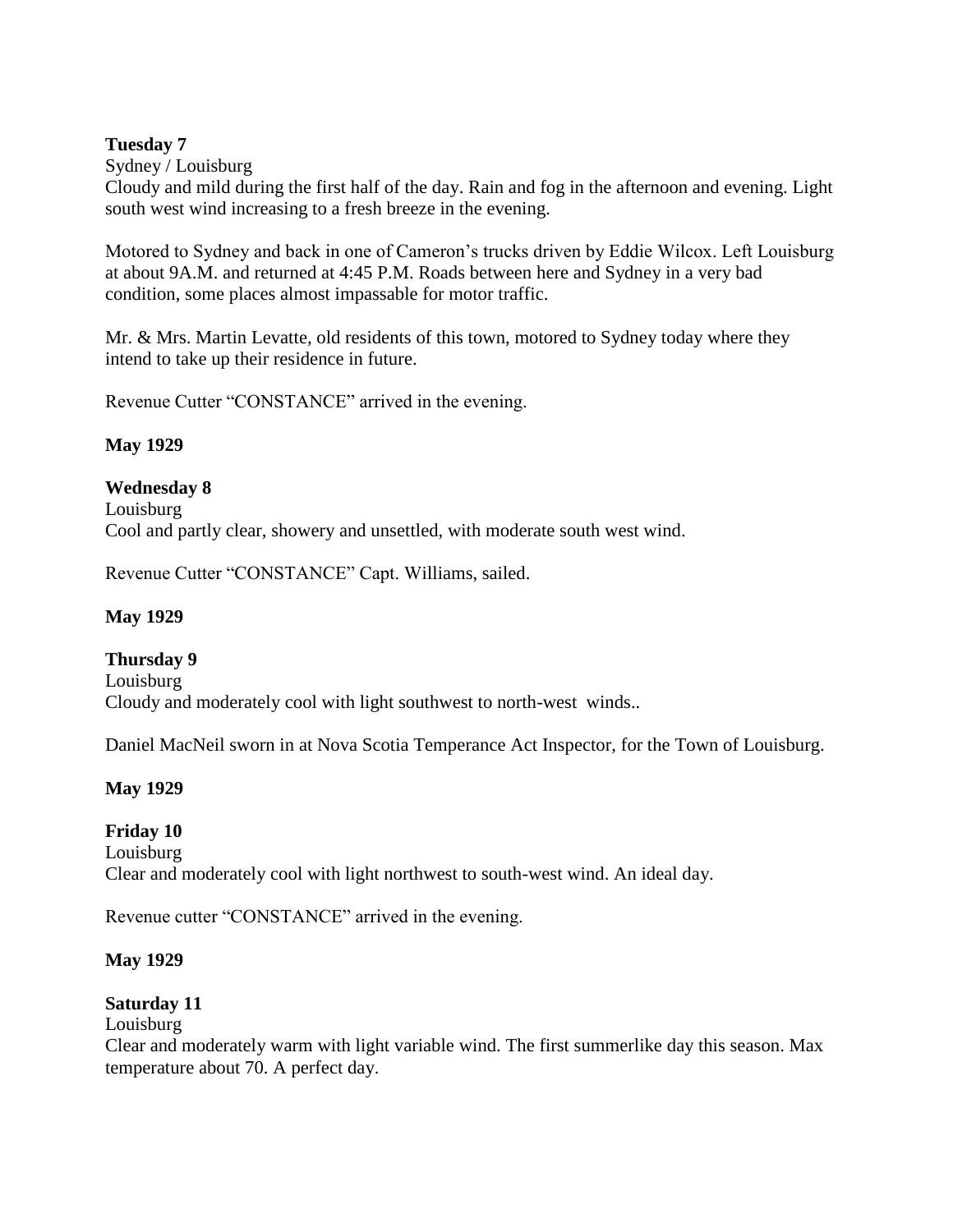The first cod fish of the season to be caught on this coast were reported today from Big Lorraine.

### **May 1929**

## **Sunday 12**

Louisburg Cloudy and cool with heavy showers at noon. Fresh south west wind.

Attended the following church services: Calvin at 11 A.M. and St. James at 7 P.M. Preacher at both services Rev. D.A. MacMillan.

## **May 1929**

## **Monday 13**

Louisburg

Partly clear and moderately warm in the forenoon with a few light showers. Cool and mostly clear during the afternoon. Fresh west to north winds.

Mr. B. E. Robinson, Principal of Louisburg school, who has been absent on a trip to Wolfville since Tuesday, May the  $7<sup>th</sup>$  returned on the morning train, and resumed his duties in the afternoon.

## **May 1929**

### **Tuesday 14**

Louisburg

Clear and very cool with strong northerly wind, which moderated in the late afternoon, and changed to south west. Very heavy frost in the morning.

### **May 1929**

### **Wednesday 15**

Sydney / Louisburg Cloudy and cool. Rain began to fall at about 10 A.M. and continued until late in the afternoon. Foggy at night.

Motored to Sydney and back with Abe Cameron. Left Louisburg at about 8:50 A.M. returning at about 5 P.M.

Purchased a Huntzman & Co. Piano from Mr. Hedley Smith, Piano Dealer of Sydney.

Called on Mr. Marshall, District Manager of the Maritime Telegraph and Telephone Co., Sydney, and presented a petition signed by the Telephone customers of Louisburg, asking for a continuous Telephone service for Louisburg.

### **May 1929**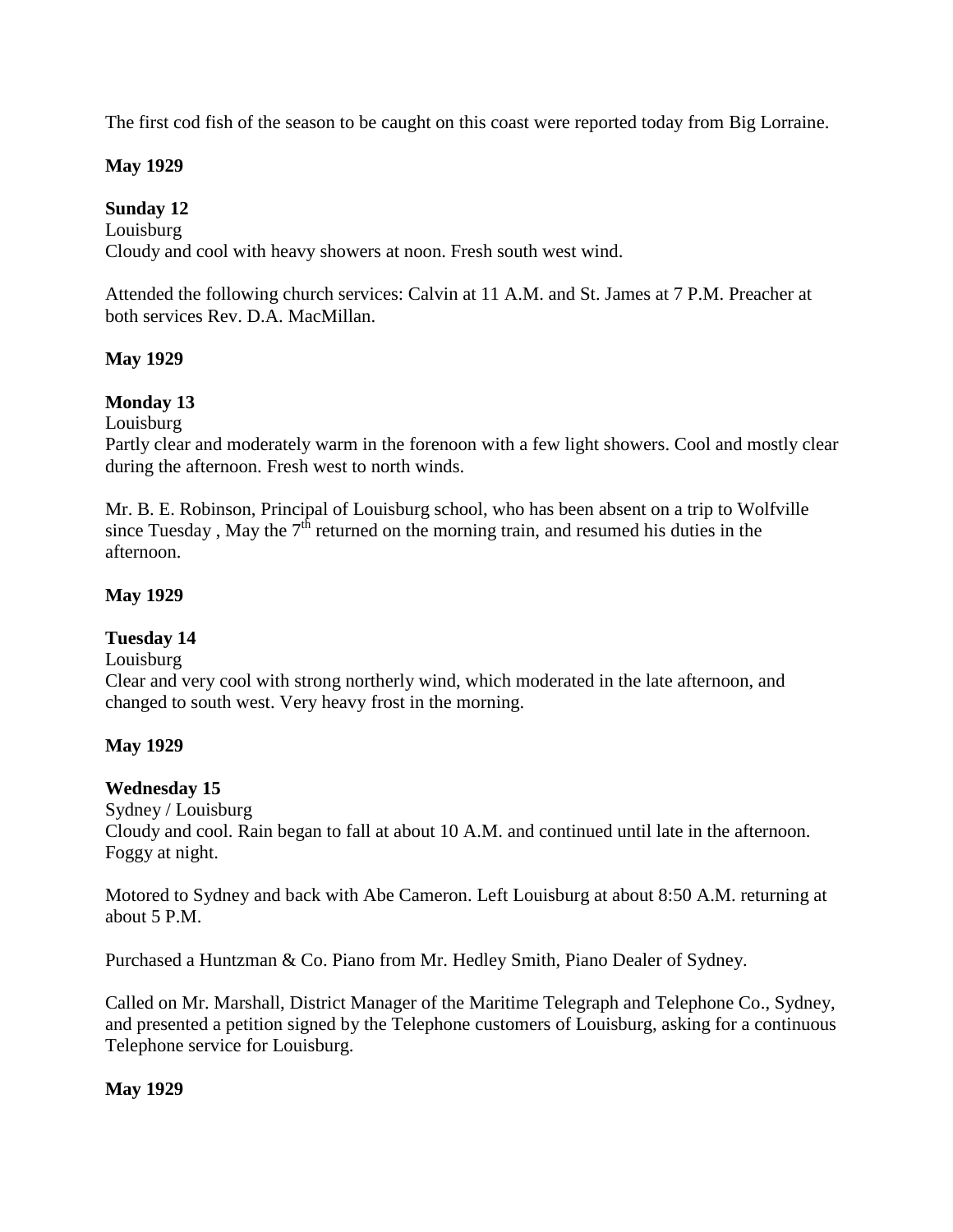### **Thursday 16**

Sydney / Louisburg Cloudy and cool with light southwest wind, misty and foggy in the evening.

At the request of Mr. John N. Spencer, Mr. S.A. Rafuse, Manager Royal Bank of Canada, and I accompanied him to Sydney for the purpose of obtaining legal advice respecting the alleged swindling of \$6000.00 from Mr. Spencer by Jack McKenna of Sydney. While in Sydney, we visited the law firm of MacIntyre and MacKenzie, and placed the case in their hands. We also visited the office of Jack McKenna but failed to obtain an audience with him. Returned to Louisburg at 8 P.M.

Lobster fishing season on this coast opened today.

## **May 1929**

**Friday 17** Louisburg Clear and cool with moderate gale of northwest wind.

Government Steamer "LADY LAURIER" arrived in the morning.

## **May 1929**

## **Saturday 18**

Louisburg Cloudy and cool with light southerly wind.

S. S. LADY LAURIER" sailed on buoy work, and returned in the evening. The first report of salmon being caught on this coast this season came from Little Lorraine today.

## **May 1929**

### **Sunday 19**

Louisburg Cloudy and chilly with light northeast wind. Rained moderately during the afternoon and evening.

Attended the following church services: St. James at 11 A.M. and Calvin at 7 P.M. Preacher at both services Rev. D. A. MacMillan.

### **May 1929**

## **Monday 20**

### Louisburg

Ground covered with snow in the morning. At about 9 A.M. snow had all disappeared. Clear and cool, with light north-east wind during the greater part of the day.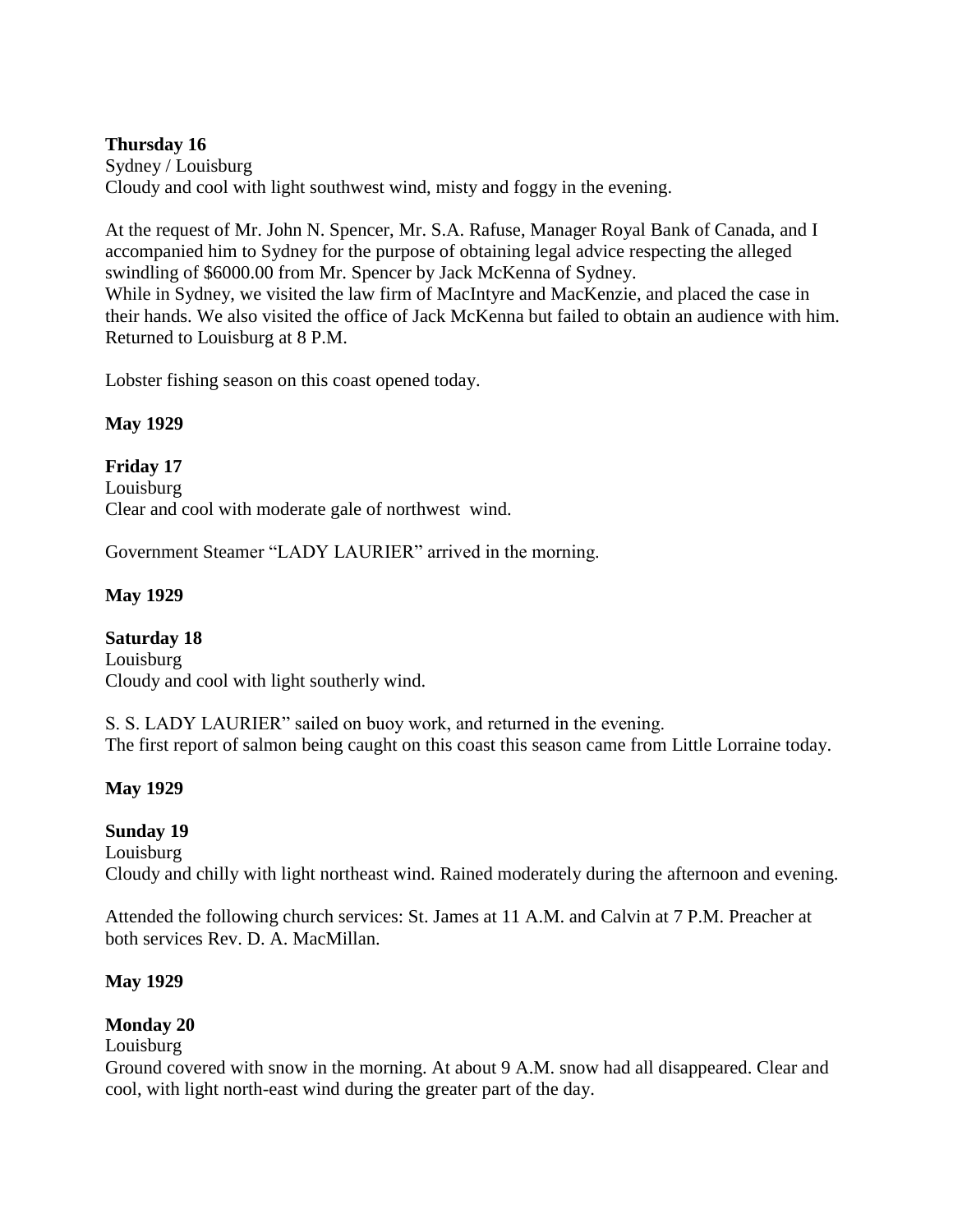### **May 1929**

#### **Tuesday 21**

Louisburg / Sydney Cloudy and cool. Snowed for about two hours in the afternoon and then turned to rain. Heavy rain during the night. Light southeast wind increasing at night.

Motored to Sydney with Mr. and Mrs. John N. Spencer, in one of Abe Cameron"s trucks. (Eddie Wilcox, driver) Returned to Louisburg at about 3:15 P.M.

While in Sydney I accompanied Mr. and Mrs. Spencer to the law firm of MacIntrye and MacKenzie, where they discussed the question of Jack McKenna, obtaining \$6000.00 from Mr. Spencer by alleged fraudulent methods, and decided to institute legal proceedings against Mr. McKenna.

### **May 1929**

### **Wednesday 22**

Louisburg

Cloudy and chilly in the early part of the day. Clearing in the afternoon. Wind northeast , cold at night.

Death of John MacAulay, a former resident of Kennington Cove, aged about 85.

Attended choir practice in Calvin Church at 9 P.M.

### **May 1929**

#### **Thursday 23**

Louisburg

Clear and cool with light northeast to east winds. Very cold at night.

Wesley Townsend, Mrs. G.W. Townsend and Emeline motored to Sydney in the forenoon, returning at about 5 P.M.

Good catches of codfish have been reported for the past week. Those engaged in this industry appear to be doing very well. Fish plentiful and of good quality.

### **May 1929**

### **Friday 24**

### Louisburg

Clear and very chilly with moderate southwest wind. Min temperature A.M. 22 above zero. Lower part of the harbour frozen over up as far as Townsends Point.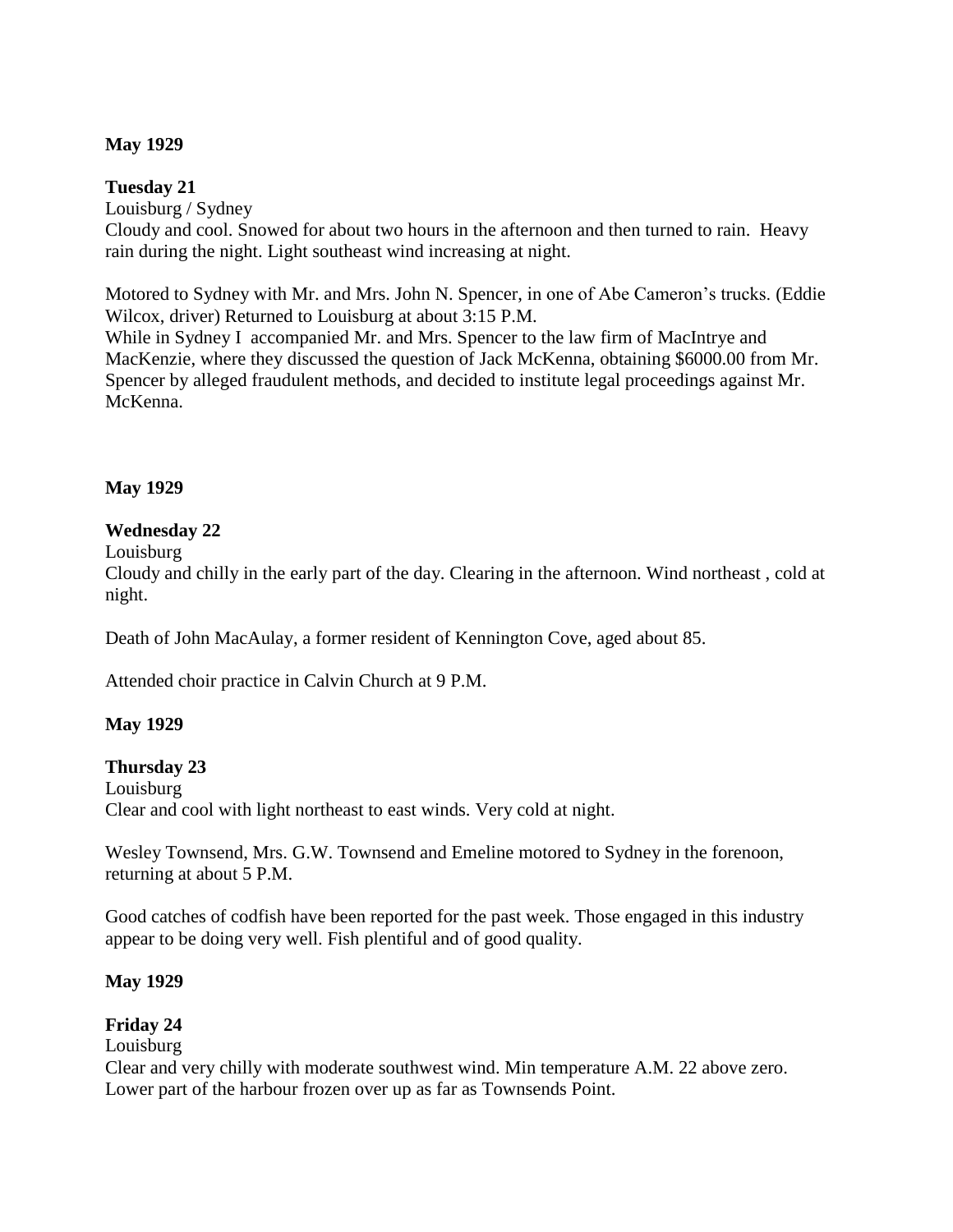Very unseasonable weather. Considered some of the most backward springs for years. Scarcely anything done in the line of farming or gardening to date, owing to the extreme cold and heavy rains.

Vegetation extremely backward for this time in the season.

Funeral of the late John MacAulay took place at 10:30 A.M. to Catalone cemetery. Service at the house and grave conducted by Rev. D.A. MacMillan.

### **May 1929**

**Saturday 25**

Louisburg

Cloudy and cool with light southwest wind. Heavy rain in the afternoon and evening, foggy at night.

# **May 1929**

# **Sunday 26**

Louisburg

Mostly clear and moderately warm with moderate north west wind. Max temperature about 60.

Attended the following church services: Calvin at 11 A.M. and St. James at 7 P.M. Also motored to Catalone where service was held at 2:30 P.M. Preacher at all of the above services, Rev. D.A. MacMillan.

### **May 1929**

### **Monday 27**

Louisburg

Clear in the early part of the day, mostly cloudy in the afternoon. Showers at night. Wind southwest. Max temperature about 60.

Marriage of Lloyd Townsend and Christine MacLeod, took place at the manse at 2:30 P.M. Ceremony performed by Rev. D.A. MacMillan , assisted by Rev. A.R. Wallis of Florence, C.B. Mr. and Mrs. Townsend motored to Sydney, where they intend taking evening train for Halifax where they will in future reside.

### **May 1929**

### **Tuesday 28**

Louisburg

Clear and moderately warm with light southeast to east winds. Max temperature about 70. An ideal day.

Freight steamer "DOMINION COASTER", Capt. Hirtle arrived.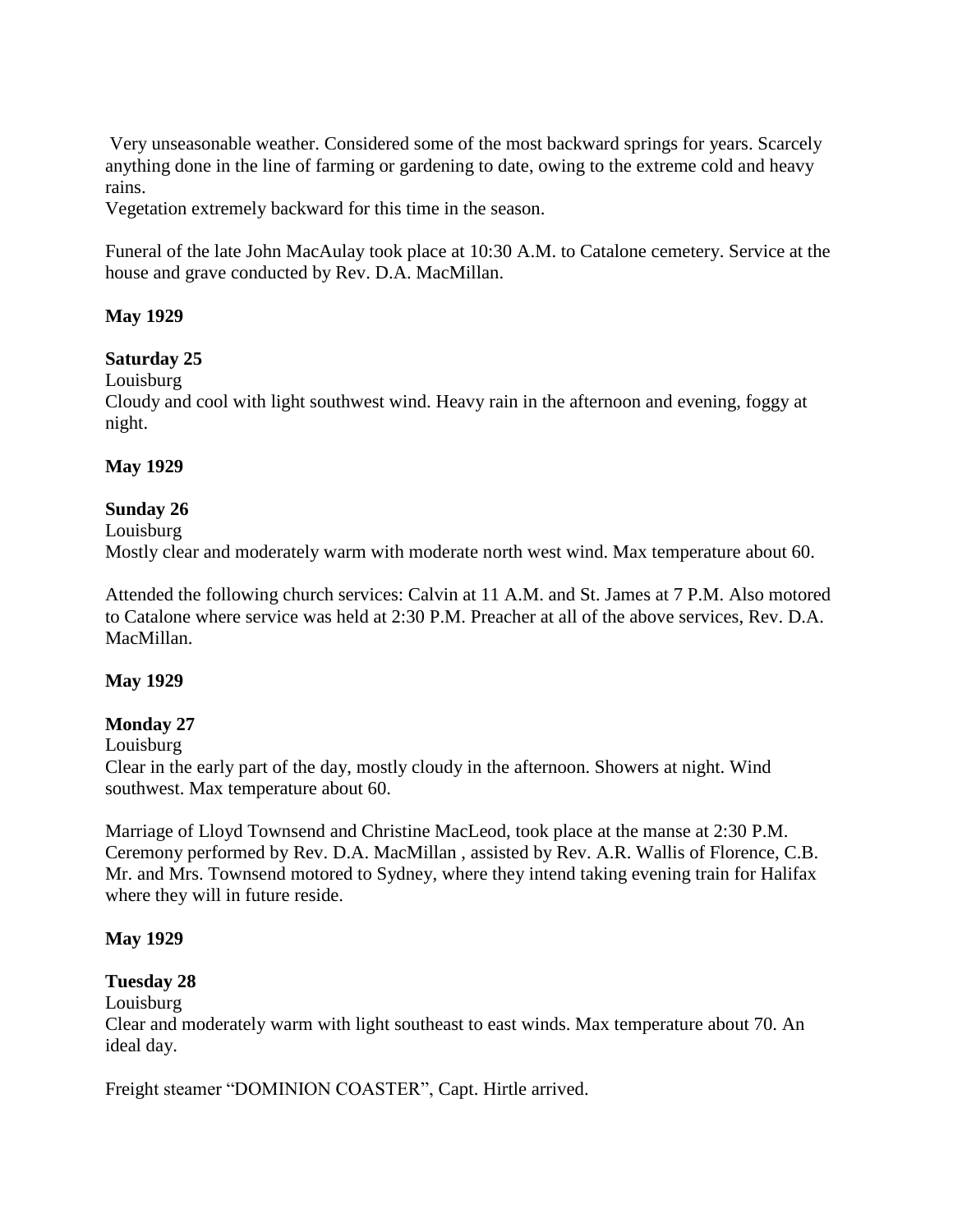### **May 1929**

#### **Wednesday 29**

Louisburg Clear and moderately warm with southeast wind. Max temperature about 60.

### **May 1929**

#### **Thursday 30**

Louisburg Cloudy and cool with light southeast wind. Light showers in the evening.

### **May 1929**

### **Friday 31**

Louisburg Clear and cool with light easterly wind.

First mackerel to be reported caught from this port arrived today, Gordon Parsons having landed two.

### **June 1929**

### **Saturday 1**

Louisburg

Showers in the morning. Cloudy and cool through out the day. Showers at night. Light east to southeast winds.

The local fire department was turned out twice this afternoon for two roof fires. The first was at about 3:15 P.M. for a fire on the roof of the Rectory, which was extinguished before much damage was done. The second was at about 4:45 P.M. for a fire on the roof of B.M. Spencer's residence. This fire had gained more headway than the Rectory fire but was easily quenched by a few buckets of water.

This is the first time our newly organized fire brigade has had to respond to an alarm for a real fire, and it is pleasing to note that they acquitted themselves well.

#### **June 1929**

### **Sunday 2** Louisburg Cloudy and cool with light showers at night.

In the afternoon Fletcher, and Wesley and Mrs. G.W. Townsend called and took Emeline and I for a motor car drive to Albert Bridge and back. On returning they remained and had tea with us.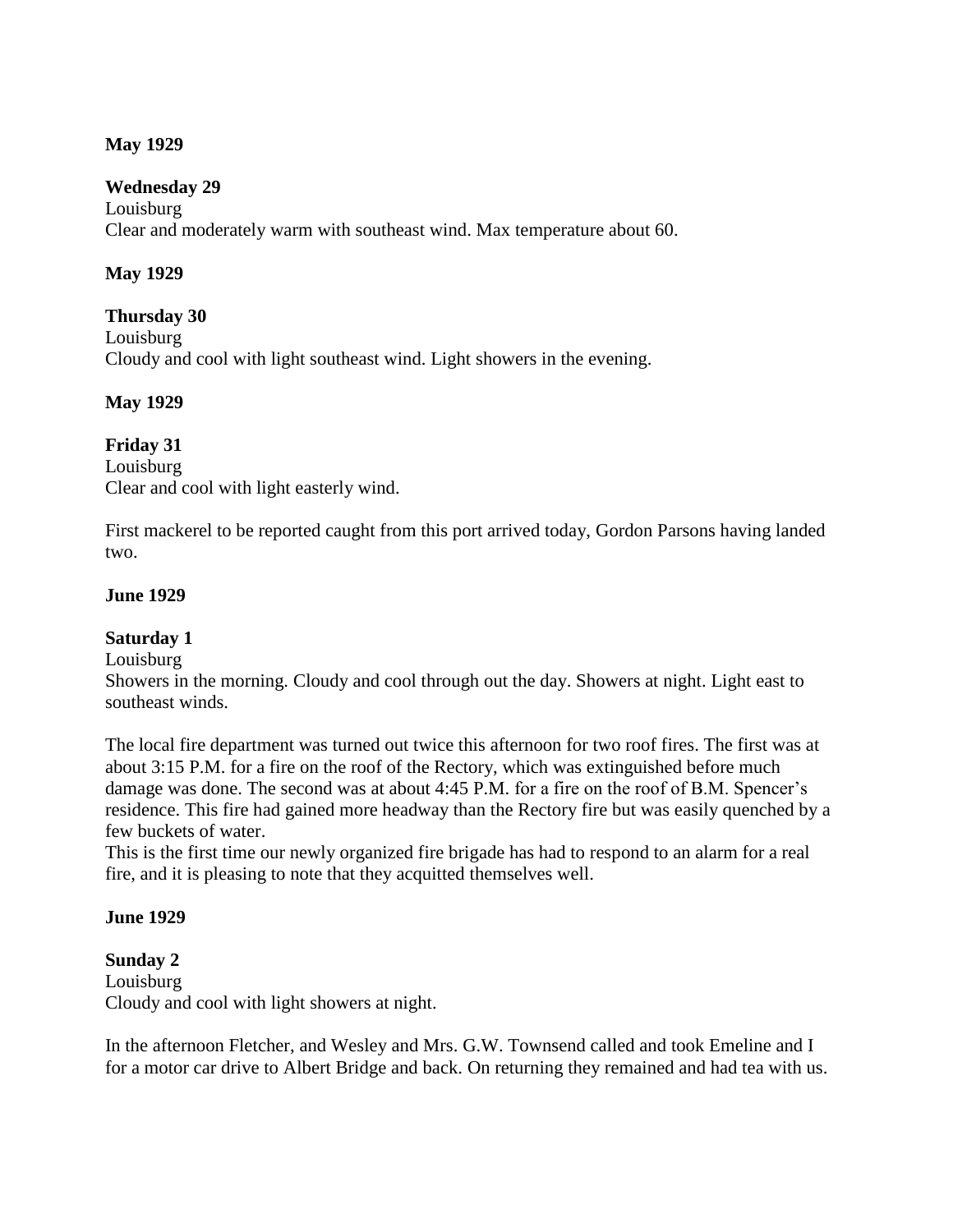Attended the following church services: St. James Church at 11 A.M. and Calvin at 7 P.M. Preacher at both services Rev. D.A. MacMillan.

# **June 1929**

# **Monday 3**

# Louisburg

Cloudy and cool with intermittent showers during the greater part of the day. Very light air of variable wind. Partly clear in the evening.

First mackerel catch of any importance to be landed here this season arrived today. Some of the boats getting about 1500.

# **June 1929**

# **Tuesday 4**

Louisburg

Cloudy in the early part of the day. Clear and cool during the afternoon and evening. Light northeast wind.

Turned out for fire drill at 3:15 P.M. First time our new fire hose was put in use, on previous occasions we used the Coal Company"s hose.

Attended a meeting of the fire brigade at 8 P.M.

Uncle Joseph Spencer arrived on the evening train to spend a few days in town.

# **June 1929**

### **Wednesday 5**

Louisburg Clear and cool with light winds, foggy in the evening.

Jack McKenna, Automobile Dealer, of Sydney, arrested at Sydney by Provincial Constable MacLeod and brought before Stipendiary Magistrate B.M Spencer of this town to answer to the charge of obtaining money under false pretenses from John N. Spencer of this town on May 14, 1929. After bonds had been furnished \$5000.00 by Jack McKenna (the accused) and 2500.00 each by Mr. Dooley of North Sydney and Michael Sullivan of Sydney, for his appearance for trial on the  $25<sup>th</sup>$ , he was released.

Attended choir practice in St. James Church at 9 P.M.

### **June 1929**

**Thursday 6** Louisburg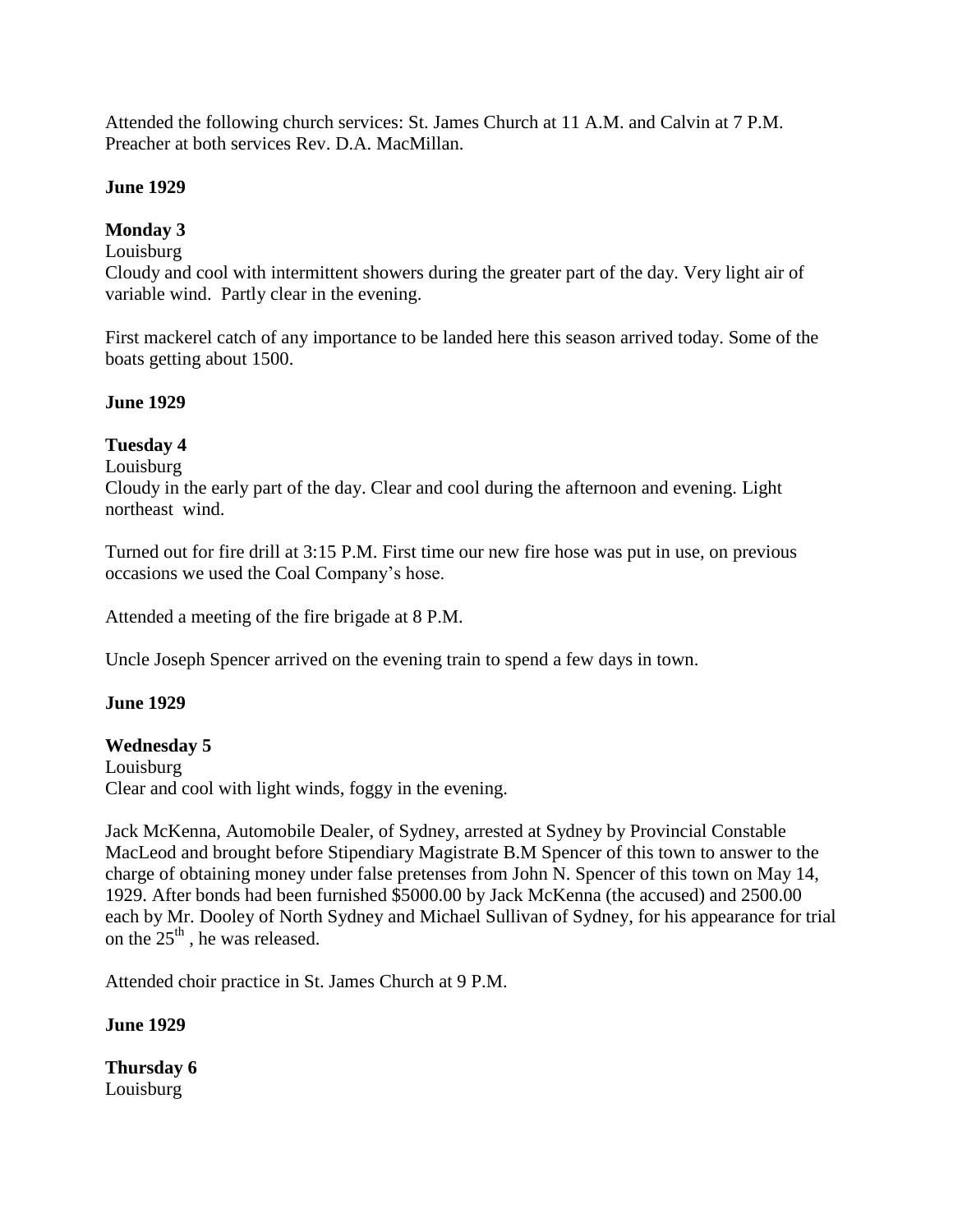Cloudy and cool in the afternoon and evening. Partly clear in the forenoon. Light south west wind. Foggy at night.

Attended and presided at regular meeting of the Town Council at 7:30 P.M.

# **June 1929**

# **Friday 7**

Louisburg

Cloudy, foggy and moderately warm with light southerly wind. Max temperature about 60.

Big catches of mackerel. One boat owned by Dan Fleet reported to have landed over 6000.

# **June 1929**

# **Saturday 8**

Louisburg

Clear and moderately warm with fresh west to northwest winds. Max temperature 62.

Mackerel continue plentiful. Several boats reported big catches.

# **June 1929**

**Sunday 9**

Louisburg

Clear and warm with fresh northwest wind, which moderated to a light breeze in the afternoon. Max temperature 74.

Emeline and I went for a "walk" out to the cemeteries on Clarkes Road, returned at about 5 P.M.

Attended the following church services: Calvin at 11 A.M. and St. James at 7 P.M. Preacher at both services: Rev. D.A. MacMillan.

# **June 1929**

**Monday 10** Louisburg Clear and moderately warm with moderate to fresh south west wind.

Big catches of mackerel landed today. Codfish scarce.

Charges laid before Stipendiary Magistrate, B.M. Spencer, by Chief of Police Tanner against Nelson Bagnall and Gordon Stevens Jr. for driving their motor cars, at an excessive rate of speed on the street on June 9<sup>th</sup>, 1929. Summons issued for their appearance tomorrow afternoon, and served by Provincial Constable, Dan MacNeil.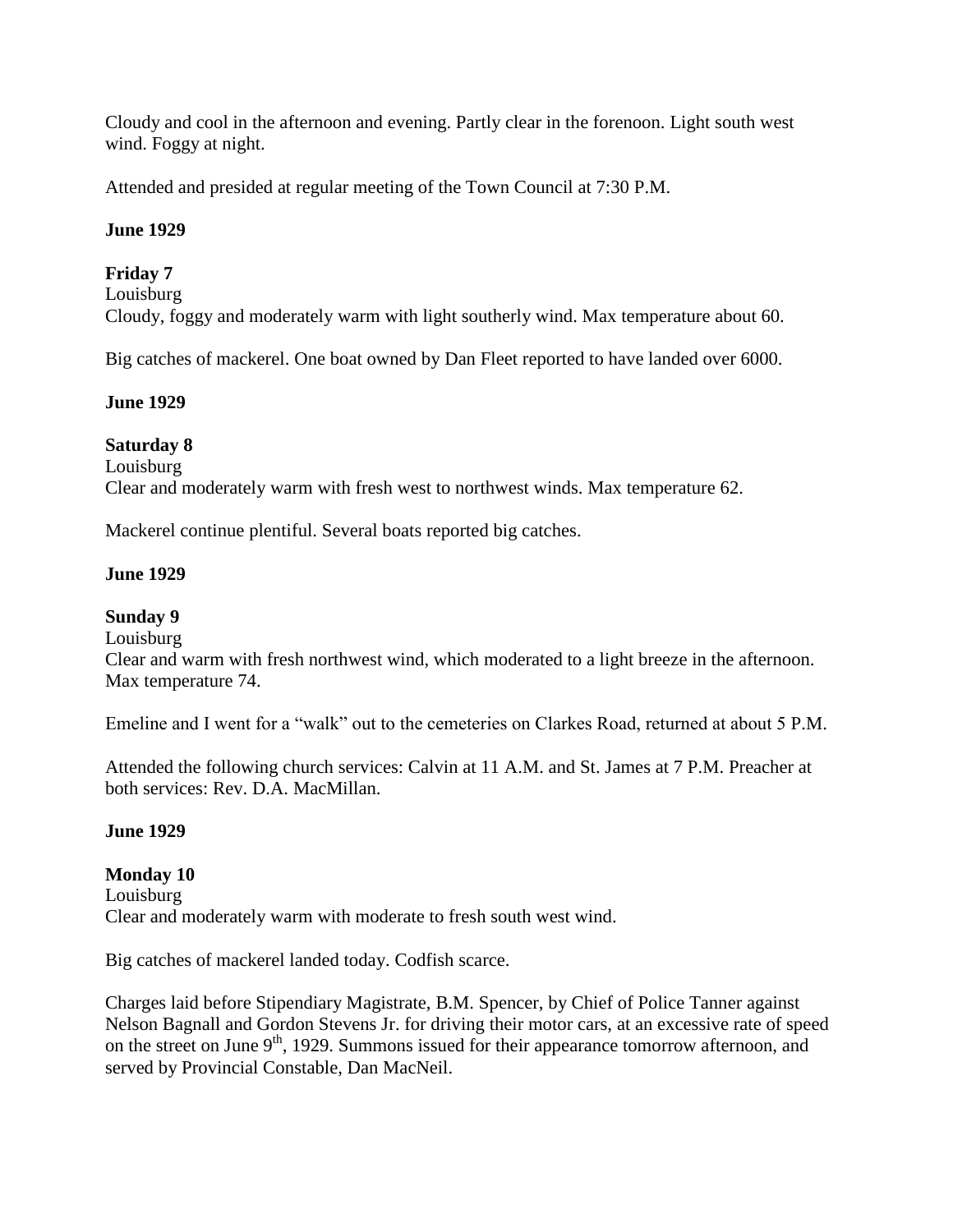#### **June 1929**

**Tuesday 11** Louisburg Cloudy, misty, foggy and showery with light to moderate east wind.

Attended a talk on gardening by Misses MacIntrye and MacNeil and also an address on poultry raising by Mr. Milligan, in the C.M.B.A. hall at 8 P.M.

Death of Jacob Bernard Silverman, a prominent citizen and for many years a leading merchant of this town. Mr. Silverman was found dead lying across a bed in his residence at about 8 P.M. with a revolver near his right hand. The general supposition is that he committed suicide, but no cause can be assigned for such an act. Mrs. Silverman was temporarily absent from the house for a short time and Mr. Silverman sent his son after her and it was during the few minutes that the son was absent that the tragedy took place.

### **June 1929**

#### **Wednesday 12**

Louisburg Clear and moderately warm with moderately fresh southwest wind. Max temperature 64.

An inquest into the death of the late J.B. Silverman took place at about 10 A.M. before Coroner Douglas MacDonald at the residence of the deceased, and a verdict of death by "shooting either accidentally or otherwise" was arrived at. At about noon the body was taken to Sydney for burial in Undertaker Lowden"s Motor hearse of Sydney.

Attended choir practice in St. James Church at 9 P.M.

#### **June 1929**

#### **Thursday 13**

Louisburg

Clear and mild in the morning, but becoming cloudy and cool early in the day. Foggy during the afternoon and evening. Light easterly wind.

Attended and presided at a special meeting of the Town Council at 8 P.M. Meeting called for the purpose of appointing an Inspector of Electric Wiring for the Town of Louisburg. After the passing of a resolution pointing of the need of an Inspector, Mr. Walter Jewell was appointed to the position.

#### **June 1929**

**Friday 14** Louisburg Cloudy and cool, with moderate rain the forenoon. Light easterly wind.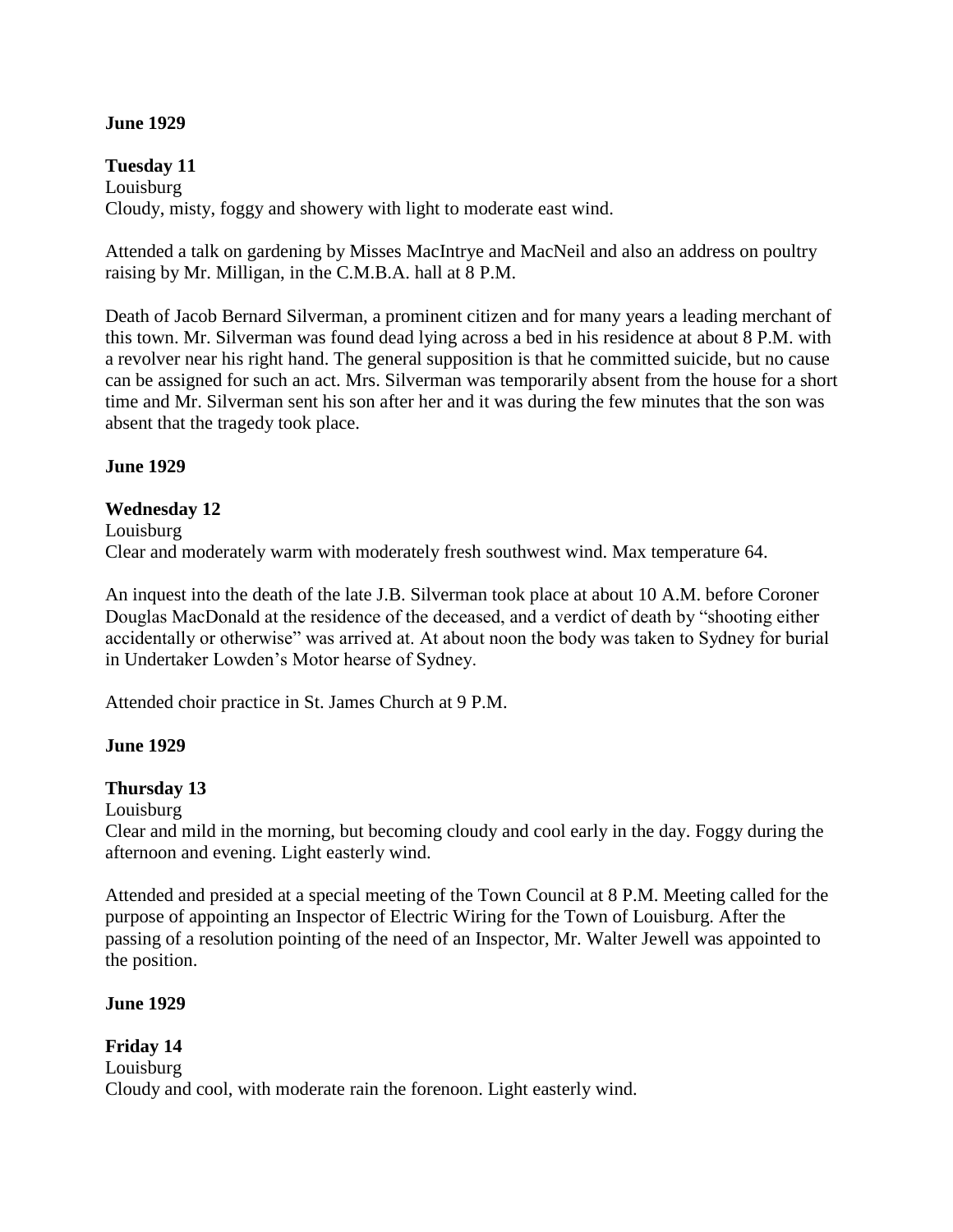Case of John N. Spencer versus Jack McKenna, which was on June  $5<sup>th</sup>$  set for a hearing on June  $25<sup>th</sup>$  was today by mutual consent of the opposing counsels heard at 3:30 P.M. before Stipendiary Magistrate B. M. Spencer in the Town hall. After hearing the evidence for the prosecution the magistrate sent the case up to the Supreme Court for trial. Colin MacKenzie , K.C. for the prosecution, D.C. Cameron, K.C. for the defense. This case will likely be heard at the next session of the Court which opens on the  $25<sup>th</sup>$  of this month.

### **June 1929**

# **Saturday 15**

### Louisburg

Mostly clear and moderately warm with light southerly wind. Foggy at night. Max temperature 64.

Attended meeting of the Official Board of the First United Church in St. James Church at 8 P.M. Meeting adjourned to meet on Saturday evening June 29<sup>th</sup>.

### **June 1929**

### **Sunday 16**

Louisburg / Broughton Mostly clear and warm with light southerly wind. Max temperature at Louisburg about 68.

In company with Fletcher , Wesley and Mrs. G.W. Townsend and Emeline motored to Broughton via Albert Bridge, Horns Road and Milton. Had lunch by the road side at Broughton after which we returned home via Homeville, Round Island , Mira and Albert Bridge, arriving at about 4 P.M.

Attended service in Calvin Church at 7 P.M. Preacher Rev. D.A. MacMillan. There were no United Church service here in the forenoon as Mr. MacMillan was absent at Kennington Cove.

### **June 1929**

### **Monday 17** Louisburg Clear and moderately warm with light southwest wind.

Heavy thunder and lightning storm at about 8 P.M. accompanied by heavy showers of rain and hail. The lightning was exceptionally brilliant and continued for about three hours.

Visited the Police Court in the Town hall at 3 P.M. where the cases of Nelson Bagnall and Gordon Stevens Jr. summoned for reckless driving on the streets was tried. These cases were tried by Stipendiary Magistrate B.M Spencer, with Malcolm Patterson of Sydney defending. The Bagnall case was adjourned for one week for decision, and the Stevens case was dismissed.

**June 1929**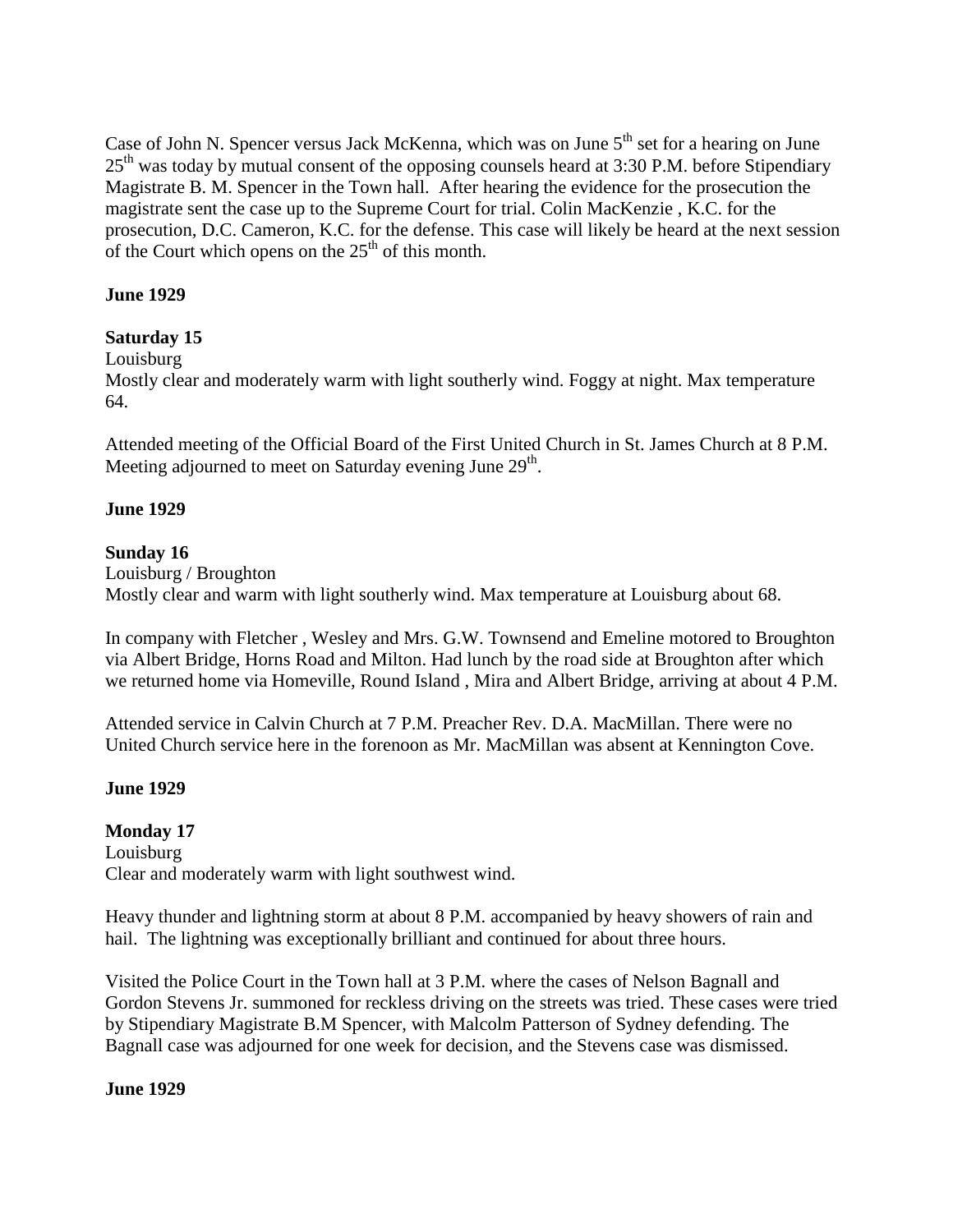### **Tuesday 18**

Louisburg Clear and cool with moderate to fresh northwest wind.

Sale of properties in arrears for taxes took place at the Town hall at 10:30 A.M.

### **June 1929**

### **Wednesday 19**

Louisburg

Very cool, and partly cloudy with fresh to strong northerly wind. Frost in the early morning.

Attended choir practice in St. James Church at 9 P.M.

### **June 1929**

### **Thursday 20**

Louisburg Clear and very cool with moderate to fresh northeast wind.

### **June 1929**

# **Friday 21**

Louisburg

Partly cloudy and cool with fresh northeast wind which moderated in the afternoon.

Had a subpoena served on me by High Sheriff Ronald MacVicar, commanding me to attend before the Supreme Court, at Sydney on Tuesday, June the  $25<sup>th</sup> 1929$  to give evidence in the case of the King vs. Jack McKenna, on behalf of the prosecution.

### **June 1929**

### **Saturday 22**

Louisburg

Cool and mostly clear with light southwest wind. Frost in the early morning but no damage reported.

#### **June 1929**

#### **Sunday 23**

Louisburg Clear and moderately warm with moderate southwest wind. Max temperature about 66.

Attended the following church services: Calvin at 11 A.M. and St. James at 7 P.M. Preacher at both services, Rev. D.A. MacMillan.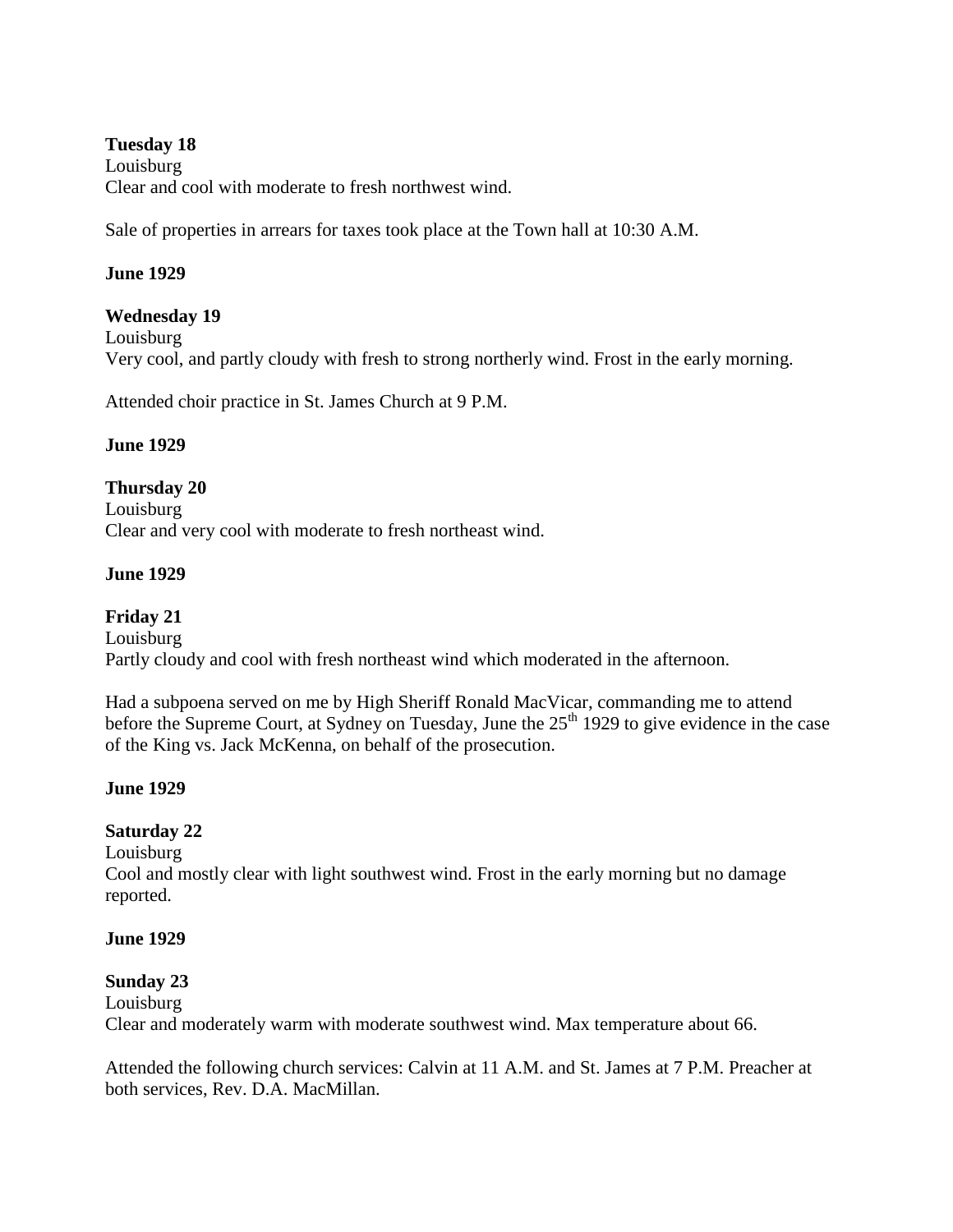### **June 1929**

### **Monday 24**

Louisburg Partly cloudy and moderately warm with moderate southwest wind. Max temperature about 68.

### **June 1929**

### **Tuesday 25**

Sydney / Louisburg Warm and partly clear with light southeast to west wind.

Motored to Sydney in one of Cameron"s trucks (Eddie Wilcox , driver) in company with S.A. Rafuse, Manager of the Royal Bank of Canada, at Louisburg. Left Louisburg at 8:05 A.M. and made the run to Sydney in about 45 minutes. Went before the Grand Jury at the opening of the Supreme Court at Sydney and gave evidence in the case of the King vs Jack McKenna. J. N. Spencer, Mrs. J.N. Spencer and S. A. Rafuse also gave evidence in the above case, with the result that a "True Bill" was brought in against McKenna.

In company with Mr .Rafuse had dinner and tea at the Vidal Hotel. Returned to Louisburg with James Crowdis. Left Sydney at 9:15 P.M. arrived at Louisburg at about 10:05 P.M.

### **June 1929**

### **Wednesday 26**

Louisburg

Cloudy and foggy with light to moderate southwest wind. Rain threatening. Partly clear in the evening.

"Press Womens Club" which has been touring the Maritime Provinces arrived here by motor cars from Sydney at about 4 P.M. There were about 35 in the party; and they proceeded directly to "OLD TOWN" for the purpose of visiting the "OLD RUINS". Rev. T. F. Draper, Rev. D.A. MacMillan, A.A. Martell, M.P.P. and I, met the party at the Old Fortress, where I gave them a short address of welcome on behalf of the Town, after which Rev. T.F. Draper delivered a brief historical sketch of early Louisburg. After a hasty inspection of a few points of interest they motored back to Sydney from whence they leave on tonights train, enroute to Prince Edward Island.

#### **June 1929**

#### **Thursday 27**

Louisburg Clear and warm with light to moderate variable winds. Max temperature about 78.

#### **June 1929**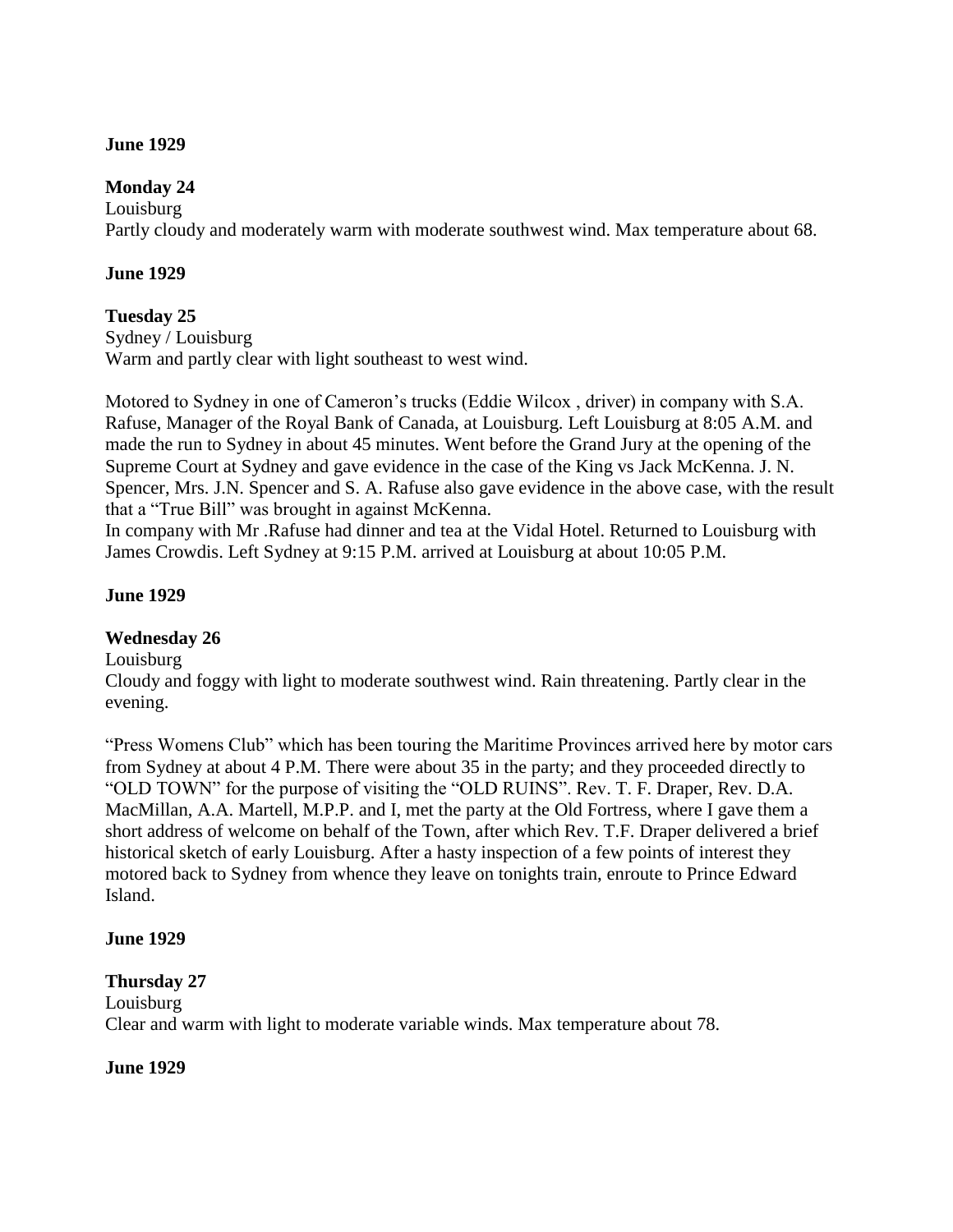# **Friday 28**

Louisburg Clear and moderately warm with light southwest wind. A perfect day.

"NEW OUTLOOK" excursionists, numbering about 200, visited "OLD TOWN" at about 10 A.M. by motor car. I motored to "OLD TOWN" in company with Rev. T.F. Draper, Rev. D. A. MacMillan and Mr. A.A. Martell, M.P.P. and met the visitors on the site of the Old ruins, where I gave them a few words of Welcome after which Rev. T.F. Draper gave them a talk on the early history of Louisburg. After viewing a few of the points of interest they left for Sydney at about noon.

A bush fire broke out at about 10 A.M. on the west side of Riverdale St. and caused considerable alarm. The fire Brigade turned out promptly and after a hard fight had it "All out" at about 4 P.M. I spent the afternoon at the fire, returning shortly after 4 P.M.

### **June 1929**

# **Saturday 29**

### Louisburg

Clear and cool, becoming cloudy early in the day and foggy in the late afternoon. Rain began to fall at about 6:30 P.M. Heavy rain during the night.

Attended a meeting of the Official Board of the First United Church in St. James Church at 8 P.M.

### **June 1929**

### **Sunday 30**

Louisburg Cloudy, foggy and cool with light southwest wind.

Attended funeral of infant child of Mildred Tuddington at 1 P.M. Service at house and grave conducted by Rev. D.A. MacMillan. Interment in St. James Cemetery.

Attended the following church services: St James at 11 A.M. and Calvin at 7 P.M. Preacher at both services Rev D.A. MacMillan.

### **July 1929**

# **Monday 1 Dominion Day**

Louisburg

Heavy rain in the morning. Cloudy and foggy during the forenoon. Clear in the afternoon and evening.

# **July 1929**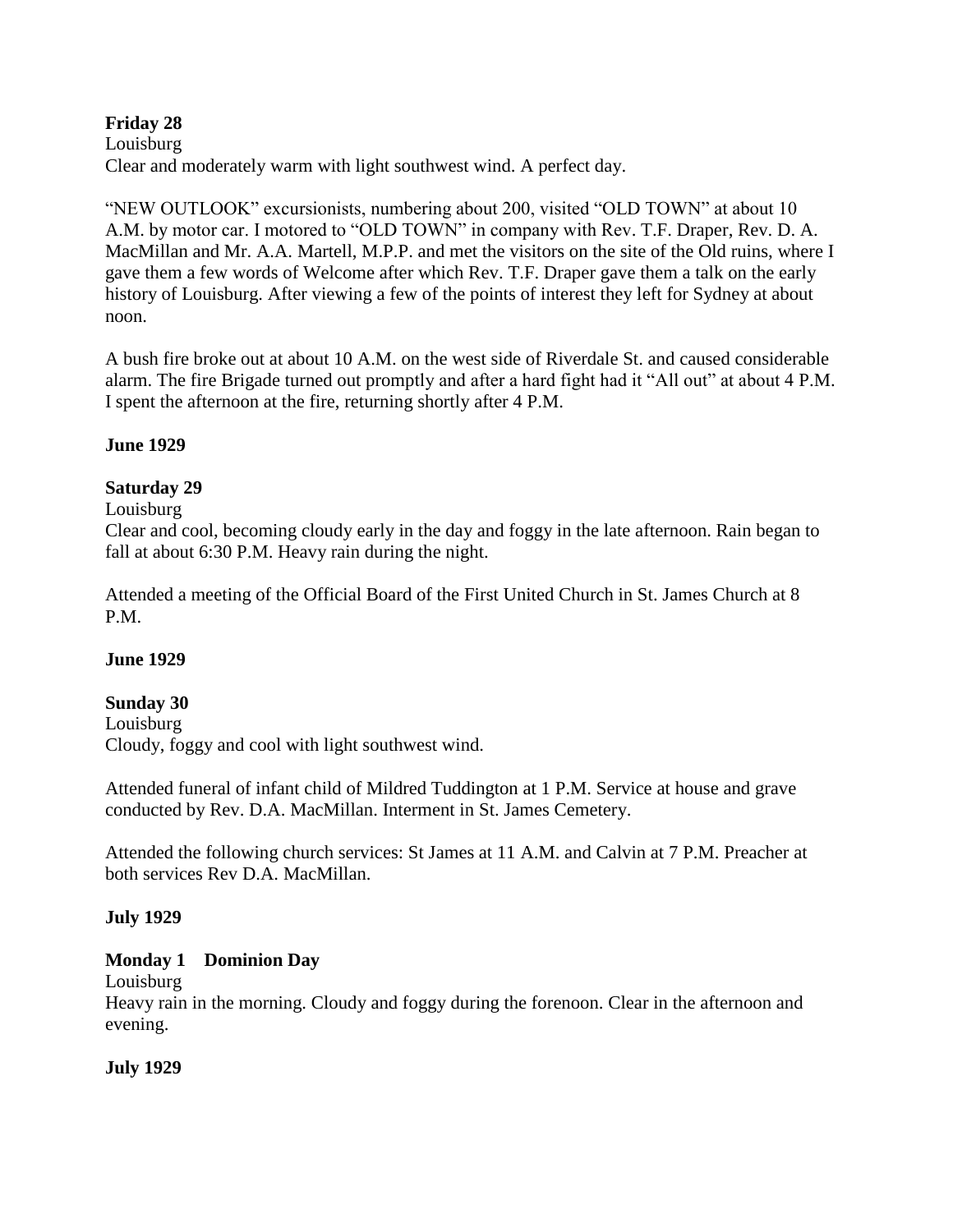### **Tuesday 2**

#### Louisburg

Cloudy and foggy with very heavy showers. Some thunder and lightning in the afternoon.

### **July 1929**

### **Wednesday 3**

Louisburg / Sydney Clear and cool with moderate south west wind.

Motored to Sydney in Cameron"s truck (Eddie Wilcox, driver) Stopped at Vidal Hotel.

Attended the Supreme Court Session at 10 A.M. and gave evidence in the case of the King by John N. Spencer vs Jack McKenna. Others giving evidence for the Crown at today session were: John N. Spencer, Mrs. John N. Spencer, D.A. Rafuse, D. C. Cameron, and Margaret Devereau.

### **July 1929**

### **Thursday 4**

Sydney / Louisburg Clear and cool with moderate to fresh west to southwest winds.

Accompanied by S.A. Rafuse, motored to Louisburg with Billy Lewis. Left Sydney at 5:30 P.M. arrived at Louisburg at about 6:30 P.M.

### **July 1929**

**Friday 5** Louisburg / Sydney Clear and cool with strong southwest wind.

Motored to Sydney in one of Cameron's trucks (Eddie Wilcox, driver) arrived at Sydney at about 9 P.M. Motored to Louisburg during the night with James Crowdis, arriving shortly after midnight.

#### **July 1929**

#### **Saturday 6**

Louisburg

Moderately warm and mostly clear with light southwest winds. Foggy at night. Max temperature about 75.

Government Steamer "LADY LAURIER" arrived.

#### **July 1929**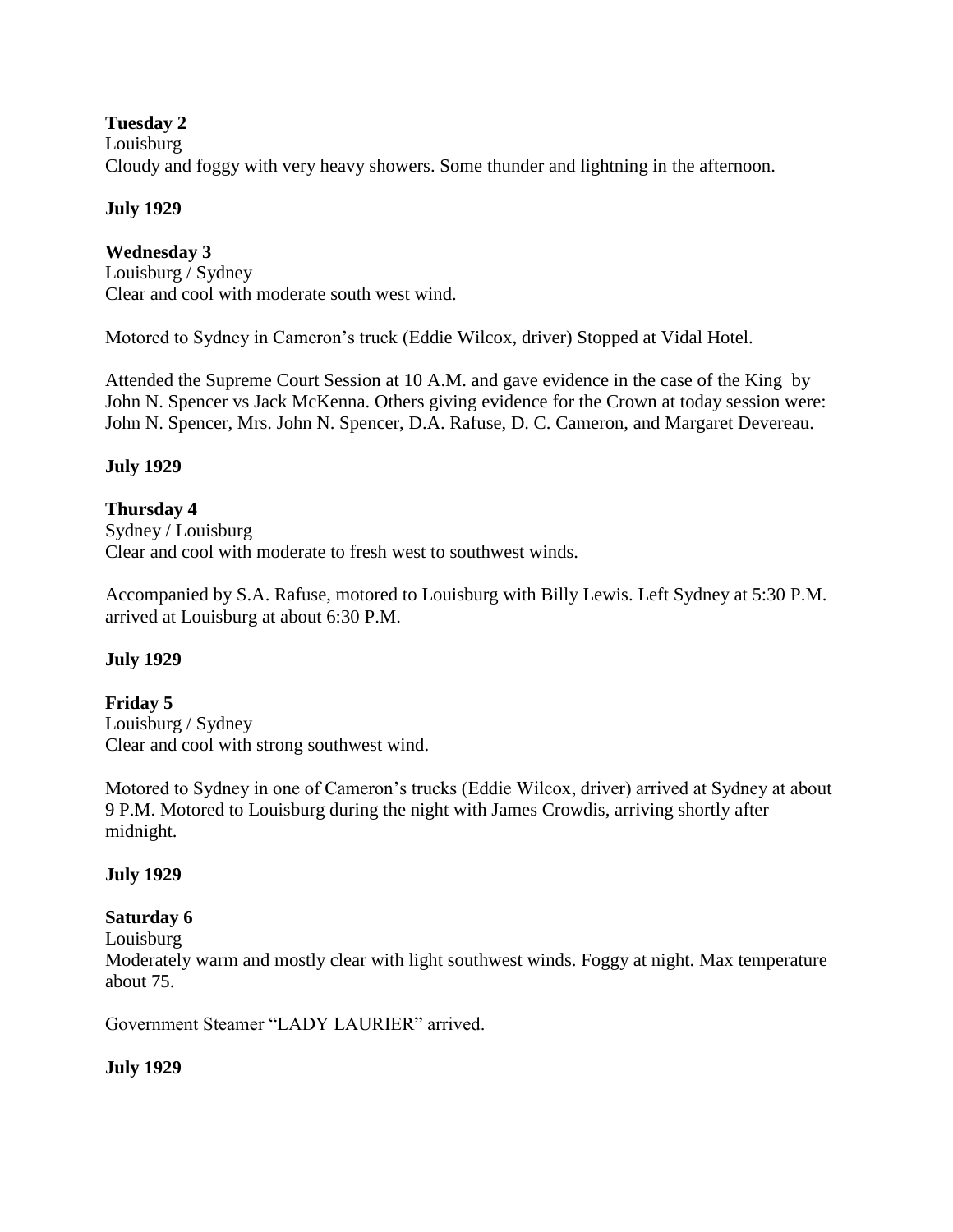**Sunday 7** Louisburg Mostly clear, and moderately warm with moderate southwest wind.

Attended the following church services: Calvin at 11 A.M. (Communion Service) St. James at 7 P.M. Preacher at both services Rev. D.A. MacMillan.

# **July 1929**

# **Monday 8**

Louisburg

Cloudy with some fog, moderate to fresh southwest wind which shifted to northwest and north east during the early part of the night.

Mrs. G. W. Townsend, Fletcher Townsend, Emeline, and Minnie Evis, motored to Gabarus in the afternoon. Mrs. Townsend and Emeline intend remaining at Gabarus until next Sunday. Fletcher Townsend and Minnie Evis returned at about 7 P.M.

### **July 1929**

### **Tuesday 9**

Louisburg Clear and cool with light easterly wind.

Visited "Old Town" and Lighthouse Point in the afternoon with Mr. & Mrs. T.W. Harris of Toronto. Mr. & Mrs. Harris are artists and intend to remain for a few days for the purpose of sketching scenes in the vicinity of Louisburg. They have taken up quarters at the home of Mr. & Mrs. Lawrence Price at "Old Town".

Annual outing of the First United Church took place today at Mira.

### **July 1929**

**Wednesday 10** Louisburg Cloudy and foggy with southwest wind.

Death of Alex Holland.

Attended choir practice at 9 P.M. in Calvin Church.

**July 1929**

**Thursday 11** Louisburg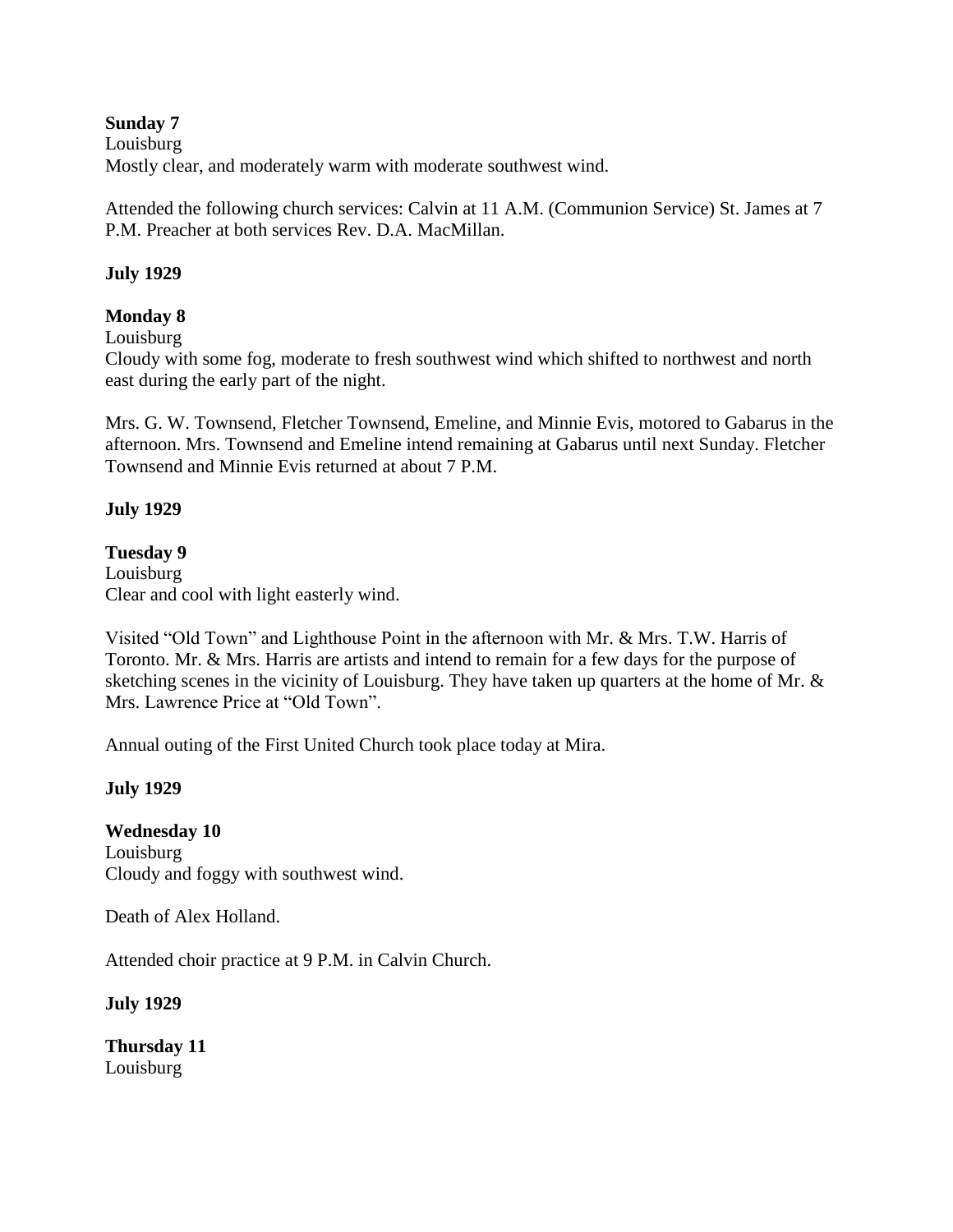Mostly clear and moderately warm with light winds increasing to a strong breeze in the afternoon. Max temperature about 75.

Visited "Old Town" with Miss Jones of New York and while there met Col. Arthur E. Kirkpatrick & wife of Toronto who were also visiting the "Ruins".

At about 7:30 P.M. again visited "Old Town" this time with Dr. R. Tait MacKenzie and a Mr. MacIntosh, both of Philadelphia.

Meeting of Town Council at 7:30 P.M. Councillor Peters presiding in my absence.

# **July 1929**

**Friday 12** Louisburg

Clear and moderately warm with light winds. Max temperature about 70.

Visited Old Town at 1 P.M. with Rev. Mr. Orchard a Baptist minister from Amherst, NS.

Funeral of Alex Holland of Sydney Road, at about 1 P.M. Funeral service conducted by Rev. D.A. MacMillan. Interment at Catalone.

# **July 1929**

**Saturday 13** Louisburg Clear and moderately warm with moderate to fresh southwest wind.

Visited "Old Town" at about 11 A.M. with Miss Meyer and Miss Schroder of Ohio, U.S.A.

# **July 1929**

### **Sunday 14**

Louisburg

Cloudy and cool with light southwest wind. Rain began to fall at about 7:30 P.M. Very heavy rain fall during the night accompanied by thunder and lightning.

Attended the following church services: St. James at 11 A.M. and Calvin at 7 P.M. Preacher at both services Rev. D.A. MacMillan.

### **July 1929**

# **Monday 15**

### Louisburg

Heavy rain in the morning. Stopped raining at about 8:30 A.M. and cleared in the afternoon. Light northeast wind.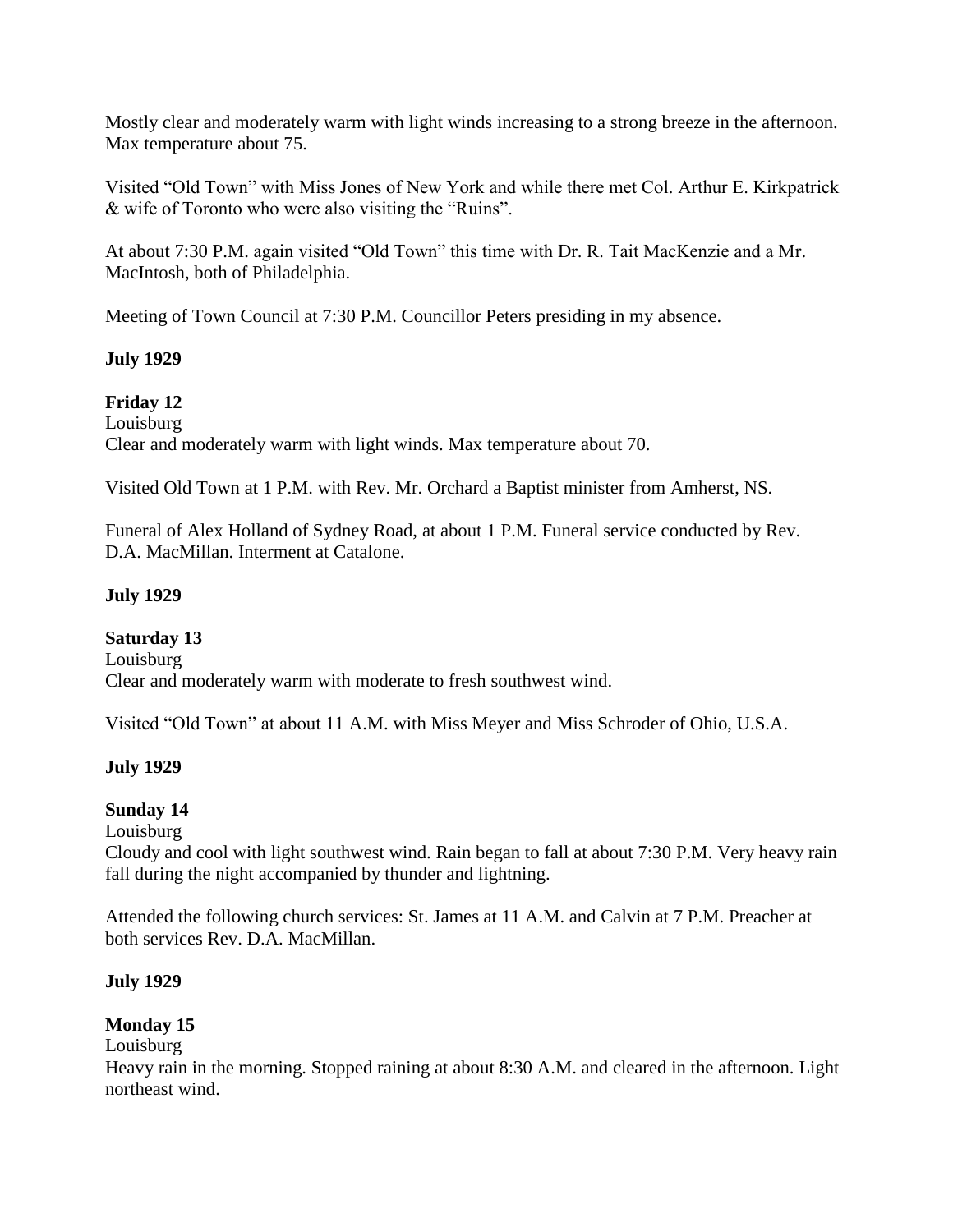Lobster fishing season which opened on May  $16<sup>th</sup>$  closed today. The weather throughout the entire season was exceptionally favorable for fishing, no storms of any kind, and only one day that the fishermen could not have their traps.

# **July 1929**

### **Tuesday 16**

Louisburg

Clear and warm with moderate northwest wind. Max temperature about 84. A perfect day.

Visited "Old Town" at about 11 A.M. with Mr. and Mrs. Bryden of Toronto and Mrs. Brynner of the U.S.A. Returned at about 1 P.M.

Received word by telephone from Herber, and also from Arthur Huntington, saying that Aunt Mary Huntington had died shortly after noon today. She was 76 years of age. Born Feb  $1<sup>st</sup>$ , 1853.

Attended meeting of the School Board at 7:30 P.M. At this meeting is was decided to call for tenders for the job of murescoing the interior of the school building before the opening of the next term.

# **July 1929**

# **Wednesday 17**

Louisburg

Clear and warm with moderate northwest to southwest winds. Max temperature about 80. An ideal day.

Visited "Old Town" at about 11 A.M. with Mr. and Mrs. Arthur Lewis of Plainfield, New Jersey, U.S.A. who are at present visiting the Island of Cape Breton.

Attended choir practice in Calvin Church at 9 P.M.

### **July 1929**

# **Thursday 18**

Louisburg Clear and warm with moderate southwest wind. Max temperature about 78. An ideal day.

Visited "Old Town" in the afternoon with Dr. Herbert Whitman and party from Dartmouth, N.S.

Funeral of Aunt Mary Huntington at Salmon River. The funeral service was conducted by Mr. Murray Armstrong (Baptist student) interment at the "Birches"

### **July 1929**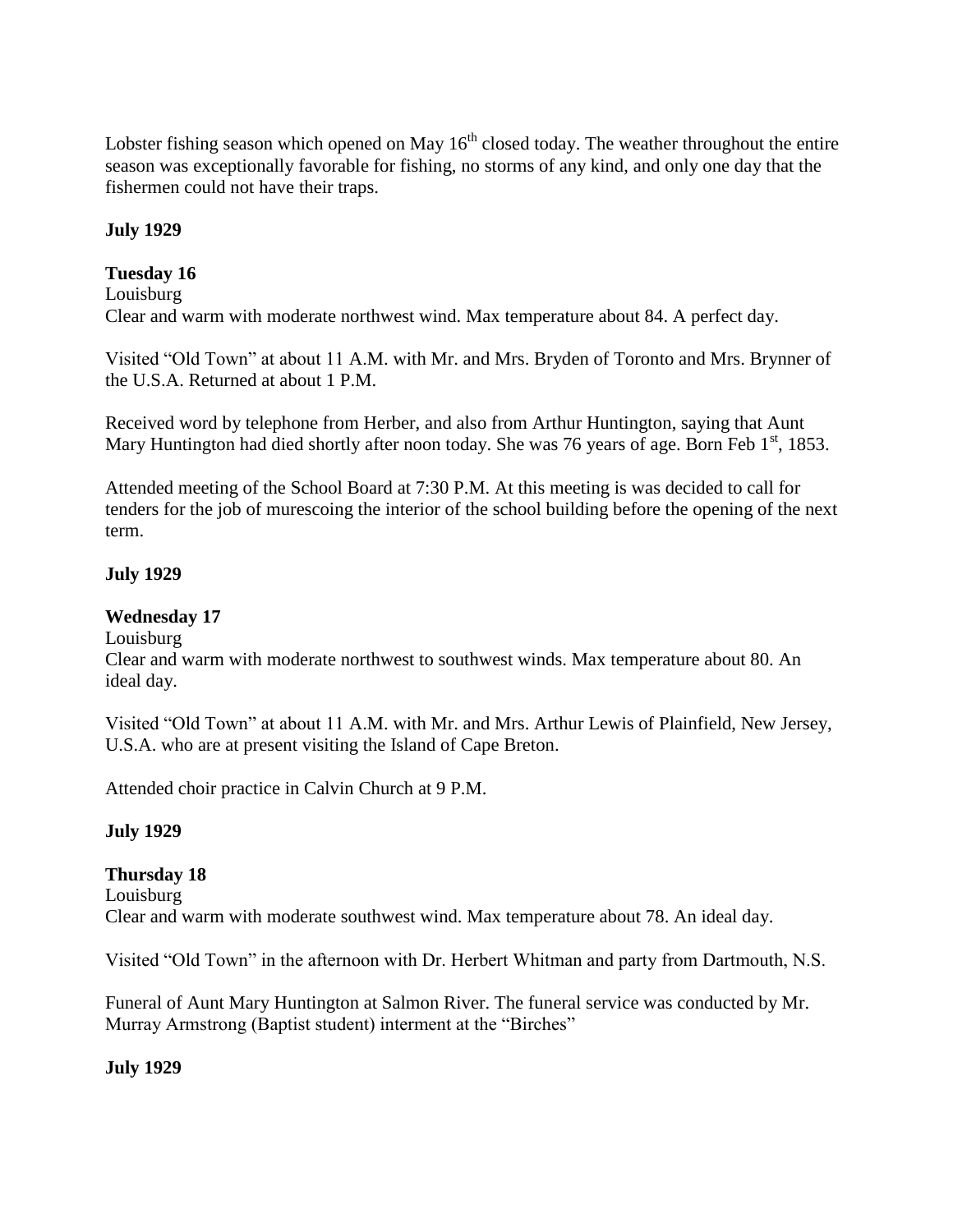# **Friday 19**

#### Louisburg

Clear and moderately warm with moderate south west wind. Max temperature about 77.

Death of Mrs. John Skinner.

### **July 1929**

### **Saturday 20**

Louisburg

Cloudy with moderate south west wind. Heavy rain in the afternoon. Wind shifted to north west in the evening, becoming colder. Cool at night.

Visited "Old Town" in the afternoon with Miss Judd and Miss Joy of Waterbury, Conn. U.S.A. and a lady from Toronto, who motored from Sydney for the purpose of visiting the old ruins.

### **July 1929**

### **Sunday 21**

Louisburg Clear and moderately warm with light to moderate northwest wind.

Motored to Sydney in the afternoon and visited Mrs. Bagnall in the City Hospital, with Mrs. G.W. Townsend, Fletcher and Wesley Townsend and Emeline. Returned to Louisburg at about 5:30 P.M.

Attended the following church services: Calvin at 11 A.M. and St. James at 7 P.M. Preacher at both services Rev. D.A. MacMillan.

### **JULY 1929**

### **Monday 22**

Louisburg Clear and warm with light variable winds. Max temperature about 78. A perfect day.

### **July 1929**

### **Tuesday 23** Louisburg Clear and warm with light to moderate south west wind. An ideal day.

Attended the funeral of the late Mrs. John Skinner at 1 P.M. After a short service at the house the remains were taken to Calvin United Church where the funeral service was held. Interment took place in St. James United Church Cemetery. Services at the house, church and grave were conducted by Rev. D.A. MacMillan.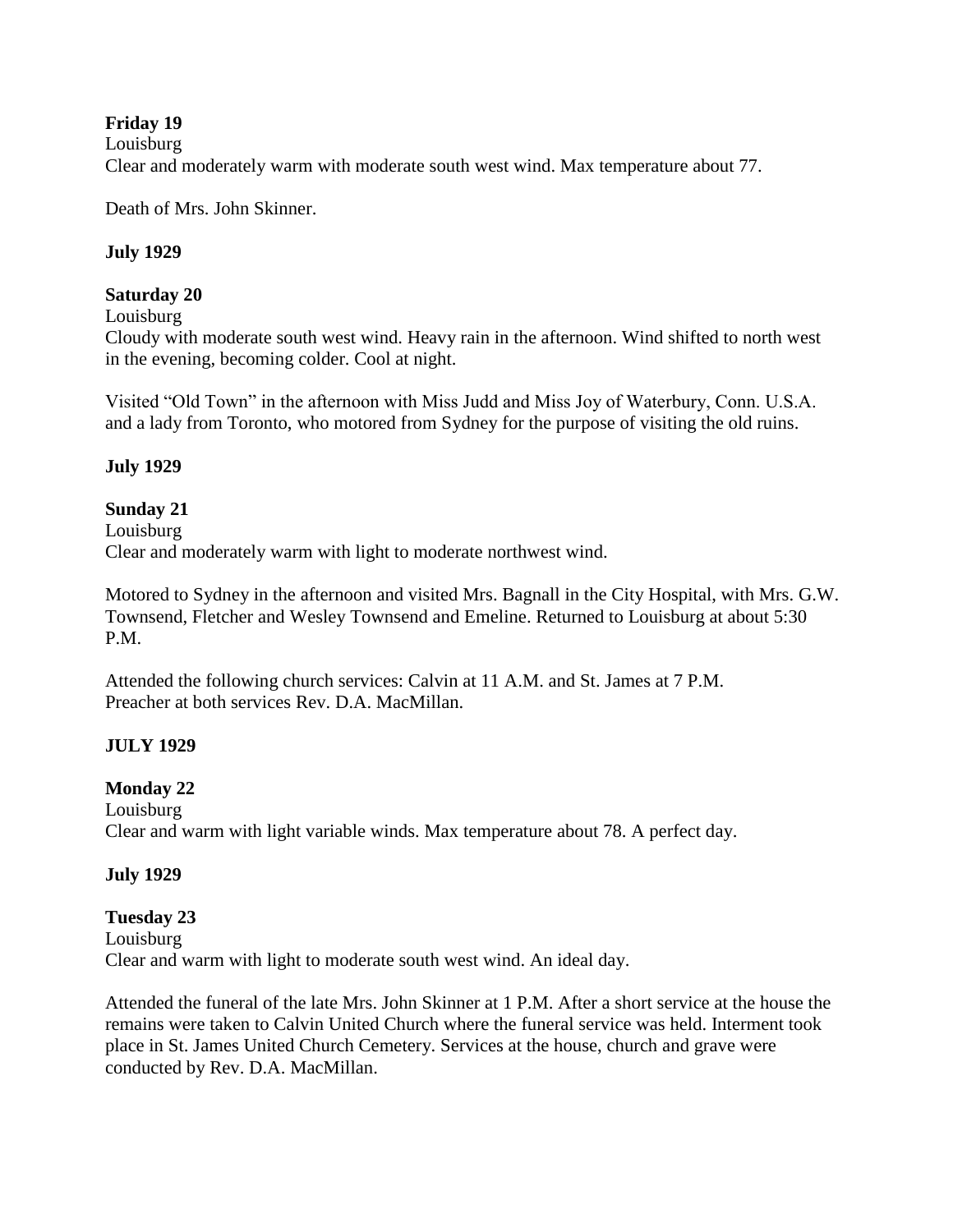### **July 1929**

#### **Wednesday 24**

Louisburg

Rain in the morning. Cloudy during the day, clearing in the evening. Light variable wind. Max temperature about 75.

Visited "Old Town" at about 5 P.M. with Mr. & Mrs. Henry Jackson and their two children of Vermont, U.S.A.

Attended choir practice in Calvin Church at 9 P.M.

### **July 1929**

**Thursday 25** Louisburg Cool and partly clear with moderate southwest wind.

Visited "Old Town" with the following motor tourist parties: Mr. & Mrs. Freeman & party, Montreal; Mr. & Mrs. Nowell of Boston, Mass; Mr. & Mrs. Usher, daughter and two sons of St. Louis, Missouri.

While at "Old Town" in the afternoon I met Mr. Towle, Canadian National Railway Photographer, who came here to photograph the principal points of interest around the old fortifications. I remained with him for about two hours and showed him seven of the most interesting spots in and around the old fortress. Mr. Towle was accompanied by his wife.

#### **July 1929**

### **Friday 26**

Louisburg Clear and moderately warm with moderate to light southwest wind.

Visited "Old Town" in the afternoon with Dr. and Mrs. Robert A. Woods of Pittsburgh, Pa. U.S.A.

### **July 1929**

#### **Saturday 27**

Louisburg Clear and moderately warm, wind southwest.

**July 1929**

**Sunday 28** Louisburg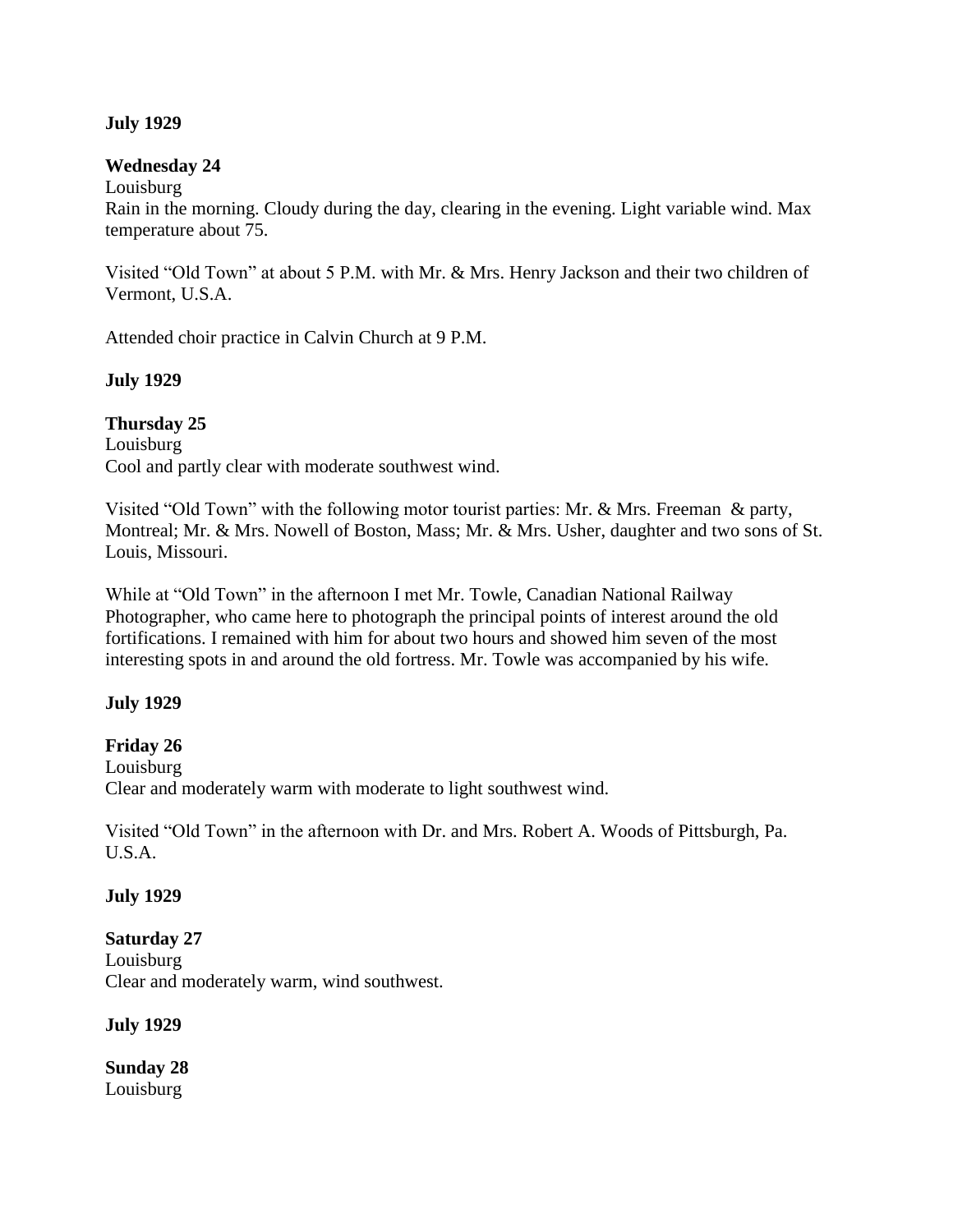Clear and moderately warm with fresh southwest wind, increasing at night.

Attended the following church services: St. James at 11 A.M. and Calvin at 7 P.M. Preacher at both services Rev. John Nicholson.

### **July 1929**

### **Monday 29**

Louisburg Partly clear and moderately warm with strong southwest wind.

### **July 1929**

### **Tuesday 30**

Louisburg / Salmon River

Clear and warm with light southwest wind. Max temperature (Salmon River) about 84. A perfect day.

Left Louisburg at 8:45 A.M. by train enroute to Salmon River, via Mira. Left Mira at about 10:10 A.M. by boat, arrived at Clifford Huntington"s at about 12:30 P.M. Remained at Clifford"s until about 3:30 P.M. when Fred Huntington drove me home by car.

Mrs. Clifford Huntington and daughter Lillian left Salmon River by boat at about 2 P.M. enroute for Louisburg for a visit.

### **July 1929**

#### **Wednesday 31**

Salmon River Clear and warm with light to moderate northwest wind. Max temperature about 84. A perfect day.

Visited homes of Arthur and Caleb Huntington in the afternoon. At Arthur"s I met Nathan Huntington who with his wife and son is spending his vacation at his old home, at Salmon River. Nathan is now living at St. Catherine's, Ont., it being about 20 years since he left home.

First swordfish to be caught at Louisburg this season arrived today.

#### **August 1929**

#### **Thursday 1**

Salmon River Clear and warm with moderate south to southwest winds. Max temperature about 80.

#### **August 1929**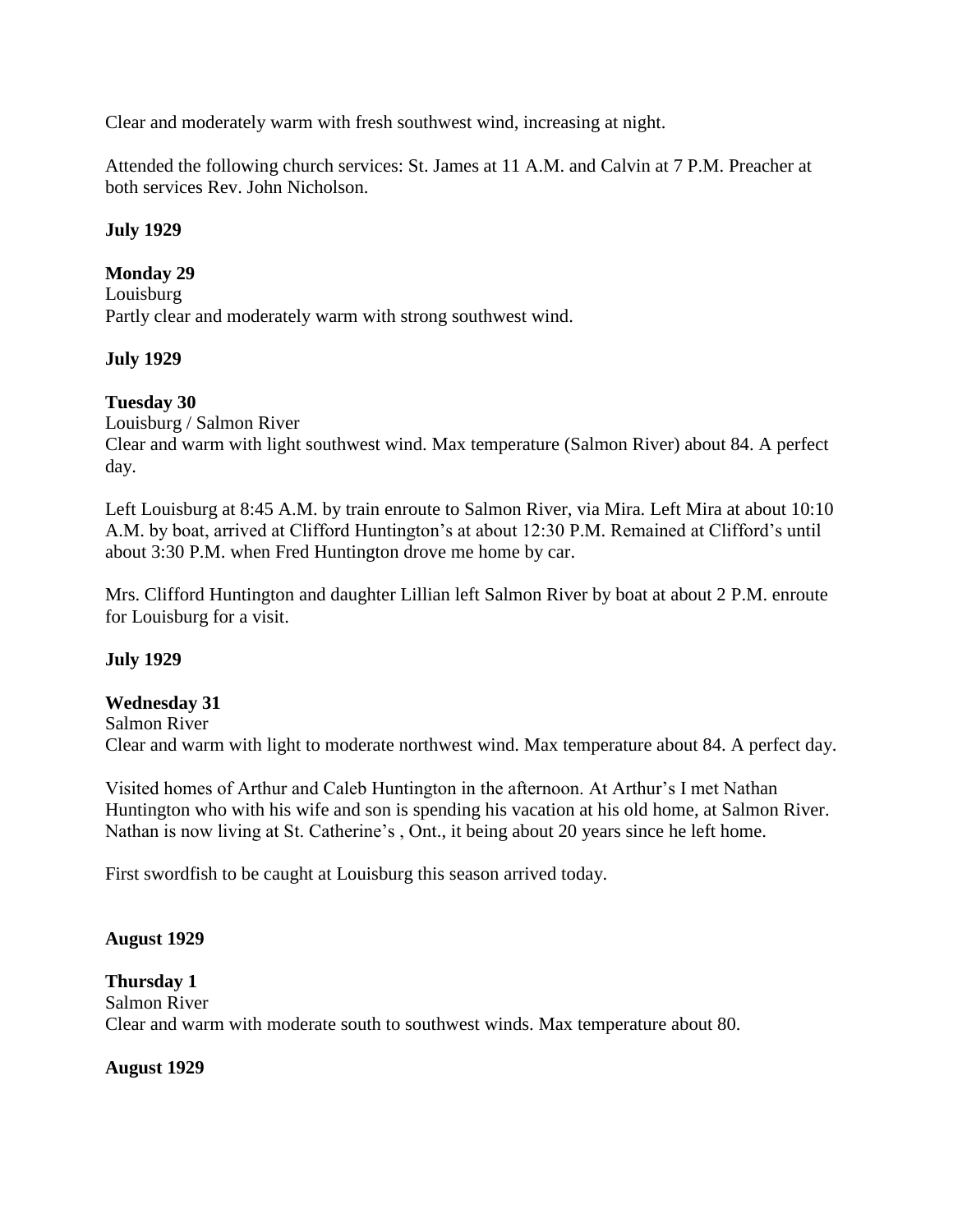# **Friday 2**

### Salmon River / Sydney / Louisburg

Rained for about an hour in the morning with some thunder and lightning. Cloudy becoming partly clear in the afternoon.

Left Salmon River at about 8 A.M. and motored to Sydney with Heber. Left Sydney by train car enroute to Louisburg at 1:40 p.m , arrived at Glace Bay at about 3 P.M. arrived at Louisburg at about 6 P.M. by train.

### **August 1929**

**Saturday 3** Louisburg Clear and moderately warm with moderate northwest to southwest winds.

# **August 1929**

# **Sunday 4**

### Louisburg

Partly clear in the morning, becoming cloudy and threatening early in the day. Heavy rain accompanied by a gale from the south and southwest during the afternoon. Rain during the night.

Visited "Old Town" in the afternoon with Mr. Spiller of Boston, Mass and J.B. Morrison of Sydney and party.

Attended the following church services: Calvin at 11 A.M. and St. James at 7 P.M. Preacher at both services Rev. J. C. MacLeod of Montreal, who is supplying during Mr. MacMillan"s absence.

### **August 1929**

# **Monday 5**

Louisburg Clear and cool with heavy southwest wind.

Rev. H.D. Townsend arrived in the evening by motor car to spend a few days at his former home in Louisburg.

Mrs. Clifford Huntington and daughter Lillian, who have been visiting us since last Tuesday left on the 3:50 P.M. train for Mira Gut, enroute for home.

### **August 1929**

#### **Tuesday 6** Louisburg Clear and cool with heavy southwest wind which moderated in the evening.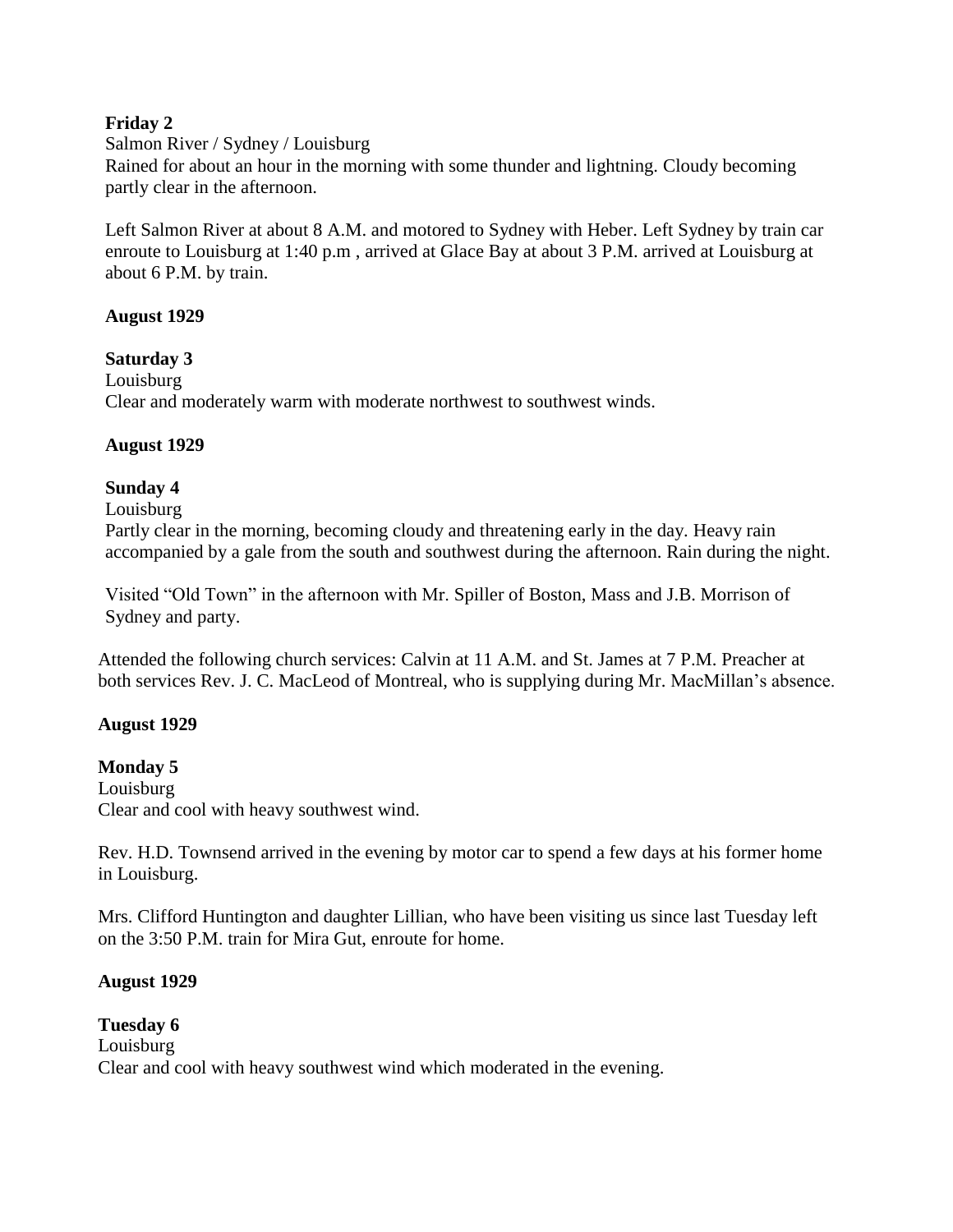Visited "Old Town" in the afternoon with Mr. & Mrs. Angus Ross Green of New York and Miss Harnm of Hamilton, Ontario.

# **August 1929**

# **Wednesday 7**

Louisburg Clear and cool with moderate to fresh southwest wind.

The French Consul General of Canada and Mr. Lacroix, French Consul at North Sydney visited Louisburg today and were accompanied to "Old Town" by Rev. T. F. Draper of this place.

I visited "Old Town" in the evening with Mrs. William Desston and daughter of Philadelphia, Penn.

Attended choir practice in St. James Church at 9 P.M.

# **August 1929**

# **Thursday 8**

Louisburg Clear and warm with light to moderate westerly wind. Max temperature about 75.

Visited "Old Town" in the forenoon with Mrs. Baily of Massachusetts , U.S.A. and her friend Mrs. [blank] of Paradise, N.S.

Also visited "Old Town" in the late afternoon with Mr. & Mrs. Mumford & family of Glencoe, near London, Ontario.

Rev. H.D. Townsend , Mrs. Patricia Townsend and Miss Lila Townsend had tea with us in the evening.

# **August 1929**

# **Friday 9** Louisburg / Sydney Clear and moderately warm with moderate southwest wind.

Having suffered all last night with toothache, I motored to Sydney in one of Cameron"s trucks (Eddie Wilcox, driver) and had three teeth extracted by Dr. Dahlglish, of Sydney.

Arrived in Sydney at about 9 A.M. and left for home at about 1 P.M. with Fletcher Townsend, whom I met in Sydney. Arrived at Louisburg at about 2 P.M.

Geo. MacGillivray, of Sydney who is visiting in Louisburg had tea with us in the evening.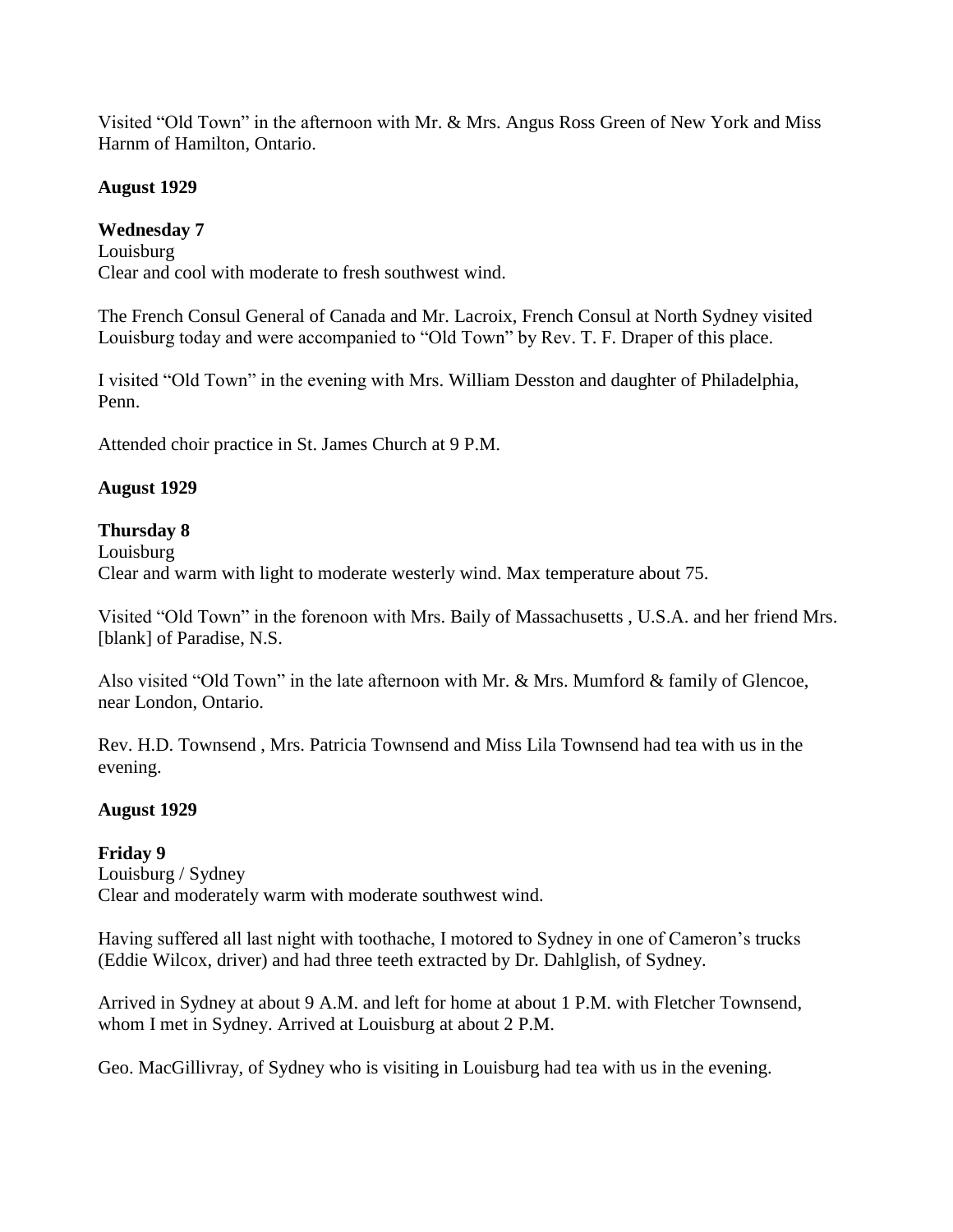### **August 1929**

#### **Saturday 10**

Louisburg Clear and moderately warm with light to moderate southwest wind.

Visited "Old Town" in the forenoon with Mr. and Mrs. John Quimby and daughter of New York.

Fletcher Townsend, Mrs. G.W. Townsend, Mrs. Priscilla Townsend of Glace Bay, and Emeline motored to Gabarus in the afternoon. Fletcher and Emeline returned at about 7:30 P.M. Mrs. G.W. Townsend and Mrs. Priscilla Townsend, remained at Gabarus.

Mr. George MacGillivray, who had been visiting in town during the last few days had tea with us in the evening and stopped at our house during the night.

#### **August 1929**

### **Sunday 11**

Louisburg Clear and moderately warm with moderate southwest wind.

Attended the following church services: St. James at 11 A.M. and Calvin at 7 P.M. Preacher at both services Rev. John Charles MacLeod. Mr. MacLeod is supplying during the absence of Rev. D.A. MacMillan who is away on his vacation.

#### **August 1929**

#### **Monday 12** Louisburg Cloudy and moderately warm with light southerly wind. Rain threatening.

#### **August 1929**

#### **Tuesday 13**

Louisburg

Some rain in the early morning. Partly clear during the day, foggy at night. Sultry with light south west wind. Max temperature about 75.

Visited "Old Town" in the forenoon with Mr. & Mrs. Merrill and party of MacAdam, N.B. and in the afternoon with Mr. & Mrs. Black and two daughters of Charlottetown, P.E.I.

About 30 swordfish were landed here today, the first catch of any importance since the season opened.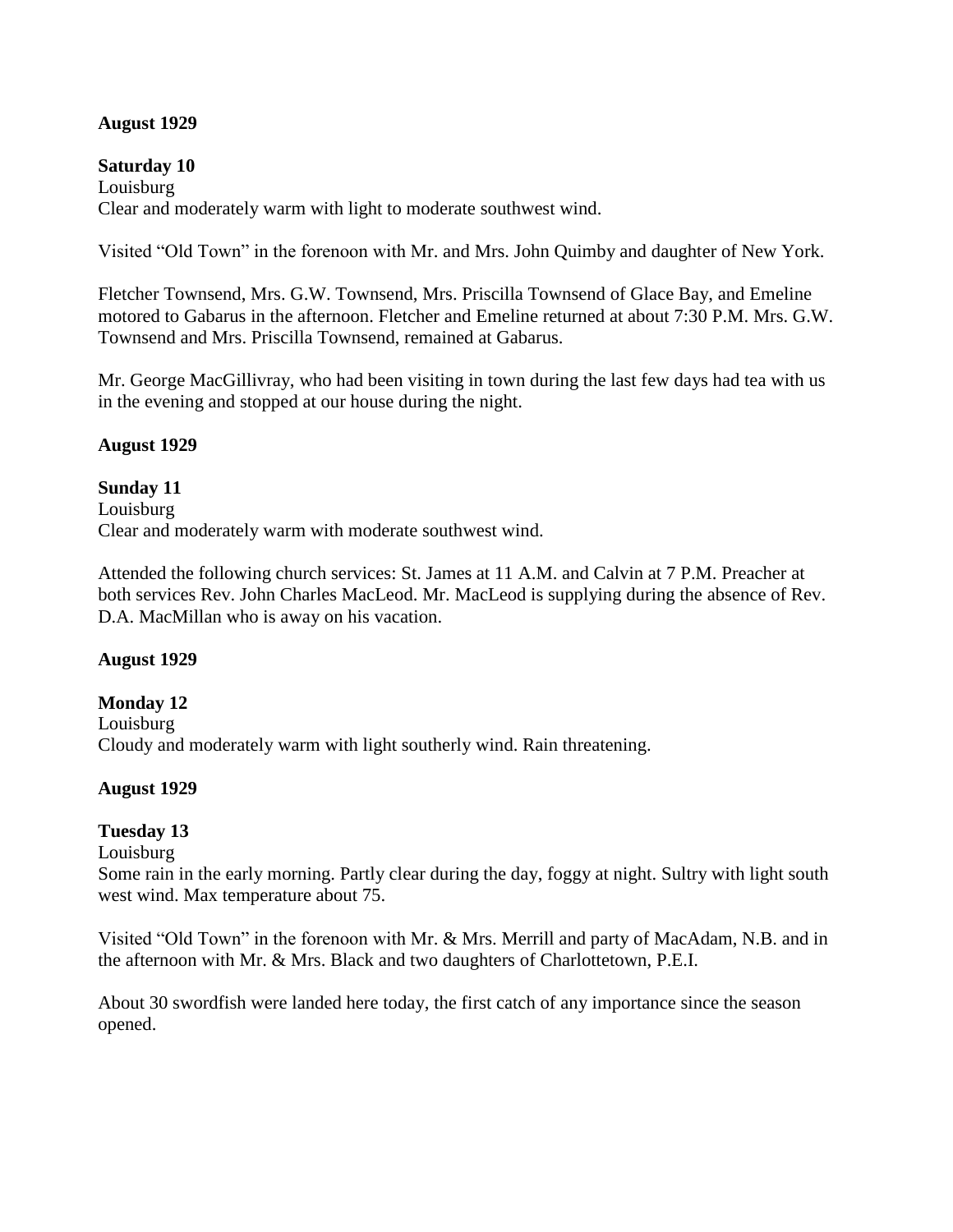Attended meeting of Town Council at 7:30 P.M. Was appointed a delegate to represent the Town of Louisburg at the annual meeting of the Union of Municipalities, which is to be held at Pictou, N.S. on Aug 20-21-22, 1929.

# **August 1929**

# **Wednesday 14**

Louisburg Clear and sultry with light east to southeast wind, foggy at night. Max temperature about 80.

At about 10 A.M. a forest fire was discovered west of the bridge at Riverdale, just outside the Town limit. I at once notified the Fire Ranger, Duncan McKenzie, of Mira Gut, and with several of our Fire Brigade, proceeded to the scene of the fire, and with the aid of buckets succeeded in getting it under control before the arrival of the Ranger.

Visited "Old Town" in the afternoon with Mr. & Mrs. Franklin and two daughters of Ontario.

Upwards of 100 swordfish landed here today. First catch of any importance this season.

Attended choir practice in St. James Church at 9 P.M.

# **August 1929**

**Thursday 15** Louisburg Cloudy and warm with light southwest wind, partly foggy. Max temperature about 80.

About 100 swordfish landed here today.

### **August 1929**

# **Friday 16**

Louisburg

Sultry and mostly cloudy with some fog. Heavy rain and wind squalls at about 7 P.M. Max temperature about 80.

### **August 1929**

### **Saturday 17**

Louisburg Clear and warm with light northwest wind. A perfect day. Max temperature about 70.

Visited "Old Town" in the afternoon with Mr. Freeman of Waterbury, Conn. U.S.A. and a party of 5 American Tourists.

### **August 1929**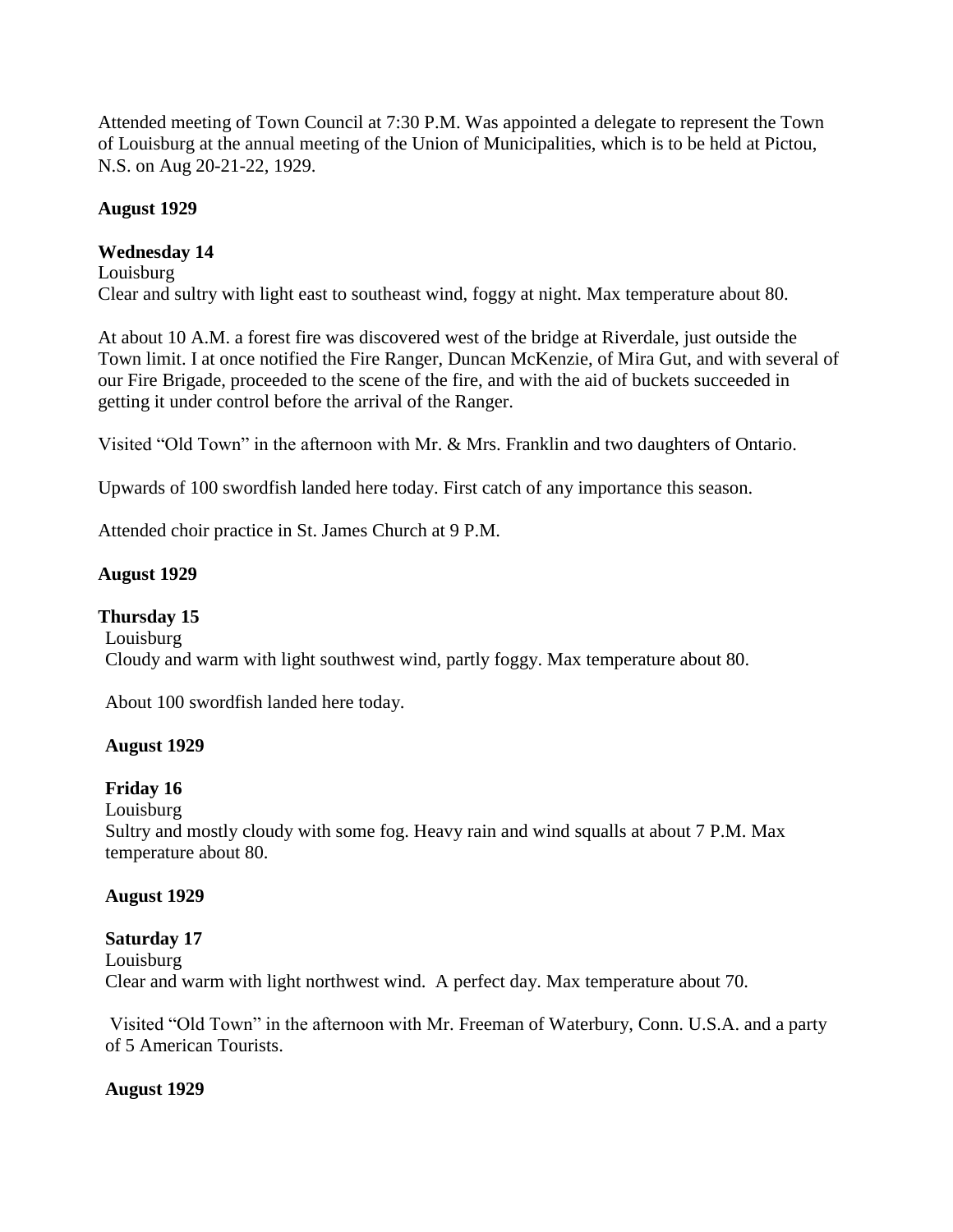**Sunday 18** Louisburg Clear and moderately warm.

Attended the following church services: Calvin at 11 A.M. and St. James at 7 P.M. Preacher at both services Rev. J. C. MacLeod.

### **August 1929**

**Monday 19** Louisburg / Sydney Clear and moderately warm.

Visited "Old Town" in the forenoon with Mr. & Mrs. Buddington and two children of Springfield, Mass.

Left Louisburg on the 3:50 P.M. train, enroute to Pictou, N.S. to attend the 24<sup>th</sup> Convention of the Union of Nova Scotia Municipalities, as a representative of the Town of Louisburg. Left Sydney for Pictou on the 7:20 P.M. train.

#### **August 1929**

**Tuesday 20**

Pictou, N.S.

Rained moderately during the greater part of the day. Wind southerly changing to northerly in the evening.

Arrived at Pictou at about 8:30 P.M. and registered at the Wallace Hotel. Attended the opening session of the  $24<sup>th</sup>$  Annual Convention of the Union of Nova Scotia Municipalities in the G.W. N.A. hall at about 10:30 A.M. with Gordon Romkey, presiding. Addresses of Welcome were delivered by Mayors Priest of Pictou, Hamilton of New Glasgow, Logan of Trenton, Munroe of Westville and Warden MacNeil of Pictou County, and replied to by Mayors Dwyer of Sydney Mines and Gastonguay of Halifax.

Attended a banquet and dance given by the various towns and county in honor of the delegates at 7:30 P.M.

#### **August 1929**

#### **Wednesday 21**

Pictou, N.S. Clear and moderately warm with moderate northerly wind.

Attended morning session of the convention of Nova Scotia Municipalities at 10 A.M. at which the following addresses were delivered: "The work of the Commissioners of Public Utilities" by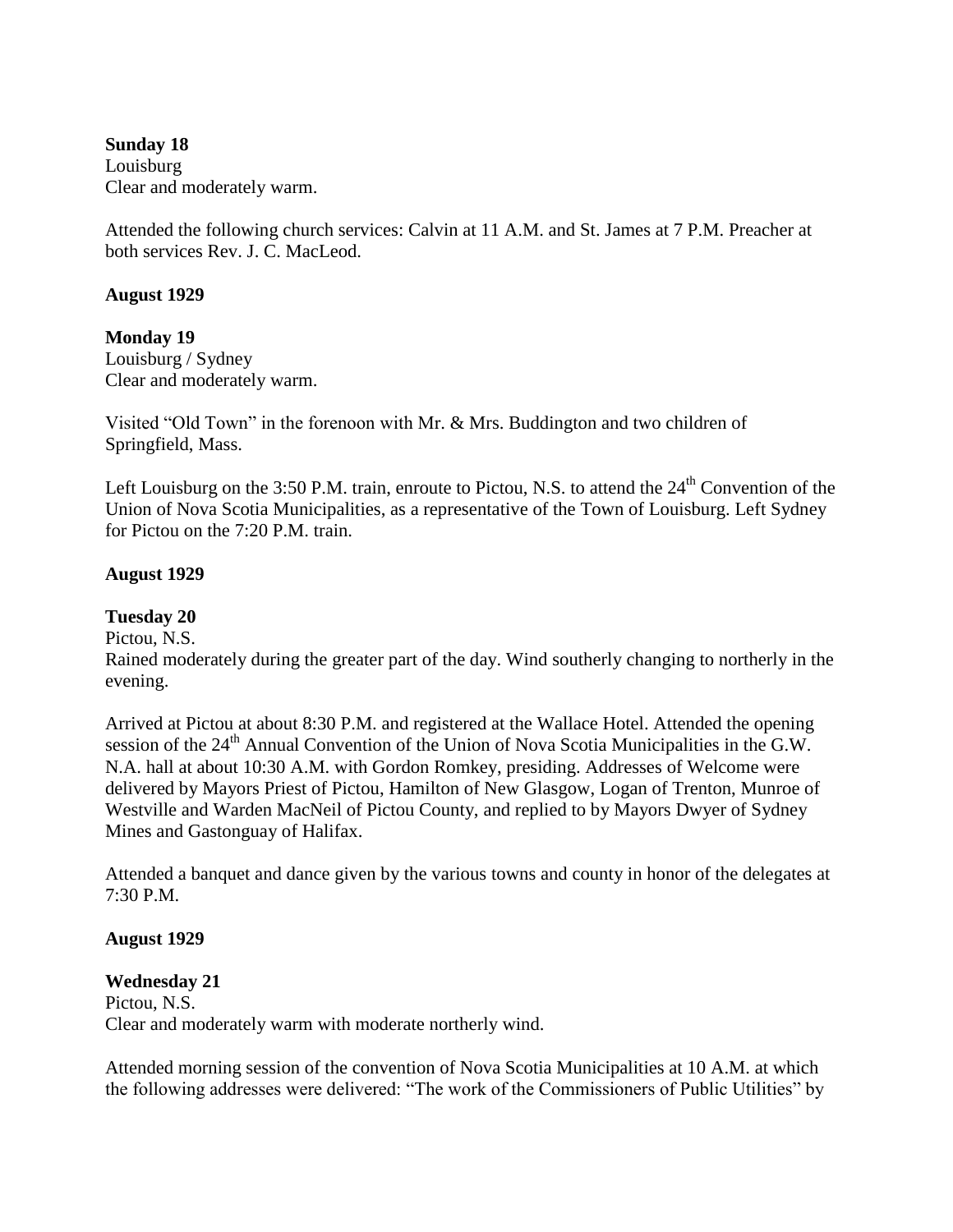R.J. MacIlreith, Chairman of the Board, of Halifax and "Employment for Prisoners" by Charles S. Pelton, Stipendiary Magistrate of the Town of Yarmouth, N.S.

In the afternoon all the delegates were guests of the Pictou Co., tours in an automobile trip through various parts of the County. I, with two Halifax Co. delegates: Guildford and Warner and Mayor James Bignell of Bridgewater, N.S. in a car driven by Councillor M.K. Hunter of New Glasgow, Westville, Stellarton, and New Glasgow were visited. While we were at New Glasgow we visited the Eastern Car Works. Returned to Pictou at 6:30 P.M.

### **August 1929**

**Thursday 22** Pictou, N.S. Clear and moderately warm with light northwest wind. A perfect day.

Attended morning and afternoon sessions of the Convention of the Union of N.S. Municipalities. At the 10:00 A.M. a very interesting address on the "Development of the Municipal Corporation" was delivered by R.D. Crawford, Town Clerk of Amherst, N.S. This was followed by "Municipal Indebtedness for Railways" by J. Brignell, Mayor of Bridgewater.

Near the close of the afternoon session an invitation was extended to the Union by the Town of Truro asking us to meet there in 1930. Also an invitation from the City of Halifax. Truro's invitation was accepted.

Convention closed at about 4 P.M. Left Pictou for New Glasgow enroute for home at about 7 P.M. Boarded the train for Sydney, at New Glasgow, at about 11:30 P.M.

### **August 1929**

**Friday 23** Sydney / Louisburg Clear and moderately cool.

Arrived at Sydney by train at about 8:45 A.M. enroute from Pictou, N.S. to Louisburg. I missed train connections at Sydney, so waited over at Sydney until the afternoon when I went to Glace Bay by train car and took the evening train from the Bay to Louisburg, arriving at about 6 P.M.

### **August 1929**

### **Saturday 24**

Louisburg

Clear during the early part of the day, cloudy and threatening in the afternoon and evening. Light southerly wind increasing to a fresh breeze at night.

### **August 1929**

**Sunday 25**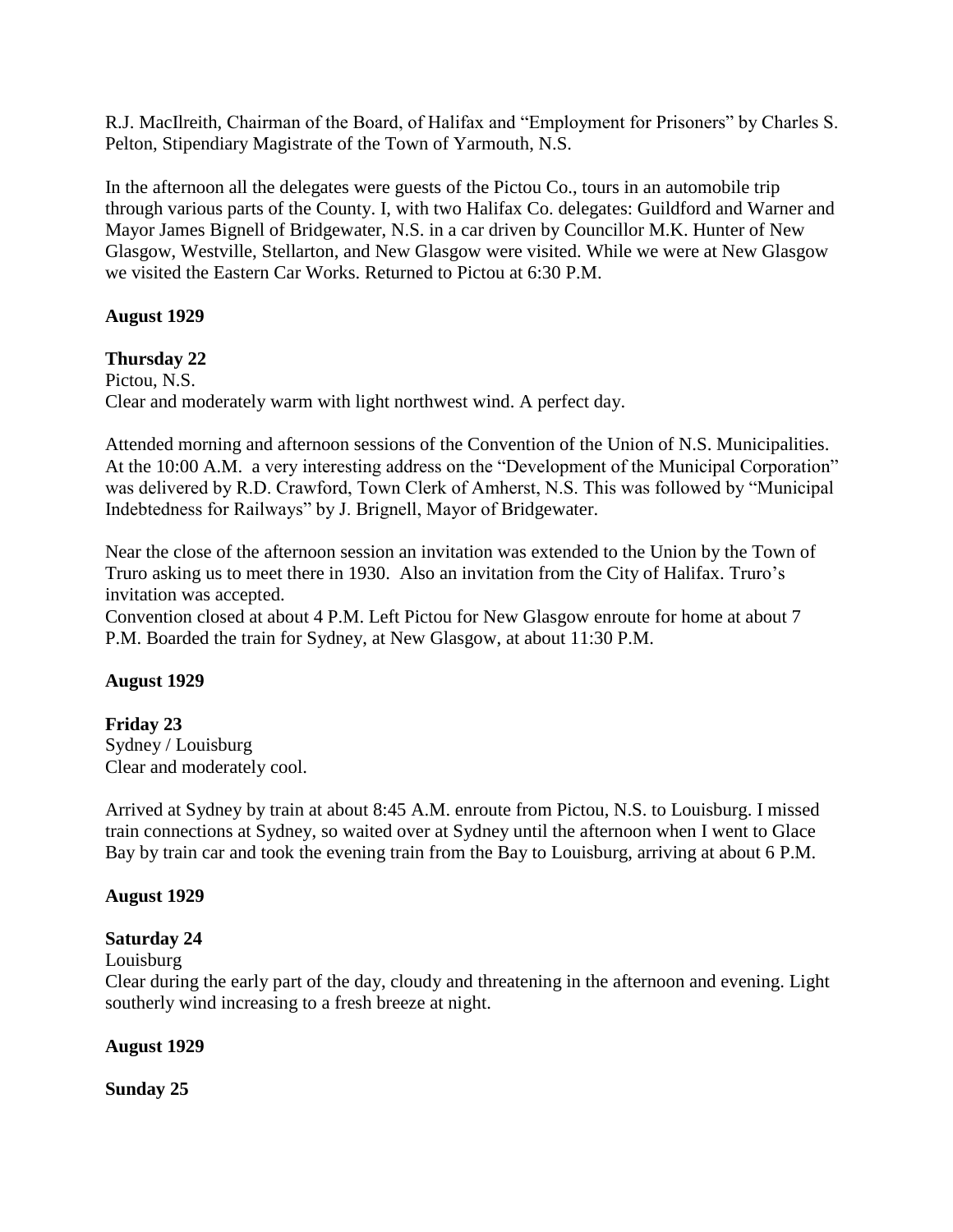### Louisburg

Rained heavily during the early hours of the morning. Clearing at about 10 A.M. Wind southerly changing to northwest in the afternoon.

The Annual Anniversary Service of the First United Church was observed today in the forenoon. Calvin and St. James Church as follows: St. James at 11 A.M. and 3 P.M. Calvin at 7 P.M. Preacher at all of these services: Rev. Dr. Clarence MacKinnon, Principal of Pine Hill College, Halifax, N.S. Dr. MacKinnon was assisted at these services by Rev. D.A. MacMillan of Louisburg. Rev. MacKinnon, a son of Dr. MacKinnon, was present at the morning service and took part.

### **August 1929**

### **Monday 26**

Louisburg

Clear and warm with moderate to light northwest wind. Max temperature about 80. A perfect day.

Visited "Old Town" in the afternoon with Mr. & Mrs. MacCurdy of Toronto, Canada.

### **August 1929**

### **Tuesday 27**

Louisburg Clear and moderately warm with moderate south west wind. An ideal day.

Visited "Old Town" in the afternoon with Mr. & Mrs. MacKenzie and family of New Glasgow, N.S.

Dance held in the Masonic Hall in the evening, under the auspices of the Louisburg Fire Brigade.

### **August 1929**

### **Wednesday 28**

Louisburg Cloudy and moderately warm with light southwest wind.

### **August 1929**

**Thursday 29** Louisburg Warm and partly cloudy with light northwest wind. An ideal day.

### **August 1929**

**Friday 30**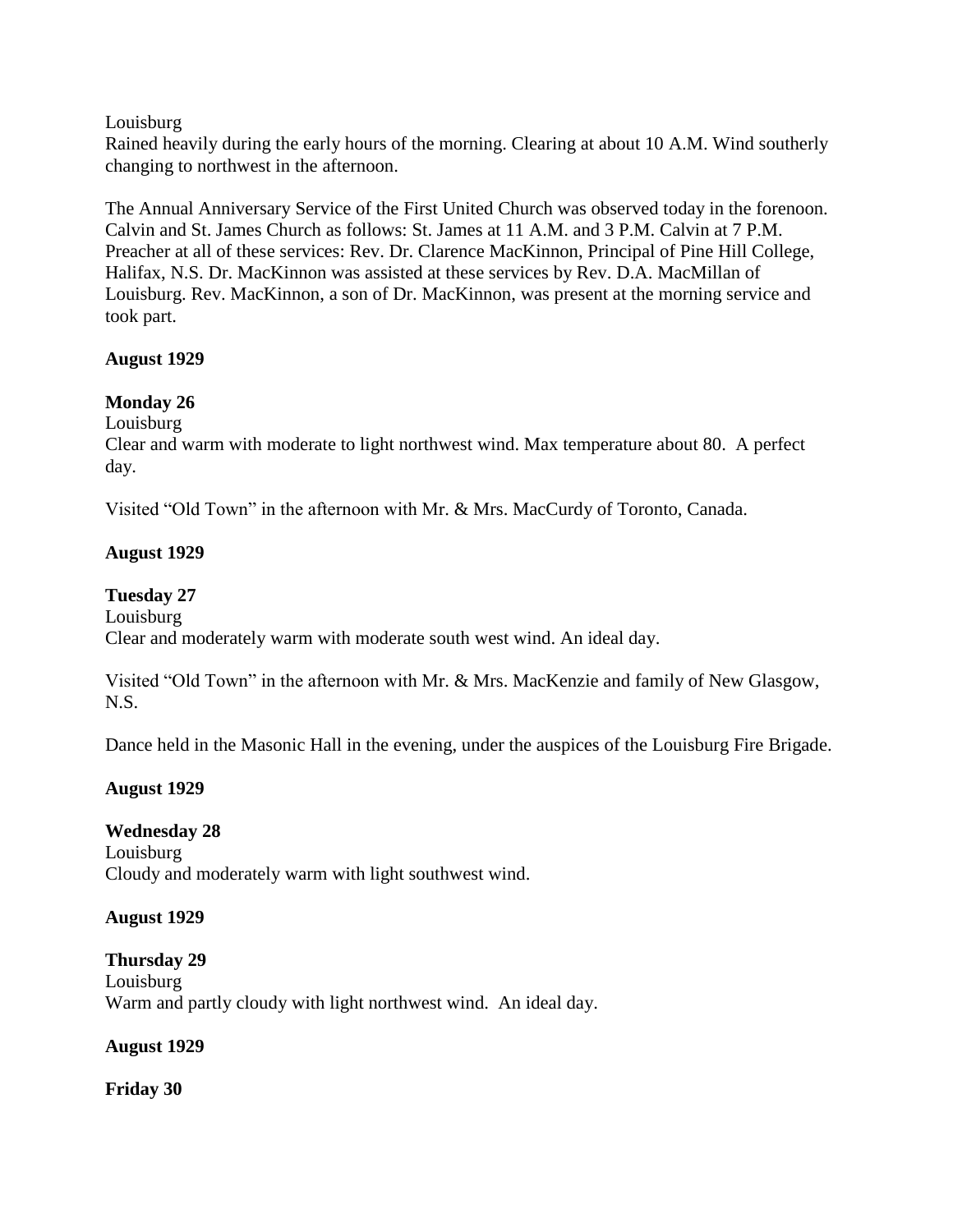Louisburg

Clear and moderately warm becoming cloudy in the afternoon.

Visited "Old Town" in the afternoon with Mr. Howe of Pittsfield, Mass and Mr. & Mrs. Howe of New York.

### **August 1929**

#### **Saturday 31**

Louisburg Cloudy and moderately warm with light southeast to north east wind.

### **September 1929**

**Sunday 1** Louisburg Cool and partly clear with fresh northerly wind. Rain squalls at noon.

Motored to Sydney in the afternoon with Fletcher Townsend, Emerson Grant and Emeline and visited Mrs. Sarah Bagnall at the City Hospital. Returned to Louisburg at about 5:30 P.M.

Attended the following Church Services: Calvin at 11 A.M. and St. James at 7 P.M. Preacher at both services Rev. D.A. MacMillan,

### **September 1929**

### **Monday 2 Labor Day**

Louisburg Cool and mostly cloudy with fresh south west wind. A few showers at night.

### **September 1929**

**Tuesday 3** Louisburg Cool and mostly cloudy with light winds.

Louisburg's schools opened today for the 1929-30 term: Staff as follows: Principal: Victor A. Fisher

Vice-Principal: Alice Ley, Jennie Pearl, Marie MacPhee, Evelyn Smith and Mary Hiltz.

Bean Supper and Dance in Orange Hall in the evening under the auspices of the Louisburg Fire Brigade.

Attended regular meeting of the School Board at 7:30 P.M.

### **September 1929**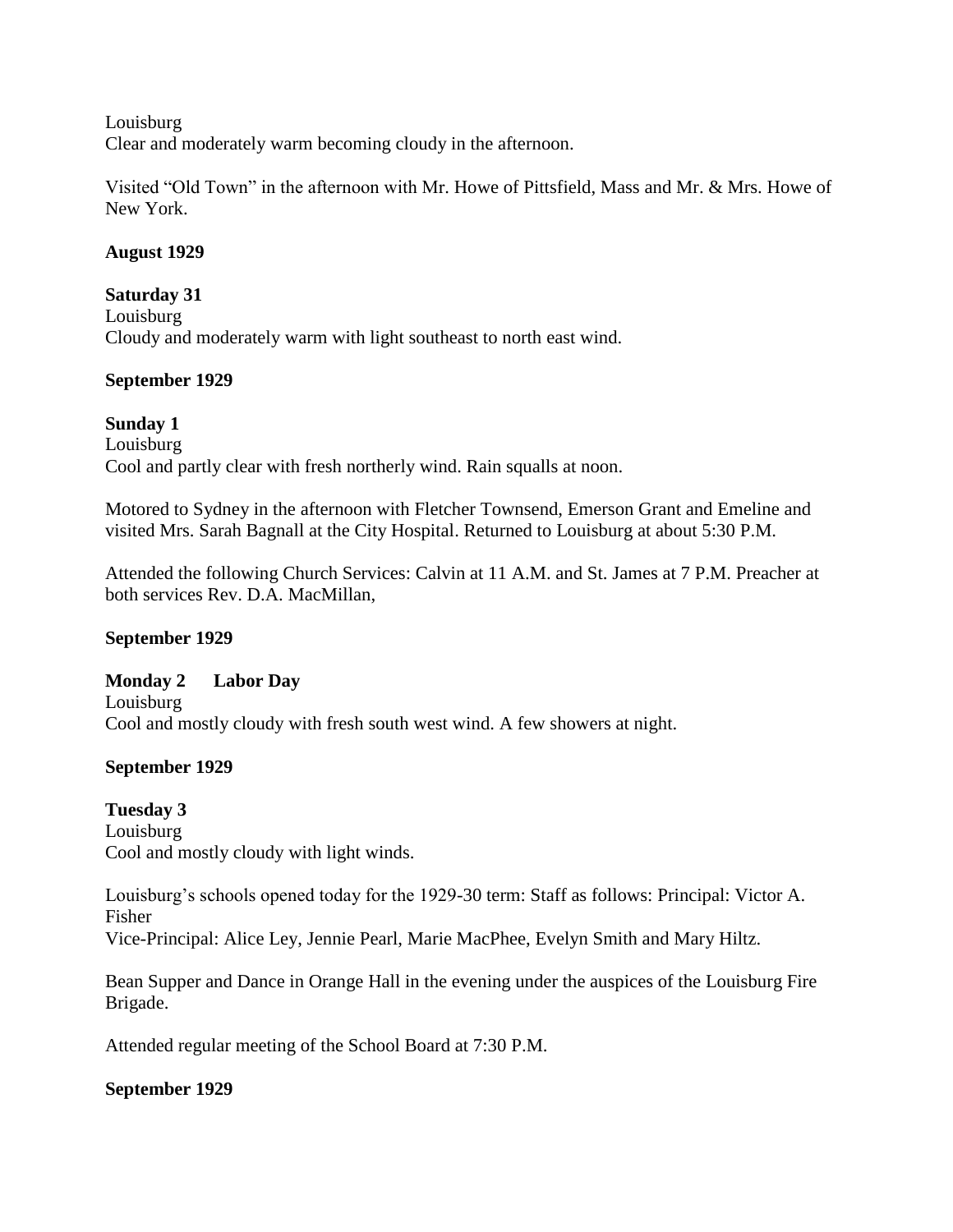#### **Wednesday 4**

Louisburg Clear and cool with moderate south west to west winds.

Visited "Old Town" at 1 P.M. with the Misses Snider of Kitchener, Ontario.

Visited "Wolfe"s Camp" in the afternoon.

Attended choir practice in Calvin Church at 9 P.M.

### **September 1929**

**Thursday 5** Louisburg Clear and very cool with fresh northeast wind.

### **September 1929**

**Friday 6** Louisburg Clear and moderately warm with fresh southwest wind.

#### **September 1929**

**Saturday 7** Louisburg Cloudy and warm with light southwest wind, foggy during the afternoon and evening.

Visited "Old Town" at about 1 P.M. with Mr. Peary of Baltimore, Maryland and Mr. Tryou of Virginia, U.S.A.

#### **September 1929**

#### **Sunday 8**

Louisburg Warm and mostly clear with light east to northeast winds.

In company with Minnie Evis and Mrs. Huntington, I attended the Anniversary Services in Catalone United Church at 11 A.M. and 3 P.M. Preacher at both services: Rev. J.A. MacLellan of Bridgeport, N.S. who preached a Gaelic Sermon immediately following the English sermon at noon. Mr. MacLellan was assisted in the services by Rev. D.A. MacMillan of Louisburg. We remained until the close of the Gaelic Service, and motored back to Louisburg with Emerson Grant returning to Catalone in time for the 3 P.M. service with Fletcher Townsend and Mrs. G.W. Townsend.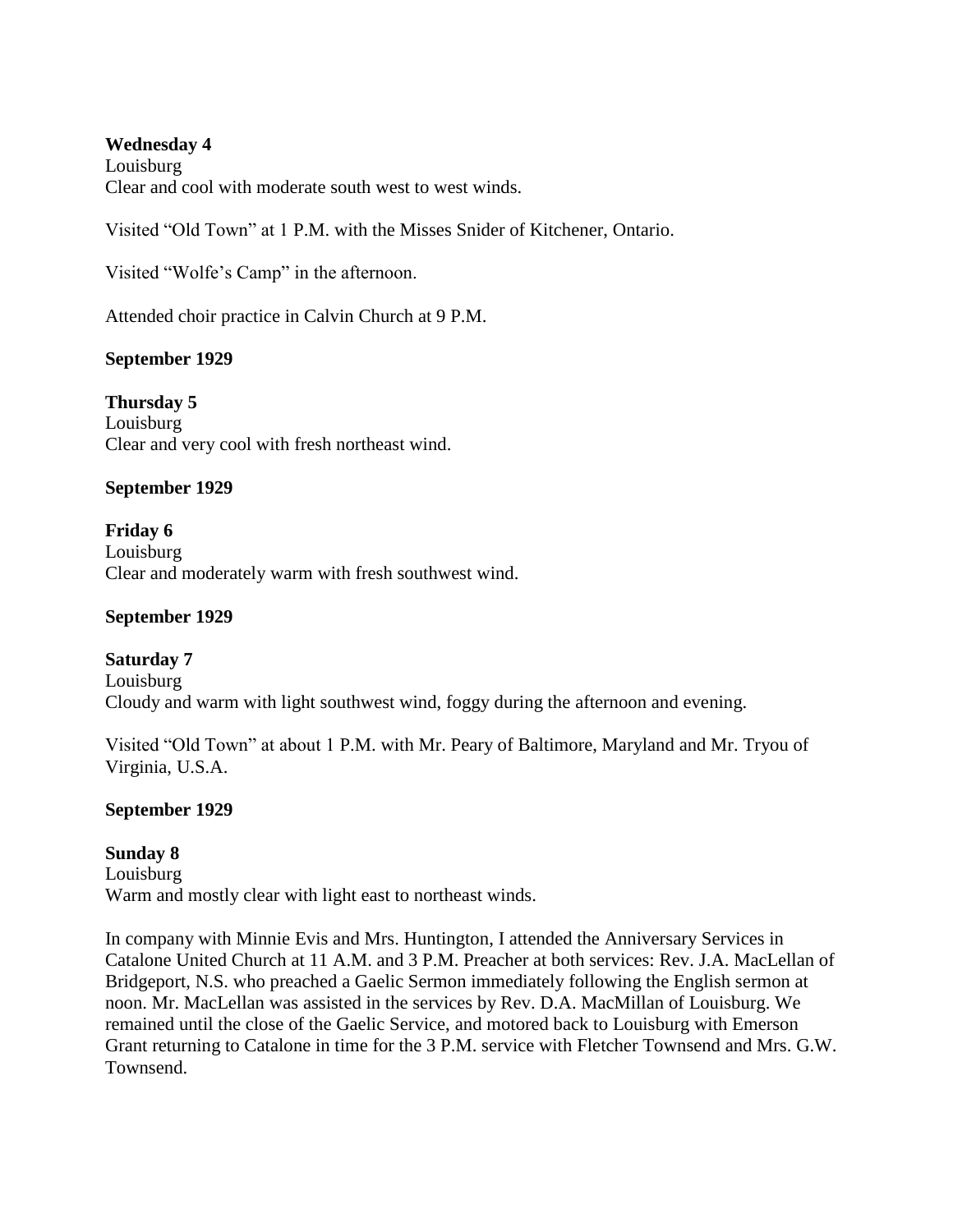Attended song service in Calvin Church at 7 P.M.

### **September 1929**

### **Monday 9**

Louisburg Mostly clear and moderately warm with light northeast wind.

### **September 1929**

### **Tuesday 10**

Louisburg

Clear in the morning, but becoming cloudy early in the day. Misty in the afternoon, heavy rain and thunder and lightning during the night.

#### **September 1929**

### **Wednesday 11**

# Louisburg

Cloudy in the early part of the day. Warm and clear in the afternoon and evening. Moderate southeast to west wind, increasing at night.

Attended choir practice in Calvin Church at 9 P.M.

#### **September 1929**

#### **Thursday 12**

Sydney / Louisburg Clear and moderately warm with light southeast to westerly wind.

Motored to Sydney in one of Abe Cameron"s trucks (Eric Lewis, driver). Arrived at Sydney at about 10 A.M. Left Sydney for Louisburg at about 5 P.M. by motor car with Abe Cameron and Eddie Wilcox. Arrived at Louisburg at about 6 P.M.

Attended meeting of the Louisburg Fire Brigade at 7:30 P.M.

#### **September 1929**

# **Friday 13** Louisburg Clear and moderately warm with moderate southerly wind. Cloudy in the evening.

#### **September 1929**

**Saturday 14** Louisburg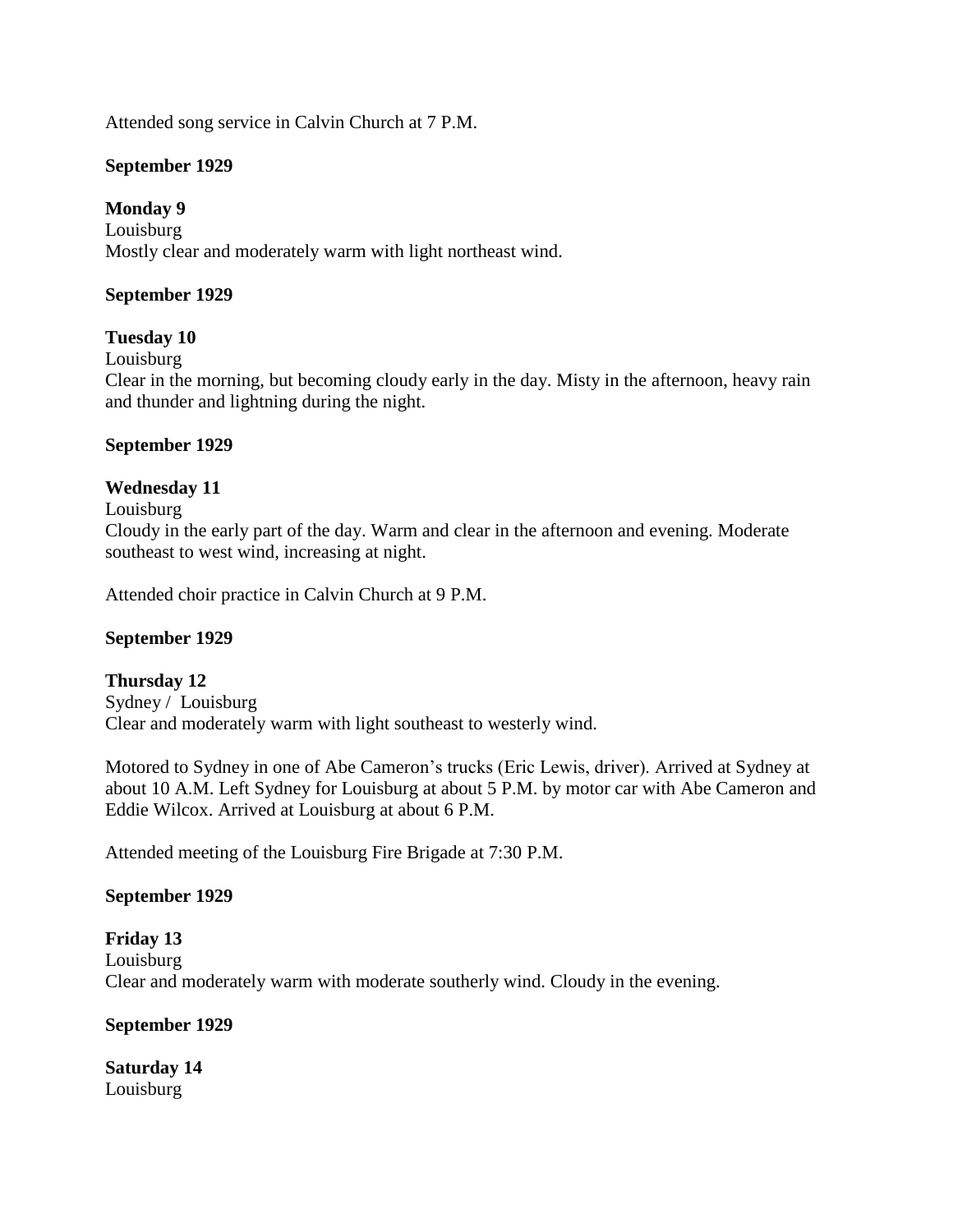Cloudy and foggy with frequent heavy showers, which continued all day. Wind southwest.

### **September 1929**

# **Sunday 15**

Louisburg Cloudy and foggy with frequent heavy showers during the entire day. Wind southwest.

Mother, Maria, Clifford, Fred and Francis arrived by motor car at about 10:30 A.M. and spent the day with us, leaving for home at about 5 P.M.

Attended the following church services: Calvin at 11 A.M. and St. James at 7 P.M. Preacher at both services, Rev. D.A. MacMillan.

### **September 1929**

### **Monday 16**

Louisburg Clear and moderately warm with light southwest wind. A perfect day.

Visited "Old Town" at about 4:30 P.M. with Dr. Neilly, of New Glasgow, and Mr Reid and Mr. Stewart of Big Harbour, Pictou, Co. and Mr. Margeson of Massachusetts, U.S.A.

### **September 1929**

**Tuesday 17** Louisburg Cloudy, foggy and showery with light southwest wind.

### **September 1929**

### **Wednesday 18**

Louisburg

Cloudy and foggy in the early part of the day. Partly clear during the afternoon. Warm with fresh southwest wind.

Visited "Old Town" in the forenoon with Mrs. Laura Mullin of New Orleans, Louisiana, U.S.A.

Attended choir practice in Calvin Church at 9 P.M.

#### **September 1929**

### **Thursday 19**

### Louisburg

Cloudy with heavy showers during the greater part of the day. Wind southwest changing to northeast and increasing to a fresh breeze.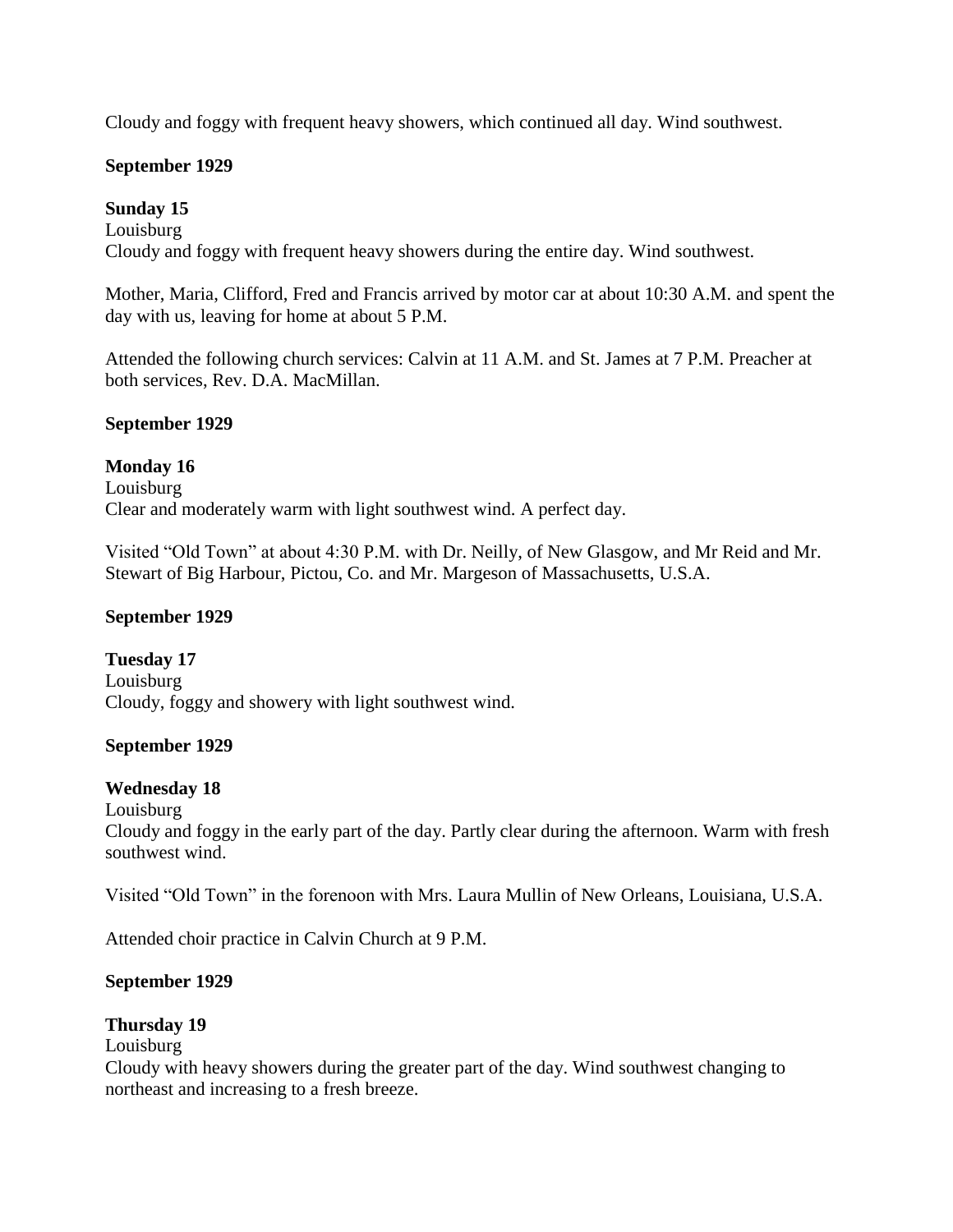Fire Brigade called out to a chimney fire at the residence of Charles Reid on Main Street . No damage. (Minutes of Fire Brigade meeting Oct 1, 1929)

Attended and presided at a regular meeting of the Town Council at 7:30 P.M.

#### **September 1929**

**Friday 20**

Louisburg Clear and cool with fresh northerly wind.

Visited "Old Town" with two parties of Tourists consisting of Mr. & Mrs. Stanley of Boston, Mass, accompanied by Mr. & Mrs. MacPherson of Big Pond, C.B. and a party of four ladies from St. John, N.B. (Mrs. Thompson and party)

#### **September 1929**

**Saturday 21** Louisburg Cool and partly cloudy with moderate to fresh northeast wind.

Motored out on the Gabarus road in the morning and spent the day exploring the woods on the site of the British camp, during the second siege of Louisburg. Found a number of old fortifications which were erected to protect the camp, and also quite a lot of old stone foundations of buildings, etc. I entered the woods a short distance west of the "Three Bridges" on Artillery Brook and went north up the brook beyond where the camp road crossed the brook. I then returned by a more westerly route, coming out to the Gabarus road about 660 yards west of the "Three Bridges". Arrived home at about 4:30 P.M.

### **September 1929**

**Sunday 22** Louisburg Cool and mostly clear with light winds.

Emeline and I motored to Catalone with Rev. and Mrs. D.A. MacMillan and attended services in the United Church at Catalone at 11 A.M. and 3 P.M. Preacher at both services Rev. J.H. Hamilton of Sydney. Returned to Louisburg at about 5 P.M.

Attended service in Calvin Church at 7 P.M. Preacher Rev. D.A. MacMillan. No service in either of the United Churches in Louisburg in the morning owing to the Rev. D.A. MacMillan being at Catalone assisting at the regular Communion service.

#### **September 1929**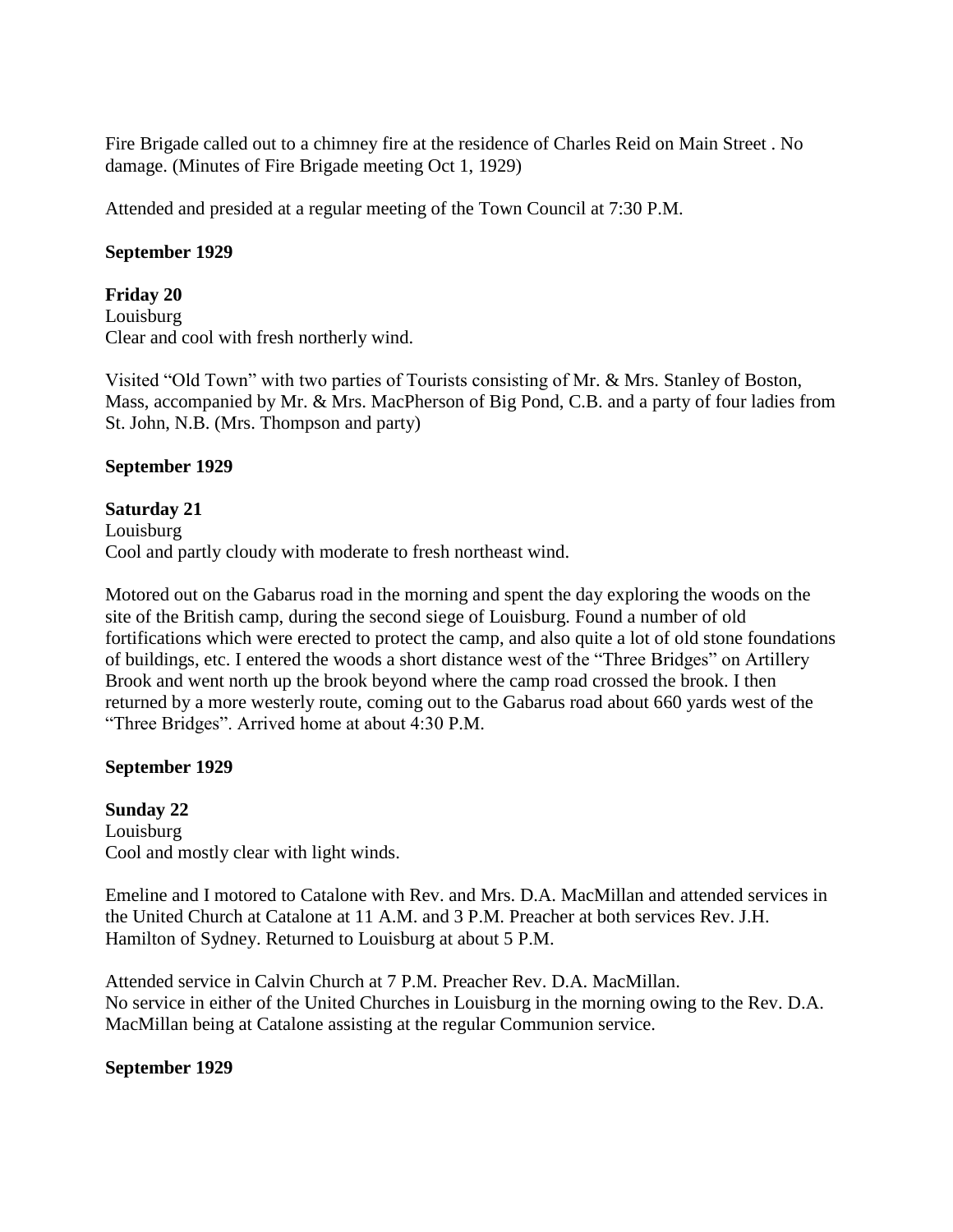### **Monday 23**

Louisburg Clear and cool. Light north west wind changing to south west and increasing to a fresh breeze.

Visited "Old Town" in the afternoon with two visitors from St. John, N.B (Miss Bessie Dawson and Mrs. McAvity)

Emeline and I visited B.M. Spencer's at 4:30 P.M. and were shown around his garden which is all a bloom with flowers.

#### **September 1929**

#### **Tuesday 24**

Louisburg

Clear and moderately warm with moderate to light southwest wind. Cloudy in the afternoon and evening.

Motored to "Old Town" in the afternoon and took photos of the Bombproofs and monument.

#### **September 1929**

#### **Wednesday 25**

Louisburg Clear and moderately warm with moderate to light southwest wind. Cloudy in the evening.

Attended choir practice in Calvin Church at 9 P.M.

#### **September 1929**

**Thursday 26** Louisburg Warm and mostly clear with light variable wind.

Motored out some distance beyond Old Town, on the Gabarus road and spent the greater part of the day in exploring the woods in the vicinity of where the Centre and Life Redouts where supposed to be located during the siege of Louisburg in 1758. I found several old stone foundations, and one or two sites which may be the spots where the redouts in question were located. Returned to town at about 4 P.M.

#### **September 1929**

**Friday 27** Louisburg Cloudy and chilly with fresh northeast wind.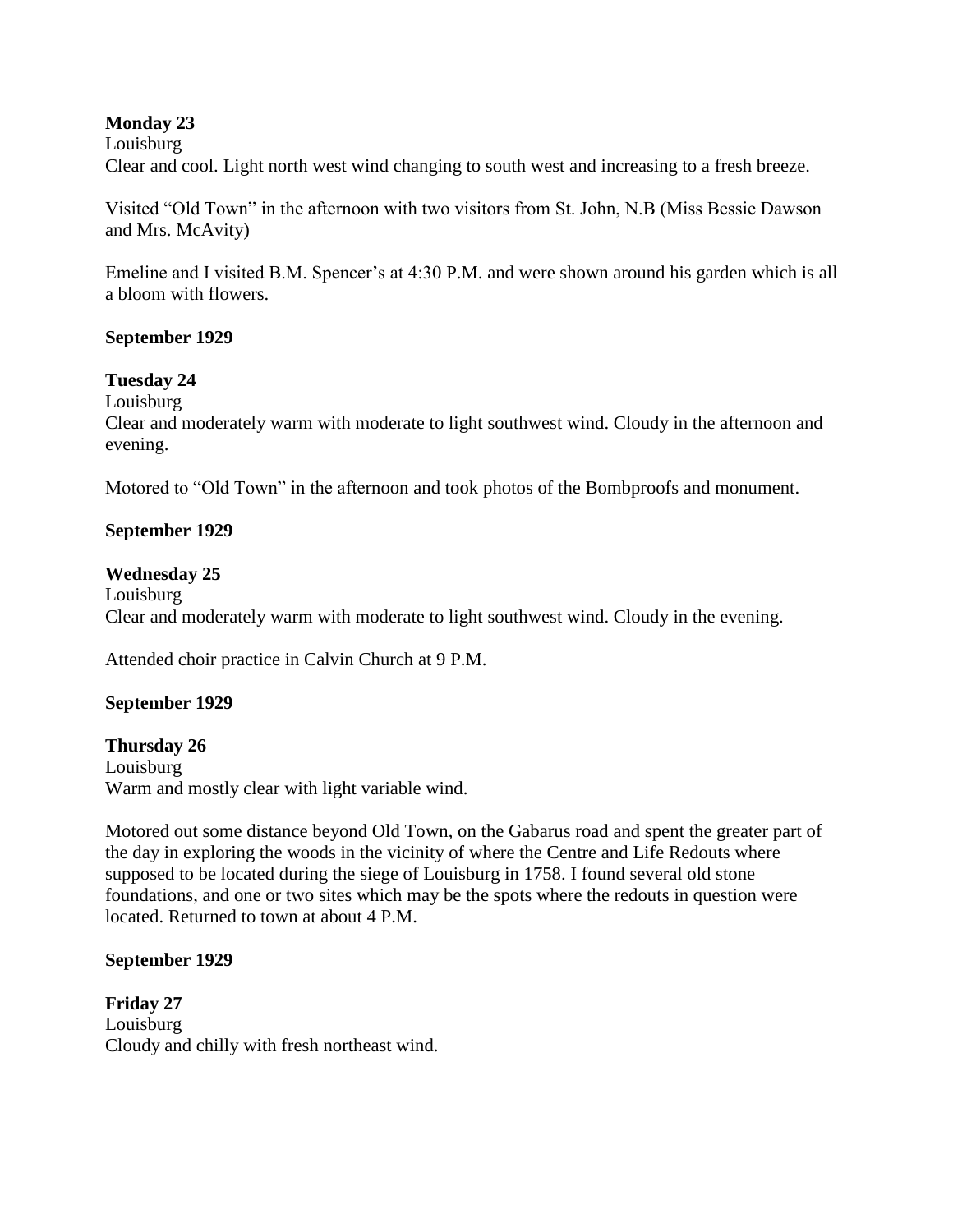Visited "Old Town" in the afternoon with A.A. Martell of this town and Judge Walter Crowe of Sydney. At present Mr .Stinson an engineer from Ottawa is superintending some improvements to the road from the park gates leading in to the old ruins; he is also making a survey of a proposed road to Black Rock, and to the Military Cemetery at Point Rochefort. It is also proposed to do some restoration work to the ruined Bombproofs on the north side of the King"s Bastion.

### **September 1929**

### **Saturday 28**

Louisburg Cloudy and cool with light south east wind.

### **September 1929**

# **Sunday 29**

Louisburg Warm and mostly cloudy with moderate southwest wind.

Attended the following church services: Calvin at 11 A.M. and St. James at 7 P.M. Preacher at both services Rev. D.A. MacMillan.

# **September 1929**

# **Monday 30**

Louisburg Cool and partly clear with light northeast wind.

DeWitte Cross, a resident of Havenside in the town was up for trial before stipendiary Magistrate B.M. Spencer at 2 P.M. on a charge of allowing his automobile to be operated by a person not having a permit. Mr. Cross took the stand in his own defense and pleaded "Not Guilty" but became abusive , used profane language and refused to answer questions in a satisfactory manner with the result that Mr. Spencer adjourned the case until Oct  $5<sup>th</sup>$  and remanded him to jail for contempt of court. After about two hours in the jail, bail amounting to \$10.00 was furnished by his father for his appearance in court on next Saturday at 2 P.M. During his stay in jail a certificate was issued by Dr. D.A. Morrison, stating that he was not in a fit physical condition to be lodged in jail.

# **October 1929**

**Tuesday 1** Louisburg Cloudy and cool with light northeast wind.

The Fire Alarm sounded shortly after 6 P.M. for a slight fire under the Coal Company"s Pier. After laying a line of hose from the Pump house the fire was extinguished without any damage.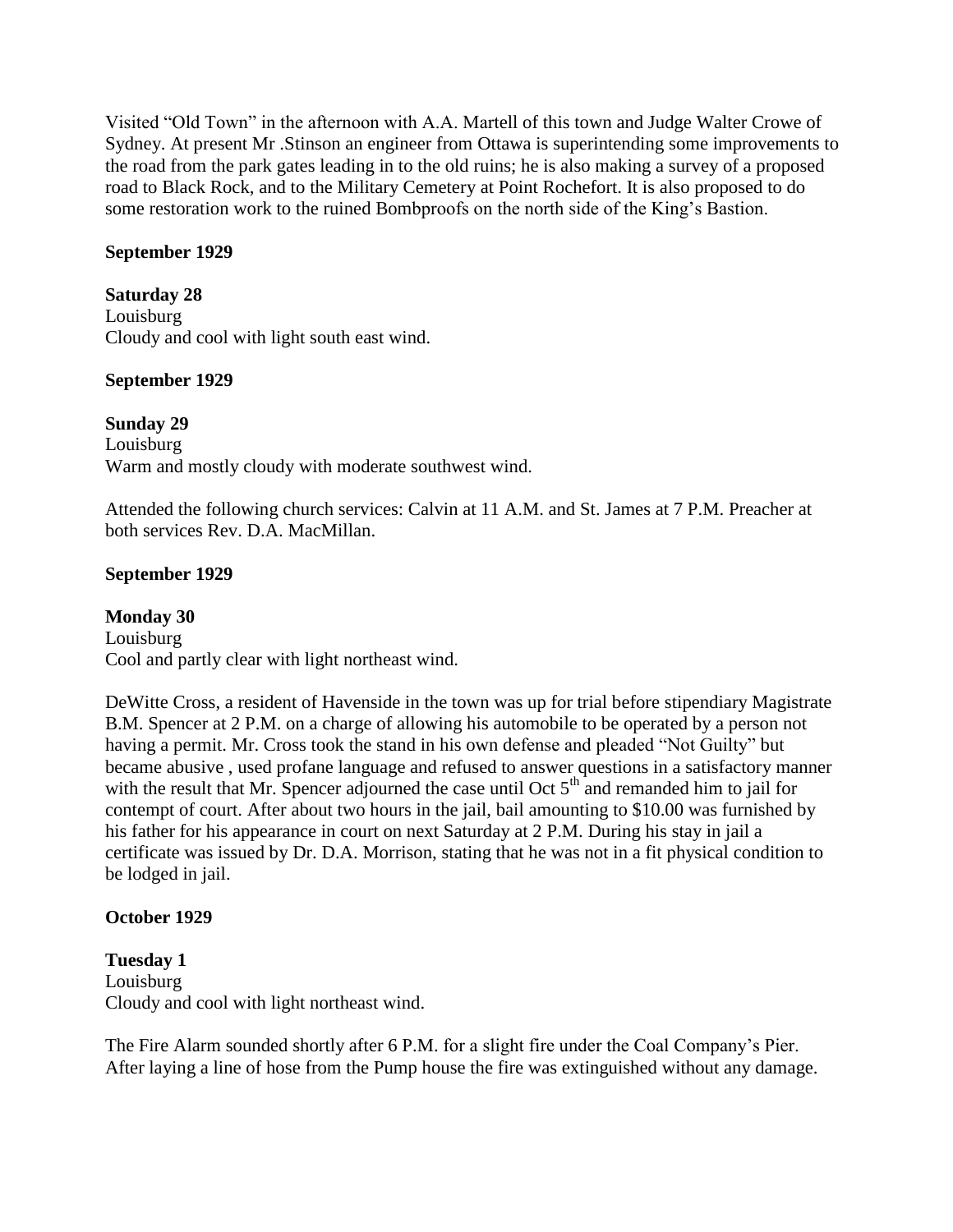Cape Breton Island Exhibition opened at Sydney.

### **October 1929**

# **Wednesday 2**

Louisburg

Cloudy and cool with light southeast wind. Light fall on rain in the early morning and a few light showers, at night.

Attended choir practice in St. James Church at 9 P.M.

# **October 1929**

# **Thursday 3**

Louisburg

Heavy rain in the early morning, warm, foggy and misty all day. Rain during the night, wind southwest increasing to a fresh breeze during the night.

Attended and presided at the regular meeting of the Town Council at 7:30 P.M.

# **October 1929**

# **Friday 4**

Louisburg Rain in the early morning, partly clear during the day. Wind southwest changing to northwest. Warm in the morning, becoming cool in the afternoon and evening.

Canadian Cruiser "FLEURDELIS" arrived.

### **October 1929**

### **Saturday 5**

Louisburg Clear and cool with moderate northwest wind.

### **October 1929**

**Sunday 6** Louisburg Clear and moderately cool with light northwest wind.

Attended the following church services: St. James at 11 A.M. (Communion service) and Calvin at 7 P.M. (Rally Day Service) Preacher at both services Rev. D.A. MacMillan.

### **October 1929**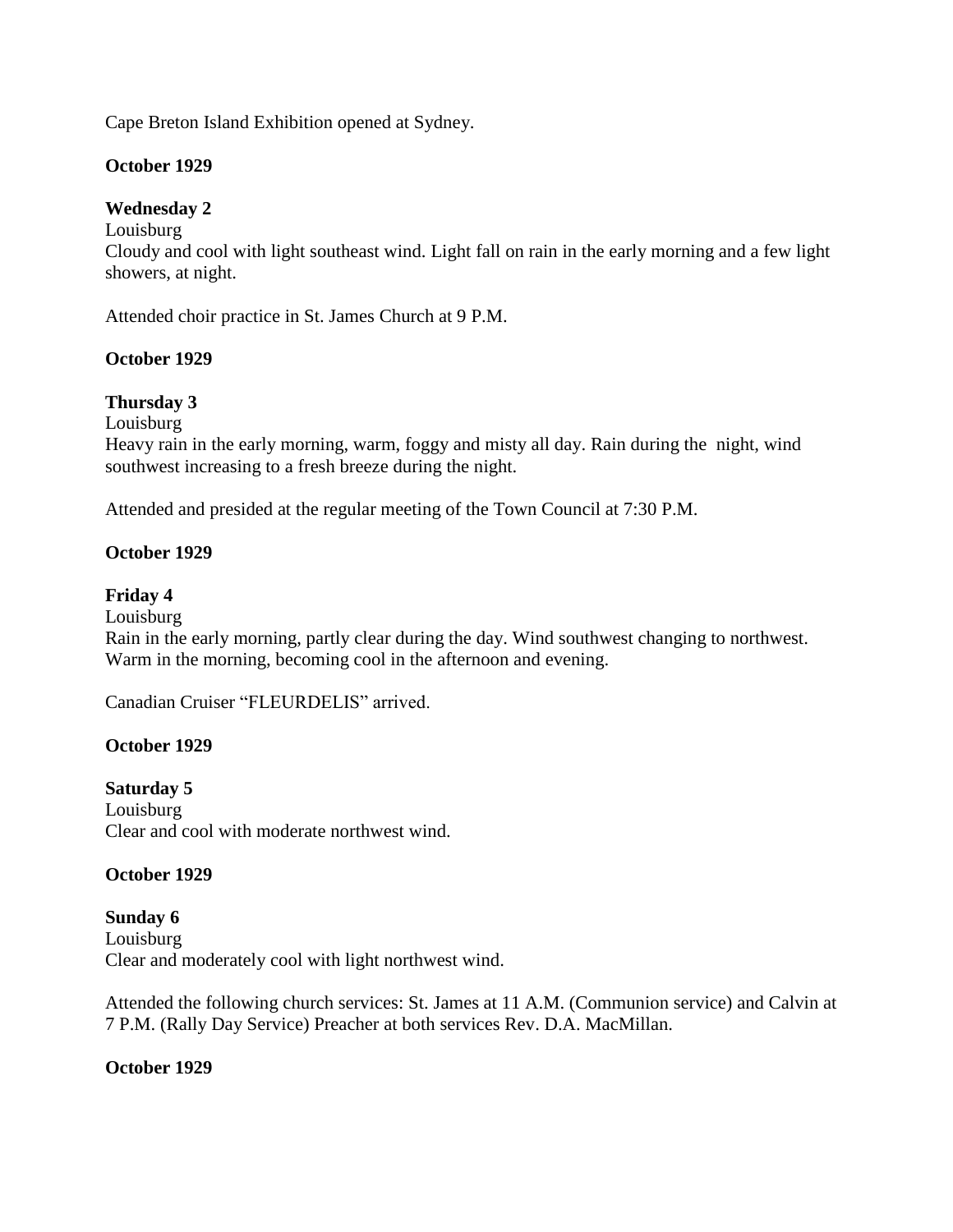### **Monday 7**

Louisburg Cloudy and moderately warm with fresh southwest wind.

German Steamer "AUGUST LEONHARDT" arrived here in the afternoon, short of bunker coal.

# **October 1929**

### **Tuesday 8**

Louisburg / Sydney Clear and moderately warm with light west to northwest winds. A perfect day. A few heavy showers accompanied by thunder and lightning during the early part of the night.

Motored to Sydney in the morning in one of Cameron"s trucks (Eddie Wilcox, driver) for the purpose of attending the opening of the Civil term of the Supreme Court, which opened at 10 A.M., Judge Paton presiding. I had been summoned as a witness in the civil case of J.N. Spencer verses Jack McKenna, an action for the recovery of \$6000.00 alleged to have been obtained fraudulently from Mr. Spencer, on May  $14<sup>th</sup>$ , 1929. This case had been tried at the June-July term of the Criminal Court at Sydney, which resulted in a disagreement.

I returned to Louisburg at about 3:30 P.M.

# **October 1929**

# **Wednesday 9**

Louisburg / Sydney Cool and partly clear. Wind northwest.

I motored to Sydney in one of Cameron"s trucks (Eddie Wilcox, driver) in order to be present at the Court, when it opened at 10 A.M. The Spencer-McKenna case in which I am a witness, has not come up yet, and may not be on for a day or two.

I remained in Sydney over night stopping at the Vidal Hotel. At 7:45 P.M. I attended a temperance meeting in St. Andrews Church, Sydney, in the interests of the Nova Scotia Temperance Act. This meeting was addressed by Rev. L.J. Donaldson and Rev. Dr. Clarence MacKinnon of Halifax. This meeting was largely attended and seemed to be greatly enjoyed by those present. D.W. MacDonald was chairman.

# **October 1929**

# **Thursday 10**

Sydney / Louisburg

Cool and mostly clear with moderate northwest winds. A heavy shower of rain and snow mixed at 11:30 A.M. gave us the first definite sign that winter is approaching.

I, for a short time in the forenoon and late in the afternoon, attended the sessions of the Supreme Court. The Spencer-McKenna case will not likely be heard before next Saturday.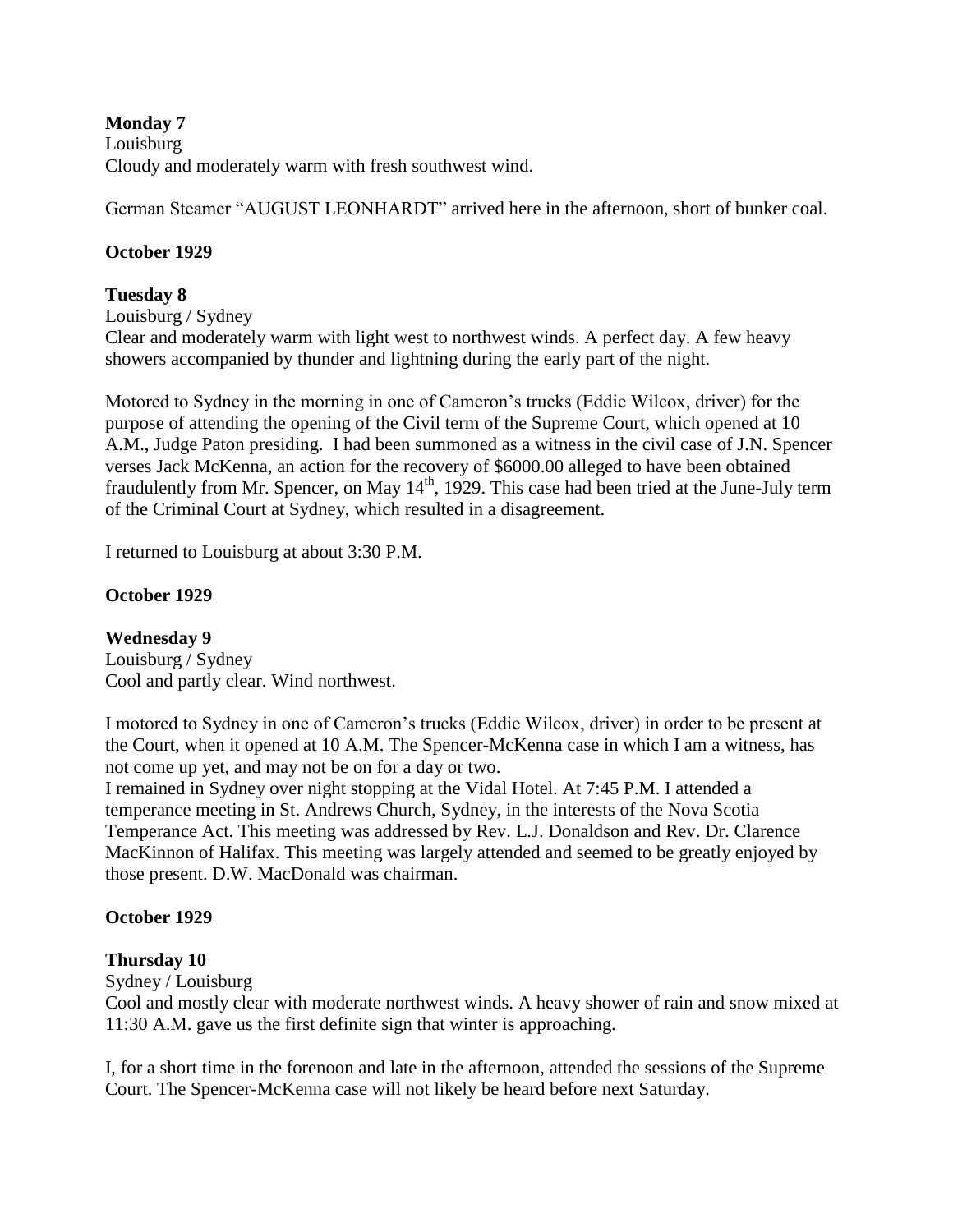I motored to Louisburg in the evening with Wesley Townsend, Mrs. G.W. Townsend, Mrs. Thomas Townsend, and Emeline, who had motored to Sydney early in the afternoon. We arrived home at 6:20 P.M.

Attended and presided at a Special Meeting (for regular business) of the Town Council at 7:30 P.M.

### **October 1929**

### **Friday 11**

Louisburg

Very cool with moderate northeast wind. Mostly clear with a few squalls of mixed hail and rain. Frost in the morning.

Dahlias in my garden slightly injured by frost. First to do any injury this season.

Visited the Town School in company with Rev. D.A. MacMillan where we delivered short address on fire prevention, this being fire prevention week in the public schools of the Province.

Boy Scout Exhibition in C.M.B.A. hall in the afternoon.

### **October 1929**

### **Saturday 12**

Louisburg Clear and cool with moderate northwest wind. Some frost last night.

The frost of last night did not seriously injure my garden, but reports from those coming in from the outlying districts say the puddles in the roads where in some places covered with a light coat of ice.

### **October 1929**

### **Sunday 13**

Louisburg Cloudy and cool with fresh southwest wind. Some showers during the night.

Mr. and Mrs. Fred Allan Huntington and family arrived at about noon and spent the afternoon with us, leaving for home at about 4 P.M.

Attended the following church services: Calvin at 11 A.M. and St. James at 7 P.M. Preacher Rev. D.A. MacMillan.

### **October 1929**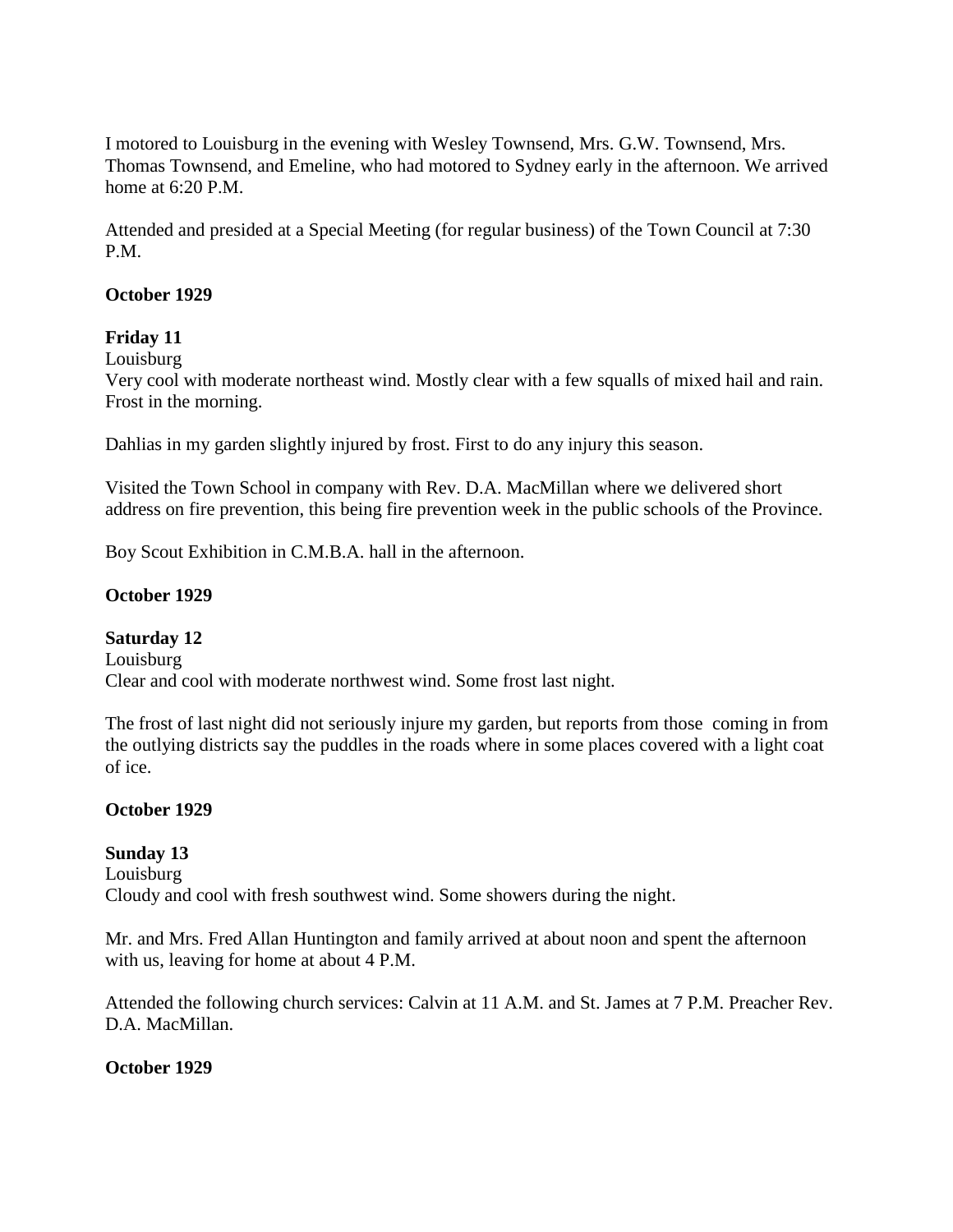### **Monday 14**

Louisburg / Sydney

Cloudy in the morning, but cleared early in the day, warm with moderate southwest to north west winds.

Motored to Sydney in the morning with Abe Cameron, other passengers, Raymond Martell, Mr. Barss and Mrs. Chas Dickson.

Returned to Louisburg with Abe Cameron at about 4:30 P.M.

### **October 1929**

**Tuesday 15** Louisburg Warm and partly clear with light east to south wind.

Miss Elinor Huntington and Miss Louise Huntington, who have been visiting us since last Tuesday evening, left on the morning train for their home via Mira River. They were accompanied by Emeline, who intends to remain at Grand Mira for a short visit.

The Fire Brigade responded to an alarm at 6 P.M. for a fire in the house occupied by Nelson Tanner, and owned by J.D. Kennedy. The fire was extinguished without much difficulty, but not before the upper part of the house was considerably damaged. Extent of damage about \$100.00.

### **October 1929**

#### **Wednesday 16**

Louisburg Rained all day with fresh to strong southeast to southwest wind.

Fire Alarm sounded at 5:45 P.M. for a chimney fire in D.S. Hooper's house. Fire Brigade and equipment turned out but their services were not required as in a short time the fire burned itself out, no damage.

Attended choir practice in St. James church at 9 P.M.

#### **October 1929**

#### **Thursday 17**

Louisburg

Cloudy and misty in the morning, partly at noon. Heavy rain during the afternoon and evening. Heavy southwest wind which moderated in the afternoon.

#### **October 1929**

**Friday 18**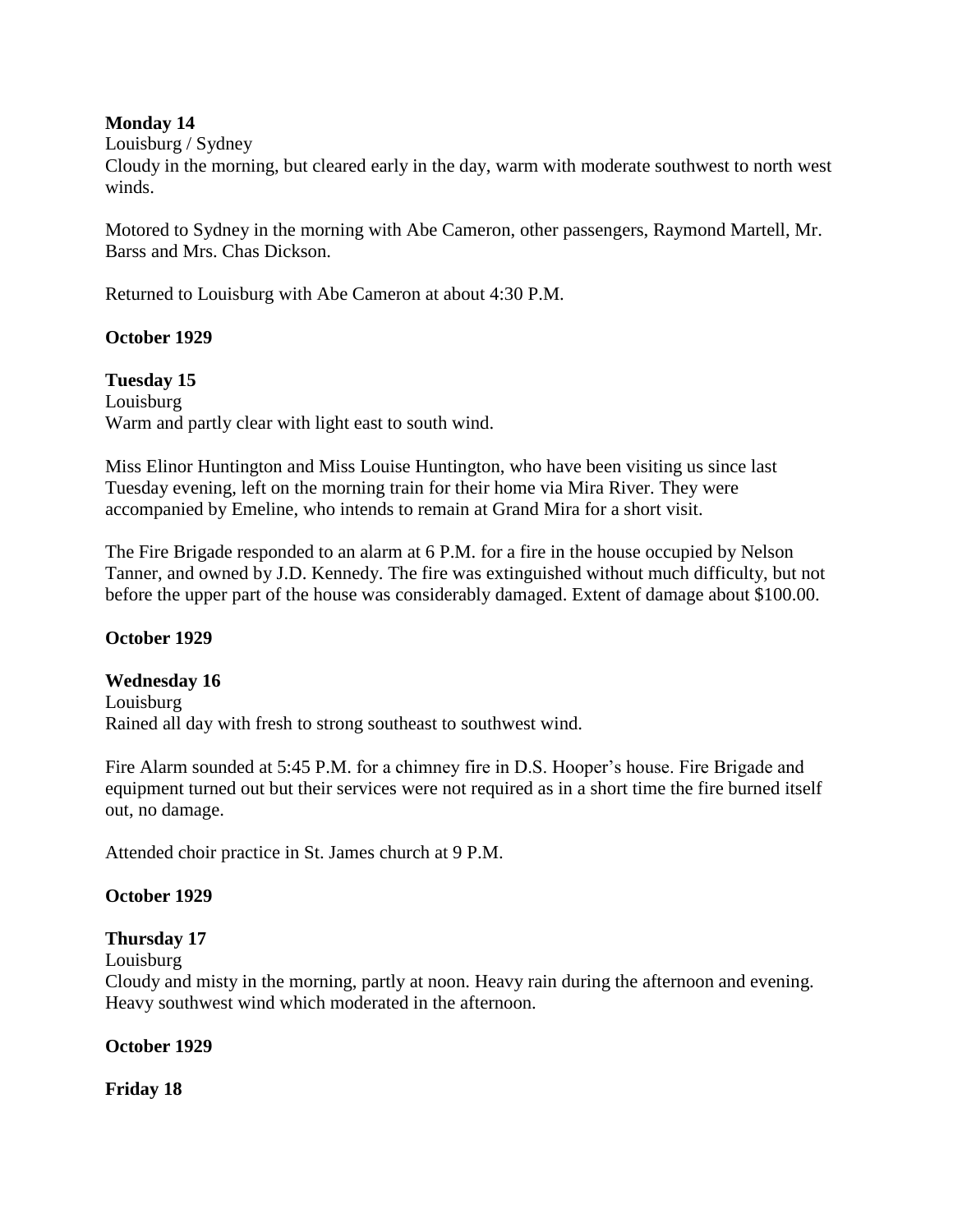#### Louisburg

Showery in the morning, partly clear during the day with a few rain squalls. Fresh southwest wind.

Visited "Old Town" in the evening with Mr. & Mrs. Emery of Waterville, Maine.

### **October 1929**

#### **Saturday 19**

Louisburg Moderately cool and mostly clear with light to moderate westerly winds.

### **October 1929**

### **Sunday 20**

Louisburg

Clear in the forenoon but cloudy in the afternoon and evening. Warm with light southwest wind.

Attended the following church services: St. James at 11 A.M. and Calvin at 7 P.M. Preacher at both services Rev. D.A. MacMillan.

### **October 1929**

### **Monday 21**

Louisburg Warm and partly clear with light southwest wind.

### **October 1929**

### **Tuesday 22**

Louisburg

Clear and warm with light westerly wind. A perfect day. Max temperature above 60. In my opinion the finest day so far, this year.

### **October 1929**

### **Wednesday 23**

Louisburg Cloudy and foggy with light southerly wind.

Emeline , who has been visiting at Grand Mira since last Tuesday, returned home by automobile at about 4:30 P.M. She was accompanied by Frances and Fred Huntington and [blank] MacDonald. Fred and Miss MacDonald left for home at about 7:30 P.M.

Attended choir practice in St. James church at 9 P.M.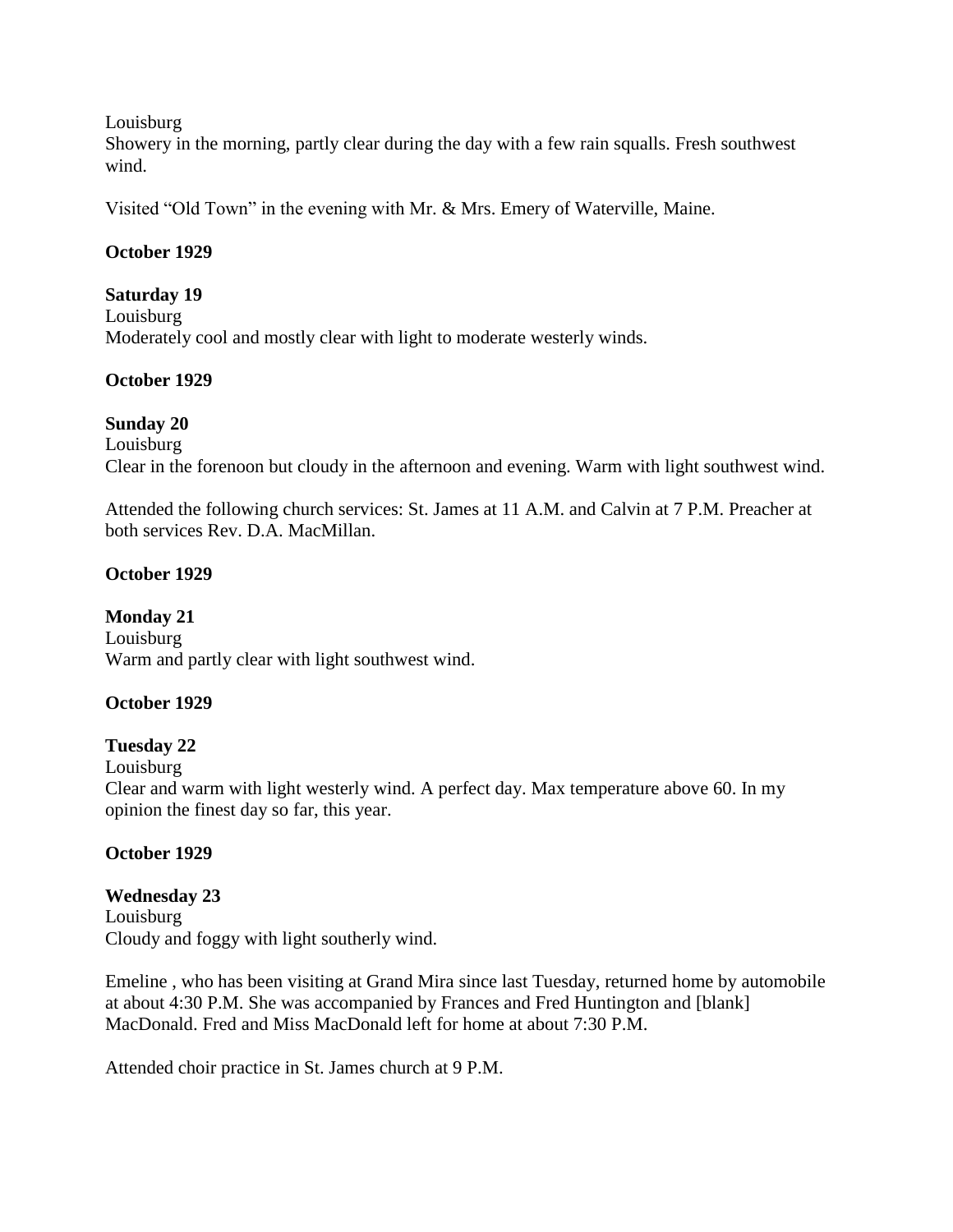# **October 1929**

### **Thursday 24**

Louisburg

Cloudy and moderately warm with moderate southwest wind. Heavy rain in the evening, and clearing at about 9 P.M.

Attended and took part in a concert in the Masonic hall, held under the auspices of the Ladies Aid of the First United Church, at 8 P.M. Sang Solos: "The Big Bass Viol" and "Three Fishers Went Sailing"

### **October 1929**

### **Friday 25**

Louisburg Partly clear and moderately warm with moderate south west wind.

### **October 1929**

### **Saturday 26**

Louisburg Cool and partly clear with moderate northwest wind.

Attended a meeting of the Board of Stewards of the First United Church in St. James Church at 8 P.M.

### **October 1929**

**Sunday 27** Louisburg Clear in the morning, cloudy in the afternoon, wind southwest.

Attended the following church services: Calvin at 11 A.M. and St. James at 7 P.M. Preacher at both services Rev. D.A. MacMillan.

### **October 1929**

# **Monday 28**

Louisburg

Partly clear and very cool with fresh northwest wind. Snow squalls in the evening and night. By midnight the ground was well covered with snow. First snow of the season with the exception of a squall of mixed snow and rain on Oct  $10^{th}$ .

### **October 1929**

**Tuesday 29**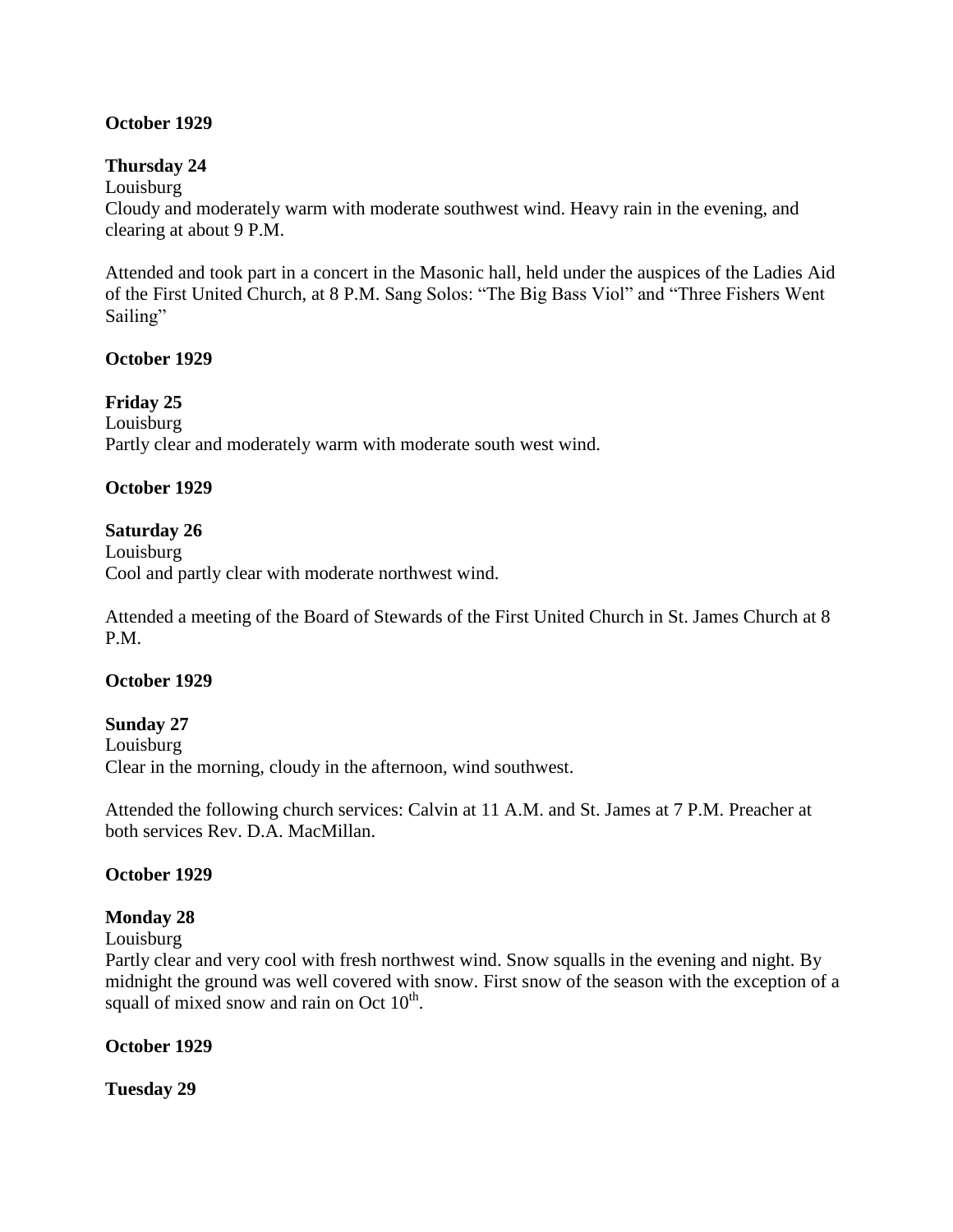### Louisburg

Mostly cloudy and very chilly with moderate to fresh northwest wind. Very wintry looking in the morning. Ground covered by about 2 inches of snow and ice frozen about ½ inch in thickness. The snow however nearly all disappeared during the day.

Attended and presided at a meeting in the Masonic Hall at 7:30 P.M. held under the auspices of the Supporters of the Nova Scotia Temperance Act. This meeting was addressed by Rev. A.D. Reid of Sydney, Dr. D.A. Morrison and A.A. Martell of Louisburg, all of whom spoke strongly of retaining the N.S. T.A as the Liquor law for this province.

# **October 1929**

# **Wednesday 30**

Louisburg / Sydney Cool and mostly clear with light northwest wind.

Motored to Sydney in the evening with Mr. & Mrs. Tilley, Miss Jean Tilly and Robert Beaton. Attended and presided at the Annual Meeting of the Cape Breton Tourist Association at 8 P.M. in the Supreme Court Chambers in Sydney. About 35 members present and Presidents and Treasurers reports read and adopted.

Returned to Louisburg by motor car with Mrs. & Miss Tilly and party at about 11:15 P.M.

# **October 1929**

**Thursday 31** Louisburg Cloudy and cool with light winds.

Province wide Plebiscite on the question of the retention or rejection of the Nova Scotia Temperance Act and the substituting of a Government Control Act, resulted in about 84,688 for Government Control and about 61,353 for the N.S.T.A (figures subject to correction) Result in Town of Louisburg as follows: for N.S.T.A. 209, against N.S.T.A. 113 Louisburg District for N.S.T.A. 13 against 58.

Spent the day working in the interest of the N.S.T.A. as agent in one of the polling booths.

# **November 1929**

# **Friday 1**

Louisburg

Clear in the forenoon, cloudy and threatening in the afternoon and evening, with light variable wind.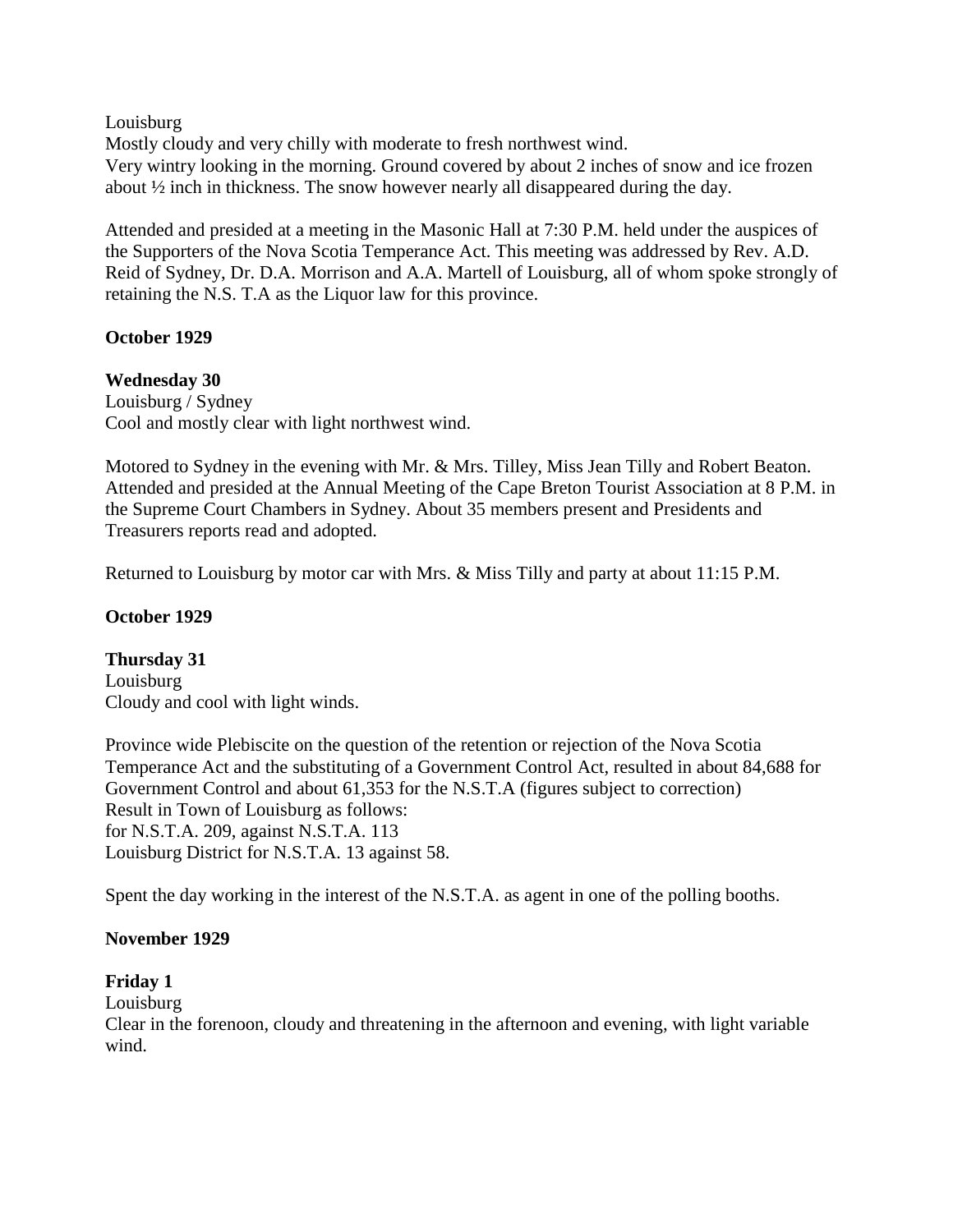Motored to Sydney in the forenoon with Fletcher Townsend, Alex Burke and Emeline, and returned at about 11:45 A.M. with Mrs. Sarah Bagnall, formerly of Gabarus, who has been in the City Hospital for about 18 months.

### **November 1929**

**Saturday 2** Louisburg Cloudy, warm and foggy with moderate southwest wind.

# **November 1929**

**Sunday 3** Louisburg Mild and clear with light winds.

### **November 1929**

# **Monday 4**

Louisburg / Sydney/ Salmon River Cloudy and mild with light variable wind. Rain during the night.

Motored to Sydney in the morning in Cameron"s truck (Eddie Wilcox, driver). Met Mother and Maria at Sydney and accompanied them to Dr. Eagan"s office, where I arranged to have Dr. Dahlglish, Dentist meet mother at 1:15 o'clock P.M. for the purpose of extracting several teeth which have been troubling her for some time. We met at Dr. Eagan's office at 1:15 P.M. as arranged, and mother, after taking gas, had 6 teeth extracted by Dr. Dahlglish, in the presence of Dr. Eagan and Dr. Kendall who she had previously consulted respecting her teeth. After the extractions, we went to John Spencer's and after remaining there for about one hour, left for Salmon River at about 4 P.M., arriving at about 5 P.M. Mother apparently none the worse for her experience in the Dentist's chair.

# **November 1929**

# **Tuesday 5**

Salmon River Rained during the greater part of the day, partly clear in the evening , wind having shifted to westerly.

Visited the home of Arthur Huntington in the afternoon and in the evening motored with Heber to Clifford"s and to the home of Philip Gibbons, where we spent the evening, returning at about 10:45 P.M.

### **November 1929**

**Wednesday 6**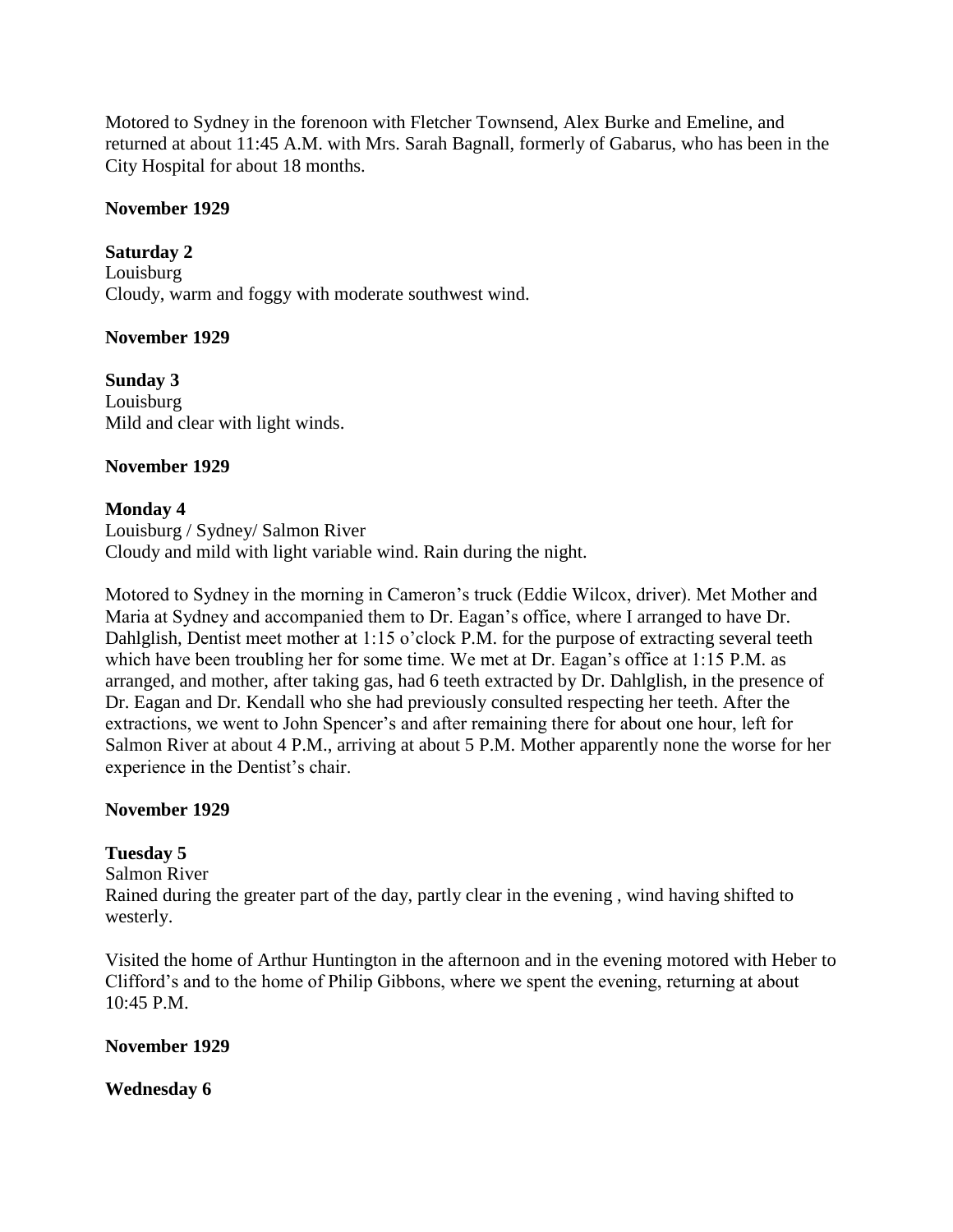Salmon River Partly clear with occasional showers, wind north west.

Spent the greater part of the day in the woods on the "Big Hill Point" exploring the supposed site of an old French Settlement, where I found a number of old cellars and other evidence of this place having been settled at some time in the early days. Had dinner at Clifford"s.

### **November 1929**

### **Thursday 7**

Salmon River

Rained all the forenoon, showers in the afternoon, partly clear in the evening followed by heavy showers and lightning during the early part of the night.

#### **November 1929**

#### **Friday 8**

Salmon River / Sydney / Louisburg Cool and mostly clear with moderate northwest wind.

Motored to Sydney with Heber, arriving at about 9 A.M. Left Sydney for Louisburg on the 2:50 P.M. Electric Car. Caught the S & L train at Caledonia Junction, arrived at Louisburg at about 6:30 P.M.

Had dinner at the Vidal Hotel.

### **November 1929**

### **Saturday 9**

Louisburg

Snowed all day with light to fresh northeast wind. The greater part of the snow melting as it fell. Snowfall about 6 inches.

Posted notices in the evening, requesting the Citizens of Louisburg to observe two minutes Silence at 11 A.M. on Monday, Nov  $11<sup>th</sup>$ . "Armistice Day."

Big catches of mackerel during this week, along the southern coast of Cape Breton. At Scaterie the biggest catches in the memory of the oldest fishermen were landed during the last few days. Also at Bauline, Little Lorraine, Big Lorraine and Louisburg were landed larger catches than for many years at this season of the year.

**November 1929 Sunday 10** Louisburg / Bridgeport Partly clear and moderately cool with light variable winds.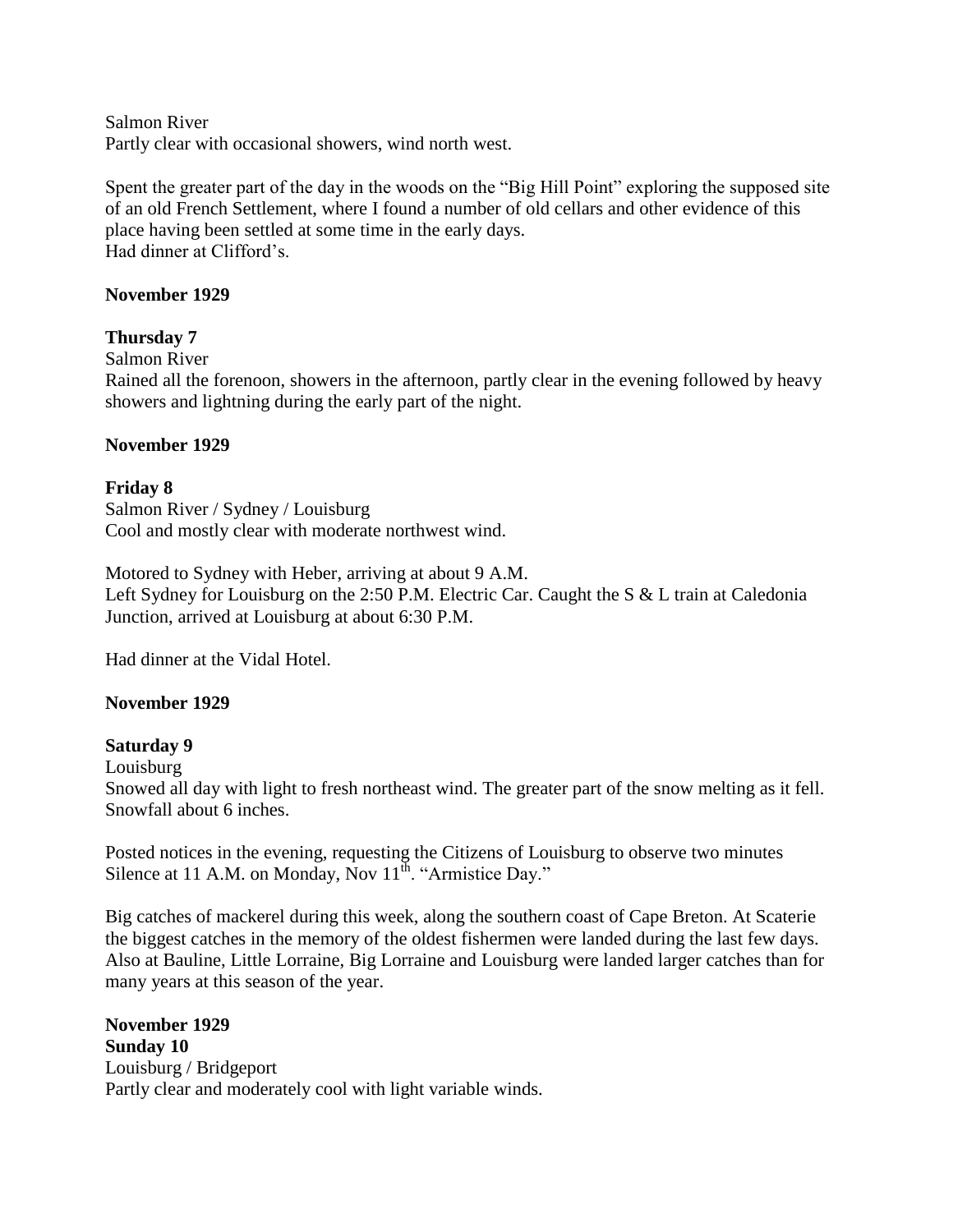Motored to Bridgeport with John A. MacDonald and John Skinner in the afternoon, as a substitute member of the Louisburg Male Quartette, (Malcolm MacLeod, being absent) for the purpose of taking part in the musical programme of Chalmers Church. Had tea at the home of Angus MacIntosh. Returned to Louisburg shortly after midnight.

Attended the following Church Services: Calvin Church, Louisburg at 11 A.M. Preacher Rev. D.A. MacMillan. Chalmers Church, Bridgeport at 7:15 P.M. Preacher Rev. Baret.

### **November 1929**

### **Monday 11 Thanksgiving Day**

Louisburg Fair and partly clear with light northeast to east winds.

Public holiday, majority of business places closed for the day. Had shop open for business from 9 A.M. until 5 P.M.

At 11 A.M. the whistle of the power plant of the Dominion Coal Co. sounded one blast, to remind the Citizens of Louisburg that the hour had arrived for to observe two minutes silence in honour of those who gave their lives in the Great War 1914-1918. At the conclusion of the two minutes, the whistle blew two short blasts.

### **November 1929**

### **Tuesday 12**

Louisburg

Heavy rain in the early morning, cloudy during the forenoon, partly clear in the afternoon and evening. Light to moderate northeast wind. Snowfall of last Saturday has entirely disappeared. Weather mild.

Death at the City Hospital, Sydney of Capt. William H. Townsend, a lifelong resident of this town, aged 83 years. Capt. Townsend is survived by his wife, two sons and one daughter, Dudley and Gordon in Montreal and Mrs. Samuel Peters in Sydney, N.S.

Attended and presided at a meeting of the School Board at 7:30 P.M.

### **November 1929**

**Wednesday 13** Louisburg Fair, mild and mostly clear with fresh to light northeast wind.

Attended choir practice in Calvin Church at 9 P.M.

### **November 1929**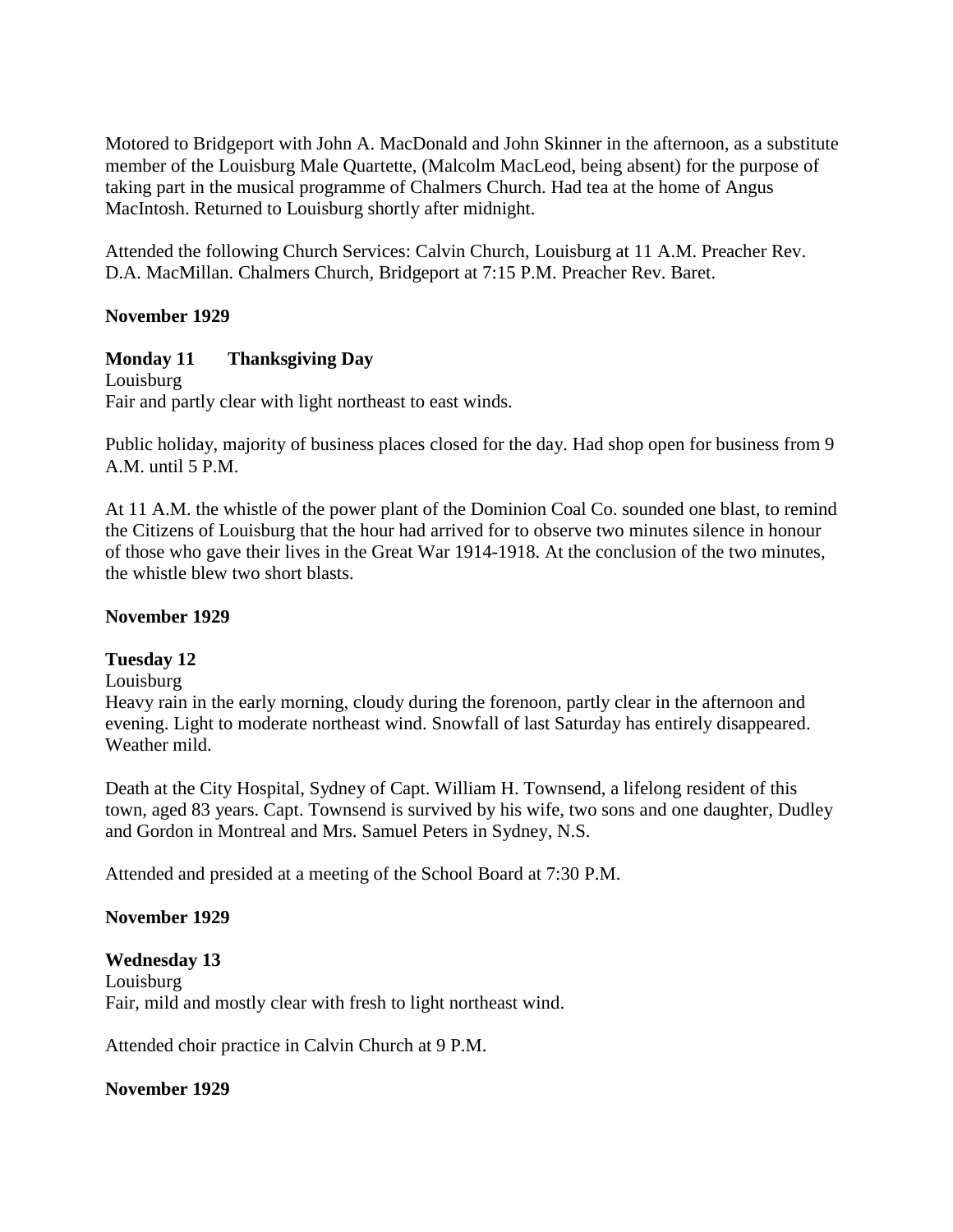### **Thursday 14**

Louisburg Cloudy, mild, showery and foggy with light variable winds.

Attended choir practice in Calvin Church at 9 P.M.

# **November 1929**

**Friday 15** Louisburg Cloudy, showery all day, and foggy wind southwest.

Was present at the funeral of the late Capt. William H. Townsend, which took place from his late residence at 1:30 P.M. The remains were taken to the Anglican Church, where service was conducted by Rev. T.F. Draper, assisted by Rev. Whalley of Sydney, N.S., after which burial took place in the Anglican Cemetery.

### **November 1929**

### **Saturday 16**

Louisburg Partly clear and chilly, with strong northwest wind.

Death at about 1 A.M. of Mrs. Alex MacCuish, of this town, aged 52 years. Mrs. MacCuish was attending to her daily duties and appeared to be in her usual health until a day or two of her death.

### **November 1929**

**Sunday 17** Louisburg Cool and mostly cloudy with light northwest wind.

Attended the following church services: St. James at 11 A.M. and Calvin at 7 P.M. Preacher at both services Rev. D.A. MacMillan.

### **November 1929**

# **Monday 18**

Louisburg

Clear and cold in the morning, cloudy and mild during the greater part of the day with light variable wind. Storm threatening. Began to snow at 10 P.M.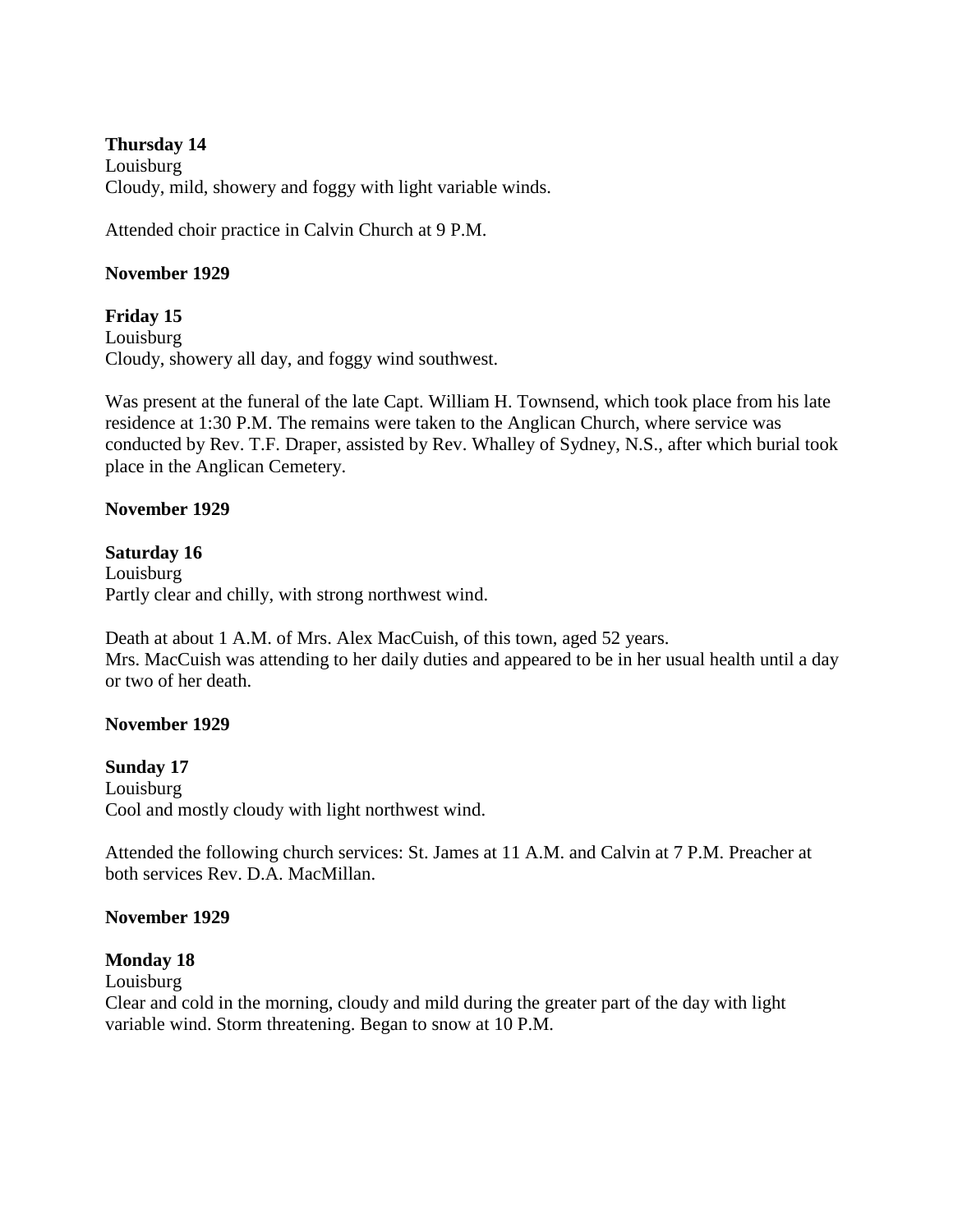Was present as the funeral of the late Mrs. Alex MacCuish which took place at 10:30 A.M. Service at the residence and Calvin Church and at the grave, conducted by Rev. D.A. MacMillan, Interment at Catalone.

### EARTHQUAKE

At about 4:30 P.M., the province of Nova Scotia, New Brunswick, Prince Edward Island, Quebec and the Dominion of Newfoundland, were visited by a severe Earthquake shock , which lasted upwards of one minute. In Louisburg the buildings shook violently, dishes and bottles rattled and in some cases fell to the floor. Almost everyone rushed out into the open, and did not realize what was happening until it was all over. Quite a number of persons badly frightened. No serious damage reported.

### **November 1929**

# **Tuesday 19**

Louisburg

Snowstorm which began at 10 P.M. yesterday ended in rain in the early morning, which thawed off all the snow. Stopped raining at about 9 A.M. Cloudy and mild during the day with light variable wind.

Local paper contained vivid account of the Earthquake of yesterday, which was felt all over the New England States, New Brunswick, Prince Edward Island, N.S., part of Quebec and Nfld. No loss of life or serious damage reported. In some places in Cape Breton, tops of chimneys fell from the shock. The heavy shock which occurred at about 4:30 P.M. was followed by two slight shocks, one at about 7 P.M. and the other at about 10 P.M. A Tidal Wave which struck the entire southern and Eastern coast of N.S. at about 8 P.M. did a lot of damage to wharves and fishing gear.

Attended and presided at a meeting of the Town Council at 7:30 P.M.

# **November 1929**

**Wednesday 20** Louisburg Clear and cool, with strong to moderate westerly wind.

Further reports respecting the tidal wave which followed the earthquake shock of last Monday evening, state that it did a lot of damage all along the Nova Scotia and Cape Breton coast. At Canso, it carried away several wharves, tore a produce laden schooner away from her moorings and drove her ashore.

At Main-a-dieu the wave rushed in to a depth of about 3 feet over the government wharf, carrying everything before it; boats and all kinds of debris along the shore were carried into the street. At Louisburg, the wave rushed in and quickly receded, but returned again at short intervals. Nearly all the wharves were submerged and fish houses flooded. Streets at lower end of the harbour seriously damaged by the enormous tide.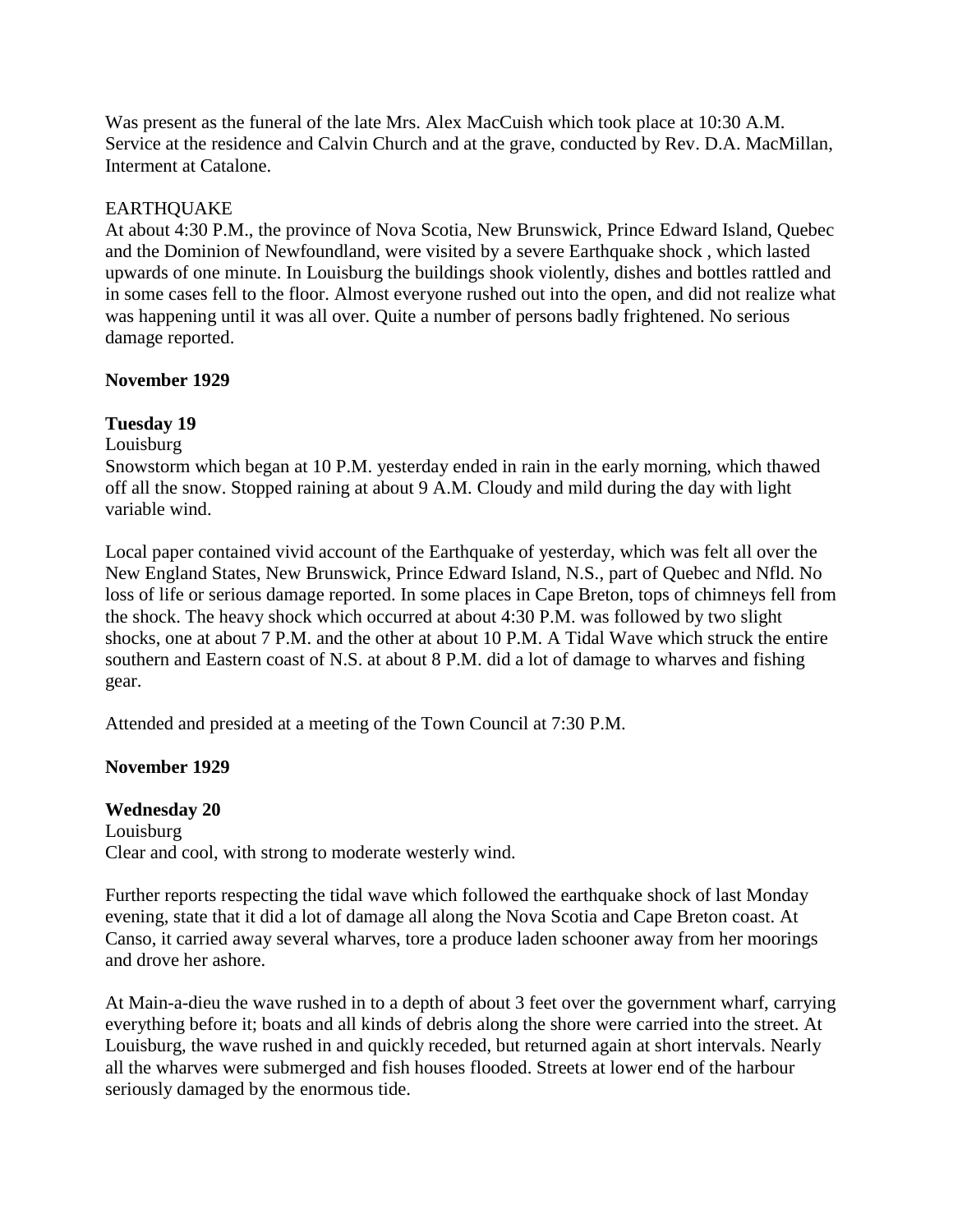### **November 1929**

### **Thursday 21**

Louisburg Clear and moderately cold with fresh to moderate north west wind. Cold during the night.

### **November 1929**

# **Friday 22**

Louisburg Cold and mostly cloudy with fresh northwest wind. Light snow squalls at night.

Reports in the press of an appalling disaster on the southern coast of Newfoundland, on Monday evening, N ov.  $18<sup>th</sup>$ , caused by an enormous tidal wave which followed the earthquake shock on that date. At Burin and vicinity many houses and stores were carried away by the onrush of water. 27 lives are reported lost and many survivors left in a destitute condition. Enormous property damage along the coast.

### **November 1929**

**Saturday 23** Louisburg Clear and cold with moderate northerly wind. An ideal day.

Press reports from St. John, Nfld. state that the property loss in the vicinity of Burin, Nfld. as a result of the tidal wave which struck that coast on Monday, Nov. 18th will reach \$1000.000. Estimated that the wave at Taylors Cove, Nfld. reached a height of 100 feet.

Relief fund being raised at St. John, Nfld. for the destitute survivors.

### **November 1929**

**Sunday 24** Louisburg Cloudy and chilly with light southeast to east winds. Light snow squalls followed by rain at night.

Attended the following church services: Calvin Church at 11 A.M. and St. James Church at 7 P.M. Preacher at both services, Rev. D.A. MacMillan.

### **November 1929**

**Monday 25** Louisburg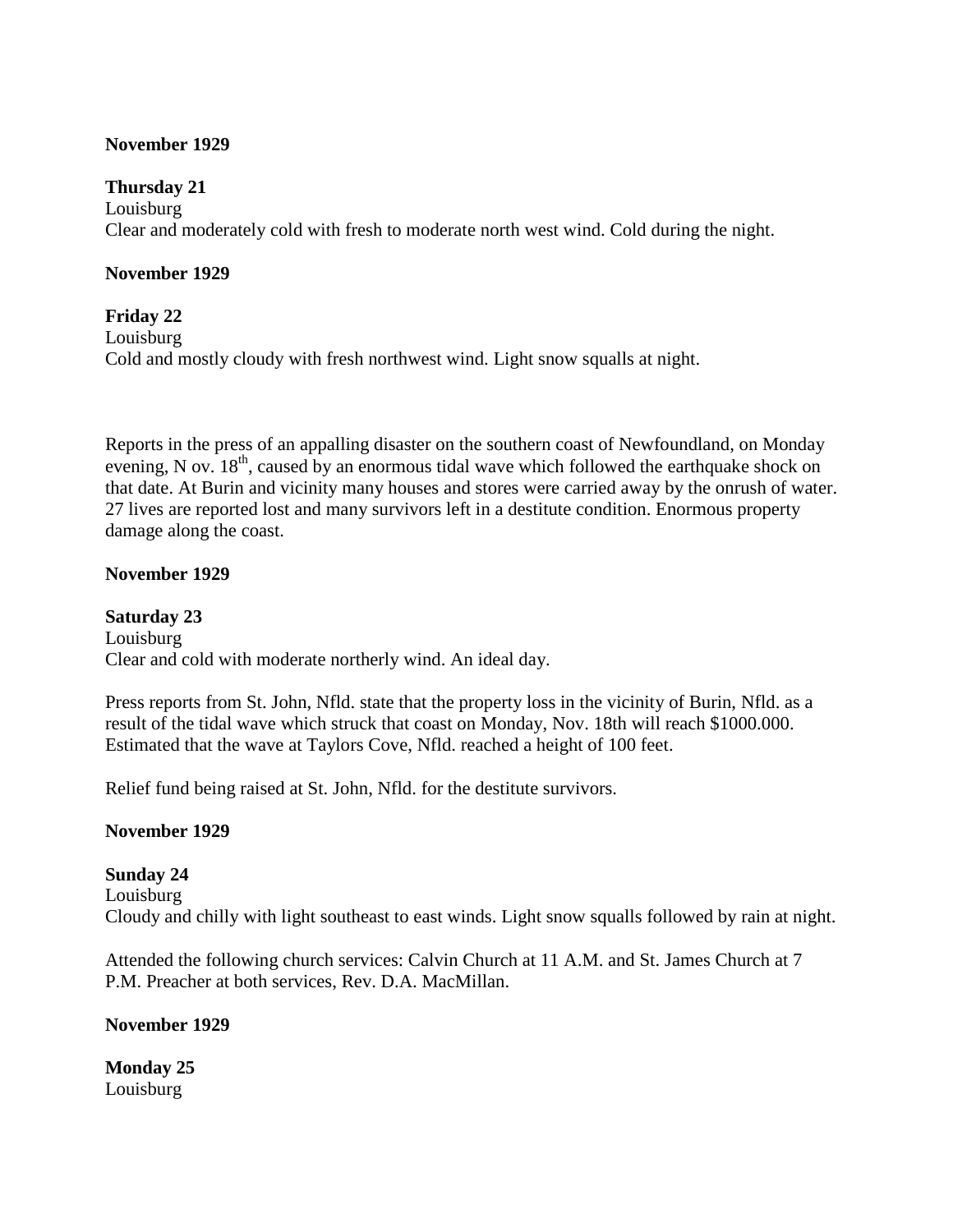Rain in the early morning and the greater part of the afternoon, followed by snow squalls at night.

### **November 1929**

### **Tuesday 26**

Sydney / Louisburg Clear and cold with fresh to light northwest wind.

Emeline and I motored to Sydney in the evening with Wesley Townsend, left Louisburg at 5:50 P.M. arriving home again after midnight. On our way home the car broke down which delayed us about 45 minutes.

While in Sydney, I attended a meeting of the Executive Council of the Cape Breton Tourist Association while Wesley and Emeline visited two of the local theaters and had their first experience in listening to the "Talkies" which have been introduced to Sydney within the present year.

### **November 1929**

### **Wednesday 27**

Louisburg

Rain in the early morning, cloudy and mild during the day, wind southwest to west. Heber motored from his home in Salmon River and brought our winters supply of potatoes and turnips. He arrived at about 9:45 A.M. and left for home at about 1:40 P.M.

Clifford and Mira arrived on the evening train for the purpose of visiting us for a few days.

Attended choir practice in Calvin Church at 9 P.M.

### **November 1929**

### **Thursday 28**

Louisburg

Rain in the early morning, cloudy and mild partly clear in the afternoon. Moderate southwest wind increasing to a gale during the early part of the night.

In company with Emeline, Clifford , Mira and Minnie Evis attended a supper and fancy sale in the Parish Hall, held under the auspices of the Ladies of the Anglican Congregation.

### **November 1929**

### **Friday 29**

Louisburg

Clear in the morning, with some frost. Cloudy and mild during the greater part of the day. Snow began to fall at about 3 P.M. and continued until about 7 P.M. when it was followed by light rain.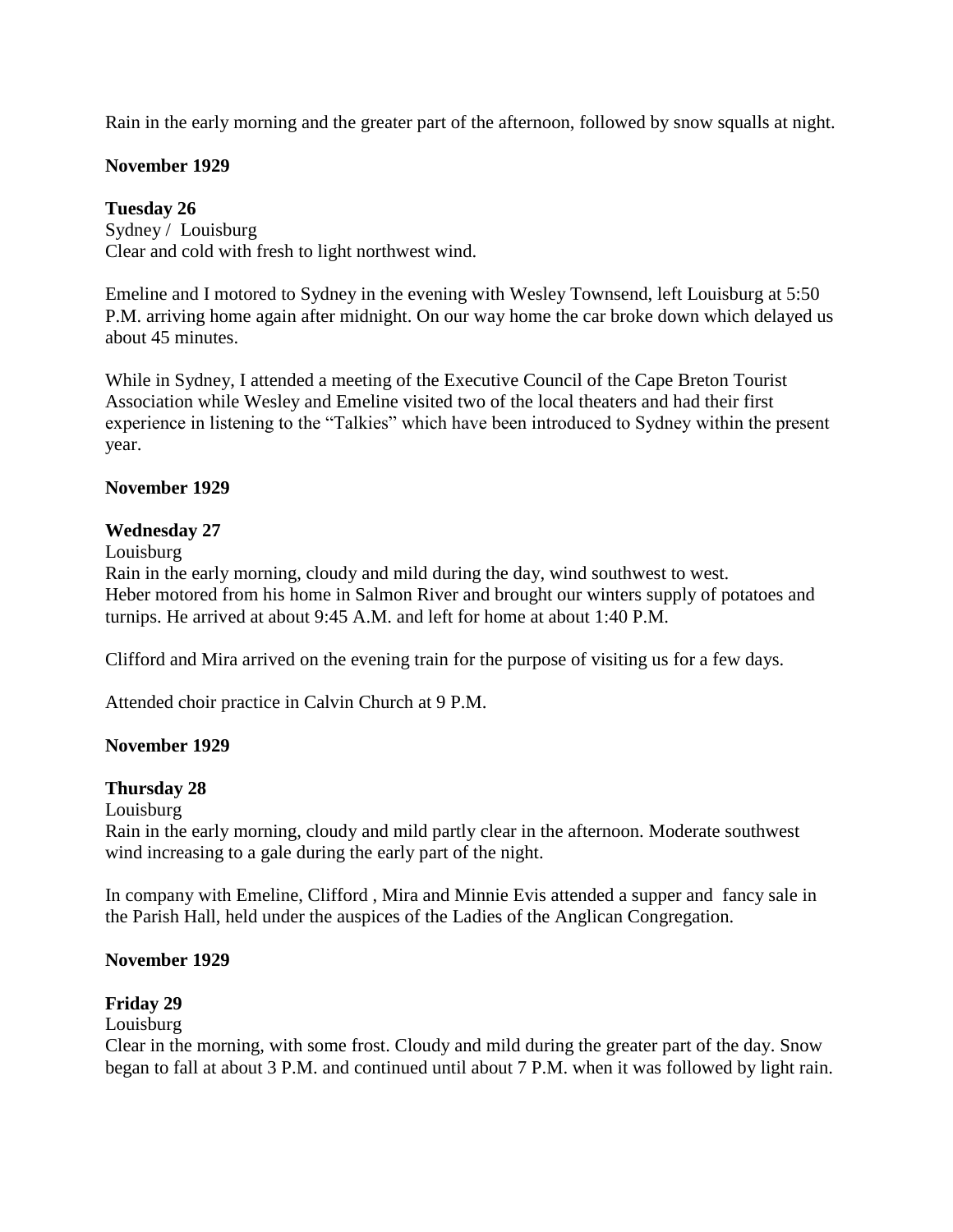Cleared during the early part of the night. South to southeast winds, which changed to westerly at about 9 P.M. Heavy frost during the night. Snow fall about 3 inches.

Highway between here and Sydney reported to be in a very bad condition, owing to heavy traffic after the thaw of yesterday. Several cars said to have broken down on the Sydney Road.

November 1929

Saturday 30 Louisburg

Clear and cold with fresh westerly wind. Min temperature A.M. about 8 above zero. Ground covered by about 3 inches of frozen snow.

### **December 1929**

### **Sunday 1**

Louisburg Cool and mostly cloudy with moderate westerly wind.

Attended the following church services; St James Church at 11 A.M. and Calvin Church at 7 P.M. Preacher at both services, Rev. D.A. MacMillan.

What came near being a serious fire occurred in the basement of Calvin Church during the evening service. One of the flooring joists which fits up against the furnace chimney , began to smoulder and in a few minutes would have burst into flames, had it not been discovered and water applied.

### **December 1929**

# **Monday 2**

Louisburg

Mild and partly clear with light northwest wind, which changed to southwest at night. Light snow began to fall at about 10 P.M.

British Empire Steel Corporation tug "ASUPART" arrived from Sydney and will likely remain here for the winter months.

# **December 1929**

# **Tuesday 3**

Louisburg

Snow storm in the early morning , stopped snowing at about 10 A.M. and becoming misty. Mild during the day becoming cooler in the afternoon and night. Light northeast, north to northwest wind. Snowfall about 5 inches.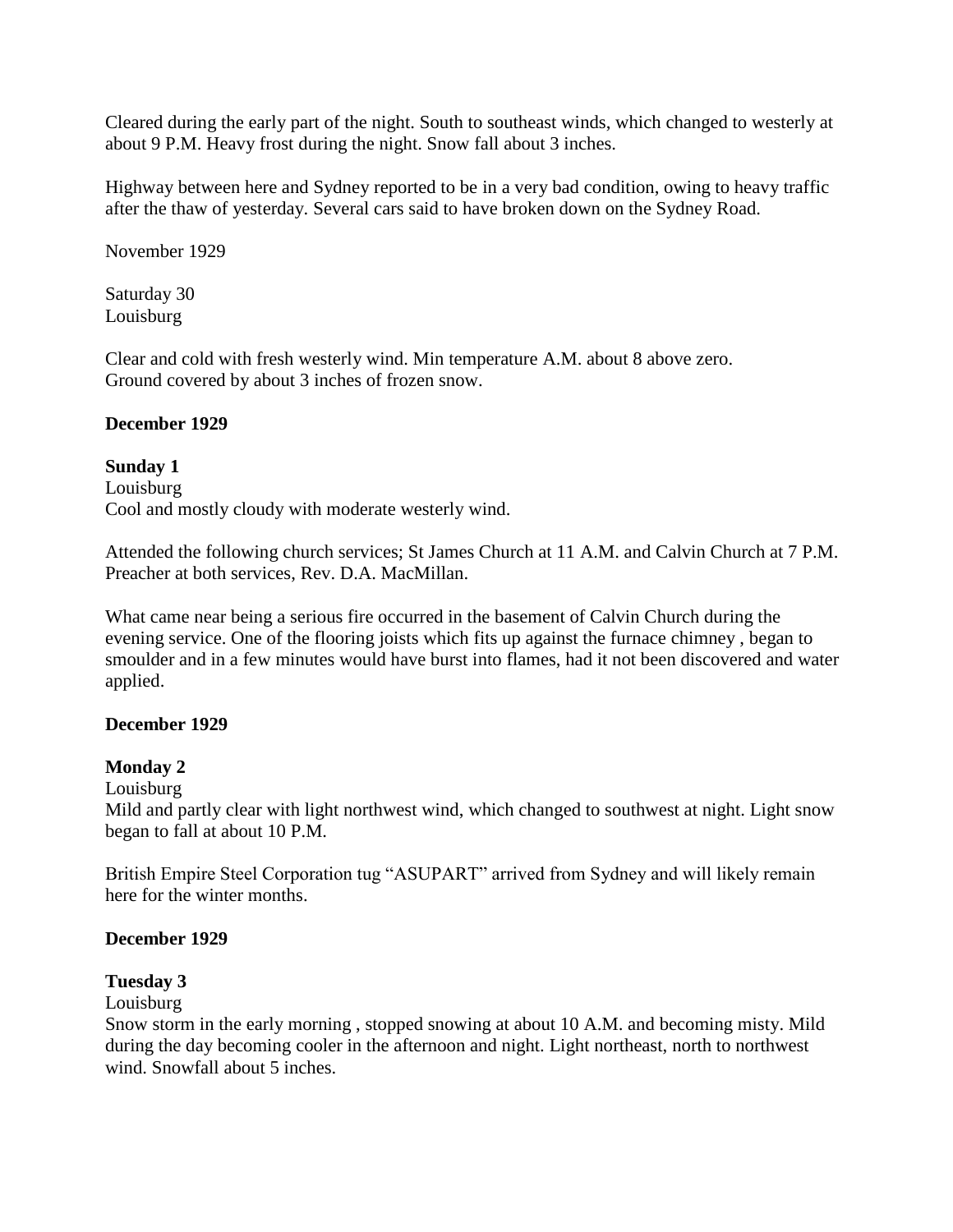Attended a "Birthday Party" given by the Ladies Aid of the First United Church in the Orange Hall at 7:30 P.M.

Attended and presided at the regular monthly meeting of the School Board at 7:30 P.M.

# **December 1929**

# **Wednesday 4**

Louisburg Clear and moderately cold with moderate northwest to west wind.

Government Steamer "LADY LAURIER" arrived in the evening.

Mr. and Mrs. Clifford Huntington who have been visiting us since last Wednesday left on the morning train for Glace Bay where they intend to remain a day or two before leaving for home.

Death at the City Hospital, Sydney of Dr. John MacDonald.

Attended choir practice in St. James Church at 9 P.M.

# **December 1929**

# **Thursday 5**

Louisburg Clear and cold with fresh northwest to west winds. Real winter weather.

Good sleighing on the streets of the town and country roads.

Attended and presided at a regular meeting of the Town Council at 7:30 P.M.

# **December 1929**

# **Friday 6**

Louisburg

Partly clear with fresh west to northwest winds, comparatively mild in the morning and becoming cold in the afternoon and evening.

# **December 1929**

# **Saturday 7**

Louisburg

Mostly cloudy and cold with light variable wind. Light fall of snow in the late afternoon and evening.

# **December 1929**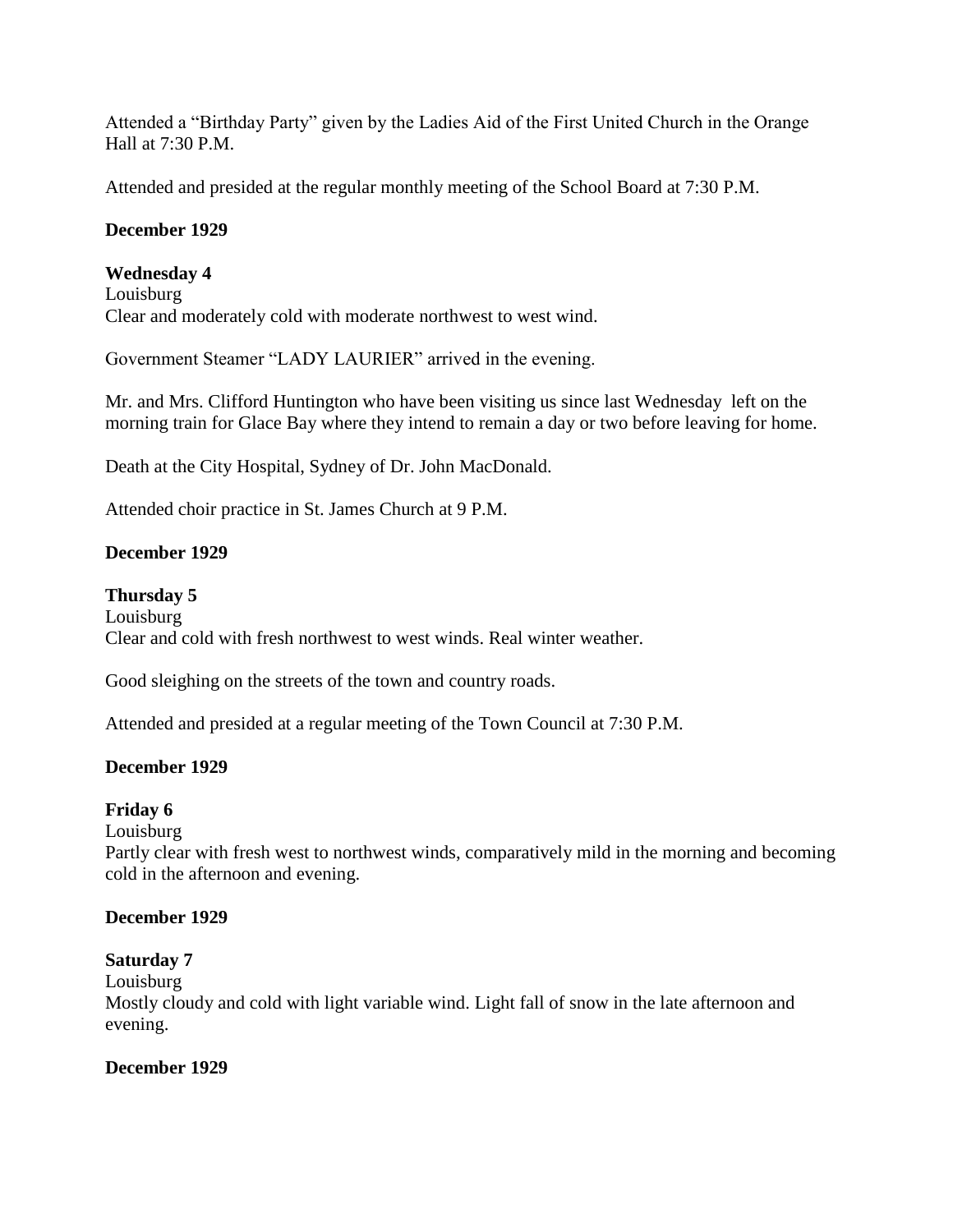### **Sunday 8**

Louisburg

Cloudy and chilly with a light drizzle of snow all day. Moderate northeast to east winds.

### **December 1929**

# **Monday 9**

#### Louisburg

Light snow in the morning, stopped snowing at about 10 A.M. and partly cleared, snow squalls at short intervals during the afternoon. Total snowfall since Saturday night about 6 inches. Wind north to northwest increasing during the night.

### **December 1929**

# **Tuesday 10**

Louisburg

Clear and cold with moderate northwest wind. Real winter weather. Min temperature about 15 above zero.

### **December 1929**

### **Wednesday 11**

Louisburg Clear and cold with moderate northwest wind. Min temperature about - 10 above zero.

Attended choir practice in St. James Church at 9 P.M.

# **December 1929**

# **Thursday 12**

Louisburg Cold and partly clear with moderate northwest wind. Min temperature about -10 above zero.

# **December 1929**

# **Friday 13**

Louisburg

Clear and moderately cold with light northwest wind, which changed to southwest in the late afternoon. Min temperature about -12 above zero. An ideal winter day.

Lightship "ANTICOSTI" arrived in the afternoon enroute to Halifax, N.S.

# **December 1929**

**Saturday 14** Louisburg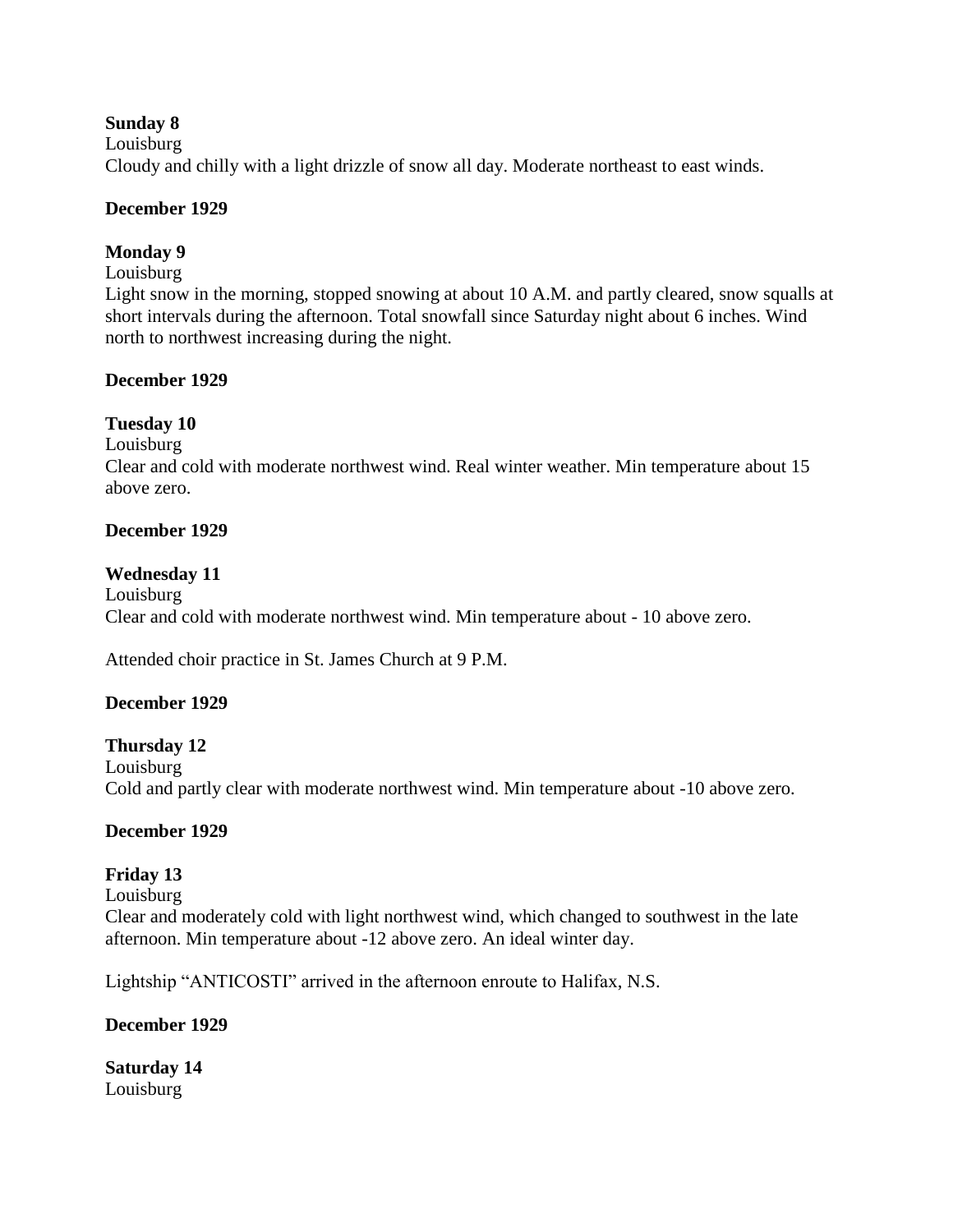Light fall of snow in the morning, turned to rain at about 9:30 A.M. and rained moderately until about 3:30 P.M. Wind south east changing to southwest in the afternoon and to northwest in the evening. Streets very slushy. Light frost during the night.

### **December 1929**

# **Sunday 15**

### Louisburg

Mostly clear in the early part of the day, cloudy in the afternoon and evening. Light fall of snow in the afternoon and night, about 3 inches. Moderately cold with light northwest to southwest winds.

Attended the following church services: St. James at 11 A.M. and Calvin at 7 P.M. Preacher at both services: Rev. D.A. MacMillan.

### **December 1929**

# **Monday 16**

Louisburg Cold and partly clear with moderate northwest wind. Min temperature about 10 above zero.

### **December 1929**

# **Tuesday 17**

Louisburg

Clear and cold with light northwest wind. Min temperature about 15 above zero.

Attended and presided at a special meeting of the School Board at 7:30 P.M. Resignation of Miss Marie MacPhee, a member of the teaching staff who has been ill for some time was received and accepted by the Board. Miss Blanche Cross who has been substituting for Miss MacPhee since the illness of the latter, was permanently appointed to Miss MacPhee's department, grades  $4 \& 5$ , for the balance of the 1929-30 term.

### **December 1929**

# **Wednesday 18**

### Louisburg

Cloudy, snow began to fall at about 10 A.M. and continued until about 3 P.M. when it turned to hail and mist. Moderate east to southeast wind. Snowfall about 3 inches.

Attended choir practice in St. James Church at 9 P.M.

# **December 1929**

**Thursday 19** Louisburg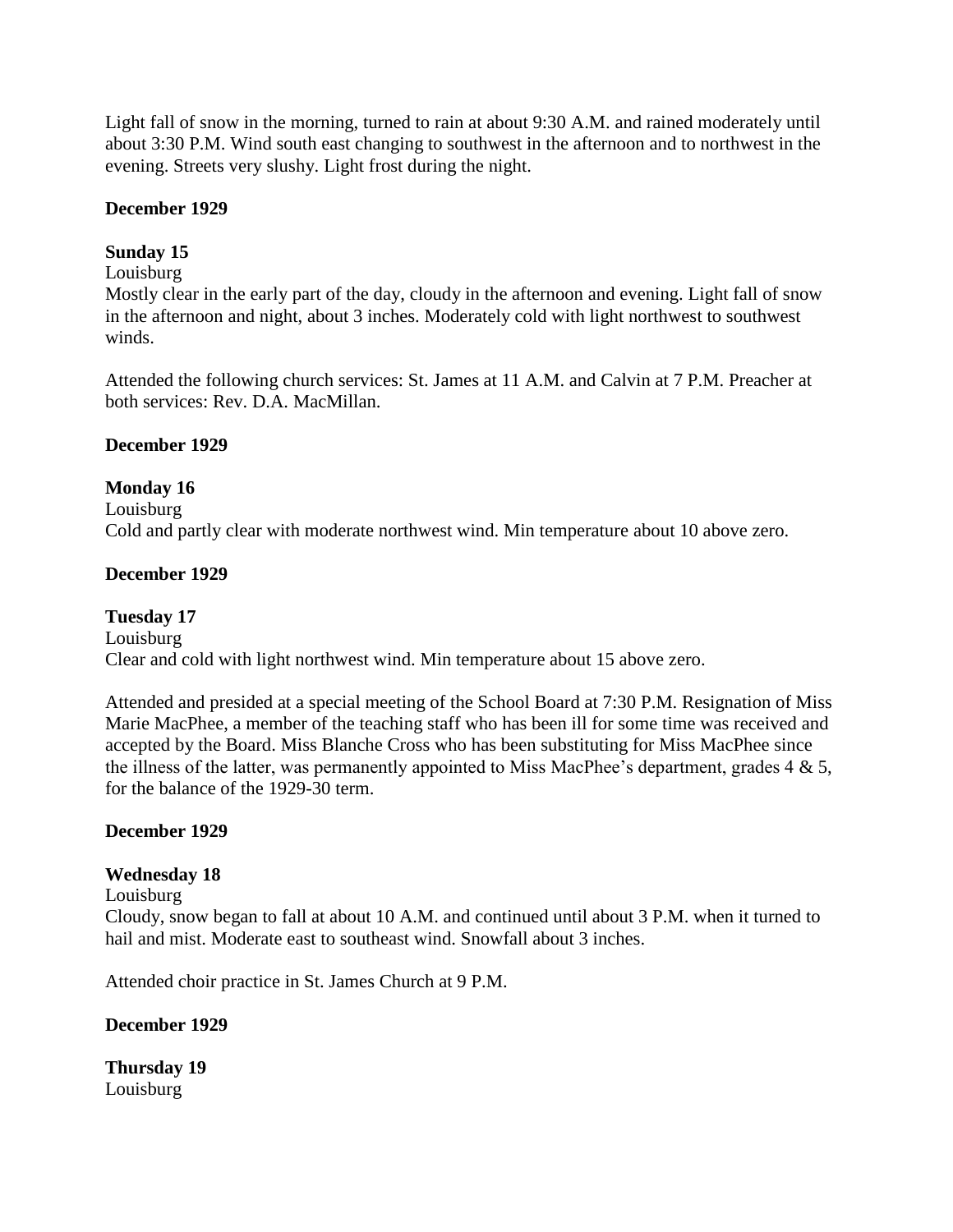Rained and drizzled all day with light north to northeast wind.

Attended and presided at a Public School Concert in the Masonic Hall at 7:30 P.M. This concert was put on by the pupils of Louisburg School, under the direction of Principal Victor Fisher, and staff of the School consisting of Miss Alice Ley, Miss Jennie Pearl, Miss Evelyn Smith, Miss Mary Hiltz and Miss Blanche Cross. There was a Christmas Tree in connection with this concert and presents were distributed to all the children present. Mr. Louis Cann acted as Santa Claus. There was a large attendance, the hall being packed to the doors.

### **December 1929**

# **Friday 20**

# Louisburg

Rained during the greater part of the day. Wind northeast varying to east south and southwest and to west during the night. Streets slushy and wet.

### **December 1929**

# **Saturday 21**

Louisburg Moderately cold with moderate northwest wind, partly clear with snow squalls.

### **December 1929**

# **Sunday 22**

Louisburg Cold and mostly cloudy with moderate northwest wind. Min temperature about 10 above zero.

Attended the following church services: Calvin Church at 11 A.M. and St. James Church at 7 P.M. Preacher at both services: Rev. D.A. MacMillan.

# **December 1929**

# **Monday 23**

Louisburg Clear and cold with light northwest to northeast winds.

Attended and presided at a special meeting of the Town Council for regular business at 7:30 P.M.

# **December 1929**

# **Tuesday 24**

Louisburg

Snow in the morning, which turned to rain shortly before noon and continued during the afternoon and evening. Fresh northeast wind shifting to southeast and southwest.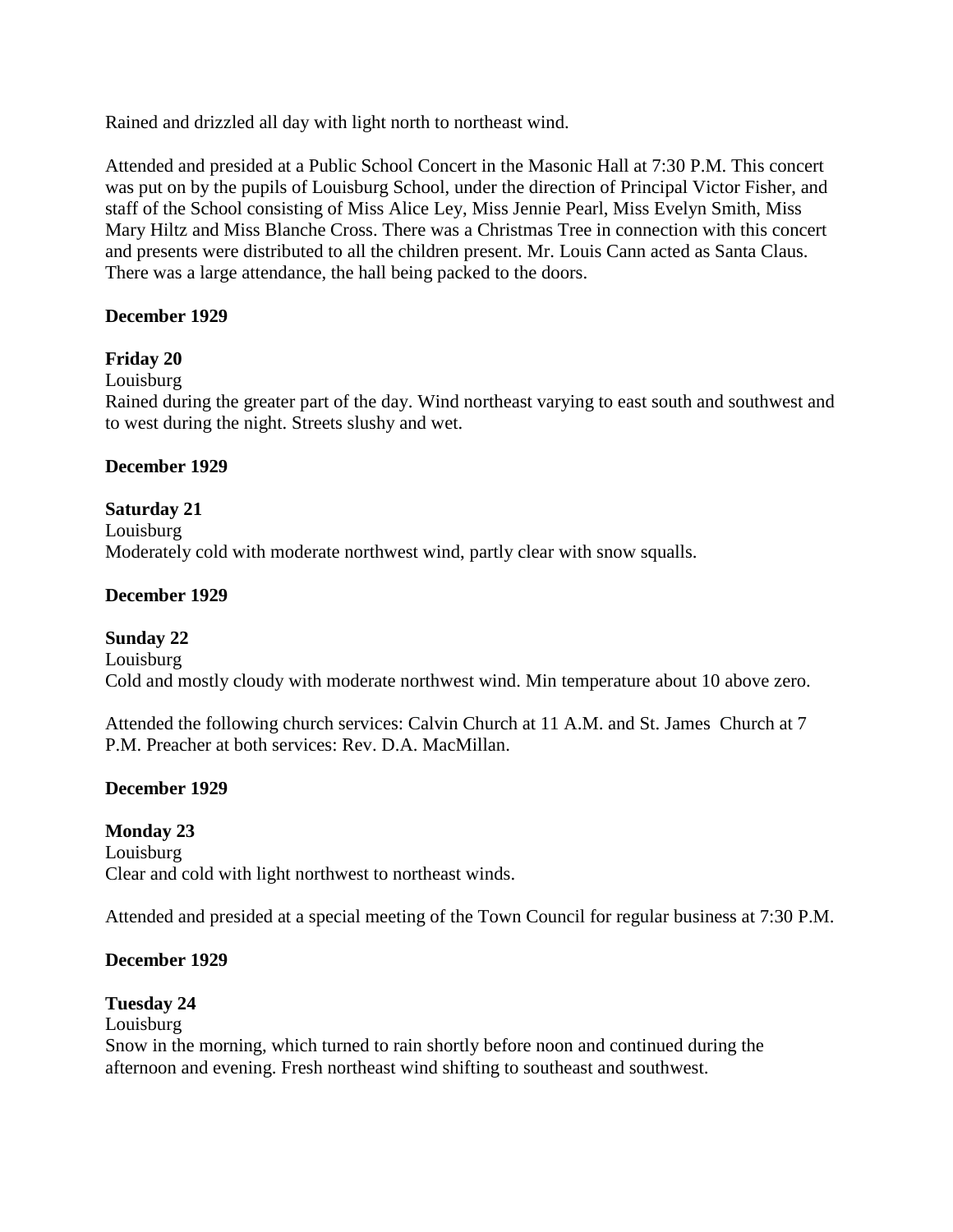### **December 1929**

### **Wednesday 25**

Louisburg Partly clear and moderately cold with moderate northwest wind. Streets awfully slippery and walking very dangerous.

### **December 1929**

**Thursday 26** Louisburg Partly clear and moderately cold.

Death of Miss Muriel Beaton, daughter of Mr. A.B. Beaton.

### **December 1929**

# **Friday 27**

Louisburg Cloudy and chilly, snow began to fall at about 2 P.M. and continued moderately until about 7 P.M. when it turned to rain and drizzle. Wind northeast shifting to southeast early in the day and to south west at night. Snowfall about 2 inches.

### **December 1929**

# **Saturday 28**

Louisburg Clear and mild with light variable winds, mostly southwest. Light frost at night.

Attended the funeral of the late Muriel Beaton at 1 P.M. Service at the residence, Calvin Church and at the grave conducted by Rev. D.A. MacMillan.

### **December 1929**

# **Sunday 29**

Louisburg

Cloudy and chilly, with a light drizzle of snow in the afternoon. Light east to southeast wind increasing at night.

Owing to having a severe cold I was not to church, but remained indoors all day. Emeline was also ill today with a severe headache, so we both remained home.

### **December 1929**

**Monday 30**